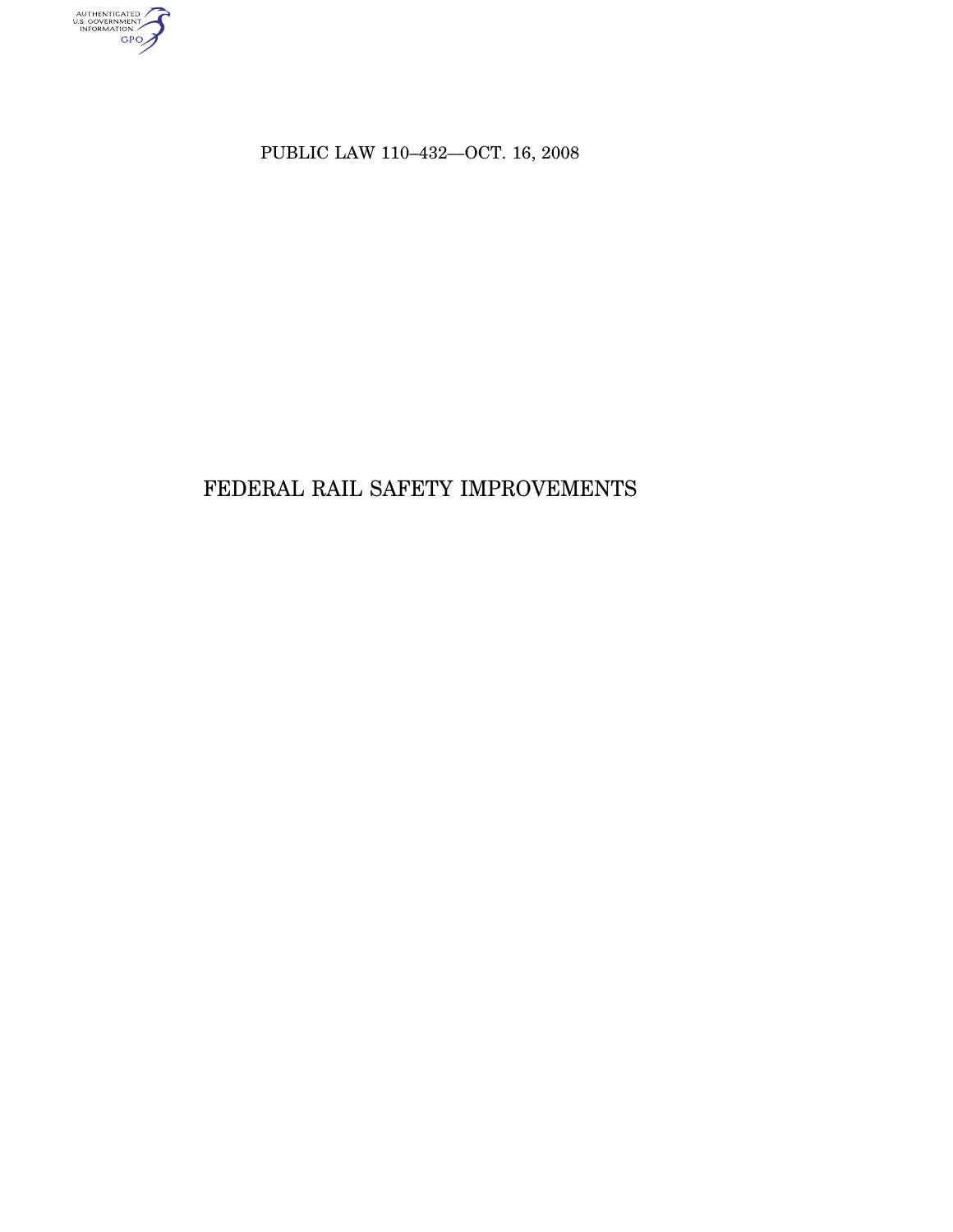## Public Law 110–432 110th Congress

## An Act

Oct. 16, 2008 [H.R. 2095]

To amend title 49, United States Code, to prevent railroad fatalities, injuries, and hazardous materials releases, to authorize the Federal Railroad Safety Administration, and for other purposes.

*Be it enacted by the Senate and House of Representatives of the United States of America in Congress assembled,* 

# **DIVISION A—RAIL SAFETY**

Rail Safety Improvement Act of 2008.

49 USC 20101 note.

#### **SEC. 1. SHORT TITLE; TABLE OF CONTENTS; AMENDMENT OF TITLE 49.**

(a) SHORT TITLE.—This division may be cited as the ''Rail Safety Improvement Act of 2008''.

(b) TABLE OF CONTENTS.—The table of contents for this division is as follows:

- Sec. 1. Short title; table of contents; amendment of title 49.
- Sec. 2. Definitions.
- Sec. 3. Authorization of appropriations.

#### TITLE I—RAILROAD SAFETY IMPROVEMENTS

- Sec. 101. Federal Railroad Administration officers and duties.
- Sec. 102. Railroad safety strategy.
- Sec. 103. Railroad safety risk reduction program.
- Sec. 104. Implementation of positive train control.
- Sec. 105. Railroad safety technology grants.
- Sec. 106. Reports on statutory mandates and recommendations.
- Sec. 107. Rulemaking process.
- Sec. 108. Hours-of-service reform. Sec. 109. Protection of railroad safety risk analyses information.
- Sec. 110. Pilot projects.

#### TITLE II—HIGHWAY-RAIL GRADE CROSSING AND PEDESTRIAN SAFETY AND TRESPASSER PREVENTION

- Sec. 201. Pedestrian crossing safety.
- Sec. 202. State action plans.
- Sec. 203. Improvements to sight distance at highway-rail grade crossings.
- Sec. 204. National crossing inventory.
- Sec. 205. Telephone number to report grade crossing problems.
- Sec. 206. Operation Lifesaver.
- Sec. 207. Federal grants to States for highway-rail grade crossing safety.
- Sec. 208. Trespasser prevention and highway-rail grade crossing safety.
- Sec. 209. Accident and incident reporting.
- Sec. 210. Fostering introduction of new technology to improve safety at highwayrail grade crossings.

#### TITLE III—FEDERAL RAILROAD ADMINISTRATION

- Sec. 301. Human capital increases.
- Sec. 302. Civil penalty increases.
- Sec. 303. Enforcement report.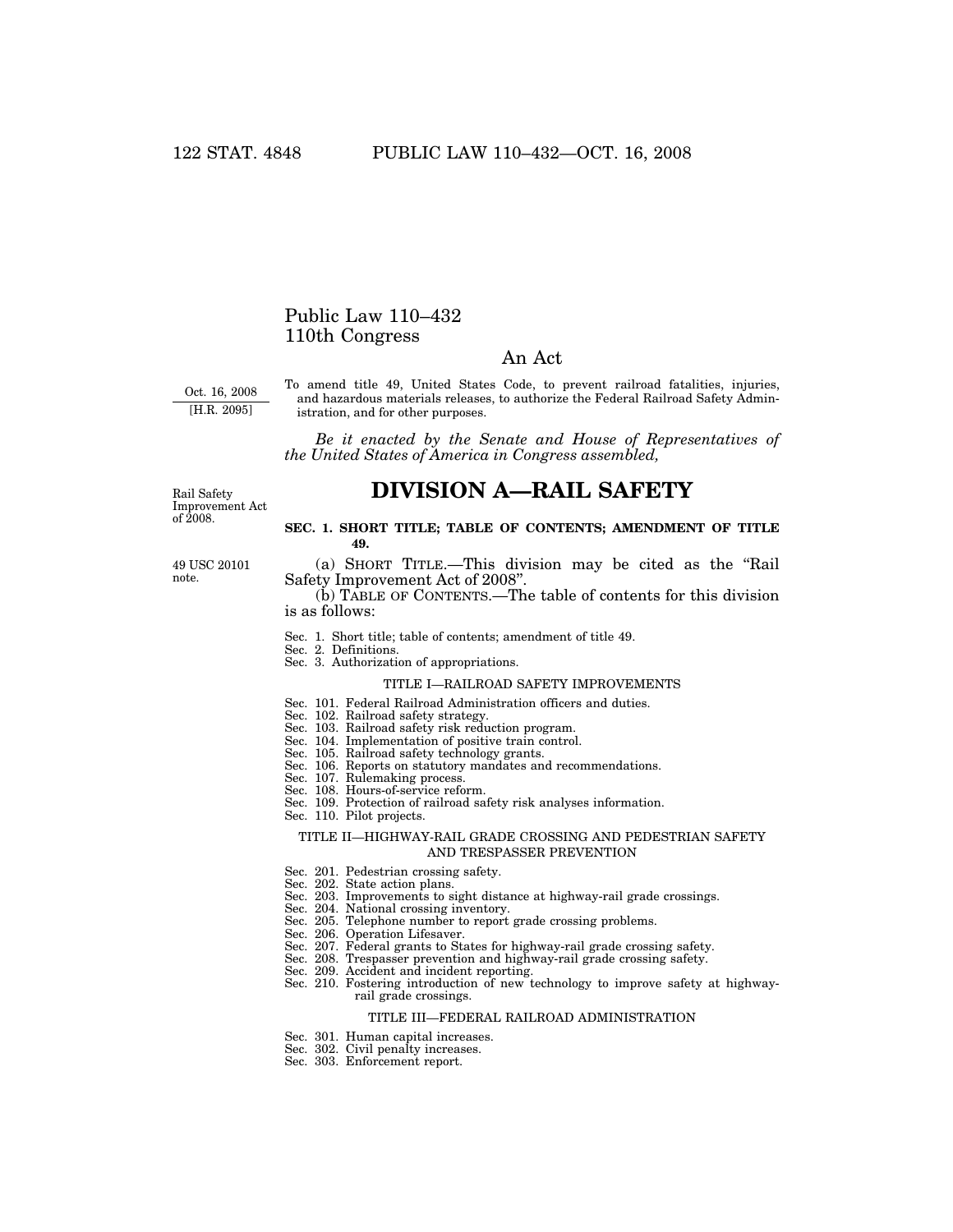- Sec. 305. Prohibition of individuals from performing safety-sensitive functions for a
- violation of hazardous materials transportation law. Sec. 306. Railroad radio monitoring authority.
- Sec. 307. Update of Federal Railroad Administration's website.
- Sec. 308. Emergency waivers.
- Sec. 309. Enforcement by the Attorney General.
- Sec. 310. Criminal penalties.

#### TITLE IV—RAILROAD SAFETY ENHANCEMENTS

- Sec. 401. Minimum training standards and plans.
- Sec. 402. Certification of certain crafts or classes of employees. Sec. 403. Track inspection time study.
- 
- Sec. 404. Study of methods to improve or correct station platform gaps. Sec. 405. Locomotive cab studies.
- 
- 
- Sec. 406. Development and use of rail safety technology. Sec. 407. Unified treatment of families of railroad carriers.
- Sec. 408. Study of repeal of Conrail provision.
- Sec. 409. Limitations on non-Federal alcohol and drug testing by railroad carriers. Sec. 410. Critical incident stress plan.
- 
- 
- Sec. 411. Railroad carrier employee exposure to radiation study. Sec. 412. Alcohol and controlled substance testing for maintenance-of-way employ-
- ees. Sec. 413. Emergency escape breathing apparatus.
- 
- Sec. 414. Tunnel information. Sec. 415. Museum locomotive study.
- 
- Sec. 416. Safety inspections in Mexico. Sec. 417. Railroad bridge safety assurance.
- Sec. 418. Railroad safety infrastructure improvement grants. Sec. 419. Prompt medical attention. Sec. 420. Employee sleeping quarters.
- 
- 

#### TITLE V—RAIL PASSENGER DISASTER FAMILY ASSISTANCE

- Sec. 501. Assistance by National Transportation Safety Board to families of passengers involved in rail passenger accidents.
- Sec. 502. Rail passenger carrier plan to assist families of passengers involved in rail passenger accidents.
- Sec. 503. Establishment of task force.

#### TITLE VI—CLARIFICATION OF FEDERAL JURISDICTION OVER SOLID WASTE FACILITIES

- Sec. 601. Short title.
- Sec. 602. Clarification of general jurisdiction over solid waste transfer facilities.
- Sec. 603. Regulation of solid waste rail transfer facilities.
- Sec. 604. Solid waste rail transfer facility land-use exemption authority.
- Sec. 605. Effect on other statutes and authorities.

#### TITLE VII—TECHNICAL CORRECTIONS

Sec. 701. Technical corrections.

(c) AMENDMENT OF TITLE 49.—Except as otherwise expressly provided, whenever in this division an amendment or repeal is expressed in terms of an amendment to, or a repeal of, a section or other provision, the reference shall be considered to be made to a section or other provision of title 49, United States Code.

### **SEC. 2. DEFINITIONS.**

(a) IN GENERAL.—In this division:

49 USC 20102 note.

(1) CROSSING.—The term ''crossing'' means a location within a State, other than a location where one or more railroad tracks cross one or more railroad tracks at grade where—

(A) a public highway, road, or street, or a private roadway, including associated sidewalks and pathways, crosses one or more railroad tracks either at grade or grade-separated; or

(B) a pathway explicitly authorized by a public authority or a railroad carrier that is dedicated for the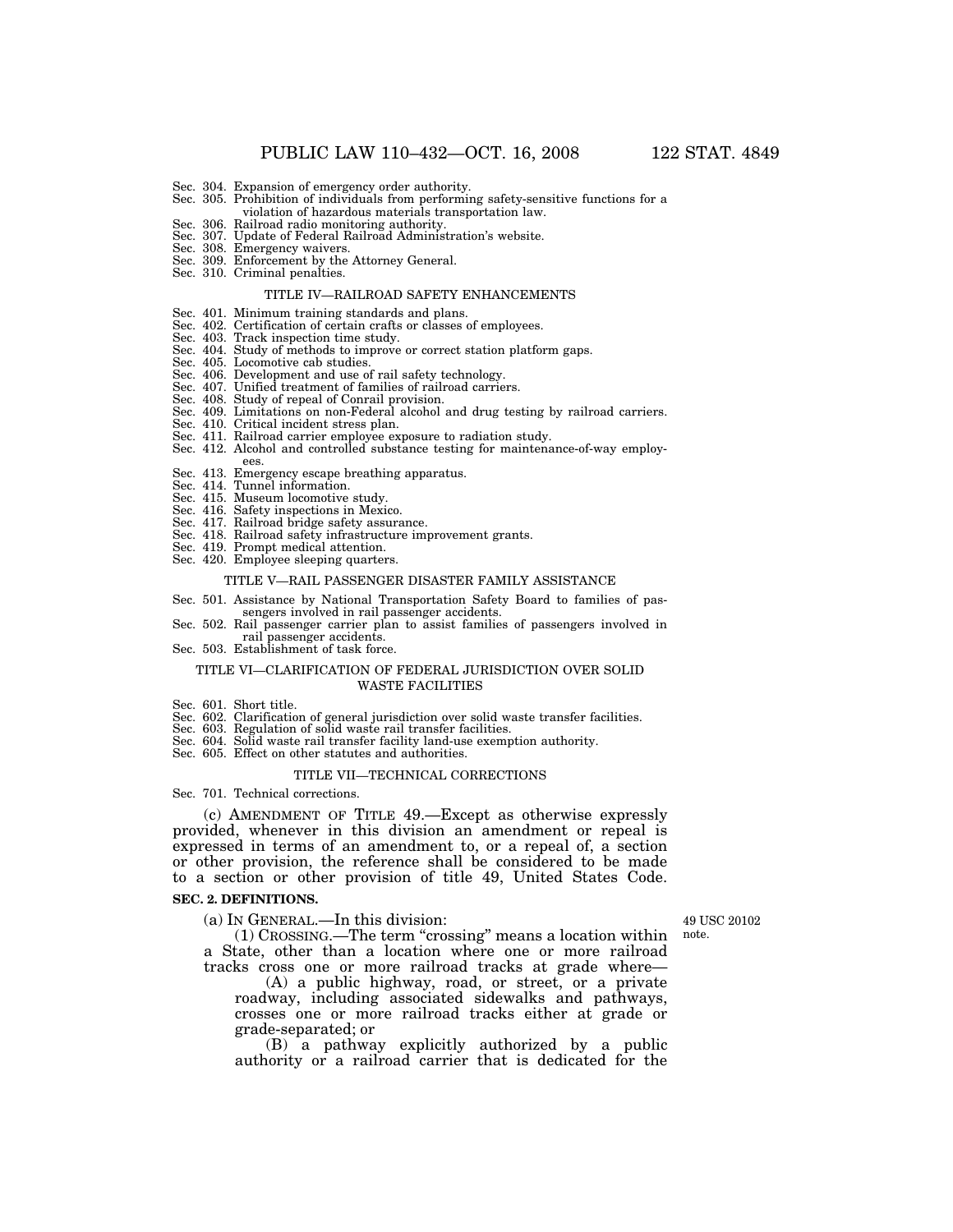use of nonvehicular traffic, including pedestrians, bicyclists, and others, that is not associated with a public highway, road, or street, or a private roadway, crosses one or more railroad tracks either at grade or grade-separated.

(2) DEPARTMENT.—The term "Department" means the Department of Transportation.

 $(3)$  RAILROAD.—The term "railroad" has the meaning given that term by section 20102 of title 49, United States Code.

(4) RAILROAD CARRIER.—The term "railroad carrier" has the meaning given that term by section 20102 of title 49, United States Code.

(5) SECRETARY.—The term ''Secretary'' means the Secretary of Transportation.

(6) STATE.—The term ''State'' means a State of the United States, the District of Columbia, or the Commonwealth of Puerto Rico.

(b) IN TITLE 49.—Section 20102 is amended—

(1) by redesignating paragraphs (1) and (2) as paragraphs  $(2)$  and  $(3)$ , respectively;

(2) by inserting before paragraph (2), as redesignated, the following:

''(1) 'Class I railroad', 'Class II railroad', and 'Class III railroad' mean railroad carriers that have annual carrier operating revenues that meet the threshold amount for Class I carriers, Class II carriers, and Class III carriers, respectively, as determined by the Surface Transportation Board under section 1201.1-1 of title 49, Code of Federal Regulations.''; and

(3) by adding at the end thereof the following:

''(4) 'safety-related railroad employee' means—

''(A) a railroad employee who is subject to chapter 211;

''(B) another operating railroad employee who is not subject to chapter 211;

 $C$ ) an employee who maintains the right of way of a railroad;

''(D) an employee of a railroad carrier who is a hazmat employee as defined in section 5102(3) of this title;

 $E(E)$  an employee who inspects, repairs, or maintains locomotives, passenger cars, or freight cars; and

" $(F)$  any other employee of a railroad carrier who directly affects railroad safety, as determined by the Secretary.''.

## **SEC. 3. AUTHORIZATION OF APPROPRIATIONS.**

Section 20117(a) of title 49, United States Code, is amended to read as follows:

"(a) In GENERAL.— $(1)$  There are authorized to be appropriated to the Secretary of Transportation to carry out this part and to carry out responsibilities under chapter 51 as delegated or authorized by the Secretary—

 $*(A)$  \$225,000,000 for fiscal year 2009;

''(B) \$245,000,000 for fiscal year 2010;

''(C) \$266,000,000 for fiscal year 2011;

"(D)  $$289,000,000$  for fiscal year 2012; and

''(E) \$293,000,000 for fiscal year 2013.

" $(2)$  With amounts appropriated pursuant to paragraph  $(1)$ , the Secretary shall purchase Gage Restraint Measurement System

49 USC 20102.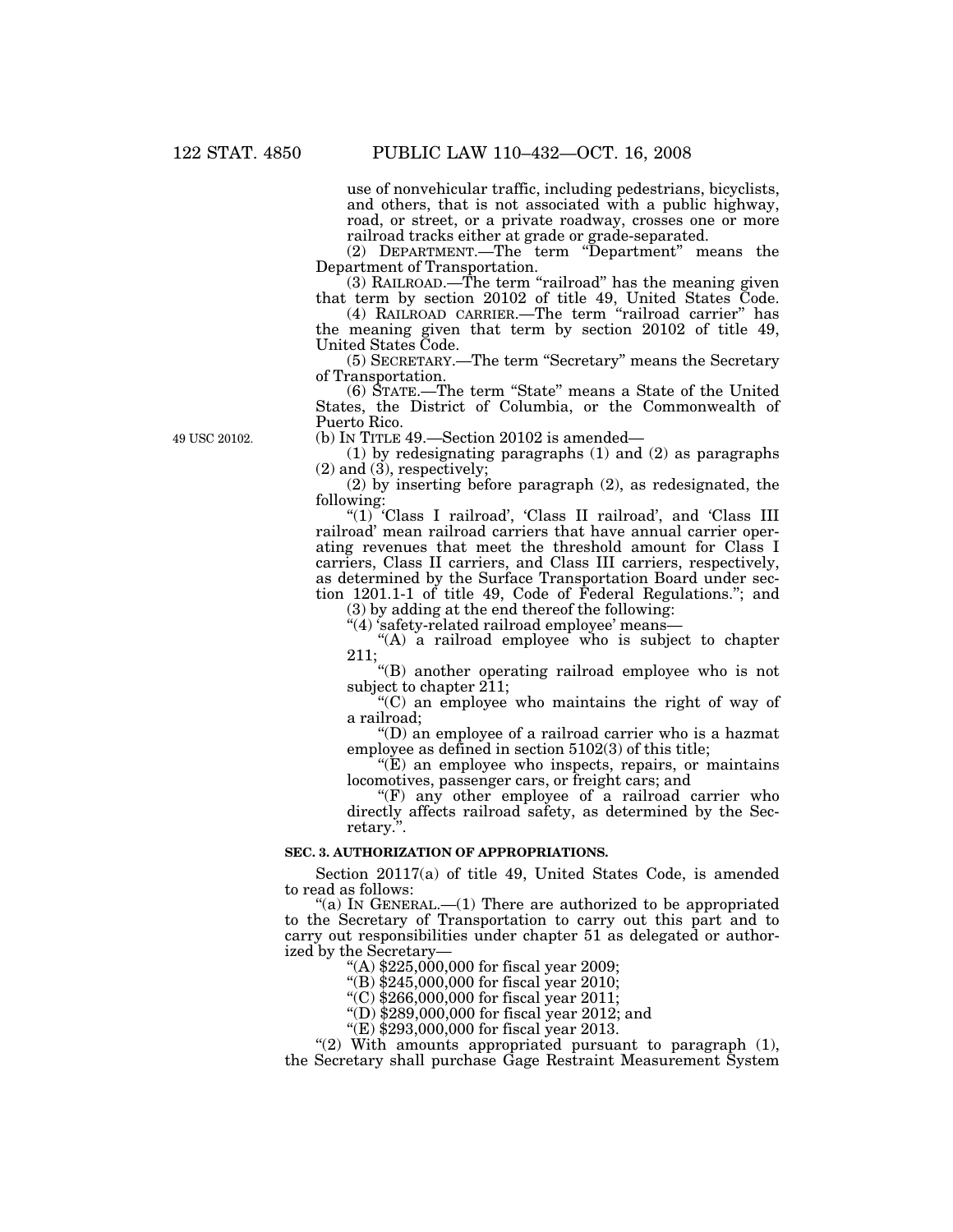vehicles and track geometry vehicles or other comparable technology as needed to assess track safety consistent with the results of the track inspection study required by section 403 of the Rail Safety Improvement Act of 2008.

"(3) There are authorized to be appropriated to the Secretary \$18,000,000 for the period encompassing fiscal years 2009 through 2013 to design, develop, and construct the Facility for Underground Rail Station and Tunnel at the Transportation Technology Center in Pueblo, Colorado. The facility shall be used to test and evaluate the vulnerabilities of above-ground and underground rail tunnels to prevent accidents and incidents in such tunnels, to mitigate and remediate the consequences of any such accidents or incidents, and to provide a realistic scenario for training emergency responders.

"(4) Such sums as may be necessary from the amount appropriated pursuant to paragraph (1) for each of the fiscal years 2009 through 2013 shall be made available to the Secretary for personnel in regional offices and in Washington, D.C., whose duties primarily involve rail security.''.

## **TITLE I—RAILROAD SAFETY IMPROVEMENTS**

### **SEC. 101. FEDERAL RAILROAD ADMINISTRATION OFFICERS AND DUTIES.**

Section 103 is amended by striking subsections (b) through 49 USC 103. (e) and inserting the following:

"(c) SAFETY AS HIGHEST PRIORITY.—In carrying out its duties, the Administration shall consider the assignment and maintenance of safety as the highest priority, recognizing the clear intent, encouragement, and dedication of Congress to the furtherance of the highest degree of safety in railroad transportation.

''(d) ADMINISTRATOR.—The head of the Administration shall President. be the Administrator who shall be appointed by the President, by and with the advice and consent of the Senate, and shall be an individual with professional experience in railroad safety, hazardous materials safety, or other transportation safety. The Administrator shall report directly to the Secretary of Transportation.

''(e) DEPUTY ADMINISTRATOR.—The Administration shall have a Deputy Administrator who shall be appointed by the Secretary. The Deputy Administrator shall carry out duties and powers prescribed by the Administrator.

''(f) CHIEF SAFETY OFFICER.—The Administration shall have an Associate Administrator for Railroad Safety appointed in the career service by the Secretary. The Associate Administrator shall be the Chief Safety Officer of the Administration. The Associate Administrator shall carry out the duties and powers prescribed by the Administrator.

"(g) DUTIES AND POWERS OF THE ADMINISTRATOR.—The Administrator shall carry out—

''(1) duties and powers related to railroad safety vested in the Secretary by section 20134(c) and chapters 203 through 211 of this title, and by chapter 213 of this title for carrying out chapters 203 through 211;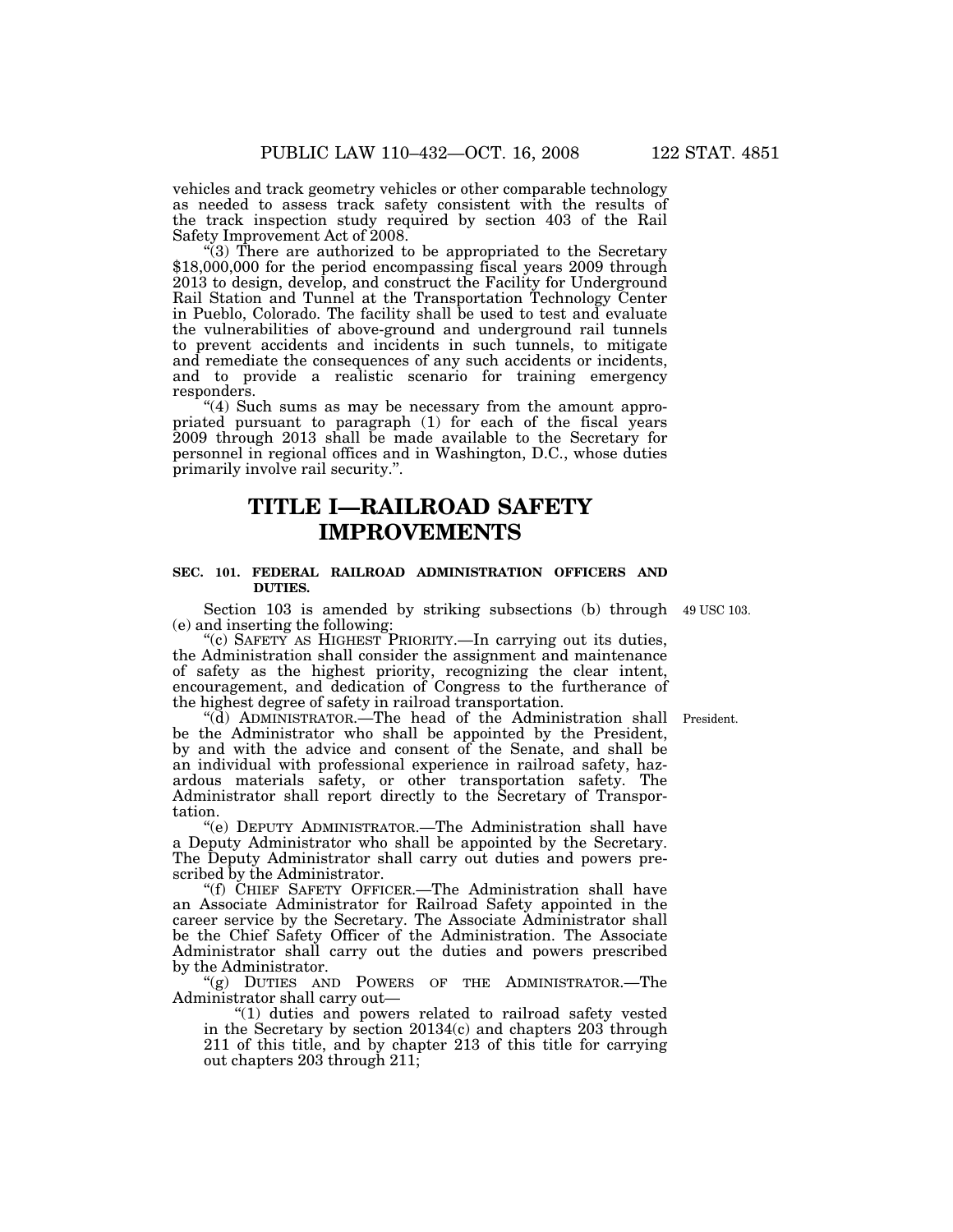"(2) the duties and powers related to railroad policy and development under subsection (j); and

 $\degree$ (3) other duties and powers prescribed by the Secretary. "(h) LIMITATION.—A duty or power specified in subsection  $(g(1))$ may be transferred to another part of the Department of Transportation or another Federal Government entity only when specifically provided by law. A decision of the Administrator in carrying out the duties or powers of the Administration and involving notice and hearing required by law is administratively final.

''(i) AUTHORITIES.—Subject to the provisions of subtitle I of title 40 and title III of the Federal Property and Administrative Services Act of 1949 (41 U.S.C. 251 et seq.), the Secretary of Transportation may make, enter into, and perform such contracts, grants, leases, cooperative agreements, and other similar transactions with Federal or other public agencies (including State and local governments) and private organizations and persons, and make such payments, by way of advance or reimbursement, as the Secretary may determine to be necessary or appropriate to carry out functions at the Administration. The authority of the Secretary granted by this subsection shall be carried out by the Administrator. Notwithstanding any other provision of this chapter, no authority to enter into contracts or to make payments under this subsection shall be effective, except as provided for in appropriations Acts.''.

Plan. 49 USC 20101 note.

## **SEC. 102. RAILROAD SAFETY STRATEGY.**

(a) SAFETY GOALS.—In conjunction with existing federallyrequired and voluntary strategic planning efforts ongoing at the Department and the Federal Railroad Administration as of the date of enactment of this Act, the Secretary shall develop a longterm strategy for improving railroad safety to cover a period of not less than 5 years. The strategy shall include an annual plan and schedule for achieving, at a minimum, the following goals:

(1) Reducing the number and rates of accidents, incidents, injuries, and fatalities involving railroads including train collisions, derailments, and human factors.

(2) Improving the consistency and effectiveness of enforcement and compliance programs.

(3) Improving the identification of high-risk highway-rail grade crossings and strengthening enforcement and other methods to increase grade crossing safety.

(4) Improving research efforts to enhance and promote railroad safety and performance.

(5) Preventing railroad trespasser accidents, incidents, injuries, and fatalities.

(6) Improving the safety of railroad bridges, tunnels, and related infrastructure to prevent accidents, incidents, injuries, and fatalities caused by catastrophic failures and other bridge and tunnel failures.

(b) RESOURCE NEEDS.—The strategy and annual plan shall include estimates of the funds and staff resources needed to accomplish the goals established by subsection (a). Such estimates shall also include the staff skills and training required for timely and effective accomplishment of each such goal.

(c) SUBMISSION WITH THE PRESIDENT'S BUDGET.—The Secretary shall submit the strategy and annual plan to the Senate Committee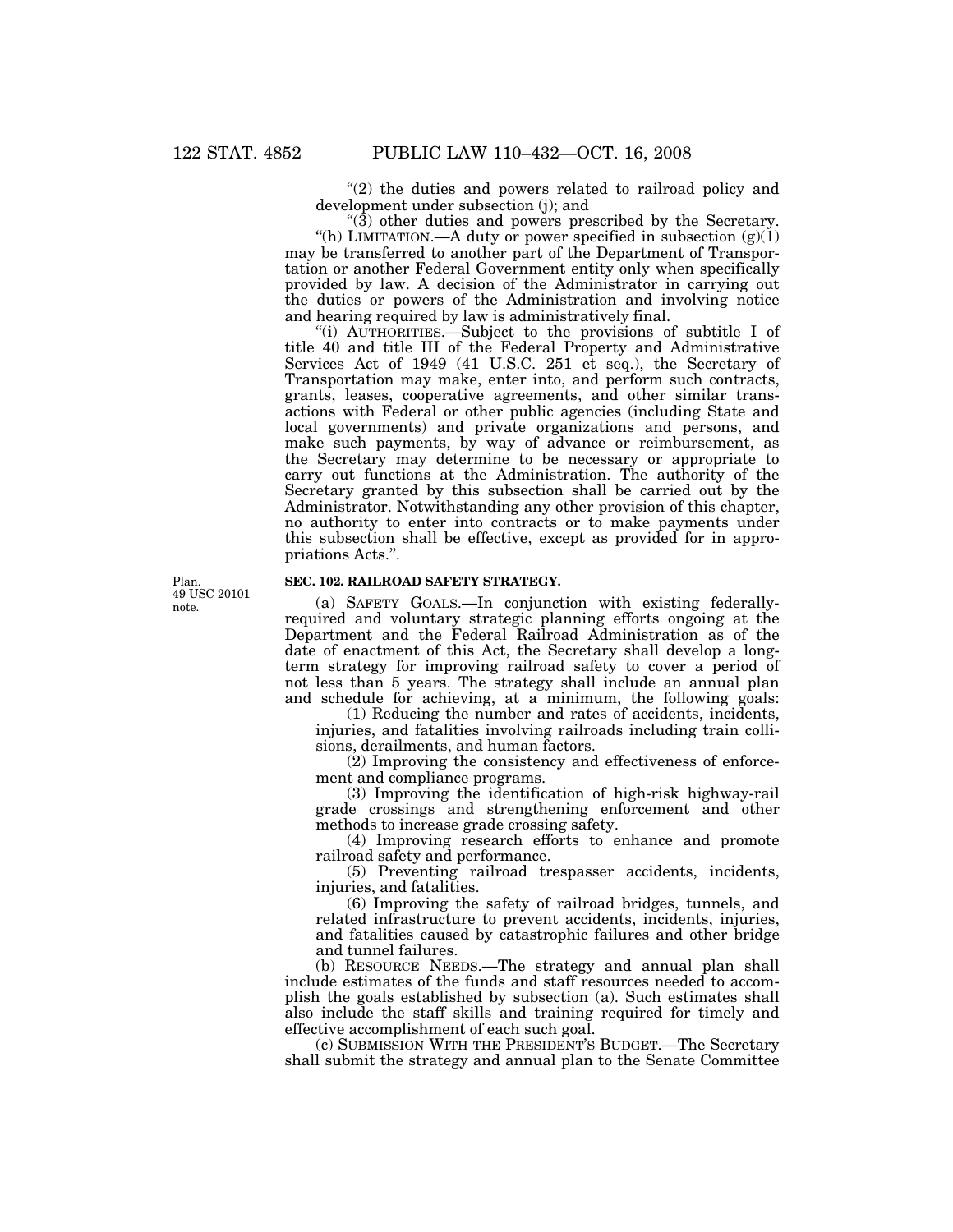on Commerce, Science, and Transportation and the House of Representatives Committee on Transportation and Infrastructure at the same time as the President's budget submission.

(d) ACHIEVEMENT OF GOALS.— (1) PROGRESS ASSESSMENT.—No less frequently than Deadline. annually, the Secretary shall assess the progress of the Department toward achieving the strategic goals described in subsection (a). The Secretary shall identify any deficiencies in achieving the goals within the strategy and develop and institute measures to remediate such deficiencies. The Secretary and the Administrator shall convey their assessment to the employees of the Federal Railroad Administration and shall identify any deficiencies that should be remediated before the next progress assessment.

(2) REPORT TO CONGRESS.—Beginning in 2009, not later than November 1 of each year, the Secretary shall transmit a report to the Senate Committee on Commerce, Science, and Transportation and the House of Representatives Committee on Transportation and Infrastructure on the performance of the Federal Railroad Administration containing the progress assessment required by paragraph (1) toward achieving the goals of the railroad safety strategy and annual plans under subsection (a).

#### **SEC. 103. RAILROAD SAFETY RISK REDUCTION PROGRAM.**

(a) IN GENERAL.—Subchapter II of chapter 201 is amended by adding at end thereof the following:

#### **''§ 20156. Railroad safety risk reduction program**

''(a) IN GENERAL.—

"(1) PROGRAM REQUIREMENT.—Not later than 4 years after the date of enactment of the Rail Safety Improvement Act of 2008, the Secretary of Transportation, by regulation, shall require each railroad carrier that is a Class I railroad, a railroad carrier that has inadequate safety performance (as determined by the Secretary), or a railroad carrier that provides intercity rail passenger or commuter rail passenger transportation—

" $(A)$  to develop a railroad safety risk reduction program under subsection (d) that systematically evaluates railroad safety risks on its system and manages those risks in order to reduce the numbers and rates of railroad accidents, incidents, injuries, and fatalities;

''(B) to submit its program, including any required plans, to the Secretary for review and approval; and

''(C) to implement the program and plans approved by the Secretary.

"(2) RELIANCE ON PILOT PROGRAM.—The Secretary may conduct behavior-based safety and other research, including pilot programs, before promulgating regulations under this subsection and thereafter. The Secretary shall use any information and experience gathered through such research and pilot programs under this subsection in developing regulations under this section.

''(3) REVIEW AND APPROVAL.—The Secretary shall review and approve or disapprove railroad safety risk reduction program plans within a reasonable period of time. If the proposed plan is not approved, the Secretary shall notify the affected

Notification.

Deadline. Regulations.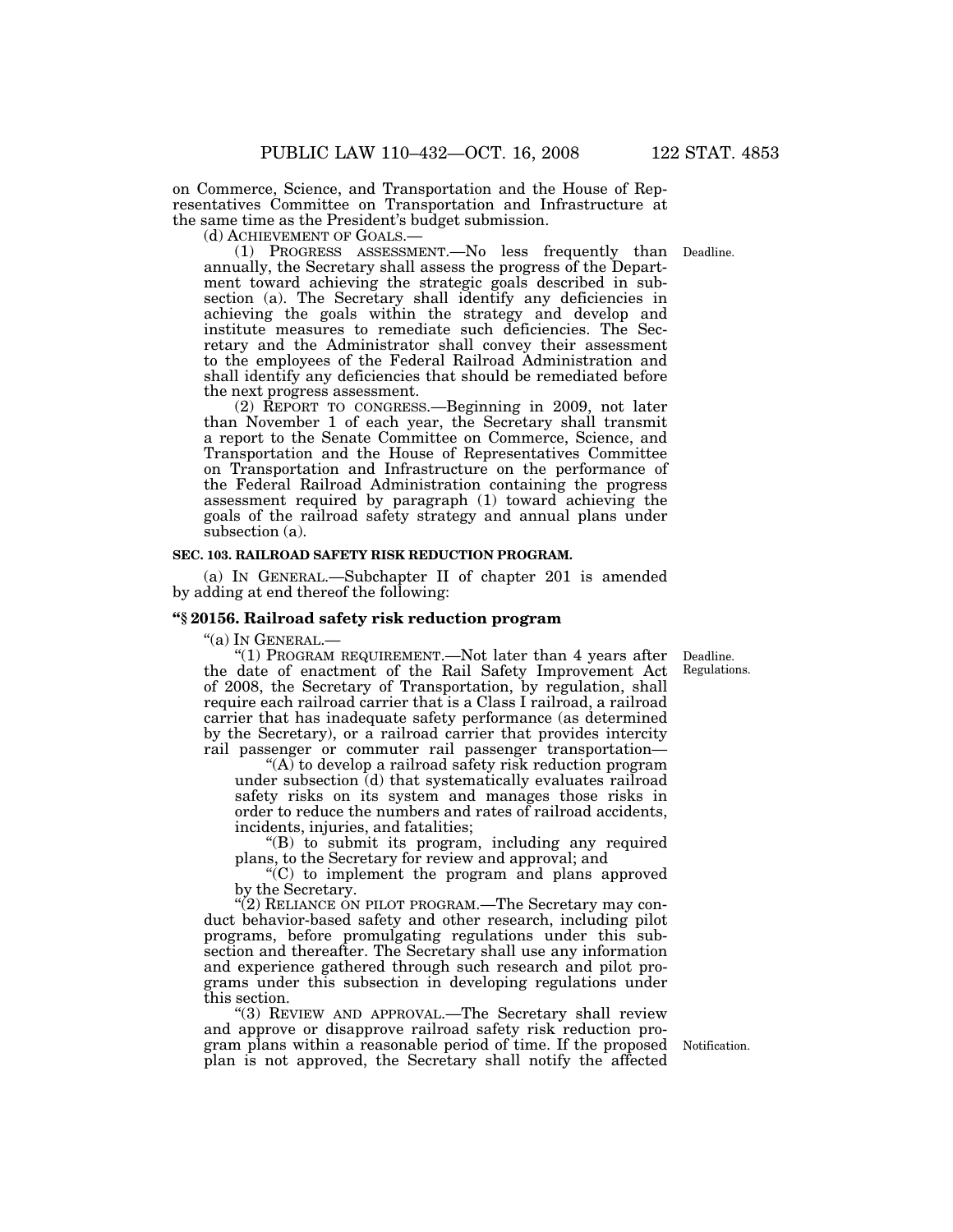railroad carrier as to the specific areas in which the proposed plan is deficient, and the railroad carrier shall correct all deficiencies within a reasonable period of time following receipt of written notice from the Secretary. The Secretary shall annually conduct a review to ensure that the railroad carriers are complying with their plans.

" $(4)$  VOLUNTARY COMPLIANCE.—A railroad carrier that is not required to submit a railroad safety risk reduction program under this section may voluntarily submit a program that meets the requirements of this section to the Secretary. The Secretary shall approve or disapprove any program submitted under this paragraph.

 $i$ <sup>(b)</sup> CERTIFICATION.—The chief official responsible for safety of each railroad carrier required to submit a railroad safety risk reduction program under subsection (a) shall certify that the contents of the program are accurate and that the railroad carrier will implement the contents of the program as approved by the Secretary.

''(c) RISK ANALYSIS.—In developing its railroad safety risk reduction program each railroad carrier required to submit such a program pursuant to subsection (a) shall identify and analyze the aspects of its railroad, including operating rules and practices, infrastructure, equipment, employee levels and schedules, safety culture, management structure, employee training, and other matters, including those not covered by railroad safety regulations or other Federal regulations, that impact railroad safety.

''(d) PROGRAM ELEMENTS.—

''(1) IN GENERAL.—Each railroad carrier required to submit a railroad safety risk reduction program under subsection (a) shall develop a comprehensive safety risk reduction program to improve safety by reducing the number and rates of accidents, incidents, injuries, and fatalities that is based on the risk analysis required by subsection (c) through—

''(A) the mitigation of aspects that increase risks to railroad safety; and

''(B) the enhancement of aspects that decrease risks to railroad safety.

"(2) REQUIRED COMPONENTS.—Each railroad carrier's safety risk reduction program shall include a risk mitigation plan in accordance with this section, a technology implementation plan that meets the requirements of subsection (e), and a fatigue management plan that meets the requirements of subsection (f).

''(e) TECHNOLOGY IMPLEMENTATION PLAN.—

" $(1)$  In GENERAL.—As part of its railroad safety risk reduction program, a railroad carrier required to submit a railroad safety risk reduction program under subsection (a) shall develop, and periodically update as necessary, a 10-year technology implementation plan that describes the railroad carrier's plan for development, adoption, implementation, maintenance, and use of current, new, or novel technologies on its system over a 10-year period to reduce safety risks identified under the railroad safety risk reduction program. Any updates to the plan are subject to review and approval by the Secretary.

''(2) TECHNOLOGY ANALYSIS.—A railroad carrier's technology implementation plan shall include an analysis of the safety impact, feasibility, and cost and benefits of implementing

Deadline.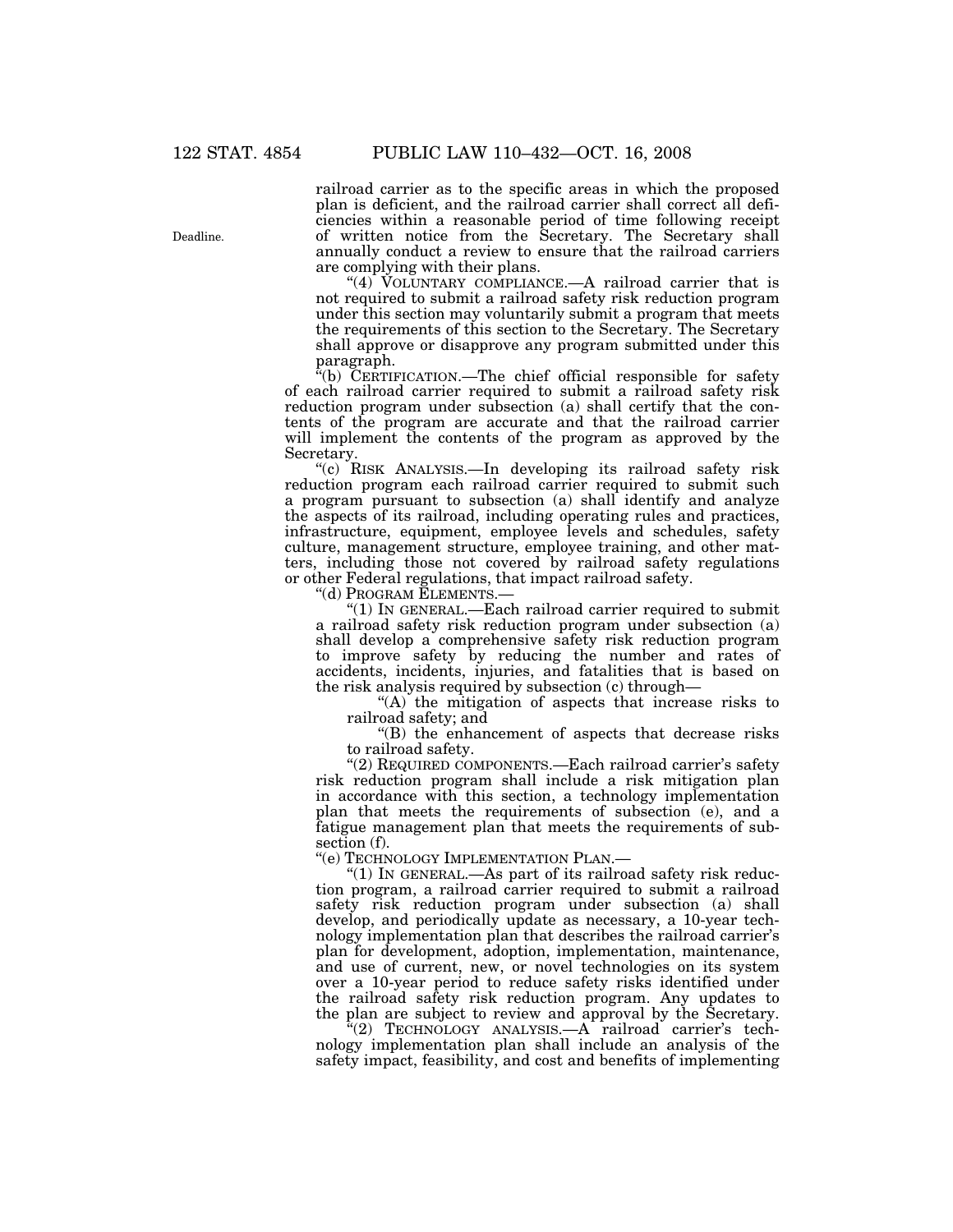technologies, including processor-based technologies, positive train control systems (as defined in section 20157(i)), electronically controlled pneumatic brakes, rail integrity inspection systems, rail integrity warning systems, switch position monitors and indicators, trespasser prevention technology, highway-rail grade crossing technology, and other new or novel railroad safety technology, as appropriate, that may mitigate risks to railroad safety identified in the risk analysis required by subsection (c).

"(3) IMPLEMENTATION SCHEDULE.—A railroad carrier's technology implementation plan shall contain a prioritized implementation schedule for the development, adoption, implementation, and use of current, new, or novel technologies on its system to reduce safety risks identified under the railroad safety risk reduction program.

 $\epsilon$ <sup>2</sup>(4) POSITIVE TRAIN CONTROL.—Except as required by section 20157 (relating to the requirements for implementation of positive train control systems), the Secretary shall ensure that—

"(A) each railroad carrier's technology implementation plan required under paragraph (1) that includes a schedule for implementation of a positive train control system complies with that schedule; and

''(B) each railroad carrier required to submit such a Deadline. plan implements a positive train control system pursuant to such plan by December 31, 2018.

''(f) FATIGUE MANAGEMENT PLAN.—

"(1) In GENERAL.—As part of its railroad safety risk reduction program, a railroad carrier required to submit a railroad safety risk reduction program under subsection (a) shall develop and update at least once every 2 years a fatigue management plan that is designed to reduce the fatigue experienced by safety-related railroad employees and to reduce the likelihood of accidents, incidents, injuries, and fatalities caused by fatigue. Any such update shall be subject to review and approval by the Secretary.

''(2) TARGETED FATIGUE COUNTERMEASURES.—A railroad carrier's fatigue management plan shall take into account the varying circumstances of operations by the railroad on different parts of its system, and shall prescribe appropriate fatigue countermeasures to address those varying circumstances.

"(3) ADDITIONAL ELEMENTS.—A railroad shall consider the need to include in its fatigue management plan elements addressing each of the following items, as applicable:

 $\sqrt{\rm A}$ ) Employee education and training on the physiological and human factors that affect fatigue, as well as strategies to reduce or mitigate the effects of fatigue, based on the most current scientific and medical research and literature.

''(B) Opportunities for identification, diagnosis, and treatment of any medical condition that may affect alertness or fatigue, including sleep disorders.

''(C) Effects on employee fatigue of an employee's shortterm or sustained response to emergency situations, such as derailments and natural disasters, or engagement in other intensive working conditions.

Deadline.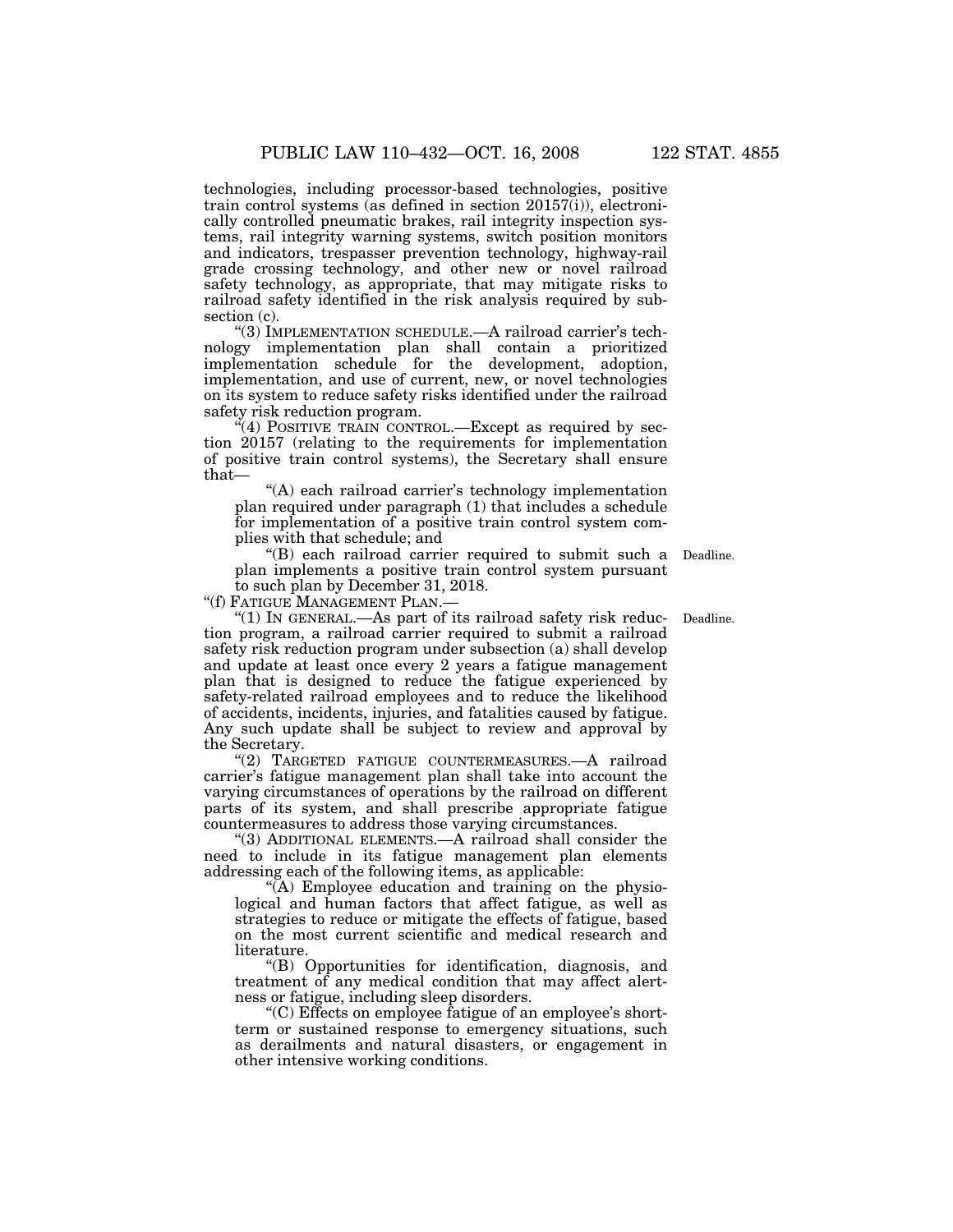''(D) Scheduling practices for employees, including innovative scheduling practices, on-duty call practices, work and rest cycles, increased consecutive days off for employees, changes in shift patterns, appropriate scheduling practices for varying types of work, and other aspects of employee scheduling that would reduce employee fatigue and cumulative sleep loss.

''(E) Methods to minimize accidents and incidents that occur as a result of working at times when scientific and medical research have shown increased fatigue disrupts employees' circadian rhythm.

 $\mathcal{F}(F)$  Alertness strategies, such as policies on napping, to address acute drowsiness and fatigue while an employee is on duty.

 $(G)$  Opportunities to obtain restful sleep at lodging facilities, including employee sleeping quarters provided by the railroad carrier.

''(H) The increase of the number of consecutive hours of off-duty rest, during which an employee receives no communication from the employing railroad carrier or its managers, supervisors, officers, or agents.

''(I) Avoidance of abrupt changes in rest cycles for employees.

''(J) Additional elements that the Secretary considers appropriate.

"(g) CONSENSUS.-

Consultation.

''(1) IN GENERAL.—Each railroad carrier required to submit a railroad safety risk reduction program under subsection (a) shall consult with, employ good faith and use its best efforts to reach agreement with, all of its directly affected employees, including any non-profit employee labor organization representing a class or craft of directly affected employees of the railroad carrier, on the contents of the safety risk reduction program.

"(2) STATEMENT.—If the railroad carrier and its directly affected employees, including any nonprofit employee labor organization representing a class or craft of directly affected employees of the railroad carrier, cannot reach consensus on the proposed contents of the plan, then directly affected employees and such organization may file a statement with the Secretary explaining their views on the plan on which consensus was not reached. The Secretary shall consider such views during review and approval of the program.

''(h) ENFORCEMENT.—The Secretary shall have the authority to assess civil penalties pursuant to chapter 213 for a violation of this section, including the failure to submit, certify, or comply with a safety risk reduction program, risk mitigation plan, technology implementation plan, or fatigue management plan.''.

(b) CONFORMING AMENDMENT.—The chapter analysis for chapter 201 is amended by inserting after the item relating to section 20155 the following:

''20156. Railroad safety risk reduction program.''.

#### **SEC. 104. IMPLEMENTATION OF POSITIVE TRAIN CONTROL.**

(a) IN GENERAL.—Subchapter II of chapter 201, as amended by section 103 of this division, is further amended by adding at the end thereof the following: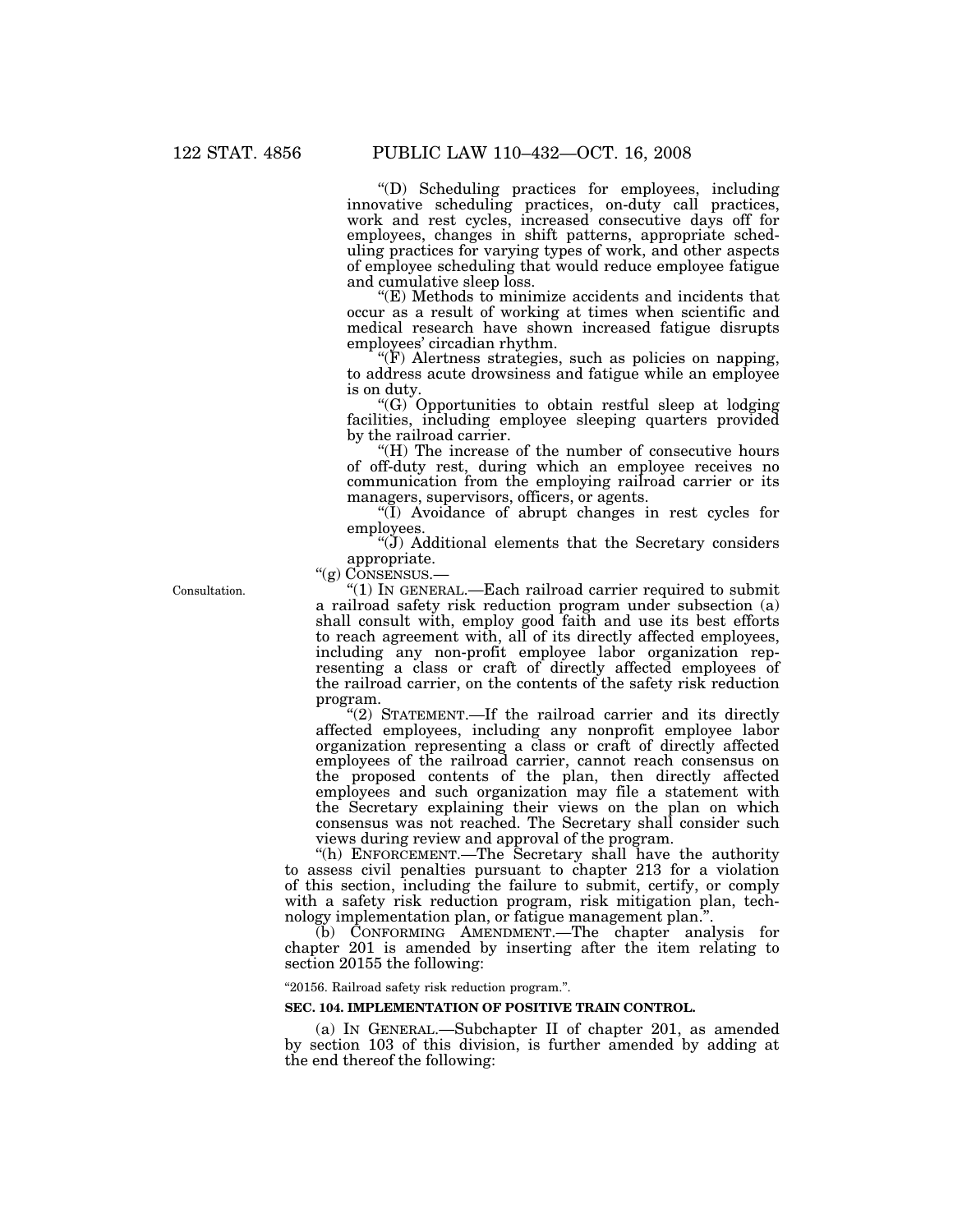#### **''§ 20157. Implementation of positive train control systems**

"(a) In GENERAL.-

"(1) PLAN REQUIRED.—Not later than 18 months after the Deadlines. date of enactment of the Rail Safety Improvement Act of 2008, each Class I railroad carrier and each entity providing regularly scheduled intercity or commuter rail passenger transportation shall develop and submit to the Secretary of Transportation a plan for implementing a positive train control system by December 31, 2015, governing operations on—

"(A) its main line over which intercity rail passenger transportation or commuter rail passenger transportation, as defined in section 24102, is regularly provided;

''(B) its main line over which poison- or toxic-by-inhalation hazardous materials, as defined in parts 171.8, 173.115, and 173.132 of title 49, Code of Federal Regulations, are transported; and

''(C) such other tracks as the Secretary may prescribe by regulation or order.

" $(2)$  IMPLEMENTATION.—The plan shall describe how it will provide for interoperability of the system with movements of trains of other railroad carriers over its lines and shall, to the extent practical, implement the system in a manner that addresses areas of greater risk before areas of lesser risk. The railroad carrier shall implement a positive train control system in accordance with the plan.

''(b) TECHNICAL ASSISTANCE.—The Secretary may provide technical assistance and guidance to railroad carriers in developing the plans required under subsection (a).

''(c) REVIEW AND APPROVAL.—Not later than 90 days after the Secretary receives a plan, the Secretary shall review and approve or disapprove it. If the proposed plan is not approved, the Secretary shall notify the affected railroad carrier or other entity as to the specific areas in which the proposed plan is deficient, and the railroad carrier or other entity shall correct all deficiencies within 30 days following receipt of written notice from the Secretary. The Secretary shall annually conduct a review to ensure that the railroad carriers are complying with their plans.

''(d) REPORT.—Not later than December 31, 2012, the Secretary shall transmit a report to the Committee on Transportation and Infrastructure of the House of Representatives and the Committee on Commerce, Science, and Transportation of the Senate on the progress of the railroad carriers in implementing such positive train control systems.

''(e) ENFORCEMENT.—The Secretary is authorized to assess civil penalties pursuant to chapter 213 for a violation of this section, including the failure to submit or comply with a plan for implementing positive train control under subsection (a).

''(f) OTHER RAILROAD CARRIERS.—Nothing in this section restricts the discretion of the Secretary to require railroad carriers other than those specified in subsection (a) to implement a positive train control system pursuant to this section or section 20156, or to specify the period by which implementation shall occur that does not exceed the time limits established in this section or section 20156. In exercising such discretion, the Secretary shall, at a minimum, consider the risk to railroad employees and the public associated with the operations of the railroad carrier.

Deadlines.

Notification.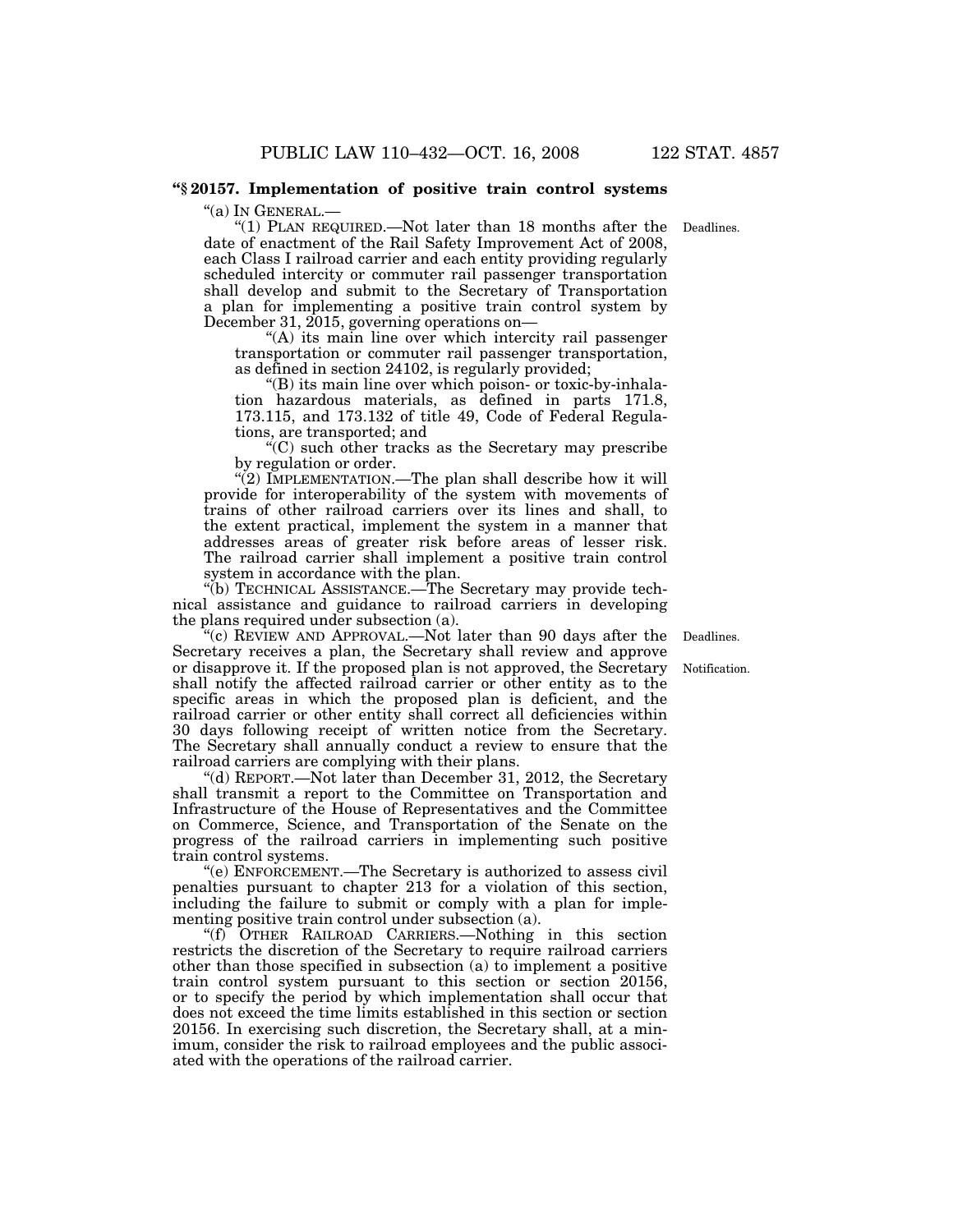''(g) REGULATIONS.—The Secretary shall prescribe regulations or issue orders necessary to implement this section, including regulations specifying in appropriate technical detail the essential functionalities of positive train control systems, and the means by which those systems will be qualified.

''(h) CERTIFICATION.—The Secretary shall not permit the installation of any positive train control system or component in revenue service unless the Secretary has certified that any such system or component has been approved through the approval process set forth in part 236 of title 49, Code of Federal Regulations, and complies with the requirements of that part.

''(i) DEFINITIONS.—In this section:

"(1) INTEROPERABILITY.—The term 'interoperability' means the ability to control locomotives of the host railroad and tenant railroad to communicate with and respond to the positive train control system, including uninterrupted movements over property boundaries.

" $(2)$  MAIN LINE.—The term 'main line' means a segment or route of railroad tracks over which 5,000,000 or more gross tons of railroad traffic is transported annually, except that—

''(A) the Secretary may, through regulations under subsection (g), designate additional tracks as main line as appropriate for this section; and

''(B) for intercity rail passenger transportation or commuter rail passenger transportation routes or segments over which limited or no freight railroad operations occur, the Secretary shall define the term 'main line' by regulation.

"(3) POSITIVE TRAIN CONTROL SYSTEM.—The term 'positive train control system' means a system designed to prevent trainto-train collisions, over-speed derailments, incursions into established work zone limits, and the movement of a train through a switch left in the wrong position.''.

(b) CONFORMING AMENDMENT.—The chapter analysis for chapter 201, as amended by section 103 of this division, is amended by inserting after the item relating to section 20156 the following:

''20157. Implementation of positive train control systems.''.

#### **SEC. 105. RAILROAD SAFETY TECHNOLOGY GRANTS.**

(a) IN GENERAL.—Subchapter II of chapter 201, as amended by section 104 of this division, is further amended by adding at the end thereof the following:

#### **''§ 20158. Railroad safety technology grants**

''(a) GRANT PROGRAM.—The Secretary of Transportation shall establish a grant program for the deployment of train control technologies, train control component technologies, processor-based technologies, electronically controlled pneumatic brakes, rail integrity inspection systems, rail integrity warning systems, switch position indicators and monitors, remote control power switch technologies, track integrity circuit technologies, and other new or novel railroad safety technology.

''(b) GRANT CRITERIA.—

''(1) ELIGIBILITY.—Grants shall be made under this section to eligible passenger and freight railroad carriers, railroad suppliers, and State and local governments for projects described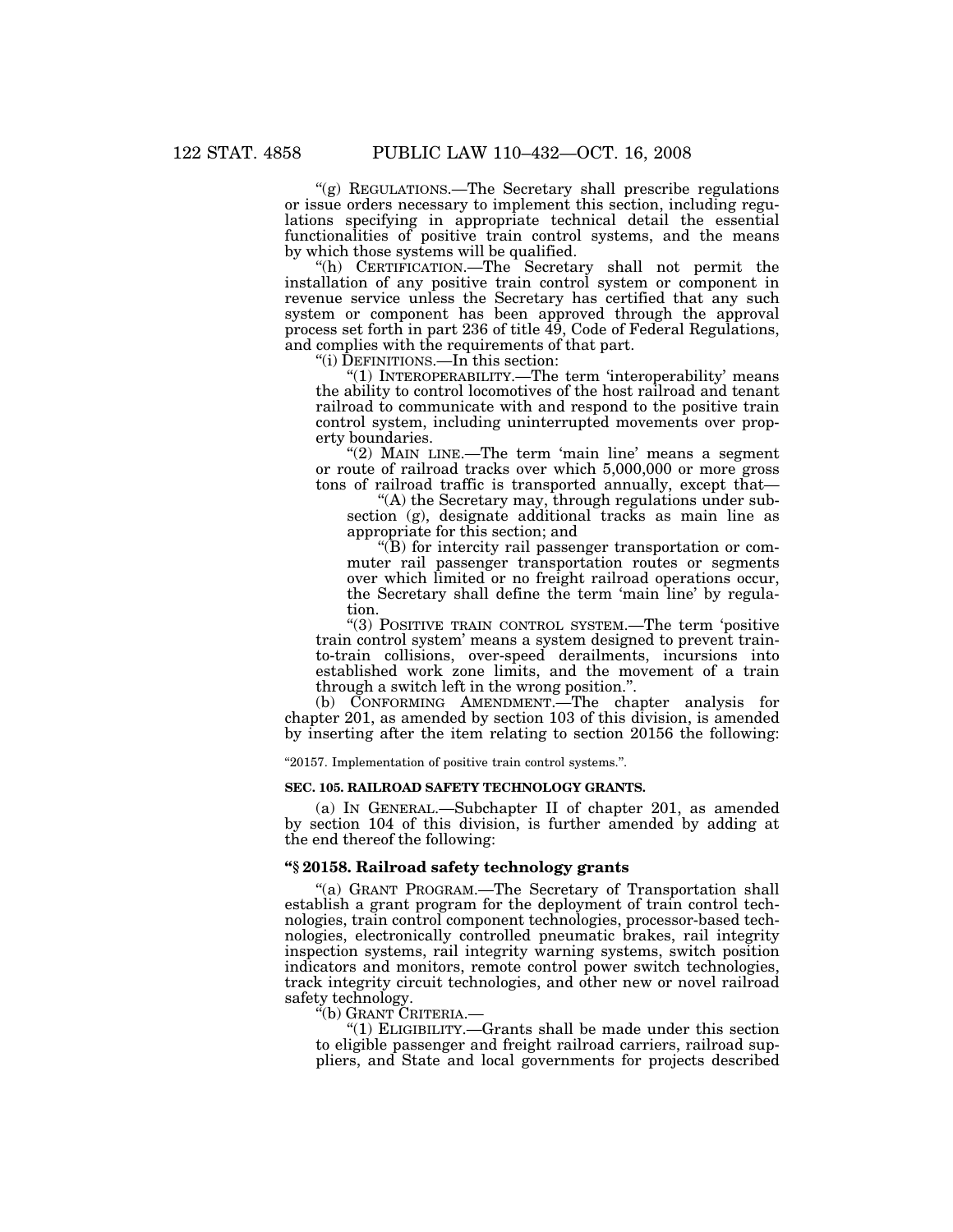in subsection (a) that have a public benefit of improved safety and network efficiency.

''(2) CONSIDERATIONS.—Priority shall be given to projects that—

''(A) focus on making technologies interoperable between railroad systems, such as train control technologies;

''(B) accelerate train control technology deployment on high-risk corridors, such as those that have high volumes of hazardous materials shipments or over which commuter or passenger trains operate; or

''(C) benefit both passenger and freight safety and efficiency.

''(3) IMPLEMENTATION PLANS.—Grants may not be awarded under this section to entities that fail to develop and submit to the Secretary the plans required by sections  $20156(e)(2)$ and 20157.

"(4) MATCHING REQUIREMENTS.—Federal funds for any eligible project under this section shall not exceed 80 percent of the total cost of such project.

''(c) AUTHORIZATION OF APPROPRIATIONS.—There are authorized to be appropriated to the Secretary of Transportation \$50,000,000 for each of fiscal years 2009 through 2013 to carry out this section. Amounts appropriated pursuant to this section shall remain available until expended.''.

(b) CONFORMING AMENDMENT.—The chapter analysis for chapter 201, as amended by section 104 of this division, is further amended by inserting after the item relating to section 20157 the following:

''20158. Railroad safety technology grants.''.

#### **SEC. 106. REPORTS ON STATUTORY MANDATES AND RECOMMENDA-**49 USC 20101 **TIONS.**

note.

Not later than December 31, 2008, and annually thereafter, the Secretary shall transmit a report to the House of Representatives Committee on Transportation and Infrastructure and the Senate Committee on Commerce, Science, and Transportation on the specific actions taken to implement unmet statutory mandates regarding railroad safety and each open railroad safety recommendation made by the National Transportation Safety Board or the Department's Inspector General.

#### **SEC. 107. RULEMAKING PROCESS.**

(a) AMENDMENT.—Subchapter I of chapter 201 is amended by inserting after section 20115 the following new section:

#### **''§ 20116. Rulemaking process**

''No rule or order issued by the Secretary under this part shall be effective if it incorporates by reference a code, rule, standard, requirement, or practice issued by an association or other entity that is not an agency of the Federal Government, unless the date on which the code, rule, standard, requirement, or practice was adopted is specifically cited in the rule or order, or the code, rule, standard, requirement, or practice has been subject to notice and comment under a rule or order issued under this part.''.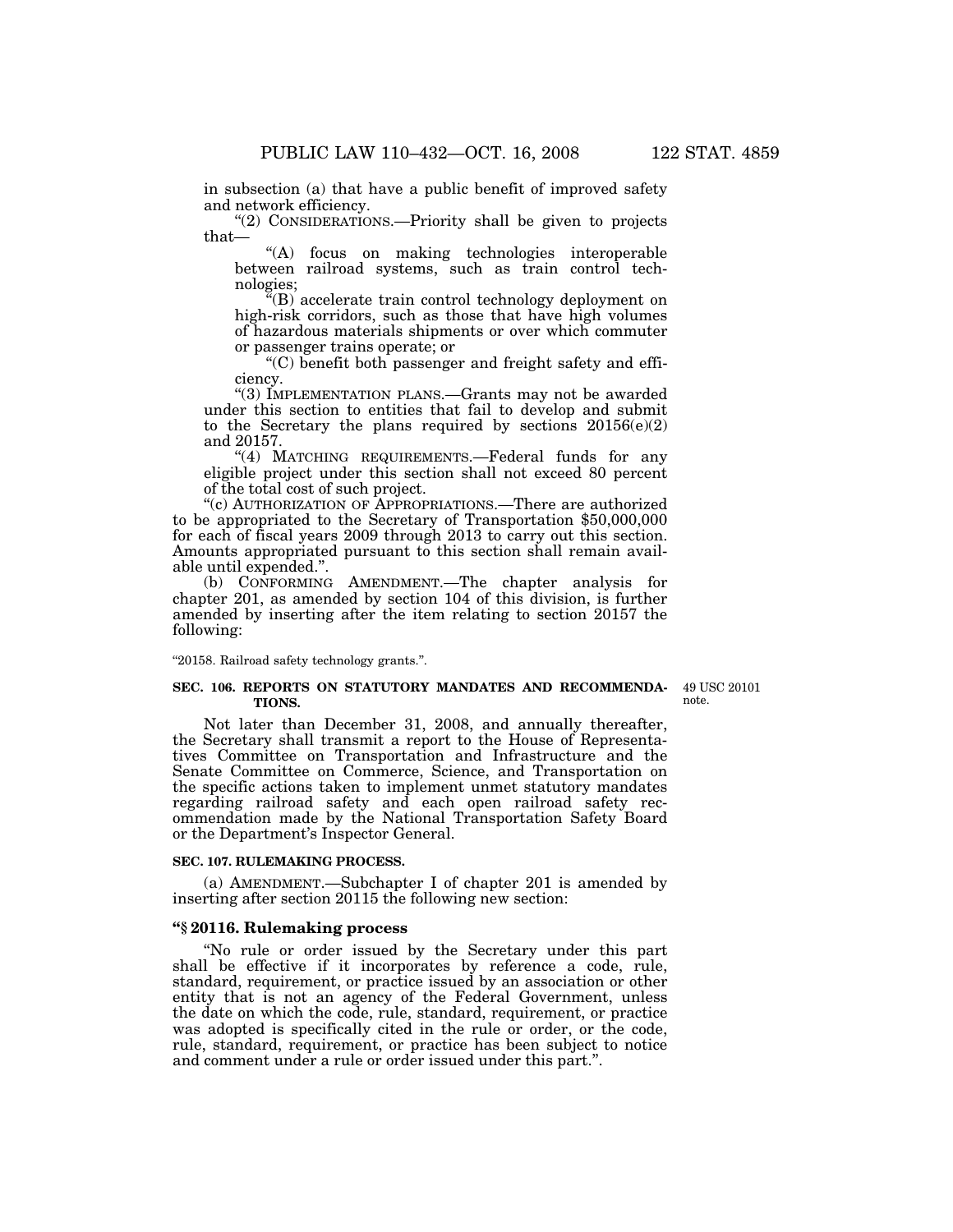(b) CONFORMING AMENDMENT.—The chapter analysis for chapter 201 is amended by inserting after the item relating to section 20115 the following:

''20116. Rulemaking process.''.

#### **SEC. 108. HOURS-OF-SERVICE REFORM.**

49 USC 21101.

(a) CHANGE IN DEFINITION OF SIGNAL EMPLOYEE.—Section 21101(4) is amended by striking ''employed by a railroad carrier''. (b) LIMITATION ON DUTY HOURS OF TRAIN EMPLOYEES.—Section 21103 is amended—

(1) by striking subsection (a) and inserting the following: "(a) IN GENERAL.—Except as provided in subsection (d) of this section, a railroad carrier and its officers and agents may not require or allow a train employee to—

''(1) remain on duty, go on duty, wait for deadhead transportation, be in deadhead transportation from a duty assignment to the place of final release, or be in any other mandatory service for the carrier in any calendar month where the employee has spent a total of 276 hours—

''(A) on duty;

''(B) waiting for deadhead transportation, or in deadhead transportation from a duty assignment to the place of final release; or

 $(C)$  in any other mandatory service for the carrier; " $(2)$  remain or go on duty for a period in excess of 12 consecutive hours;

"(3) remain or go on duty unless that employee has had at least 10 consecutive hours off duty during the prior 24 hours; or

"(4) remain or go on duty after that employee has initiated an on-duty period each day for—

 $\sqrt{\hat{A}}$  6 consecutive days, unless that employee has had at least 48 consecutive hours off duty at the employee's home terminal during which time the employee is unavailable for any service for any railroad carrier except that—

''(i) an employee may work a seventh consecutive day if that employee completed his or her final period of on-duty time on his or her sixth consecutive day at a terminal other than his or her home terminal; and

''(ii) any employee who works a seventh consecutive day pursuant to subparagraph (i) shall have at least 72 consecutive hours off duty at the employee's home terminal during which time the employee is unavailable for any service for any railroad carrier; or

''(B) except as provided in subparagraph (A), 7 consecutive days, unless that employee has had at least 72 consecutive hours off duty at the employee's home terminal during which time the employee is unavailable for any service for any railroad carrier, if—

"(i) for a period of 18 months following the date of enactment of the Rail Safety Improvement Act of 2008, an existing collective bargaining agreement expressly provides for such a schedule or, following the expiration of 18 months after the date of enactment of the Rail Safety Improvement Act of 2008, collective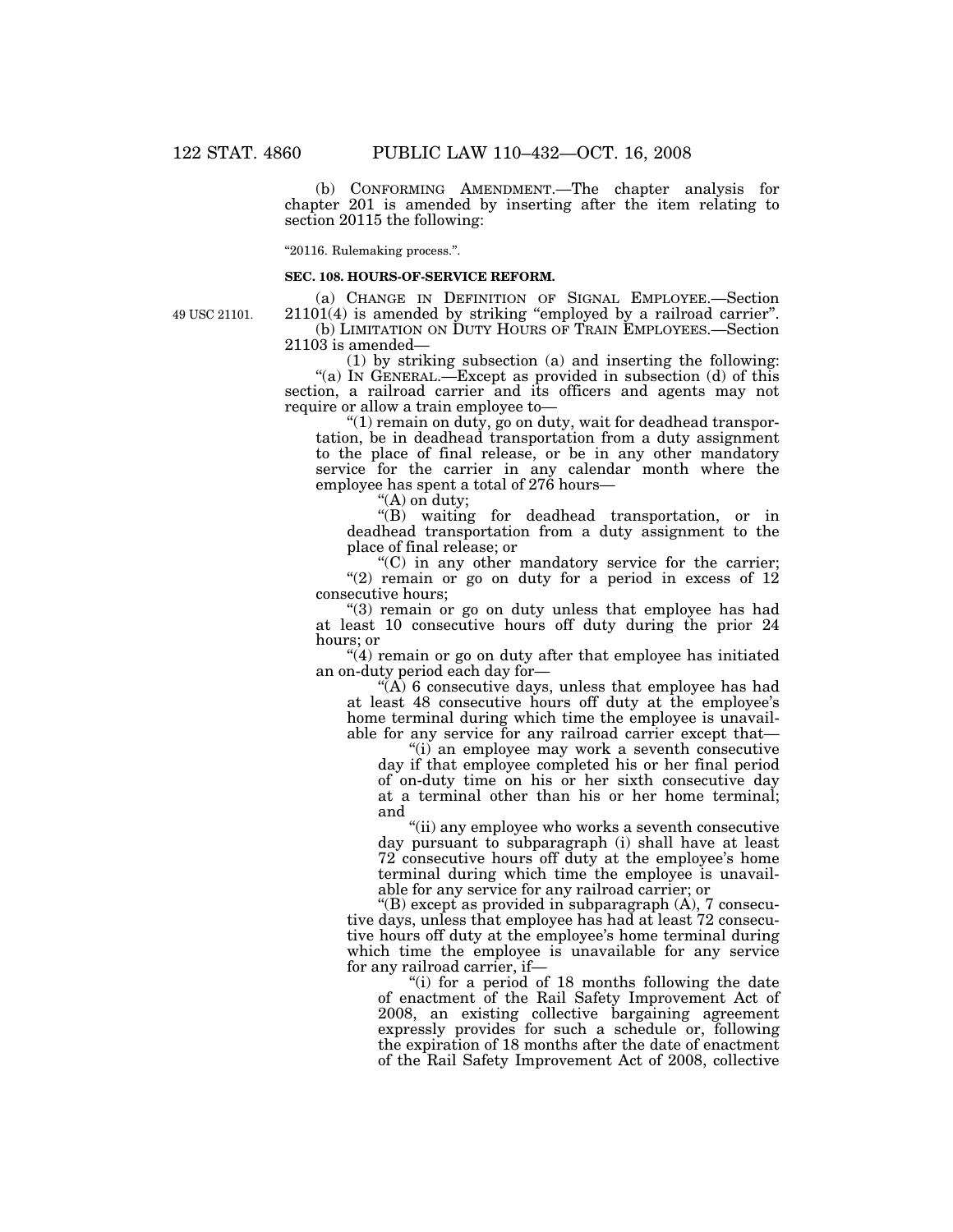bargaining agreements entered into during such period expressly provide for such a schedule;

"(ii) such a schedule is provided for by a pilot program authorized by a collective bargaining agreement; or

"(iii) such a schedule is provided for by a pilot program under section 21108 of this chapter related to employees' work and rest cycles.

The Secretary may waive paragraph (4), consistent with the procedural requirements of section 20103, if a collective bargaining agreement provides a different arrangement and such an arrangement is in the public interest and consistent with railroad safety.'';

 $(2)$  by redesignating subsection  $(c)$  as subsection  $(d)$  and inserting after subsection (b) the following:

"(c) LIMBO TIME LIMITATION AND ADDITIONAL REST REQUIRE-MENT.—

"(1) A railroad carrier may not require or allow an employee—

''(A) to exceed a total of 40 hours per calendar month spent—

''(i) waiting for deadhead transportation; or

''(ii) in deadhead transportation from a duty assignment to the place of final release,

following a period of 12 consecutive hours on duty that is neither time on duty nor time off duty, not including interim rest periods, during the period from the date of enactment of the Rail Safety Improvement Act of 2008 to one year after such date of enactment; and

"(B) to exceed a total of 30 hours per calendar month spent—

''(i) waiting for deadhead transportation; or

''(ii) in deadhead transportation from a duty assignment to the place of final release,

following a period of 12 consecutive hours on duty that is neither time on duty nor time off duty, not including interim rest periods, during the period beginning one year after the date of enactment of the Rail Safety Improvement Act of 2008 except that the Secretary may further limit the monthly limitation pursuant to regulations prescribed under section 21109.

"(2) The limitations in paragraph (1) shall apply unless Applicability. the train carrying the employee is directly delayed by—

"(A) a casualty;

"(B) an accident;

''(C) an act of God;

''(D) a derailment;

''(E) a major equipment failure that prevents the train from advancing; or

''(F) a delay resulting from a cause unknown and unforeseeable to a railroad carrier or its officer or agent in charge of the employee when the employee left a terminal.

''(3) Each railroad carrier shall report to the Secretary, in accordance with procedures established by the Secretary, each instance where an employee subject to this section spends time waiting for deadhead transportation or in deadhead

Reports. Procedures.

Waiver authority.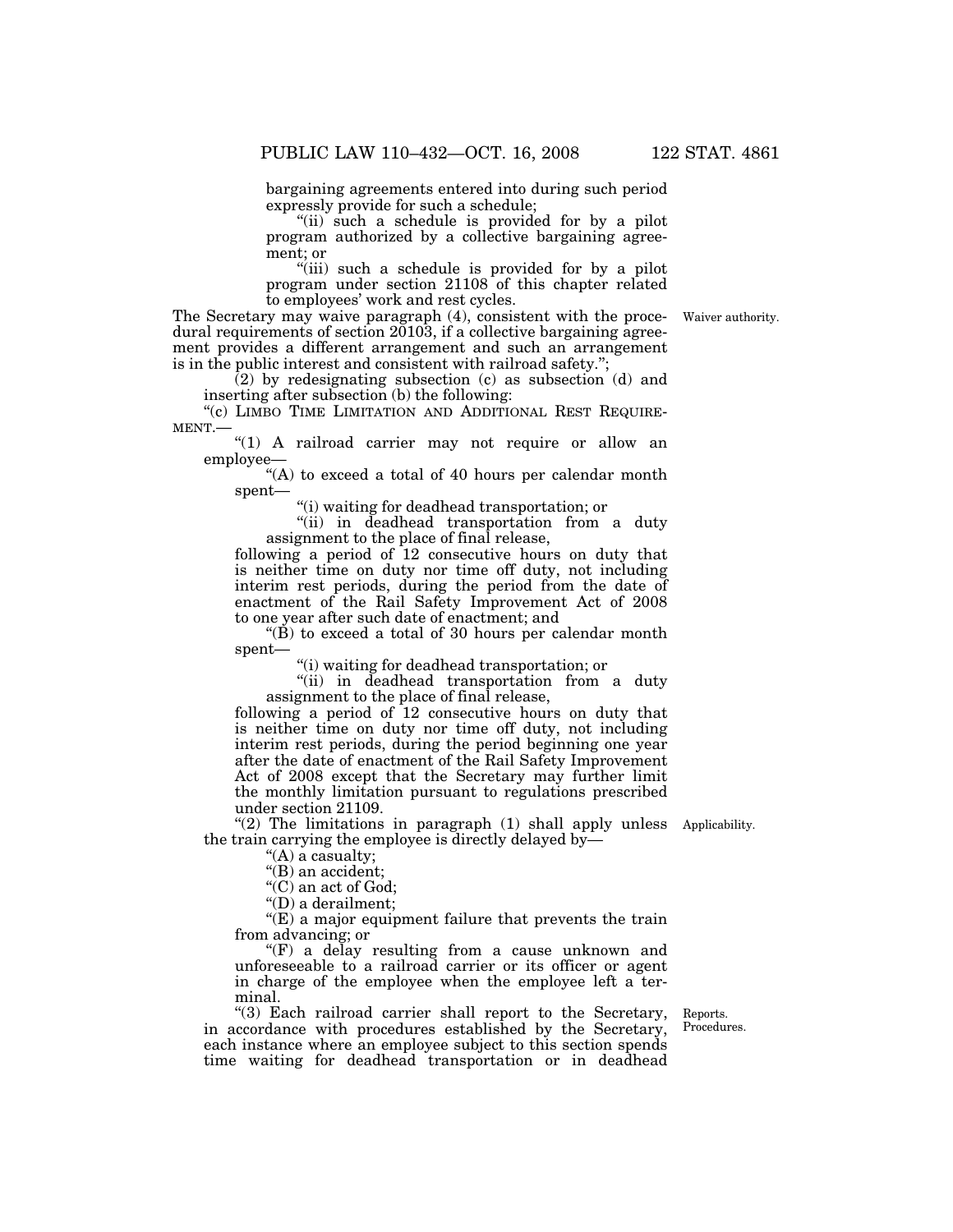transportation from a duty assignment to the place of final release in excess of the requirements of paragraph  $(1)$ .

 $"(4)$  If—

''(A) the time spent waiting for deadhead transportation or in deadhead transportation from a duty assignment to the place of final release that is not time on duty, plus

''(B) the time on duty,

exceeds 12 consecutive hours, the railroad carrier and its officers and agents shall provide the employee with additional time off duty equal to the number of hours by which such sum exceeds 12 hours.''; and

(3) by adding at the end thereof the following:

"(e) COMMUNICATION DURING TIME OFF DUTY.—During a train employee's minimum off-duty period of 10 consecutive hours, as provided under subsection (a) or during an interim period of at least 4 consecutive hours available for rest under subsection (b)(7) or during additional off-duty hours under subsection (c)(4), a railroad carrier, and its officers and agents, shall not communicate with the train employee by telephone, by pager, or in any other manner that could reasonably be expected to disrupt the employee's rest. Nothing in this subsection shall prohibit communication necessary to notify an employee of an emergency situation, as defined by the Secretary. The Secretary may waive the requirements of this paragraph for commuter or intercity passenger railroads if the Secretary determines that such a waiver will not reduce safety and is necessary to maintain such railroads' efficient operations and on-time performance of its trains.''.

(c) LIMITATION ON DUTY HOURS OF SIGNAL EMPLOYEES.—Section 21104 is amended—

(1) by striking subsection (a) and inserting the following:

"(a) IN GENERAL.—Except as provided in subsection (c) of this section, a railroad carrier and its officers and agents may not require or allow its signal employees to remain or go on duty and a contractor or subcontractor to a railroad carrier and its officers and agents may not require or allow its signal employees to remain or go on duty —

" $(1)$  for a period in excess of 12 consecutive hours; or

''(2) unless that employee has had at least 10 consecutive hours off duty during the prior 24 hours.'';

(2) by striking ''duty, except that up to one hour of that time spent returning from the final trouble call of a period of continuous or broken service is time off duty.'' in subsection  $(b)(3)$  and inserting "duty.";

(3) by inserting ''A signal employee may not be allowed to remain or go on duty under the emergency authority provided under this subsection to conduct routine repairs, routine maintenance, or routine inspection of signal systems.'' after "service." in subsection (c); and

(4) by adding at the end the following:

"(d) COMMUNICATION DURING TIME OFF DUTY.—During a signal employee's minimum off-duty period of 10 consecutive hours, as provided under subsection (a), a railroad carrier or a contractor or subcontractor to a railroad carrier, and its officers and agents, shall not communicate with the signal employee by telephone, by pager, or in any other manner that could reasonably be expected to disrupt the employee's rest. Nothing in this subsection shall

Waiver authority.

49 USC 21104.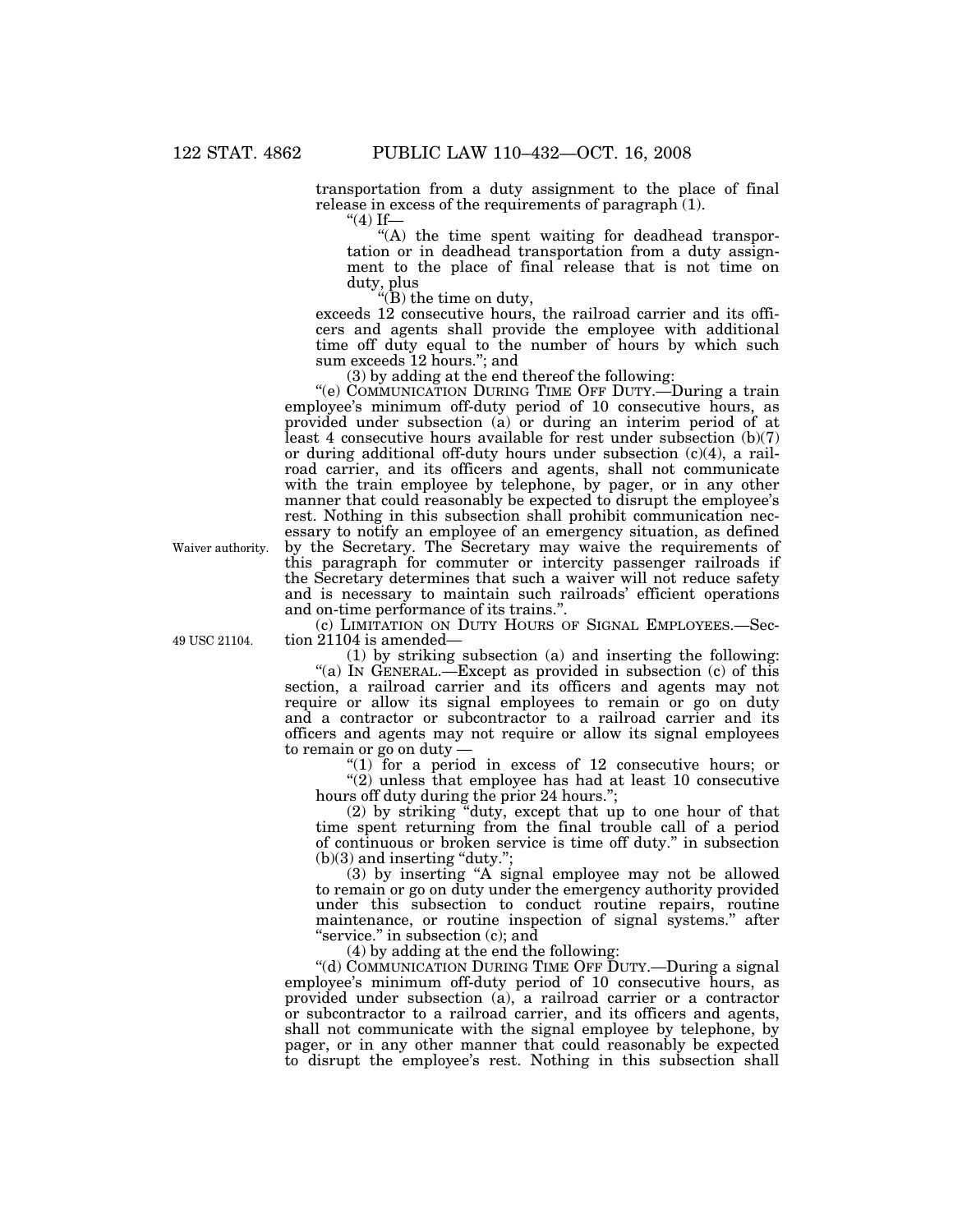prohibit communication necessary to notify an employee of an emergency situation, as defined by the Secretary.

''(e) EXCLUSIVITY.—The hours of service, duty hours, and rest periods of signal employees shall be governed exclusively by this chapter. Signal employees operating motor vehicles shall not be subject to any hours of service rules, duty hours or rest period rules promulgated by any Federal authority, including the Federal Motor Carrier Safety Administration, other than the Federal Railroad Administration.''.

(d) ALTERNATE HOURS OF SERVICE REGIME.—

(1) APPLICATION OF HOURS OF SERVICE REGIME.—Section 21102 is amended—

49 USC 21102.

(A) by striking the section caption and inserting the following:

## **''§ 21102. Nonapplication, exemption, and alternate hours of service regime''; and**

(B) by adding at the end thereof the following:

''(c) APPLICATION OF HOURS OF SERVICE REGIME TO COMMUTER AND INTERCITY PASSENGER RAILROAD TRAIN EMPLOYEES.—

"(1) When providing commuter rail passenger transportation or intercity rail passenger transportation, the limitations on duty hours for train employees of railroad carriers, including public authorities operating passenger service, shall be solely governed by old section 21103 until the earlier of—

 $(A)$  the effective date of regulations prescribed by the Secretary under section 21109(b) of this chapter; or

''(B) the date that is 3 years following the date of enactment of the Rail Safety Improvement Act of 2008.

"(2) After the date on which old section 21103 ceases to apply, pursuant to paragraph (1), to the limitations on duty hours for train employees of railroad carriers with respect to the provision of commuter rail passenger transportation or intercity rail passenger transportation, the limitations on duty hours for train employees of such railroad carriers shall be governed by new section 21103, except as provided in paragraph (3).

''(3) After the effective date of the regulations prescribed by the Secretary under section 21109(b) of this title, such carriers shall—

''(A) comply with the limitations on duty hours for train employees with respect to the provision of commuter rail passenger transportation or intercity rail passenger transportation as prescribed by such regulations; and

"(B) be exempt from complying with the provisions of old section 21103 and new section 21103 for such employees.

" $(4)$  In this subsection:

"(A) The terms 'commuter rail passenger transportation' and 'intercity rail passenger transportation' have the meaning given those terms in section 24102 of this title.

 $C$ ) The term 'new section 21103' means section 21103 of this chapter as amended by the Rail Safety Improvement Act of 2008.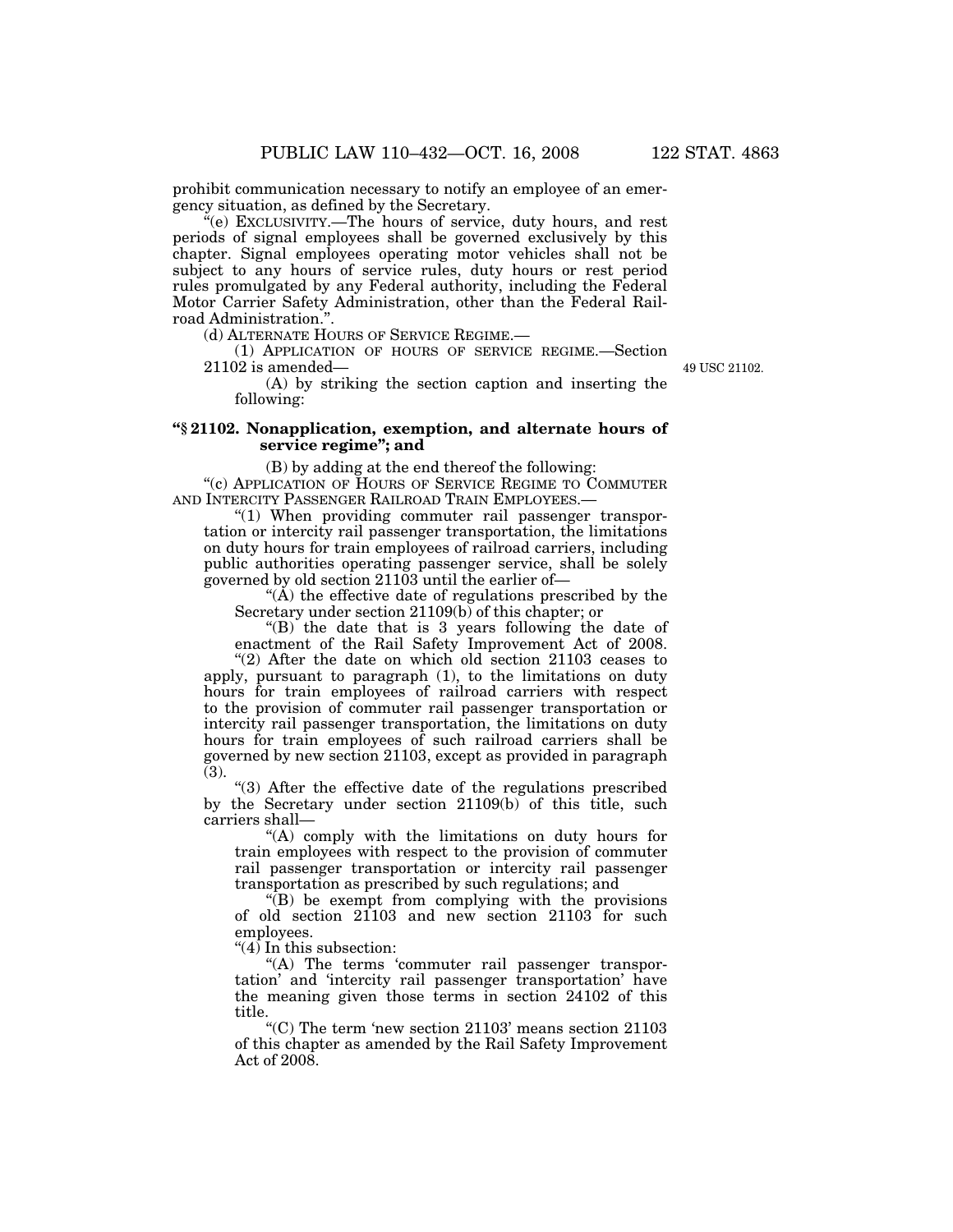"(D) The term 'old section  $21103$ ' means section  $21103$ of this chapter as it was in effect on the day before the enactment of that Act.''.

(2) CONFORMING AMENDMENT.—The chapter analysis for chapter 211 is amended by striking the item relating to section 21102 and inserting the following:

''21102. Nonapplication, exemption, and alternate hours of service regime.''.

(e) REGULATORY AUTHORITY.— (1) IN GENERAL.—Chapter 211 is amended by adding at the end thereof the following:

#### **''§ 21109. Regulatory authority**

"(a) IN GENERAL.—In order to improve safety and reduce employee fatigue, the Secretary may prescribe regulations—

" $(1)$  to reduce the maximum hours an employee may be required or allowed to go or remain on duty to a level less than the level established under this chapter;

" $(2)$  to increase the minimum hours an employee may be required or allowed to rest to a level greater than the level established under this chapter;

''(3) to limit or eliminate the amount of time an employee spends waiting for deadhead transportation or in deadhead transportation from a duty assignment to the place of final release that is considered neither on duty nor off duty under this chapter;

''(4) for signal employees—

"(A) to limit or eliminate the amount of time that is considered to be neither on duty nor off duty under this chapter that an employee spends returning from an outlying worksite after scheduled duty hours or returning from a trouble call to the employee's headquarters or directly to the employee's residence; and

 $\mathrm{H}(\check{B})$  to increase the amount of time that constitutes a release period, that does not break the continuity of service and is considered time off duty; and

''(5) to require other changes to railroad operating and scheduling practices, including unscheduled duty calls, that could affect employee fatigue and railroad safety.

''(b) REGULATIONS GOVERNING THE HOURS OF SERVICE OF TRAIN EMPLOYEES OF COMMUTER AND INTERCITY PASSENGER RAILROAD CARRIERS.—Within 3 years after the date of enactment of the Rail Safety Improvement Act of 2008, the Secretary shall prescribe regulations and issue orders to establish hours of service requirements for train employees engaged in commuter rail passenger transportation and intercity rail passenger transportation (as defined in section 24102 of this title) that may differ from the requirements of this chapter. Such regulations and orders may address railroad operating and scheduling practices, including unscheduled duty calls, communications during time off duty, and time spent waiting for deadhead transportation or in deadhead transportation from a duty assignment to the place of final release, that could affect employee fatigue and railroad safety.

''(c) CONSIDERATIONS.—In issuing regulations under subsection (a) the Secretary shall consider scientific and medical research related to fatigue and fatigue abatement, railroad scheduling and operating practices that improve safety or reduce employee fatigue,

Deadline. Orders.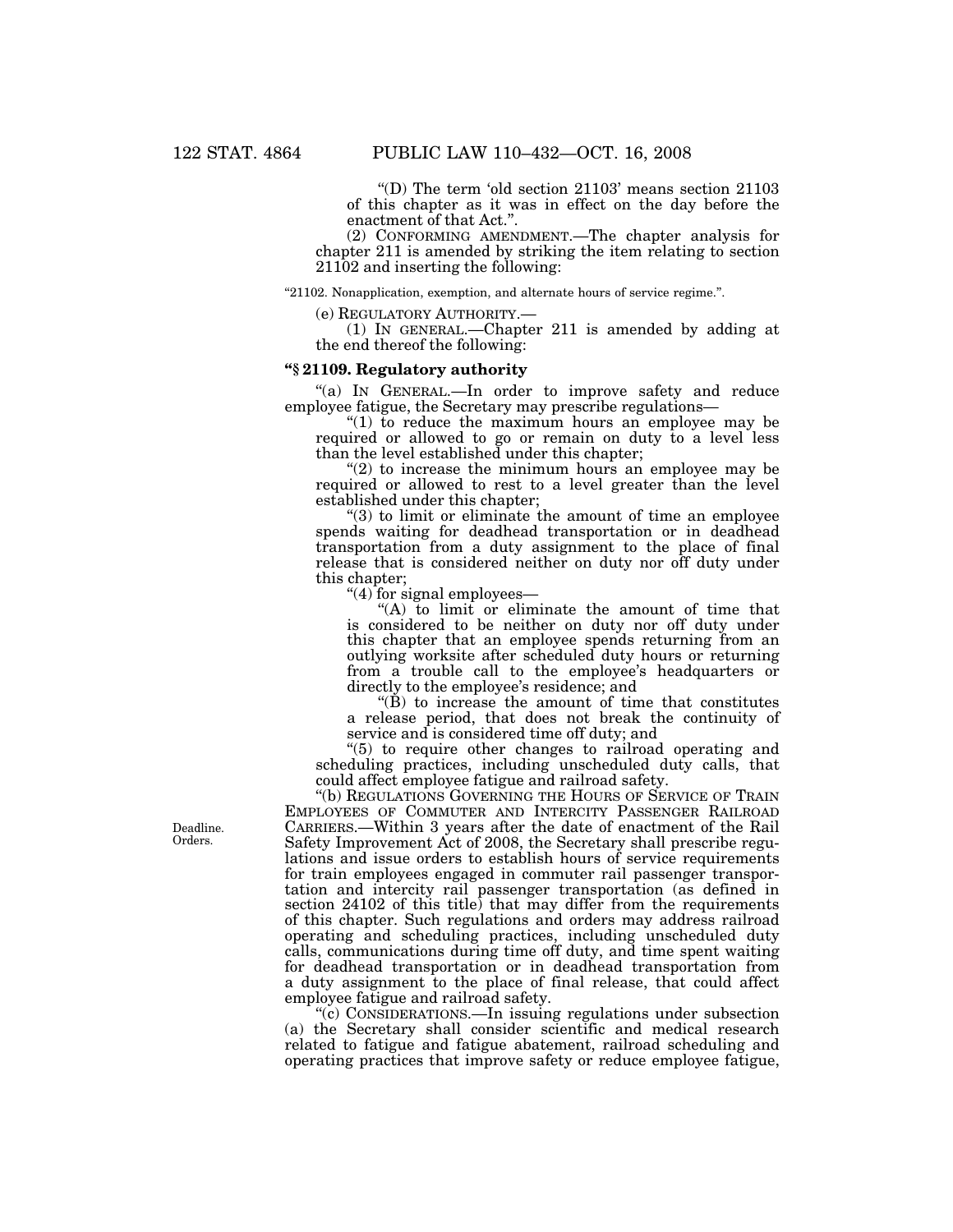a railroad's use of new or novel technology intended to reduce or eliminate human error, the variations in freight and passenger railroad scheduling practices and operating conditions, the variations in duties and operating conditions for employees subject to this chapter, a railroad's required or voluntary use of fatigue management plans covering employees subject to this chapter, and any other relevant factors.

"(d) TIME LIMITS.-

" $(1)$  If the Secretary determines that regulations are necessary under subsection (a), the Secretary shall first request that the Railroad Safety Advisory Committee develop proposed regulations and, if the Committee accepts the task, provide the Committee with a reasonable time period in which to complete the task.

" $(2)$  If the Secretary requests that the Railroad Safety Advisory Committee accept the task of developing regulations under subsection (b) and the Committee accepts the task, the Committee shall reach consensus on the rulemaking within 18 months after accepting the task. If the Committee does not reach consensus within 18 months after the Secretary makes the request, the Secretary shall prescribe appropriate regulations within 18 months. Deadline.

"(3) If the Secretary does not request that the Railroad Safety Advisory Committee accept the task of developing regulations under subsection (b), the Secretary shall prescribe regulations within 3 years after the date of enactment of the Rail Safety Improvement Act of 2008.

''(e) PILOT PROJECTS.—

"(1) In GENERAL.—Not later than 2 years after the date Deadline. of enactment of the Rail Safety Improvement Act of 2008, the Secretary shall conduct at least 2 pilot projects of sufficient size and scope to analyze specific practices which may be used to reduce fatigue for train and engine and other railroad employees as follows:

"(A) A pilot project at a railroad or railroad facility to evaluate the efficacy of communicating to employees notice of their assigned shift time 10 hours prior to the beginning of their assigned shift as a method for reducing employee fatigue.

''(B) A pilot project at a railroad or railroad facility to evaluate the efficacy of requiring railroads who use employee scheduling practices that subject employees to periods of unscheduled duty calls to assign employees to defined or specific unscheduled call shifts that are followed by shifts not subject to call, as a method for reducing employee fatigue.

"(2)  $\text{W}$ AIVER.—The Secretary may temporarily waive the requirements of this section, if necessary, to complete a pilot project under this subsection.

''(f) DUTY CALL DEFINED.—In this section the term 'duty call' means a telephone call that a railroad places to an employee to notify the employee of his or her assigned shift time.''.

 $(A)$  The chapter analysis for chapter 211 is amended by adding at the end thereof the following:

''21109. Regulatory authority.''.

Regulations. Deadline.

Regulations. Deadline.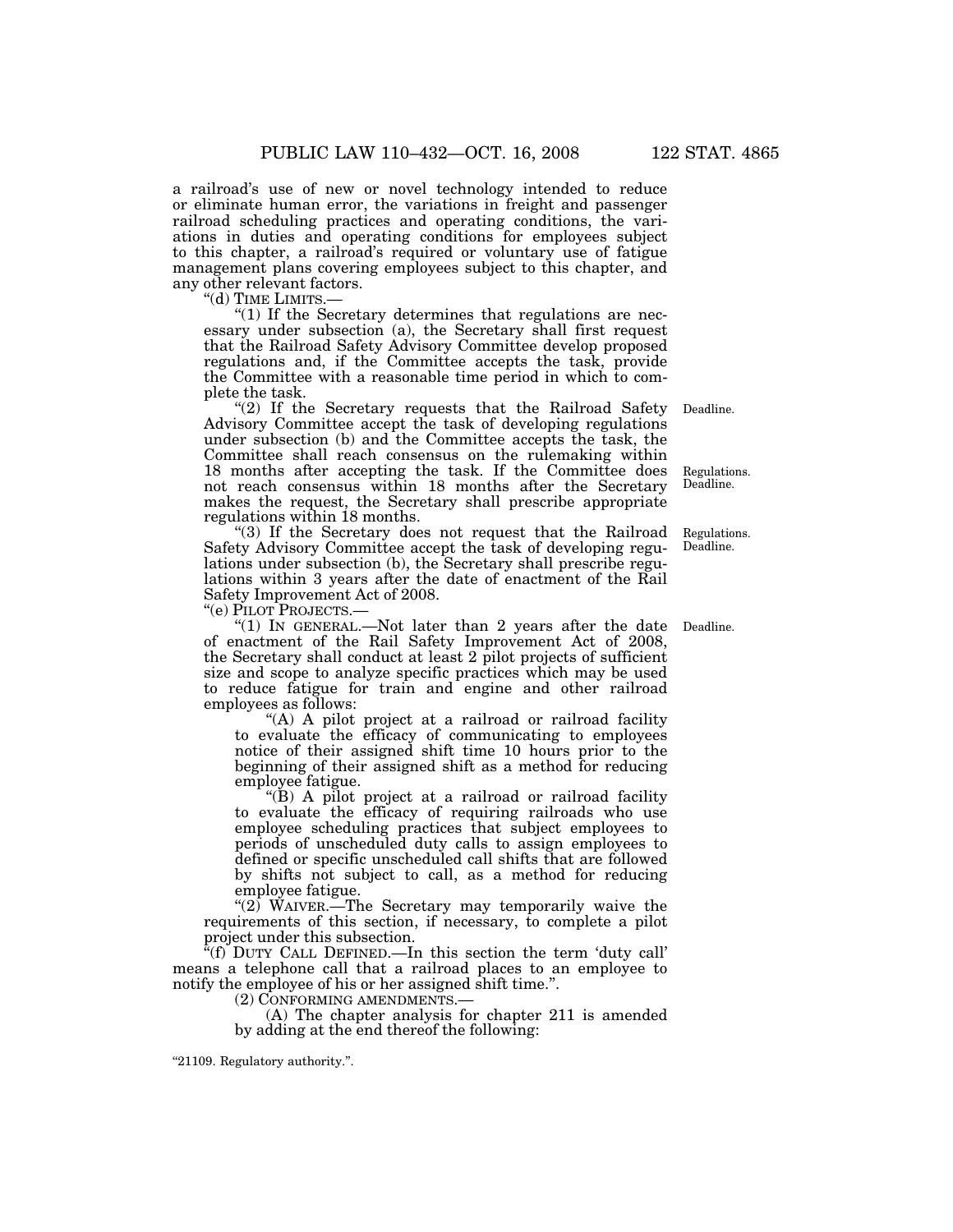49 USC 21303.

49 USC 21101 note.

Effective date. 49 USC 21101 note.

(B) The first sentence of section  $21303(a)(1)$  is amended by inserting ''including section 21103 (as such section was in effect on the day before the date of enactment of the Rail Safety Improvement Act of 2008)," after "this title," the second place it appears.<br>(f) RECORD KEEPING AND REPORTING.

 $(1)$  REGULATIONS.—Not later than 180 days after the date of enactment of this Act, the Secretary shall prescribe a regulation revising the requirements for recordkeeping and reporting for Hours of Service of Railroad Employees contained in part 228 of title 49, Code of Federal Regulations—

(A) to adjust record keeping and reporting requirements to support compliance with chapter 211 of title 49, United States Code, as amended by this Act;

(B) to authorize electronic record keeping, and reporting of excess service, consistent with appropriate considerations for user interface; and

(C) to require training of affected employees and supervisors, including training of employees in the entry of hours of service data.

(2) PROCEDURE.—In lieu of issuing a notice of proposed rulemaking as contemplated by section 553 of title 5, United States Code, the Secretary may utilize the Railroad Safety Advisory Committee to assist in development of the regulation. The Secretary may propose and adopt amendments to the revised regulations thereafter as may be necessary in light of experience under the revised requirements.

(g) DELAY IN IMPLEMENTATION OF DUTY HOURS LIMITATION CHANGES.—The amendments made by subsections (a), (b), and (c) shall take effect 9 months after the date of enactment of this Act.

#### **SEC. 109. PROTECTION OF RAILROAD SAFETY RISK ANALYSES INFORMATION.**

(a) AMENDMENT.—Subchapter I of chapter 201 is amended by adding at the end thereof the following:

#### **''§ 20118. Prohibition on public disclosure of railroad safety analysis records**

''(a) IN GENERAL.—Except as necessary for the Secretary of Transportation or another Federal agency to enforce or carry out any provision of Federal law, any part of any record (including, but not limited to, a railroad carrier's analysis of its safety risks and its statement of the mitigation measures it has identified with which to address those risks) that the Secretary has obtained pursuant to a provision of, or regulation or order under, this chapter related to the establishment, implementation, or modification of a railroad safety risk reduction program or pilot program is exempt from the requirements of section 552 of title 5 if the record is—

" $(1)$  supplied to the Secretary pursuant to that safety risk reduction program or pilot program; or

"(2) made available for inspection and copying by an officer, employee, or agent of the Secretary pursuant to that safety risk reduction program or pilot program.

''(b) EXCEPTION.—Notwithstanding subsection (a), the Secretary may disclose any part of any record comprised of facts otherwise available to the public if, in the Secretary's sole discretion, the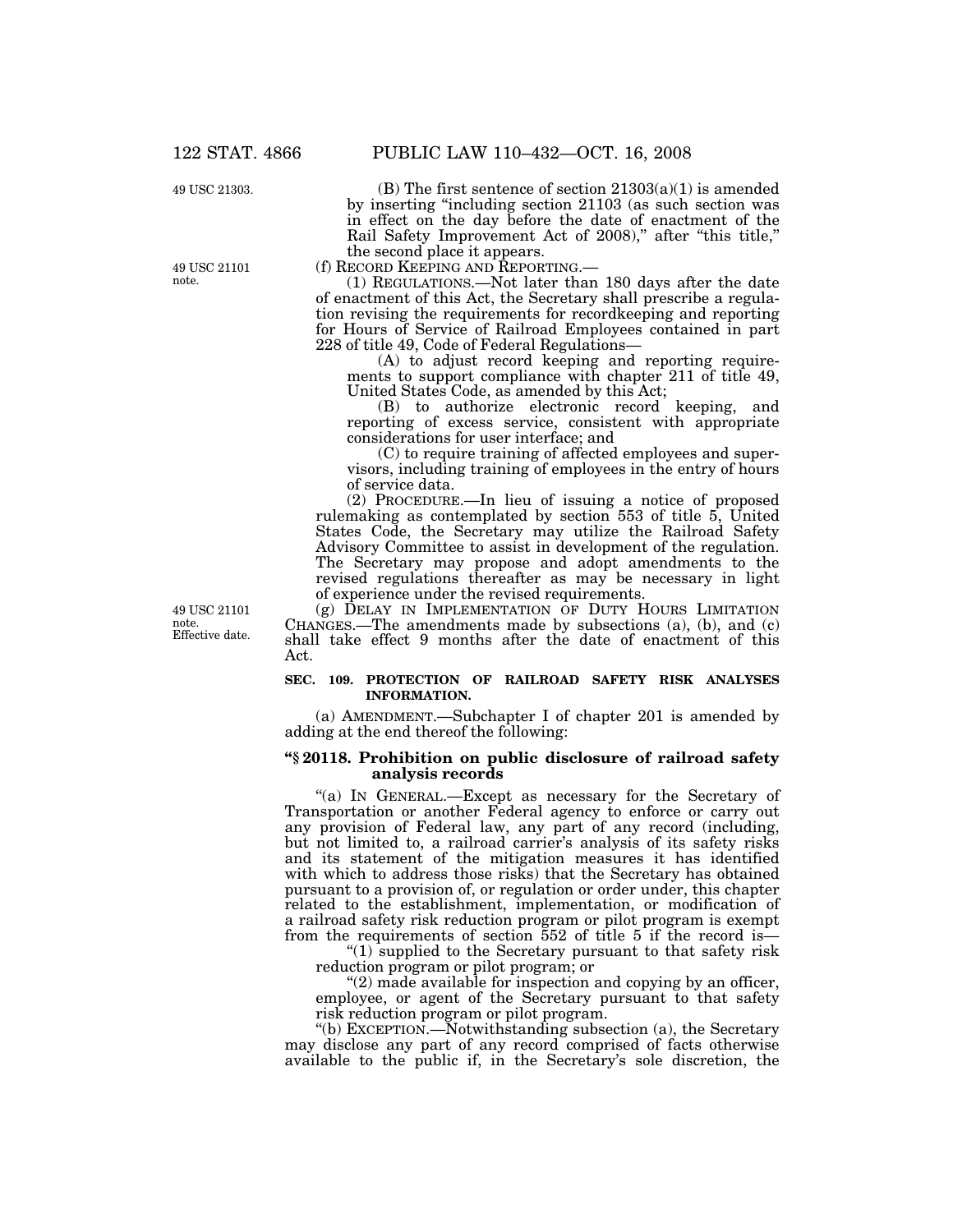Secretary determines that disclosure would be consistent with the confidentiality needed for that safety risk reduction program or pilot program.

(c) DISCRETIONARY PROHIBITION OF DISCLOSURE.—The Secretary may prohibit the public disclosure of risk analyses or risk mitigation analyses that the Secretary has obtained under other provisions of, or regulations or orders under, this chapter if the Secretary determines that the prohibition of public disclosure is necessary to promote railroad safety.

## **''§ 20119. Study on use of certain reports and surveys**

''(a) STUDY.—The Federal Railroad Administration shall complete a study to evaluate whether it is in the public interest, including public safety and the legal rights of persons injured in railroad accidents, to withhold from discovery or admission into evidence in a Federal or State court proceeding for damages involving personal injury or wrongful death against a carrier any report, survey, schedule, list, or data compiled or collected for the purpose of evaluating, planning, or implementing a railroad safety risk reduction program required under this chapter, including a railroad carrier's analysis of its safety risks and its statement of the mitigation measures with which it will address those risks. In conducting this study, the Secretary shall solicit input from the railroads, railroad non-profit employee labor organizations, railroad accident victims and their families, and the general public.

''(b) AUTHORITY.—Following completion of the study required under subsection (a), the Secretary, if in the public interest, including public safety and the legal rights of persons injured in railroad accidents, may prescribe a rule subject to notice and comment to address the results of the study. Any such rule prescribed pursuant to this subsection shall not become effective until 1 year after its adoption.''.

(b) CONFORMING AMENDMENT.—The chapter analysis for chapter 201 is amended by inserting after the item relating to section 20117 the following:

"20118. Prohibition on public disclosure of railroad safety analysis records. ''20119. Study on use of certain reports and surveys.''.

#### **SEC. 110. PILOT PROJECTS.**

Section 21108 is amended to read as follows:

## **''§ 21108. Pilot projects**

"(a) In GENERAL.—As of the date of enactment of the Rail Safety Improvement Act of 2008, a railroad carrier or railroad carriers and all nonprofit employee labor organizations representing any class or craft of directly affected covered service employees of the railroad carrier or railroad carriers, may jointly petition the Secretary of Transportation for approval of—

" $(1)$  a waiver of compliance with this chapter as in effect on the date of enactment of the Rail Safety Improvement Act of 2008; or

" $(2)$  a waiver of compliance with this chapter as it will be effective 9 months after the enactment of the Rail Safety Improvement Act of 2008,

to enable the establishment of one or more pilot projects to demonstrate the possible benefits of implementing alternatives to the strict application of the requirements of this chapter, including

49 USC 21108.

Effective date.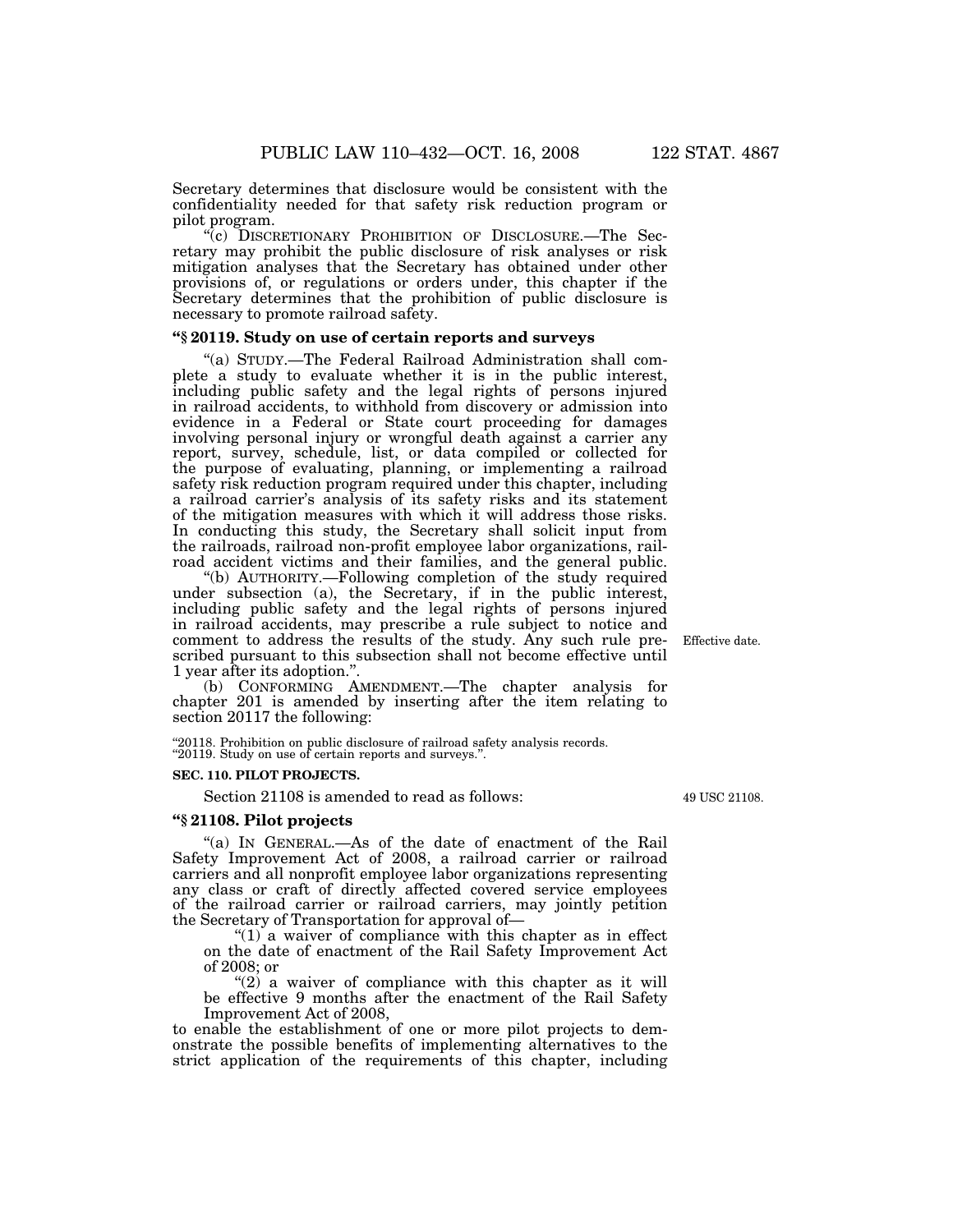requirements concerning maximum on-duty and minimum off-duty periods.

''(b) GRANTING OF WAIVERS.—The Secretary may, after notice and opportunity for comment, approve such waivers described in subsection (a) for a period not to exceed two years, if the Secretary determines that such a waiver of compliance is in the public interest and is consistent with railroad safety.

''(c) EXTENSIONS.—Any such waiver, based on a new petition, may be extended for additional periods of up to two years, after notice and opportunity for comment. An explanation of any waiver granted under this section shall be published in the Federal Register.

''(d) REPORT.—The Secretary of Transportation shall submit to the Committee on Commerce, Science, and Transportation of the Senate and the Committee on Transportation and Infrastructure of the House of Representatives, no later than December 31, 2012, or, if no projects are completed prior to December 31, 2012, no later than 6 months after the completion of a pilot project, a report that—

''(1) explains and analyzes the effectiveness of any pilot project established pursuant to a waiver granted under subsection (a);

"(2) describes the status of all other waivers granted under subsection (a) and their related pilot projects, if any; and

''(3) recommends any appropriate legislative changes to this chapter.

''(e) DEFINITION.—For purposes of this section, the term 'directly affected covered service employees' means covered service employees to whose hours of service the terms of the waiver petitioned for specifically apply.''.

## **TITLE II—HIGHWAY-RAIL GRADE CROSSING AND PEDESTRIAN SAFETY AND TRESPASSER PREVENTION**

Deadline. Guidance. 49 USC 20134 note.

## **SEC. 201. PEDESTRIAN CROSSING SAFETY.**

Not later than 1 year after the date of enactment of this Act, the Secretary shall provide guidance to railroads on strategies and methods to prevent pedestrian accidents, incidents, injuries, and fatalities at or near passenger stations, including—

(1) providing audible warning of approaching trains to the pedestrians at railroad passenger stations;

(2) using signs, signals, or other visual devices to warn pedestrians of approaching trains;

(3) installing infrastructure at pedestrian crossings to improve the safety of pedestrians crossing railroad tracks;

(4) installing fences to prohibit access to railroad tracks; and

(5) other strategies or methods as determined by the Secretary.

Deadline. 49 USC 22501 note.

## **SEC. 202. STATE ACTION PLANS.**

(a) IN GENERAL.—Not later than 1 year after the date of enactment of this Act, the Secretary shall identify the 10 States that

Notice.

Federal Register, publication.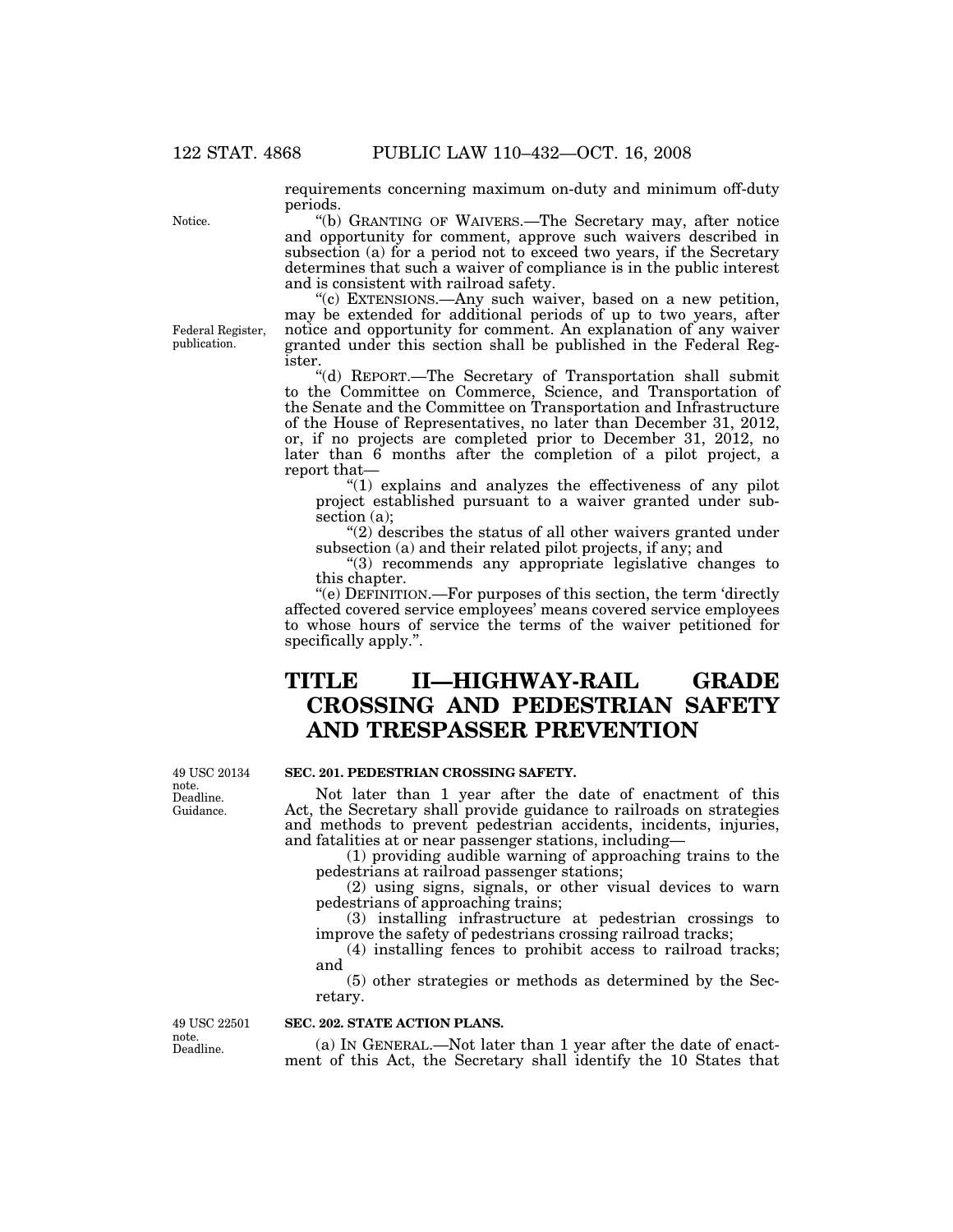have had the most highway-rail grade crossing collisions, on average, over the past 3 years and require those States to develop a State grade crossing action plan within a reasonable period of time, as determined by the Secretary. The plan shall identify specific solutions for improving safety at crossings, including highway-rail grade crossing closures or grade separations, and shall focus on crossings that have experienced multiple accidents or are at high risk for such accidents. The Secretary shall provide assistance to the States in developing and carrying out, as appropriate, the plan. The plan may be coordinated with other State or Federal planning requirements and shall cover a period of time determined to be appropriate by the Secretary. The Secretary may condition the awarding of any grants under section 20158, 20167, or 22501 of title 49, United States Code, to a State identified under this section on the development of such State's plan.

(b) REVIEW AND APPROVAL.—Not later than 60 days after the Secretary receives a plan under subsection (a), the Secretary shall review and approve or disapprove it. If the proposed plan is disapproved, the Secretary shall notify the affected State as to the specific areas in which the proposed plan is deficient, and the State shall correct all deficiencies within 30 days following receipt of written notice from the Secretary. Deadline.

#### **SEC. 203. IMPROVEMENTS TO SIGHT DISTANCE AT HIGHWAY-RAIL GRADE CROSSINGS.**

(a) IN GENERAL.—Subchapter II of chapter 201, as amended by section 105 of this division, is further amended by inserting after section 20158 the following:

#### **''§ 20159. Roadway user sight distance at highway-rail grade crossings**

Deadline.

''Not later than 18 months after the date of enactment of the Rail Safety Improvement Act of 2008, the Secretary, after consultation with the Federal Railroad Administration, the Federal Highway Administration, and States, shall develop and make available to States model legislation providing for improving safety by addressing sight obstructions, including vegetation growth, topographic features, structures, and standing railroad equipment, at highway-rail grade crossings that are equipped solely with passive warnings, as recommended by the Inspector General of the Department of Transportation in Report No. MH-2007-044.".

(b) CONFORMING AMENDMENT.—The chapter analysis for chapter 201, as amended by section 105 of this division, is amended by inserting after the item relating to section 20158 the following new item:

''20159. Roadway user sight distance at highway-rail grade crossings.''.

#### **SEC. 204. NATIONAL CROSSING INVENTORY.**

(a) IN GENERAL.—Subchapter II of chapter 201, as amended by section 203 of this division, is further amended by adding at the end the following new section:

## **''§ 20160. National crossing inventory**

"(a) INITIAL REPORTING OF INFORMATION ABOUT PREVIOUSLY UNREPORTED CROSSINGS.—Not later than 1 year after the date Deadlines. of enactment of the Rail Safety Improvement Act of 2008 or 6

**Notification** Deadline.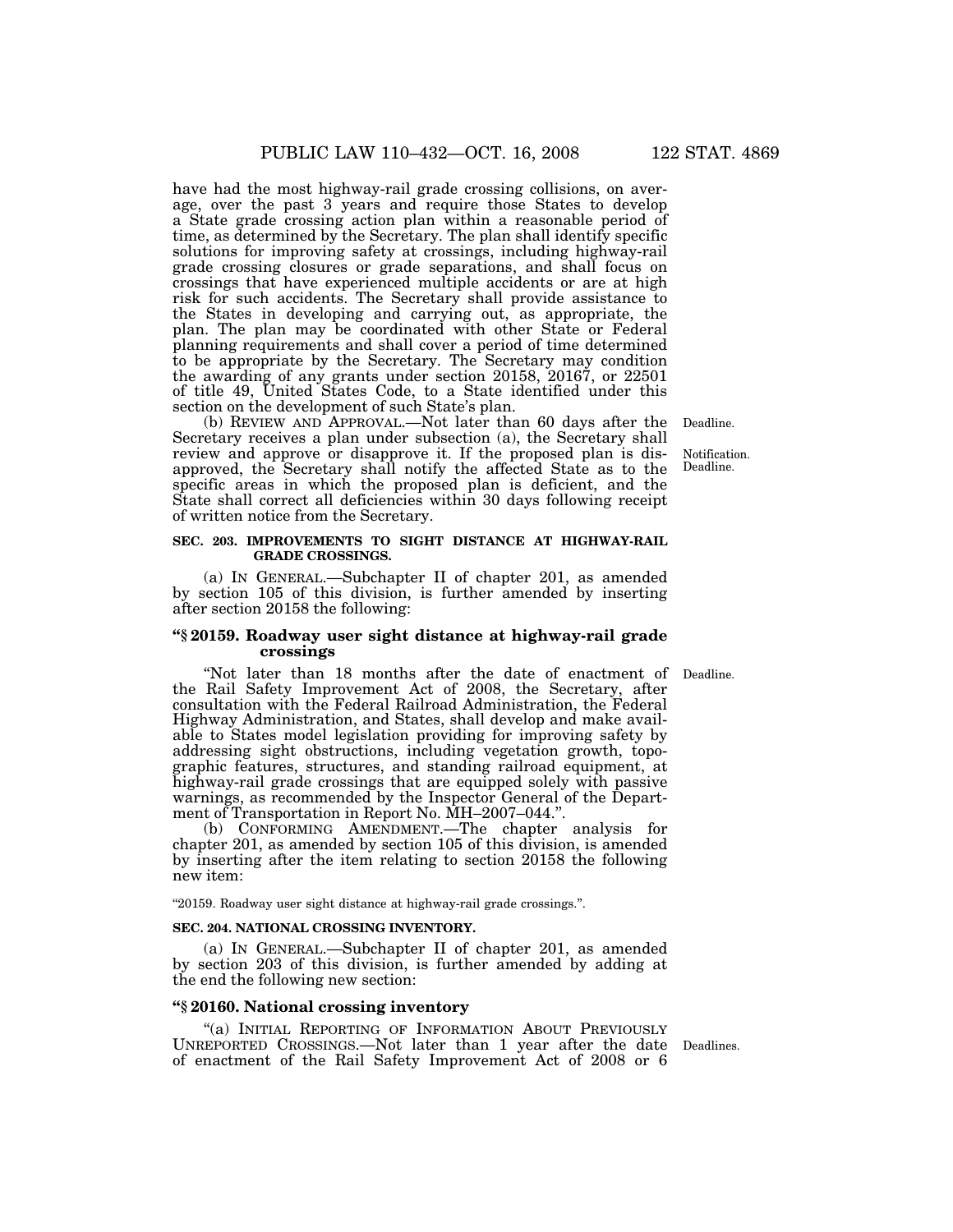months after a new crossing becomes operational, whichever occurs later, each railroad carrier shall—

 $''(1)$  report to the Secretary of Transportation current information, including information about warning devices and signage, as specified by the Secretary, concerning each previously unreported crossing through which it operates or with respect to the trackage over which it operates; or

" $(2)$  ensure that the information has been reported to the Secretary by another railroad carrier that operates through the crossing.

''(b) UPDATING OF CROSSING INFORMATION.—

" $(1)$  On a periodic basis beginning not later than 2 years after the date of enactment of the Rail Safety Improvement Act of 2008 and on or before September 30 of every year thereafter, or as otherwise specified by the Secretary, each railroad carrier shall—

''(A) report to the Secretary current information, including information about warning devices and signage, as specified by the Secretary, concerning each crossing through which it operates or with respect to the trackage over which it operates; or

''(B) ensure that the information has been reported to the Secretary by another railroad carrier that operates through the crossing.

" $(2)$  A railroad carrier that sells a crossing or any part of a crossing on or after the date of enactment of the Rail Safety Improvement Act of 2008 shall, not later than the date that is 18 months after the date of enactment of that Act or 3 months after the sale, whichever occurs later, or as otherwise specified by the Secretary, report to the Secretary current information, as specified by the Secretary, concerning the change in ownership of the crossing or part of the crossing.

''(c) RULEMAKING AUTHORITY.—The Secretary shall prescribe the regulations necessary to implement this section. The Secretary may enforce each provision of the Department of Transportation's statement of the national highway-rail crossing inventory policy, procedures, and instruction for States and railroads that is in effect on the date of enactment of the Rail Safety Improvement Act of 2008, until such provision is superseded by a regulation issued under this section.

''(d) DEFINITIONS.—In this section:

''(1) CROSSING.—The term 'crossing' means a location within a State, other than a location where one or more railroad tracks cross one or more railroad tracks either at grade or grade-separated, where—

"(A) a public highway, road, or street, or a private roadway, including associated sidewalks and pathways, crosses one or more railroad tracks either at grade or grade-separated; or

''(B) a pathway explicitly authorized by a public authority or a railroad carrier that is dedicated for the use of nonvehicular traffic, including pedestrians, bicyclists, and others, that is not associated with a public highway, road, or street, or a private roadway, crosses one or more railroad tracks either at grade or grade-separated.

Deadlines.

Regulations.

Deadlines.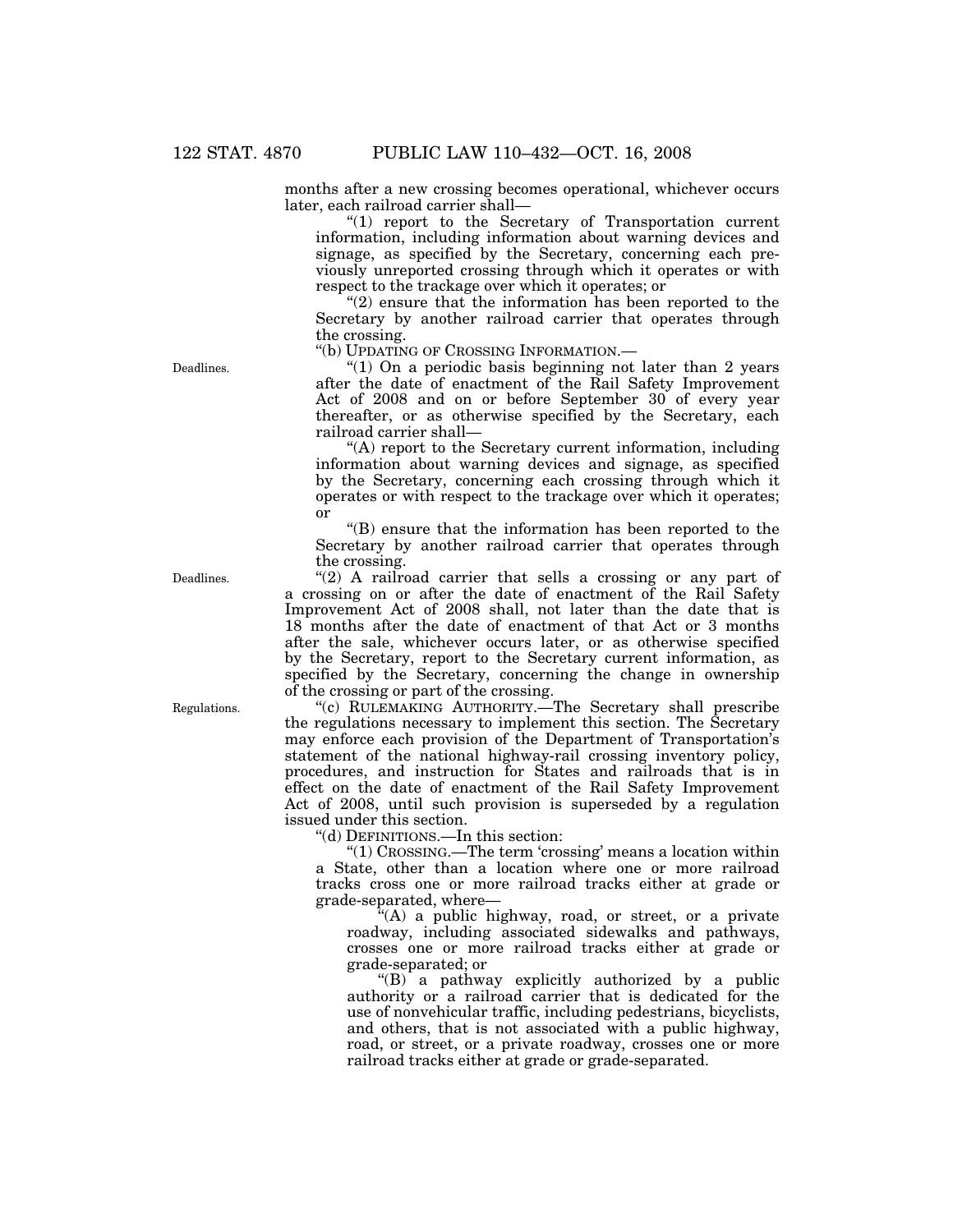"(2) STATE.—The term 'State' means a State of the United States, the District of Columbia, or the Commonwealth of Puerto Rico."

(b) CONFORMING AMENDMENT.—The chapter analysis for chapter 201, as amended by section 203 of this division, is amended by inserting after the item relating to section 20159 the following:

''20160. National crossing inventory.''.

(c) REPORTING AND UPDATING.—Section 130 of title 23, United States Code, is amended by adding at the end the following:

''(l) NATIONAL CROSSING INVENTORY.—

(1) INITIAL REPORTING OF CROSSING INFORMATION.—Not later than 1 year after the date of enactment of the Rail Safety Improvement Act of 2008 or within 6 months of a new crossing becoming operational, whichever occurs later, each State shall report to the Secretary of Transportation current information, including information about warning devices and signage, as specified by the Secretary, concerning each previously unreported public crossing located within its borders.

"(2) PERIODIC UPDATING OF CROSSING INFORMATION. - On a periodic basis beginning not later than 2 years after the date of enactment of the Rail Safety Improvement Act of 2008 and on or before September 30 of every year thereafter, or as otherwise specified by the Secretary, each State shall report to the Secretary current information, including information about warning devices and signage, as specified by the Secretary, concerning each public crossing located within its borders.

Regulations.

"(3) RULEMAKING AUTHORITY.-The Secretary shall prescribe the regulations necessary to implement this subsection. The Secretary may enforce each provision of the Department of Transportation's statement of the national highway-rail crossing inventory policy, procedures, and instructions for States and railroads that is in effect on the date of enactment of the Rail Safety Improvement Act of 2008, until such provision is superseded by a regulation issued under this subsection.

''(4) DEFINITIONS.—In this subsection—

"(A) 'public crossing' means a location within a State, other than a location where one or more railroad tracks cross one or more railroad tracks either at grade or gradeseparated, where—

"(i) a public highway, road, or street, including associated sidewalks and pathways, crosses one or more railroad tracks either at grade or grade-separated; or

"(ii) a publicly owned pathway explicitly authorized by a public authority or a railroad carrier and dedicated for the use of non-vehicular traffic, including pedestrians, bicyclists, and others, that is not associated with a public highway, road, or street, or a private roadway, crosses one or more railroad tracks either at grade or grade-separated; and

"(B) 'State' means a State of the United States, the District of Columbia, or Puerto Rico.''.

(d) CIVIL PENALTIES.—

 $(1)$  Section  $21301(a)(1)$  is amended—  $49$  USC 21301.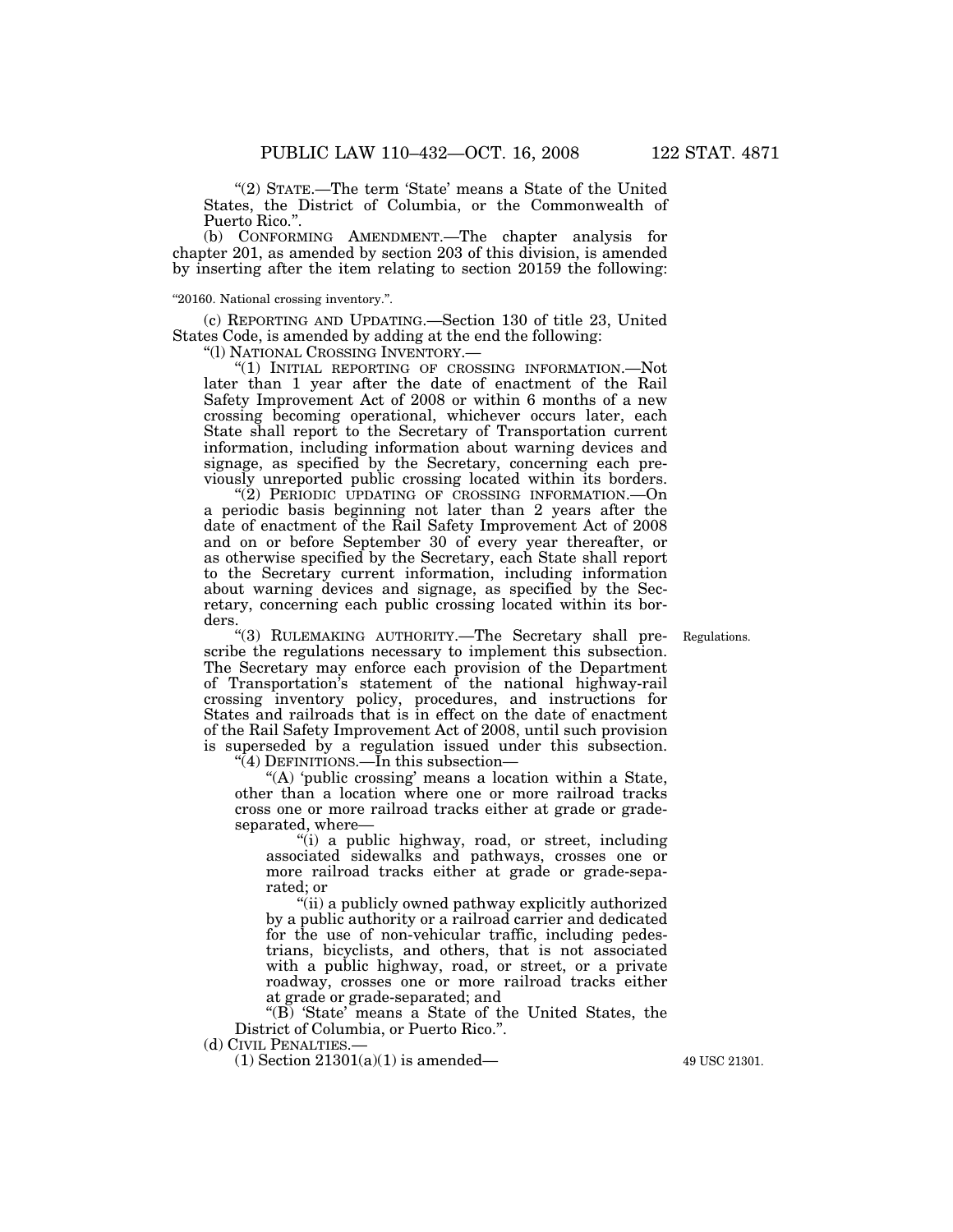(A) by inserting ''with section 20160 or'' after ''comply'' in the first sentence; and

(B) by inserting ''section 20160 of this title or'' after "violating" in the second sentence.

49 USC 21301.

(2) Section  $21301(a)(2)$  is amended by inserting "The Secretary shall impose a civil penalty for a violation of section 20160 of this title.'' after the first sentence.

#### **SEC. 205. TELEPHONE NUMBER TO REPORT GRADE CROSSING PROB-LEMS.**

(a) IN GENERAL.—Section 20152 is amended to read as follows:

#### **''§ 20152. Notification of grade crossing problems**

"(a) IN GENERAL.—Not later than 18 months after the date of enactment of the Rail Safety Improvement Act of 2008, the Secretary of Transportation shall require each railroad carrier to—

''(1) establish and maintain a toll-free telephone service for rights-of-way over which it dispatches trains, to directly receive calls reporting—

''(A) malfunctions of signals, crossing gates, and other devices to promote safety at the grade crossing of railroad tracks on those rights-of-way and public or private roads;

"(B) disabled vehicles blocking railroad tracks at such grade crossings;

 $(C)$  obstructions to the view of a pedestrian or a vehicle operator for a reasonable distance in either direction of a train's approach; or

''(D) other safety information involving such grade crossings;

"(2) upon receiving a report pursuant to paragraph  $(1)(A)$ or (B), immediately contact trains operating near the grade crossing to warn them of the malfunction or disabled vehicle;

" $(3)$  upon receiving a report pursuant to paragraph  $(1)(A)$ or (B), and after contacting trains pursuant to paragraph (2), contact, as necessary, appropriate public safety officials having jurisdiction over the grade crossing to provide them with the information necessary for them to direct traffic, assist in the removal of the disabled vehicle, or carry out other activities as appropriate;

 $\mathcal{H}(4)$  upon receiving a report pursuant to paragraph  $(1)(C)$ or (D), timely investigate the report, remove the obstruction if possible, or correct the unsafe circumstance; and

 $(5)$  ensure the placement at each grade crossing on rightsof-way that it owns of appropriately located signs, on which shall appear, at a minimum—

"(A) a toll-free telephone number to be used for placing calls described in paragraph (1) to the railroad carrier dispatching trains on that right-of-way;

''(B) an explanation of the purpose of that toll-free telephone number; and

''(C) the grade crossing number assigned for that crossing by the National Highway-Rail Crossing Inventory established by the Department of Transportation.

''(b) WAIVER.—The Secretary may waive the requirement that the telephone service be toll-free for Class II and Class III rail carriers if the Secretary determines that toll-free service would be cost prohibitive or unnecessary.''.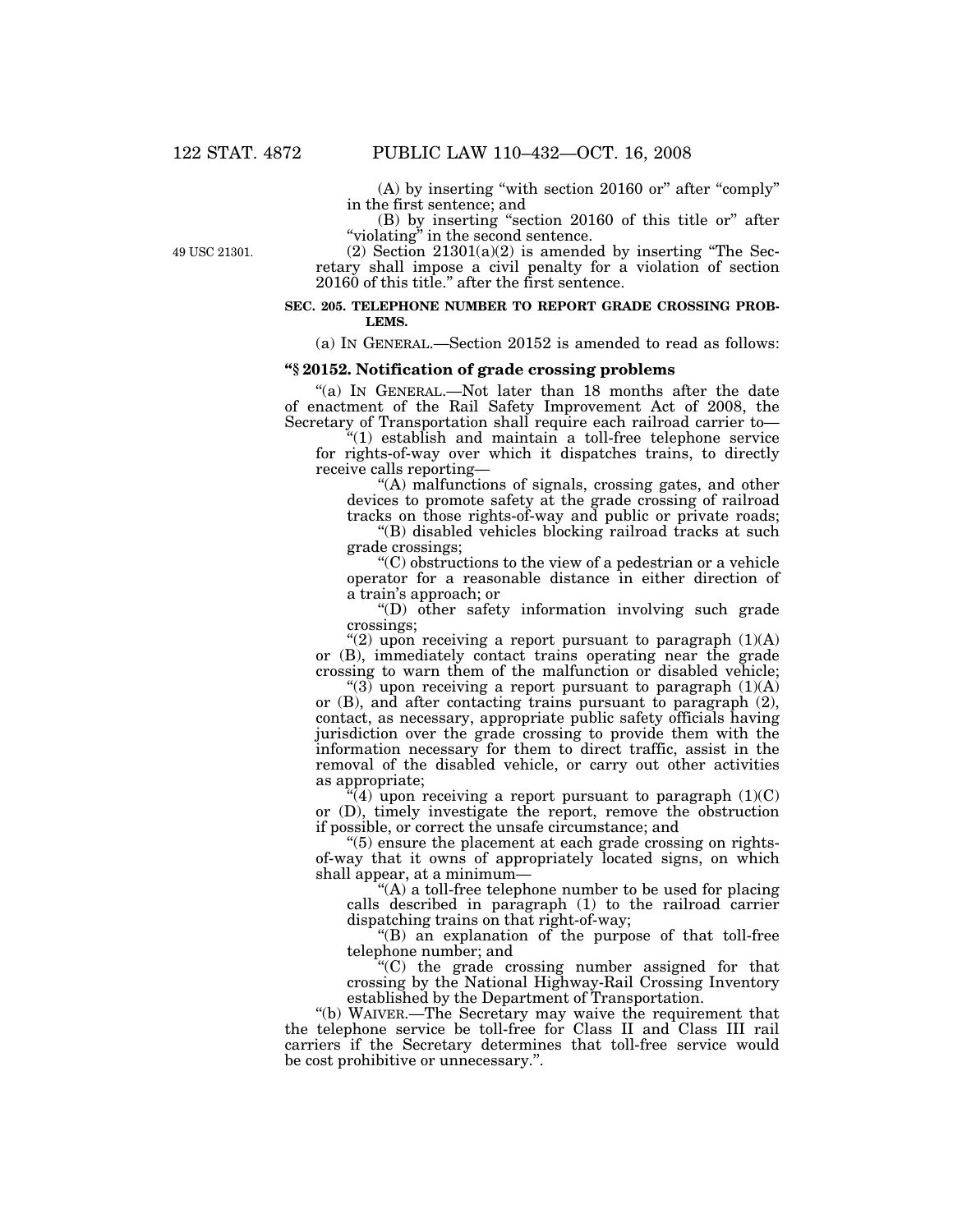(b) CONFORMING AMENDMENT.—The chapter analysis for chapter 201 is amended by striking the item relating to section 20152 and inserting the following:

''20152. Notification of grade crossing problems.''.

#### **SEC. 206. OPERATION LIFESAVER.**

49 USC 22501 note.

(a) GRANT.—The Federal Railroad Administration shall make a grant or grants to Operation Lifesaver to carry out a public information and education program to help prevent and reduce pedestrian, motor vehicle, and other accidents, incidents, injuries, and fatalities, and to improve awareness along railroad rightsof-way and at highway-rail grade crossings. The program shall include, as appropriate, development, placement, and dissemination of Public Service Announcements in newspaper, radio, television, and other media. The program shall also include, as appropriate, school presentations, brochures and materials, support for public awareness campaigns, and related support for the activities of Operation Lifesaver's member organizations. As part of an educational program funded by grants awarded under this section, Operation Lifesaver shall provide information to the public on how to identify and report to the appropriate authorities unsafe or malfunctioning highway-rail grade crossings.

(b) PILOT PROGRAM.—The Secretary may allow funds provided under subsection (a) also to be used by Operation Lifesaver to implement a pilot program, to be known as the Railroad Safety Public Awareness Program, that addresses the need for targeted and sustained community outreach on the subjects described in subsection (a). Such a pilot program shall be established in 1 or more States identified under section 202 of this division. In carrying out such a pilot program Operation Lifesaver shall work with the State, community leaders, school districts, and public and private partners to identify the communities at greatest risk, to develop appropriate measures to reduce such risks, and shall coordinate the pilot program with the State grade crossing action plan.

(c) AUTHORIZATION OF APPROPRIATIONS.—There are authorized to be appropriated to the Federal Railroad Administration for carrying out this section— (1) \$2,000,000 for each of fiscal years 2010 and 2011; and

(2) \$1,500,000 for each of fiscal years 2012 and 2013.

#### **SEC. 207. FEDERAL GRANTS TO STATES FOR HIGHWAY-RAIL GRADE CROSSING SAFETY.**

(a) IN GENERAL.—Part B of subtitle V is amended by adding at the end thereof the following:

## **''CHAPTER 225—FEDERAL GRANTS TO STATES FOR HIGHWAY-RAIL GRADE CROSSING SAFETY**

"Sec.<br>"22501. Financial assistance to States for certain projects.

''22502. Distribution.

''22503. Standards for awarding grants. ''22504. Use of funds.

''22505. Authorization of appropriations.

#### **''§ 22501. Financial assistance to States for certain projects**

''The Secretary of Transportation shall make grants—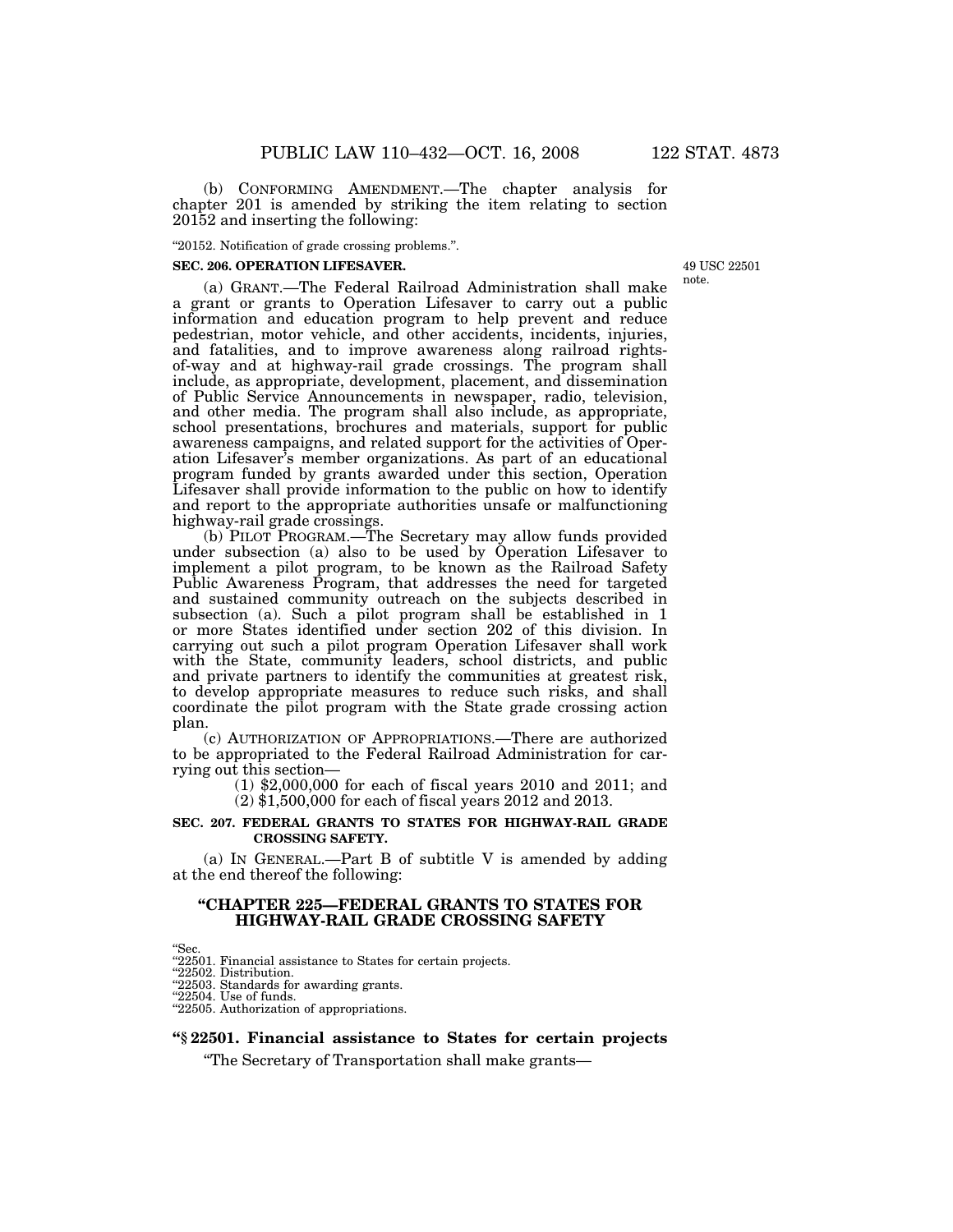" $(1)$  to a maximum of 3 States per year for development or continuance of enhanced public education and awareness activities, in combination with targeted law enforcement, to significantly reduce violations of traffic laws at highway-rail grade crossings and to help prevent and reduce injuries and fatalities along railroad rights-of-way; and

"(2) to provide for priority highway-rail grade crossing safety improvements, including the installation, repair, or improvement of—

''(A) railroad crossing signals, gates, and related technologies, including median barriers and four quadrant gates;

''(B) highway traffic signalization, including highway signals tied to railroad signal systems;

''(C) highway lighting and crossing approach signage; ''(D) roadway improvements, including railroad

crossing panels and surfaces; and " $(E)$  related work to mitigate dangerous conditions.

## **''§ 22502. Distribution**

''The Secretary shall provide the grants to the State agency or agencies responsible for highway-rail grade crossing safety.

## **''§ 22503. Standards for awarding grants**

"(a) SECTION 22501(1) GRANTS.—The Secretary shall provide grants under section 22501(1) based upon the merits of the proposed program of activities provided by the State and upon a determination of where the grants will provide the greatest safety benefits. The Secretary may give priority to States that have developed and implemented a State grade crossing action plan, as described under section 202 of the Rail Safety Improvement Act of 2008.

''(b) SECTION 22501(2) GRANTS.—The Secretary shall provide grants to State and local governments under section 22501(2) to provide priority grade crossing safety improvements on an expedited basis at a location where there has been a highway-rail grade crossing collision within the previous two years involving major loss of life or multiple serious bodily injuries.

## **''§ 22504. Use of funds**

''(a) IN GENERAL.—Any State receiving a grant under section 22501(1) shall use the funds to develop, implement, and continue to measure the effectiveness of a dedicated program of public education and enforcement of highway-rail crossing safety laws and to prevent casualties along railroad rights-of-way. The Secretary may not make a grant under this chapter available to assist a State or political subdivision thereof in establishing or continuing a quiet zone pursuant to part 222 of title 49, Code of Federal Regulations.

''(b) MAXIMUM GRANT AMOUNT UNDER SECTION 22501(2).—No grant awarded under section 22501(2) may exceed \$250,000.

## **''§ 22505. Authorization of appropriations**

''There are authorized to be appropriated to the Secretary \$1,500,000 for each of fiscal years 2010 through 2013 to carry out the provisions of section  $22501(1)$  of this chapter. There are authorized to be appropriated to the Secretary \$1,500,000 for each of fiscal years 2010 through 2013 to carry out the provisions of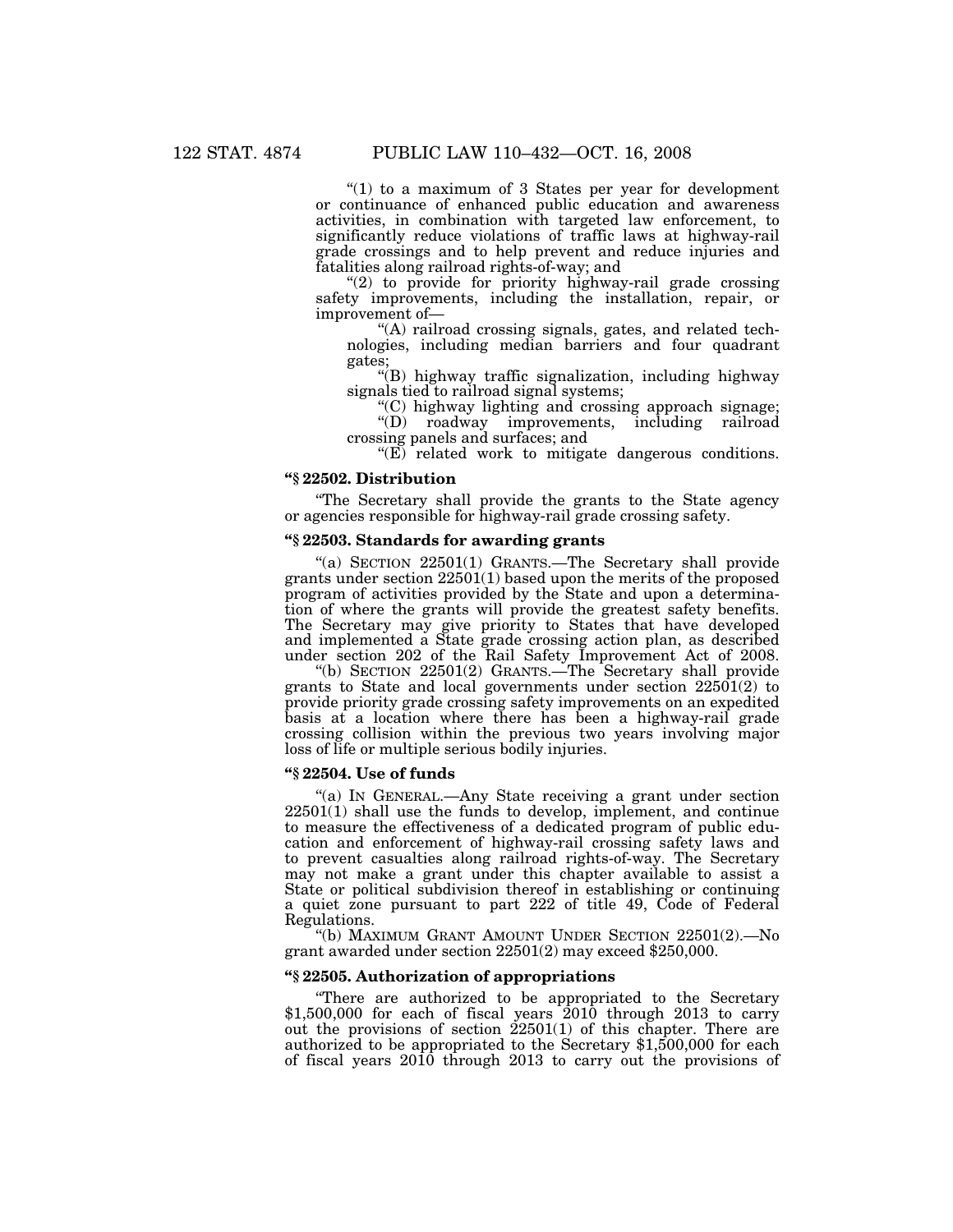section 22501(2) of this chapter. Amounts appropriated pursuant to this section shall remain available until expended.''.

(b) CONFORMING AMENDMENT.—The subtitle analysis for subtitle V is amended by inserting after the item relating to chapter 223 the following:

''225. Federal grants to States for highway-rail grade crossing safety ..............22501''.

### **SEC. 208. TRESPASSER PREVENTION AND HIGHWAY-RAIL GRADE CROSSING SAFETY.**

(a) TRESPASSER PREVENTION AND HIGHWAY-RAIL GRADE CROSSING WARNING SIGN VIOLATIONS.—Section 20151 is amended—

(1) by striking the section heading and inserting the following:

## **''§ 20151. Railroad trespassing, vandalism, and highway-rail grade crossing warning sign violation prevention strategy'';**

(2) by striking subsection (a) and inserting the following: "(a) EVALUATION OF EXISTING LAWS.—In consultation with affected parties, the Secretary of Transportation shall evaluate and review current local, State, and Federal laws regarding trespassing on railroad property, vandalism affecting railroad safety, and violations of highway-rail grade crossing signs, signals, markings, or other warning devices and develop model prevention strategies and enforcement laws to be used for the consideration of State and local legislatures and governmental entities. The first such Deadline. evaluation and review shall be completed within 1 year after the date of enactment of the Rail Safety Improvement Act of 2008. The Secretary shall revise the model prevention strategies and enforcement codes periodically.'';

(3) by inserting ''FOR TRESPASSING AND VANDALISM PREVEN-TION'' in the subsection heading of subsection (b) after ''OUT-REACH PROGRAM'';

 $(4)$  in subsection  $(c)$ —

(A) by redesignating paragraphs (1) and (2) as subparagraphs  $(\overrightarrow{A})$  and  $(\overrightarrow{B})$ , respectively;

(B) by inserting  $\tilde{f}$ (1)" after "MODEL LEGISLATION.— ''; and

(C) by adding at the end the following new paragraph: "(2) Not later than 18 months after the date of enactment Deadline. of the Rail Safety Improvement Act of 2008, the Secretary, after consultation with State and local governments and railroad carriers, shall develop and make available to State and local governments model State legislation providing for civil or criminal penalties, or both, for violations of highway-rail grade crossing signs, signals, markings, or other warning devices.''; and

(5) by adding at the end the following new subsection: "(d) DEFINITION.—In this section, the term violation of highway-rail grade crossing signs, signals, markings, or other warning devices' includes any action by a motorist, unless directed by an authorized safety officer—

''(1) to drive around a grade crossing gate in a position intended to block passage over railroad tracks;

 $''(2)$  to drive through a flashing grade crossing signal;

''(3) to drive through a grade crossing with passive warning signs without ensuring that the grade crossing could be safely crossed before any train arrived; and

49 USC 20151.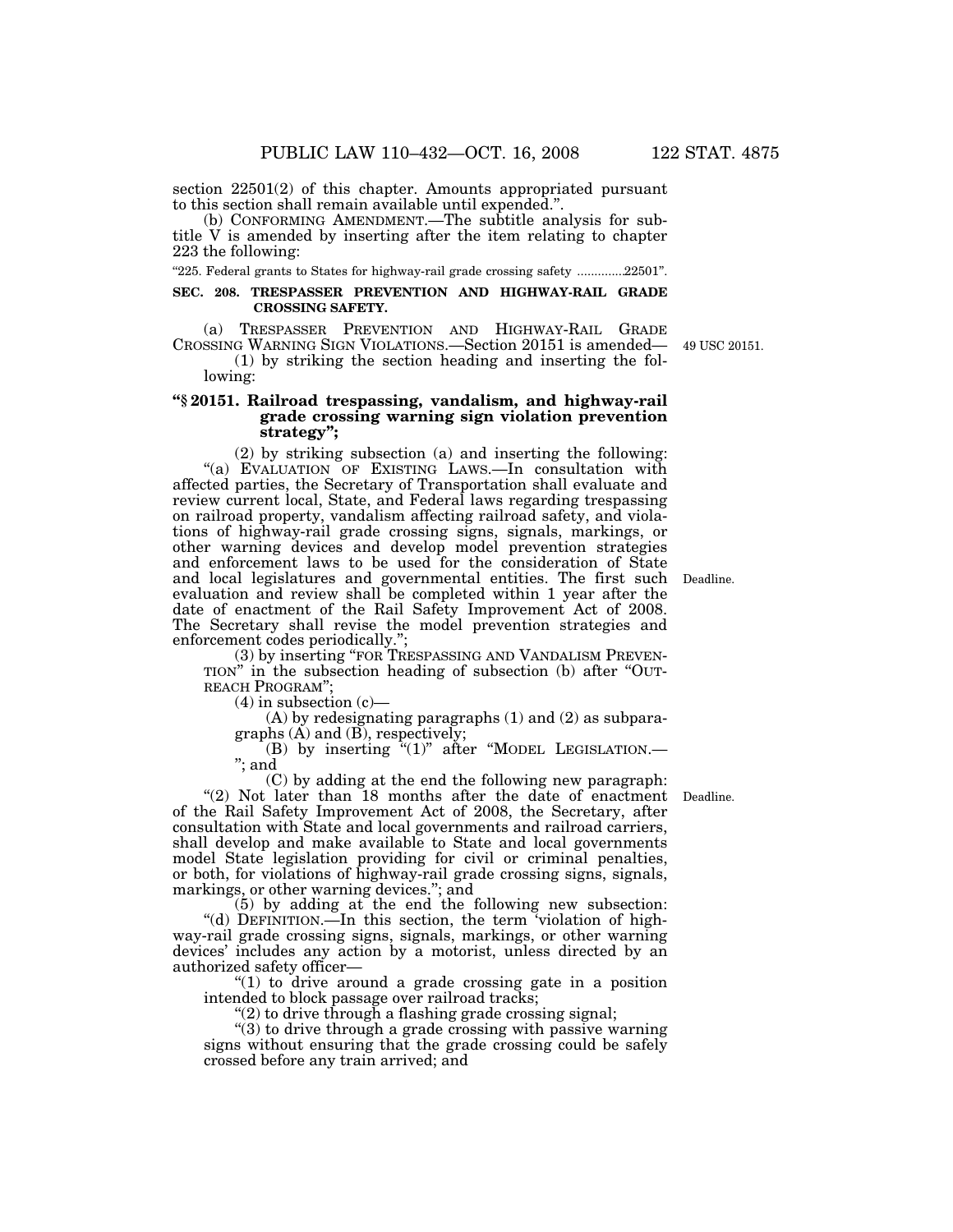" $(4)$  in the vicinity of a grade crossing, who creates a hazard of an accident involving injury or property damage at the grade crossing.''.

(b) CONFORMING AMENDMENT.—The chapter analysis for chapter 201 is amended by striking the item relating to section 20151 and inserting the following:

#### "20151. Railroad trespassing, vandalism, and highway-rail grade crossing warning sign violation prevention strategy."

(c) EDUCATIONAL OR AWARENESS PROGRAM ITEMS FOR DISTRIBU-TION.—Section 20134(a) is amended by adding at the end the following: ''The Secretary may purchase items of nominal value and distribute them to the public without charge as part of an educational or awareness program to accomplish the purposes of this section and of any other sections of this title related to improving the safety of highway-rail crossings and to preventing trespass on railroad rights of way, and the Secretary shall prescribe guidelines for the administration of this authority."

Audits. 49 USC 20901 note.

Guidelines.

#### **SEC. 209. ACCIDENT AND INCIDENT REPORTING.**

The Federal Railroad Administration shall conduct an audit of each Class I railroad at least once every 2 years and conduct an audit of each non-Class I railroad at least once every 5 years to ensure that all grade crossing collisions and fatalities are reported to any Federal national accident database.

#### **SEC. 210. FOSTERING INTRODUCTION OF NEW TECHNOLOGY TO IMPROVE SAFETY AT HIGHWAY-RAIL GRADE CROSSINGS.**

(a) AMENDMENT.—Subchapter II of chapter 201, as amended by section 204 of this division, is further amended by adding at the end the following:

## **''§ 20161. Fostering introduction of new technology to improve safety at highway-rail grade crossings**

''(a) FINDINGS.—

''(1) Collisions between highway users and trains at highway-rail grade crossings continue to cause an unacceptable loss of life, serious personal injury, and property damage.

''(2) While elimination of at-grade crossings through consolidation of crossings and grade separations offers the greatest long-term promise for optimizing the safety and efficiency of the two modes of transportation, over 140,000 public grade crossings remain on the general rail system—approximately one for each route mile on the general rail system.

''(3) Conventional highway traffic control devices such as flashing lights and gates are often effective in warning motorists of a train's approach to an equipped crossing.

"(4) Since enactment of the Highway Safety Act of 1973, over \$4,200,000,000 of Federal funding has been invested in safety improvements at highway-rail grade crossings, yet a majority of public highway-rail grade crossings are not yet equipped with active warning systems.

 $\sqrt[n]{(5)}$  The emergence of new technologies presents opportunities for more effective and affordable warnings and safer passage of highway users and trains at remaining highway-rail grade crossings.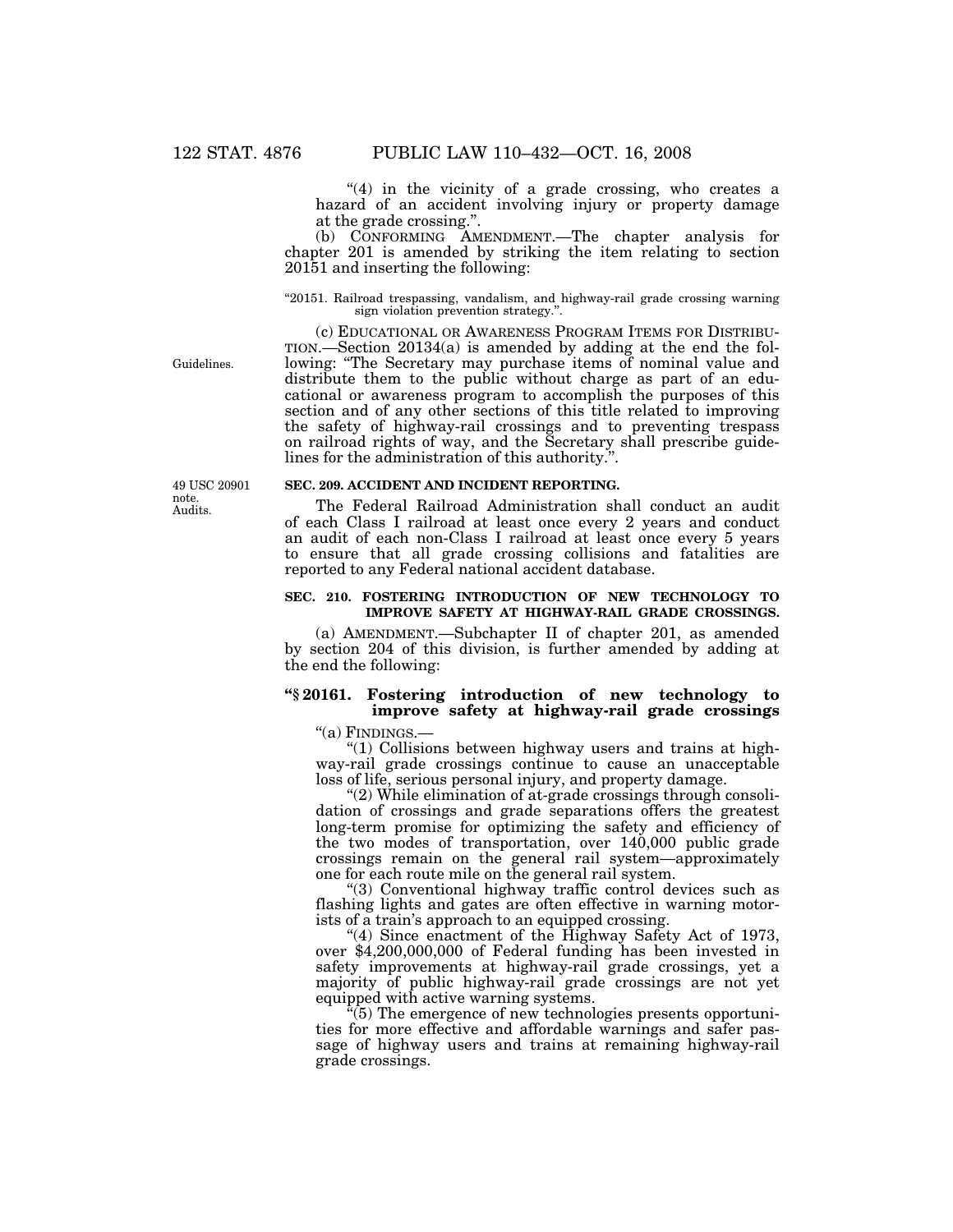''(7) Federal Railroad Administration regulations establishing performance standards for processor-based signal and train control systems provide a suitable framework for qualification of new or novel technology at highway-rail grade crossings, and the Federal Highway Administration's Manual on Uniform Traffic Control Devices provides an appropriate means of determining highway user interface with such new technology.

''(b) POLICY.—It is the policy of the United States to encourage the development of new technology that can prevent loss of life and injuries at highway-rail grade crossings. The Secretary of Transportation is designated to carry out this policy in consultation with States and necessary public and private entities.

"(c) SUBMISSION OF NEW TECHNOLOGY PROPOSALS.-Railroad carriers and railroad suppliers may submit for review and approval to the Secretary such new technology designed to improve safety at highway-rail grade crossings. The Secretary shall approve by order the new technology designed to improve safety at highwayrail grade crossings in accordance with Federal Railroad Administration standards for the development and use of processor-based signal and train control systems and shall consider the effects on safety of highway-user interface with the new technology.

"(d) EFFECT OF SECRETARIAL APPROVAL.—If the Secretary approves by order new technology to provide warning to highway users at a highway-rail grade crossing and such technology is installed at a highway-rail grade crossing in accordance with the conditions of the approval, this determination preempts any State statute or regulation concerning the adequacy of the technology in providing warning at the crossing.''.

(b) CONFORMING AMENDMENT.—The chapter analysis for chapter 201, as amended by section 204 of this division, is further amended by inserting after the item relating to section 20160, the following:

''20161. Fostering introduction of new technology to improve safety at highway-rail grade crossings.''.

## **TITLE III—FEDERAL RAILROAD ADMINISTRATION**

#### **SEC. 301. HUMAN CAPITAL INCREASES.**

(a) IN GENERAL.—The Secretary shall increase the number of Federal Railroad Administration employees by—

(1) 50 employees in fiscal year 2009;

(2) 50 employees in fiscal year 2010;

(3) 50 employees in fiscal year 2011;

(4) 25 employees in fiscal year 2012; and

(5) 25 employees in fiscal year 2013.

(b) FUNCTIONS.—In increasing the number of employees pursuant to subsection (a), the Secretary shall focus on hiring employees—

(1) specifically trained to conduct on-site railroad and highway-rail grade crossing accident investigations;

(2) to implement the Railroad Safety Strategy;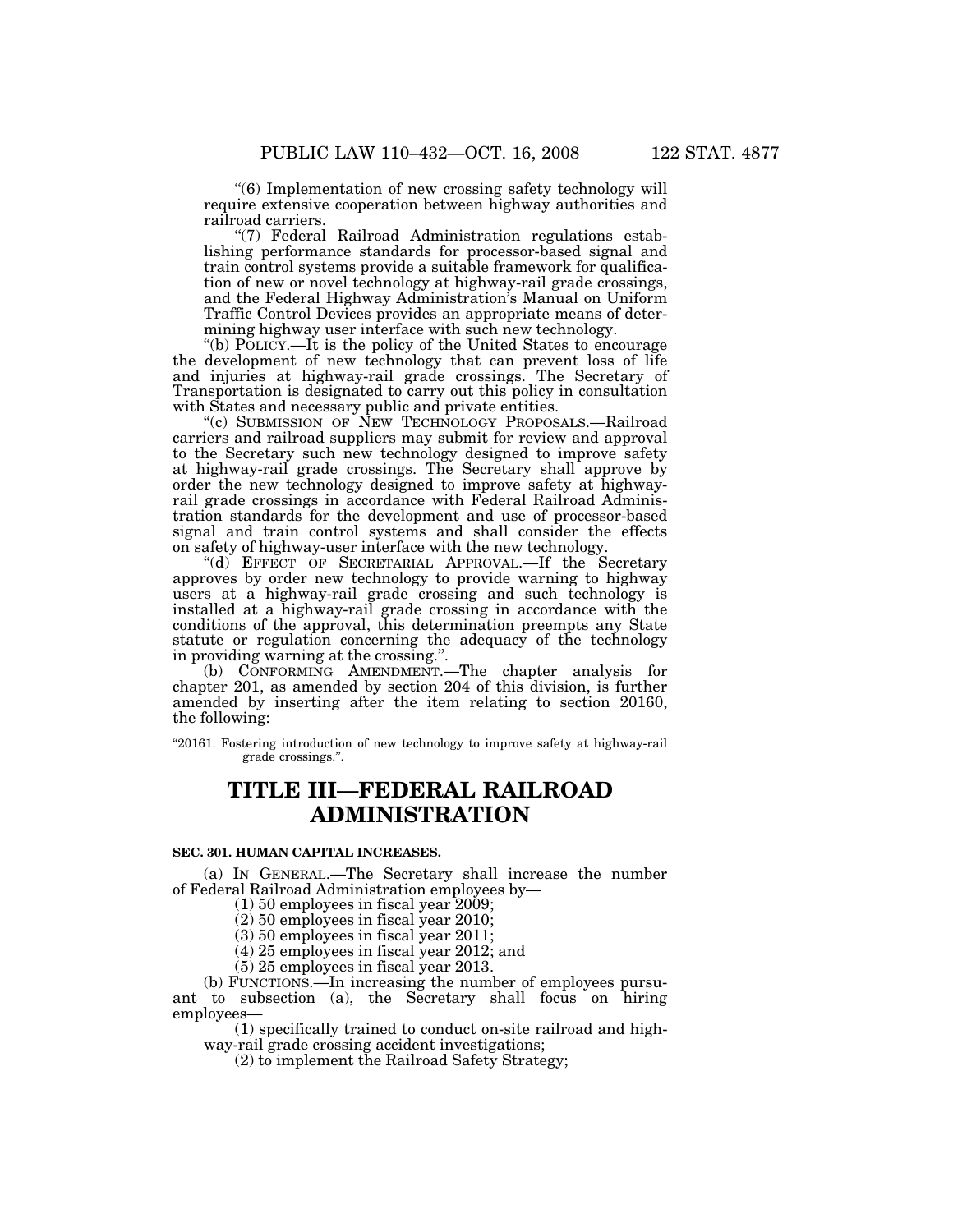(3) to administer and implement section 20156 of title 49, United States Code, relating to the Railroad Safety Risk Reduction Program;

(4) to conduct routine inspections and audits of railroad and hazardous materials facilities and records for compliance with railroad safety laws and regulations;

(5) to inspect railroad bridges, tunnels, and related infrastructure, and to review or analyze railroad bridge, tunnel, and related infrastructure inspection reports;

(6) to prevent or respond to natural or manmade emergency situations or events involving rail infrastructure or employees;

(7) to implement section 20157 of title 49, United States Code, relating to positive train control systems;

 $(8)$  to implement section 20164 of title 49, United States Code, relating to the development and use of rail safety technology; and

 $(9)$  to support the Federal Railroad Administration's safety mission.

## **SEC. 302. CIVIL PENALTY INCREASES.**

49 USC 21301.

(a) GENERAL VIOLATIONS OF CHAPTER 201.—Section 21301(a)(2) is amended—

(1) by striking ''\$10,000.'' and inserting ''\$25,000.''; and  $(2)$  by striking  $\frac{1}{2}20,000$ ." and inserting "\$100,000.".

(b) ACCIDENT AND INCIDENT VIOLATIONS OF CHAPTER 201; VIO- LATIONS OF CHAPTERS 203 THROUGH 209.—Section  $21302(a)(2)$  is amended—

(1) by striking ''\$10,000.'' and inserting ''\$25,000.''; and

 $(2)$  by striking  $\frac{1}{2}20,000$ ." and inserting "\$100,000.".

(c) VIOLATIONS OF CHAPTER  $211$ . Section  $21303(a)(2)$  is amended—

(1) by striking ''\$10,000.'' and inserting ''\$25,000.''; and

 $(2)$  by striking  $420,000$ ." and inserting  $4100,000$ .".

### **SEC. 303. ENFORCEMENT REPORT.**

(a) IN GENERAL.—Subchapter I of chapter 201, as amended by section 109 of this division, is amended by adding at the end the following:

#### **''§ 20120. Enforcement report**

''(a) IN GENERAL.—Beginning not later than December 31, 2009, the Secretary of Transportation shall make available to the public and publish on its public website an annual report that—

''(1) provides a summary of railroad safety and hazardous materials compliance inspections and audits that Federal or State inspectors conducted in the prior fiscal year organized by type of alleged violation, including track, motive power and equipment, signal, grade crossing, operating practices, accident and incidence reporting, and hazardous materials;

"(2) provides a summary of all enforcement actions taken by the Secretary or the Federal Railroad Administration during the prior fiscal year, including—

"(A) the number of civil penalties assessed;

" $(B)$  the initial amount of civil penalties assessed;

 $\mathcal{C}(C)$  the number of civil penalty cases settled;

" $(D)$  the final amount of civil penalties assessed;

"(E) the difference between the initial and final amounts of civil penalties assessed;

Effective date. Public information. Web site.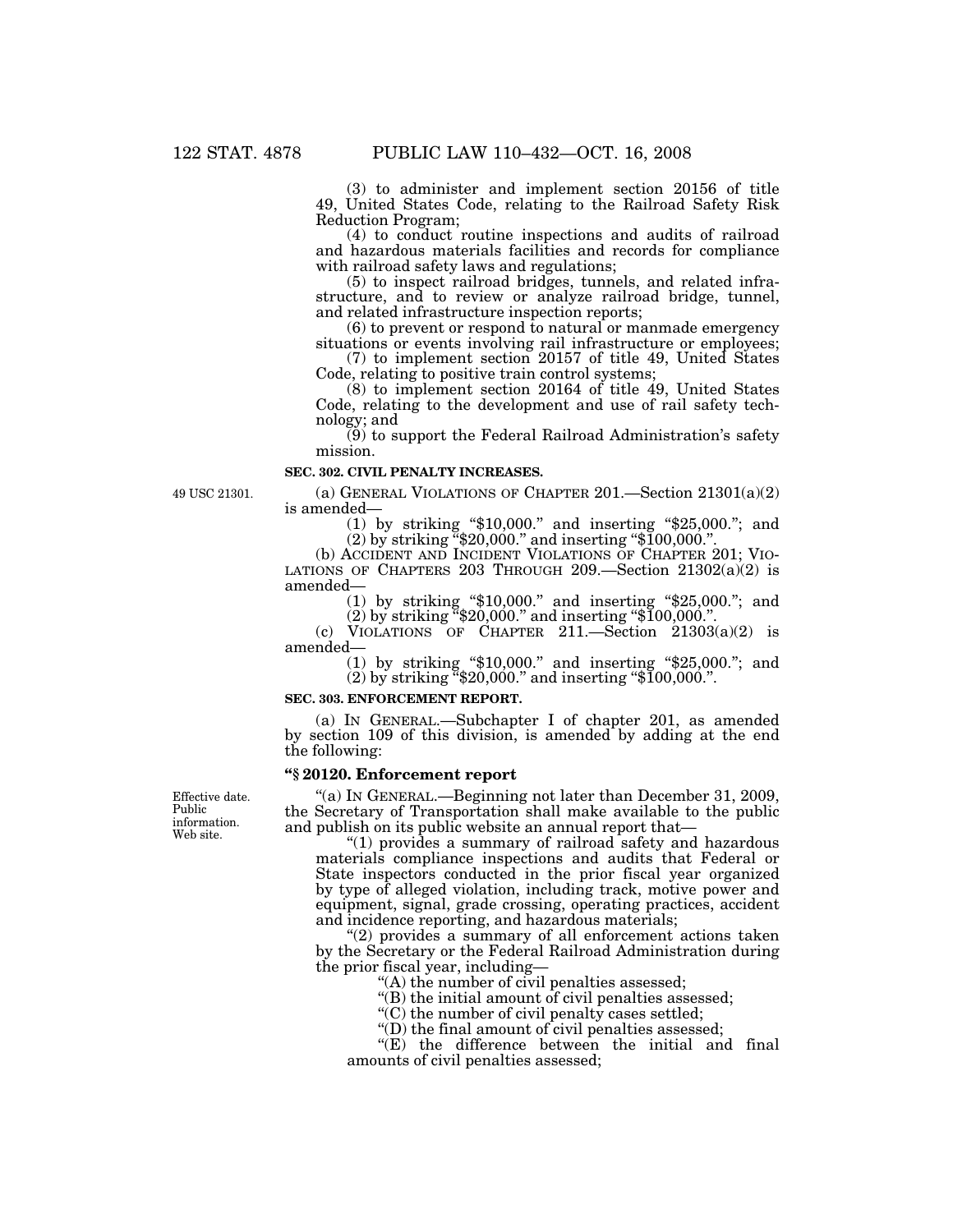$f(F)$  the number of administrative hearings requested and completed related to hazardous materials transportation law violations or enforcement actions against individuals;

 $\mathcal{C}^{\prime\prime}(\mathrm{G})$  the number of cases referred to the Attorney General for civil or criminal prosecution;

''(H) the number and subject matter of all compliance orders, emergency orders, or precursor agreements;

''(3) analyzes the effect of the number of inspections conducted and enforcement actions taken on the number and rate of reported accidents and incidents and railroad safety;

 $\ddot{H}(4)$  provide the information required by paragraphs (2) and  $(3)$ –

"(A) for each Class I railroad individually; and

''(B) in the aggregate for—

''(i) Class II railroads;

"(ii) Class III railroads;

''(iii) hazardous materials shippers; and

"(iv) individuals;

 $(5)$  identifies the number of locomotive engineer certification denial or revocation cases appealed to and the average length of time it took to be decided by—

"(A) the Locomotive Engineer Review Board;

''(B) an Administrative Hearing Officer or Administrative Law Judge; or

''(C) the Administrator of the Federal Railroad Administration;

''(6) provides an explanation regarding any changes in the Secretary's or the Federal Railroad Administration's enforcement programs or policies that may substantially affect the information reported; and

''(7) includes any additional information that the Secretary determines is useful to improve the transparency of its enforcement program.''.

(b) CONFORMING AMENDMENT.—The chapter analysis for chapter 201, as amended by section 109 of this division, is amended by inserting after the item relating to section 20119 the following:

''20120. Enforcement report.''.

## **SEC. 304. EXPANSION OF EMERGENCY ORDER AUTHORITY.**

Section 20104(a)(1) is amended by striking "death or personal 49 USC 20104. injury'' and inserting ''death, personal injury, or significant harm to the environment''.

### **SEC. 305. PROHIBITION OF INDIVIDUALS FROM PERFORMING SAFETY-SENSITIVE FUNCTIONS FOR A VIOLATION OF HAZARDOUS MATERIALS TRANSPORTATION LAW.**

Section 20111(c) is amended to read as follows:

''(c) ORDERS PROHIBITING INDIVIDUALS FROM PERFORMING SAFETY-SENSITIVE FUNCTIONS.

" $(1)$  If an individual's violation of this part, chapter 51 Notice. of this title, or a regulation prescribed, or an order issued, by the Secretary under this part or chapter 51 of this title is shown to make that individual unfit for the performance of safety-sensitive functions, the Secretary, after providing notice and an opportunity for a hearing, may issue an order prohibiting the individual from performing safety-sensitive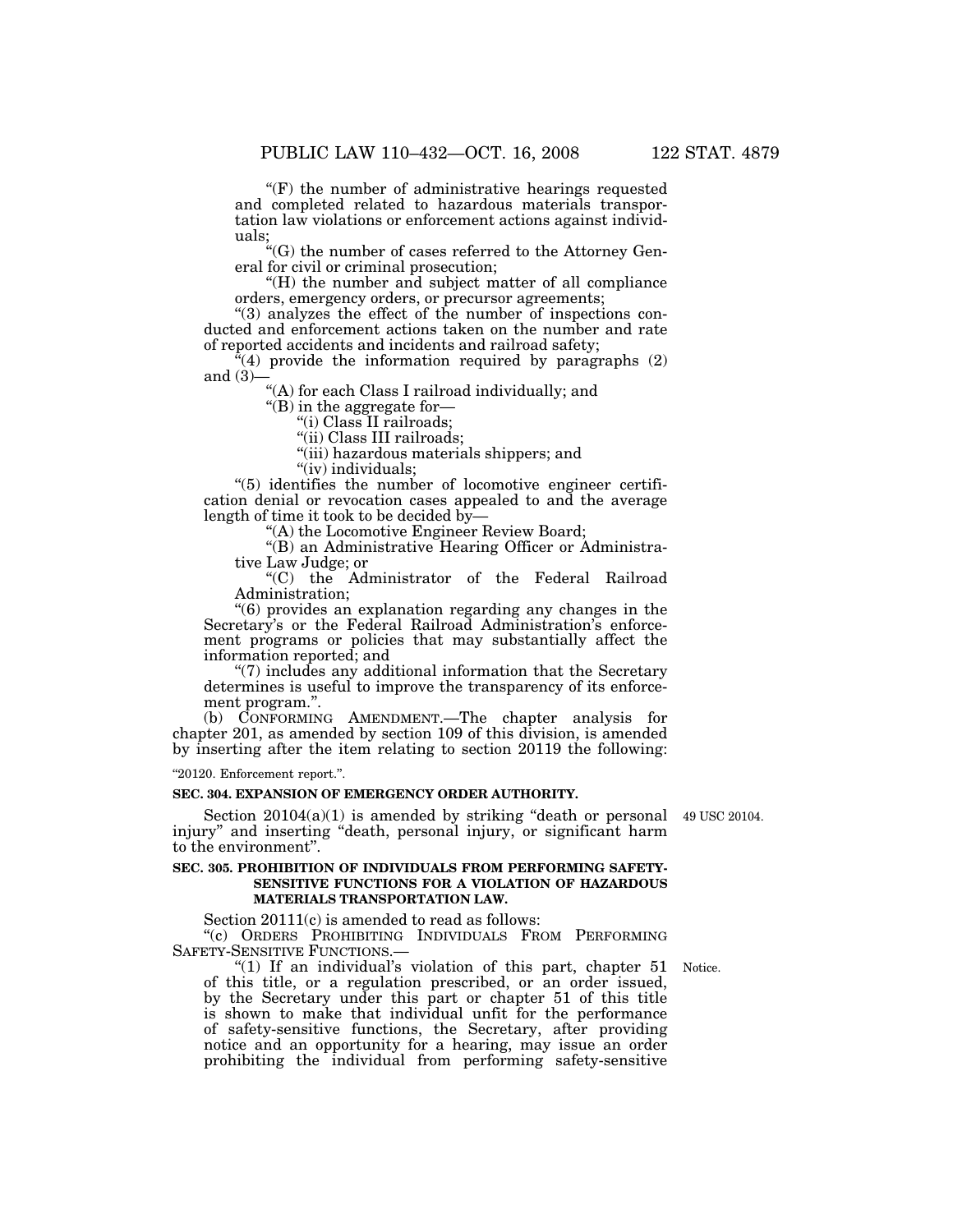functions in the railroad industry for a specified period of time or until specified conditions are met.

"(2) This subsection does not affect the Secretary's authority under section 20104 of this title to act on an emergency basis.''.

## **SEC. 306. RAILROAD RADIO MONITORING AUTHORITY.**

49 USC 20107.

Section 20107 is amended by inserting at the end the following:<br>"(c) RAILROAD RADIO COMMUNICATIONS.—

" $(1)$  In GENERAL.—To carry out the Secretary's responsibilities under this part and under chapter 51, the Secretary may authorize officers, employees, or agents of the Secretary to conduct, with or without making their presence known, the following activities in circumstances the Secretary finds to be reasonable:

''(A) Intercepting a radio communication, with or without the consent of the sender or other receivers of the communication, but only where such communication is broadcast or transmitted over a radio frequency which is—

"(i) authorized for use by one or more railroad carriers by the Federal Communications Commission; and

"(ii) primarily used by such railroad carriers for communications in connection with railroad operations.

''(B) Communicating the existence, contents, substance, purport, effect, or meaning of the communication, subject to the restrictions in paragraph (3).

 $C$ ) Receiving or assisting in receiving the communication (or any information therein contained).

''(D) Disclosing the contents, substance, purport, effect, or meaning of the communication (or any part thereof of such communication) or using the communication (or any information contained therein), subject to the restrictions in paragraph (3), after having received the communication or acquired knowledge of the contents, substance, purport, effect, or meaning of the communication (or any part thereof).

''(E) Recording the communication by any means, including writing and tape recording.

"(2) ACCIDENT AND INCIDENT PREVENTION AND INVESTIGA-TION.—The Secretary, and officers, employees, and agents of the Department of Transportation authorized by the Secretary, may engage in the activities authorized by paragraph (1) for the purpose of accident and incident prevention and investigation.

''(3) USE OF INFORMATION.—(A) Information obtained through activities authorized by paragraphs (1) and (2) shall not be admitted into evidence in any administrative or judicial proceeding except—

"(i) in a prosecution of a felony under Federal or State" criminal law; or

"(ii) to impeach evidence offered by a party other than the Federal Government regarding the existence, electronic characteristics, content, substance, purport, effect, meaning, or timing of, or identity of parties to, a communication intercepted pursuant to paragraphs (1) and (2) in proceedings pursuant to section 5122, 5123, 20702(b), 20111, 20112, 20113, or 20114 of this title.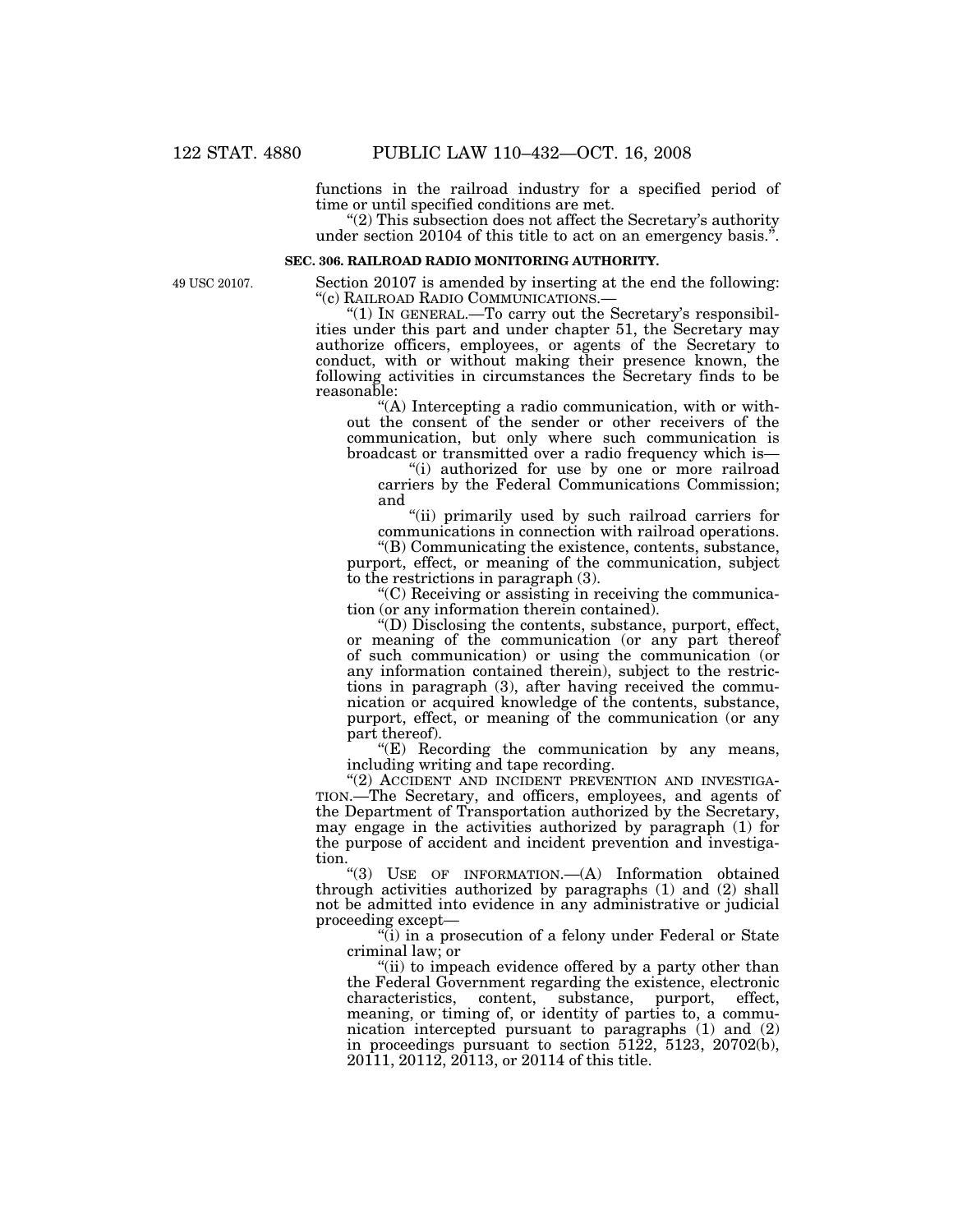''(B) If information obtained through activities set forth in paragraphs (1) and (2) is admitted into evidence for impeachment purposes in accordance with subparagraph  $(A)$ , the court, administrative law judge, or other officer before whom the proceeding is conducted may make such protective orders regarding the confidentiality or use of the information as may be appropriate in the circumstances to protect privacy and administer justice.

''(C) No evidence shall be excluded in an administrative or judicial proceeding solely because the government would not have learned of the existence of or obtained such evidence but for the interception of information that is not admissible in such proceeding under subparagraph (A).

 $\mathrm{``(D)}$  Information obtained through activities set forth in paragraphs (1) and (2) shall not be subject to publication or disclosure, or search or review in connection therewith, under section 552 of title 5.

 $E(E)$  Nothing in this subsection shall be construed to impair or otherwise affect the authority of the United States to intercept a communication, and collect, retain, analyze, use, and disseminate the information obtained thereby, under a provision of law other than this subsection.

"(4) APPLICATION WITH OTHER LAW.—Section 705 of the Communications Act of 1934 (47 U.S.C. 605) and chapter 119 of title 18 shall not apply to conduct authorized by and pursuant to this subsection.''.

#### **SEC. 307. UPDATE OF FEDERAL RAILROAD ADMINISTRATION'S**  49 USC 103 note. **WEBSITE.**

(a) IN GENERAL.—The Secretary shall update the Federal Railroad Administration's public website to better facilitate the ability of the public, including those individuals who are not regular users of the public website, to find current information regarding the Federal Railroad Administration's activities.

(b) PUBLIC REPORTING OF VIOLATIONS.—On the Federal Railroad Administration's public website's home page, the Secretary shall provide a mechanism for the public to submit written reports of potential violations of Federal railroad safety and hazardous materials transportation laws, regulations, and orders to the Federal Railroad Administration.

#### **SEC. 308. EMERGENCY WAIVERS.**

Section 20103 is amended—

(1) by striking ''WAIVERS.—'' in subsection (d) and inserting ''NONEMERGENCY WAIVERS.—'';

(2) by striking subsection (e) and inserting the following: ''(e) HEARINGS.—The Secretary shall conduct a hearing as provided by section 553 of title 5 when prescribing a regulation or issuing an order under this part, including a regulation or order establishing, amending, or providing a waiver, described in subsection (d), of compliance with a railroad safety regulation prescribed or order issued under this part. An opportunity for an oral presentation shall be provided.''; and

(3) by adding at the end thereof the following: " $(g)$  EMERGENCY WAIVERS.—

"(1) IN GENERAL.—The Secretary may waive compliance with any part of a regulation prescribed or order issued under

49 USC 20103.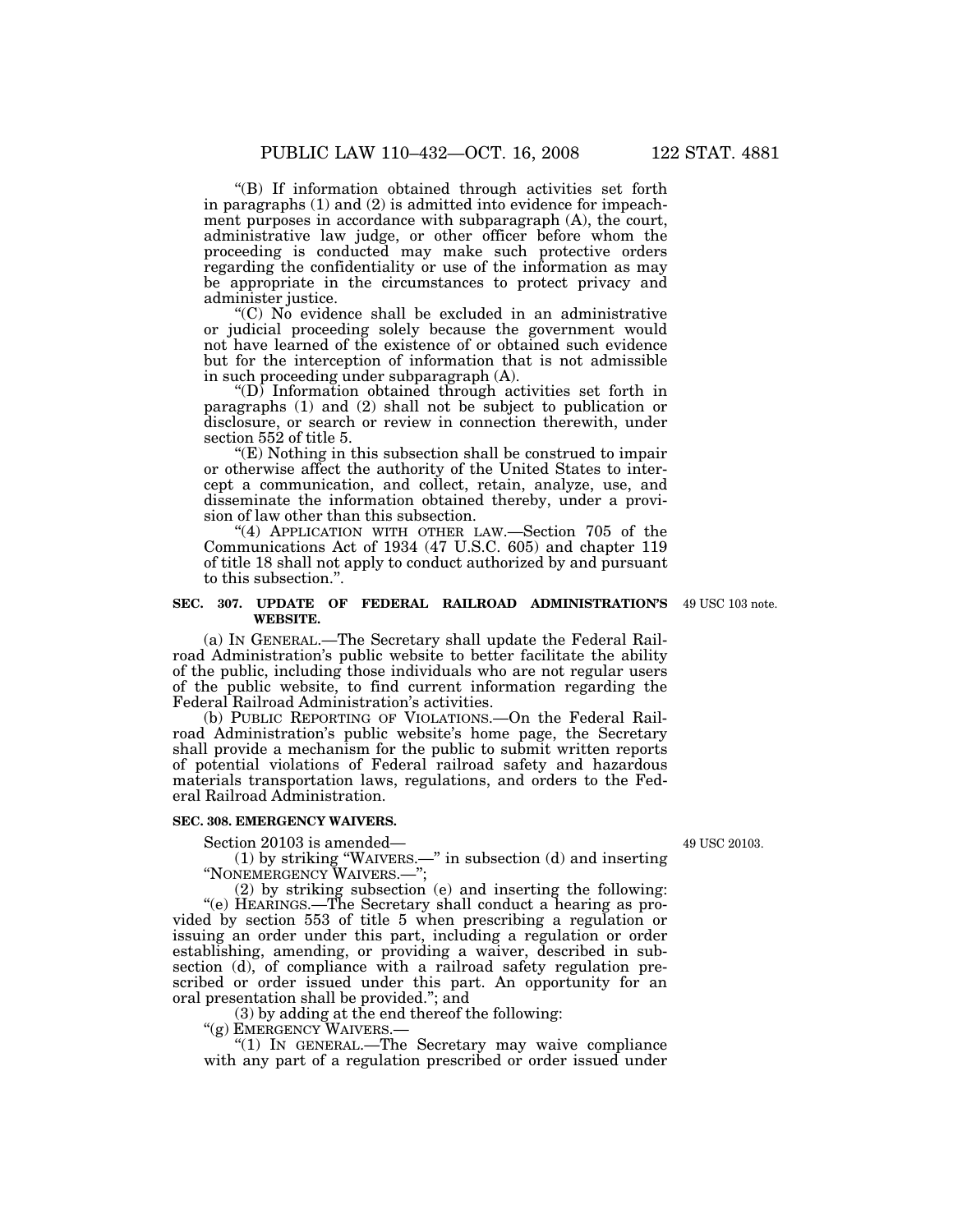this part without prior notice and comment if the Secretary determines that—

 $f(A)$  it is in the public interest to grant the waiver;  $\mathcal{L}(B)$  the waiver is not inconsistent with railroad safety; and

''(C) the waiver is necessary to address an actual or impending emergency situation or emergency event.

" $(2)$  PERIOD OF WAIVER.—A waiver under this subsection may be issued for a period of not more than 60 days and may be renewed upon application to the Secretary only after notice and an opportunity for a hearing on the waiver. The Secretary shall immediately revoke the waiver if continuation of the waiver would not be consistent with the goals and objectives of this part.

"(3) STATEMENT OF REASONS.—The Secretary shall state in the decision issued under this subsection the reasons for granting the waiver.

" $(4)$  CONSULTATION.—In granting a waiver under this subsection, the Secretary shall consult and coordinate with other Federal agencies, as appropriate, for matters that may impact such agencies.

" $(5)$  EMERGENCY SITUATION; EMERGENCY EVENT.—In this subsection, the terms 'emergency situation' and 'emergency event' mean a natural or manmade disaster, such as a hurricane, flood, earthquake, mudslide, forest fire, snowstorm, terrorist act, biological outbreak, release of a dangerous radiological, chemical, explosive, or biological material, or a warrelated activity, that poses a risk of death, serious illness, severe injury, or substantial property damage. The disaster may be local, regional, or national in scope.''.

#### **SEC. 309. ENFORCEMENT BY THE ATTORNEY GENERAL.**

49 USC 20112.

Section 20112(a) is amended—

(1) by inserting ''this part, except for section 20109 of this title, or" in paragraph  $(1)$  after "enforce,";

(2) by striking "21301" in paragraph  $(2)$  and inserting ''21301, 21302, or 21303'';

(3) by striking ''subpena'' in paragraph (3) and inserting ''subpoena, request for admissions, request for production of documents or other tangible things, or request for testimony by deposition''; and

 $(4)$  by striking "chapter." in paragraph  $(3)$  and inserting ''part.''.

#### **SEC. 310. CRIMINAL PENALTIES.**

Section 21311(b) is amended to read as follows:

''(b) ACCIDENT AND INCIDENT REPORTS.—A railroad carrier not filing a report in violation of section 20901 of this title shall be fined not more than \$2,500. A separate violation occurs for each day the violation continues.''.

Notice.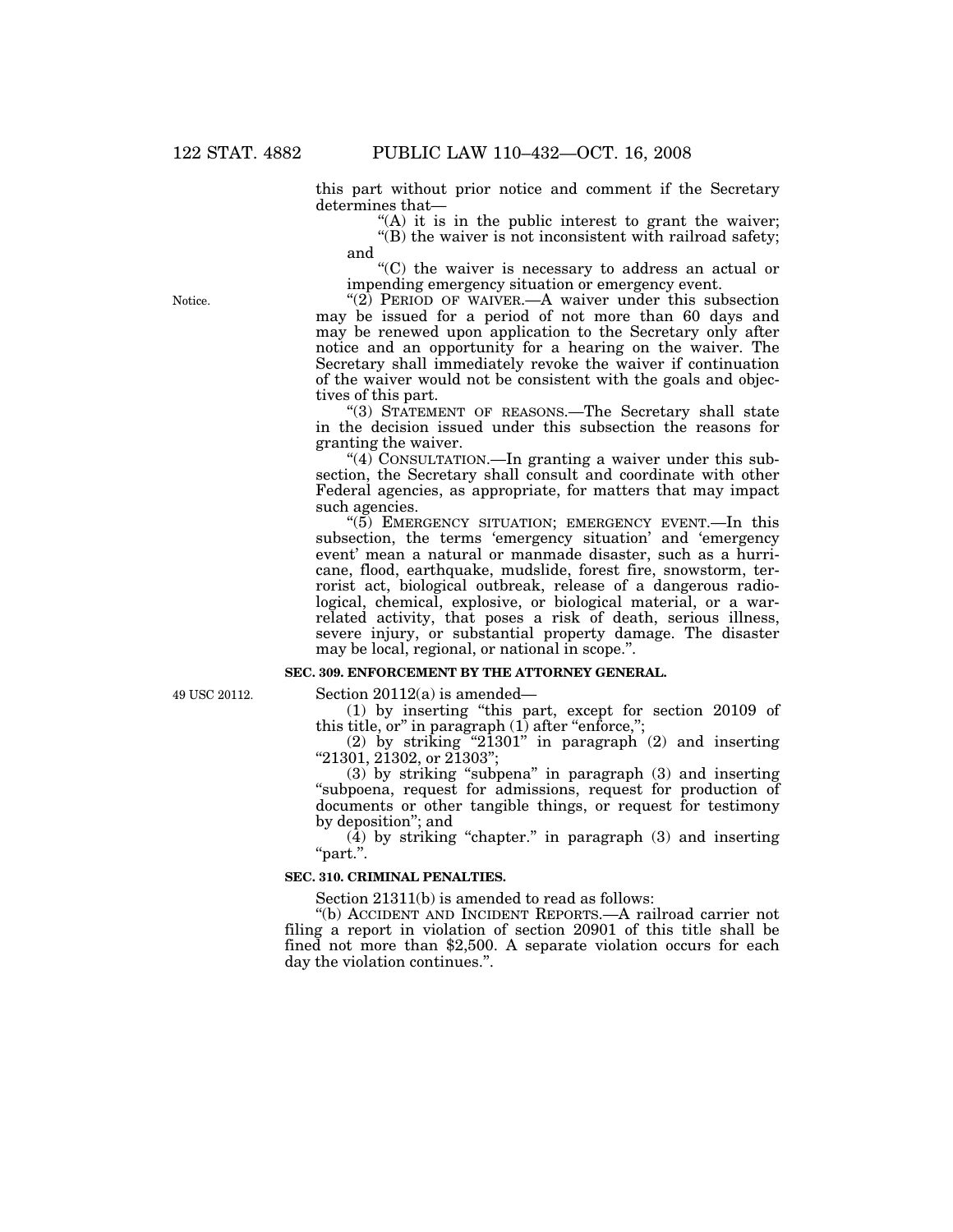## **TITLE IV—RAILROAD SAFETY ENHANCEMENTS**

### **SEC. 401. MINIMUM TRAINING STANDARDS AND PLANS.**

(a) AMENDMENT.—Subchapter II of chapter 201, as amended by section 210 of this division, is further amended by adding at the end the following new section:

### **''§ 20162. Minimum training standards and plans**

"(a) IN GENERAL.—The Secretary of Transportation shall, not Deadline. later than 1 year after the date of enactment of the Rail Safety Improvement Act of 2008, establish—

" $(1)$  minimum training standards for each class and craft of safety-related railroad employee (as defined in section 20102) and equivalent railroad carrier contractor and subcontractor employees, which shall require railroad carriers, contractors, and subcontractors to qualify or otherwise document the proficiency of such employees in each such class and craft regarding their knowledge of, and ability to comply with, Federal railroad safety laws and regulations and railroad carrier rules and procedures promulgated to implement those Federal railroad safety laws and regulations;

 $(2)$  a requirement that railroad carriers, contractors, and Requirements. subcontractors develop and submit training and qualification plans to the Secretary for approval, including training programs and information deemed necessary by the Secretary to ensure that all safety-related railroad employees receive appropriate training in a timely manner; and

 $(3)$  a minimum training curriculum, and ongoing training criteria, testing, and skills evaluation measures to ensure that safety-related railroad employees, and contractor and subcontractor employees, charged with the inspection of track or railroad equipment are qualified to assess railroad compliance with Federal standards to identify defective conditions and initiate immediate remedial action to correct critical safety defects that are known to contribute to derailments, accidents, incidents, or injuries, and, in implementing the requirements of this paragraph, take into consideration existing training programs of railroad carriers.

 $\alpha$ <sup>"(b)</sup> APPROVAL.—The Secretary shall review and approve the plans required under subsection  $(a)(2)$  utilizing an approval process required for programs to certify the qualification of locomotive engineers pursuant to part 240 of title 49, Code of Federal Regulations.

''(c) EXEMPTION.—The Secretary may exempt railroad carriers and railroad carrier contractors and subcontractors from submitting training plans for which the Secretary has issued training regulations before the date of enactment of the Rail Safety Improvement Act of 2008.''.

(b) CONFORMING AMENDMENT.—The chapter analysis for chapter 201, as amended by section 210 of this division, is amended by inserting after the item relating to section 20161 the following:

<sup>&#</sup>x27;'20162. Minimum training standards and plans.''.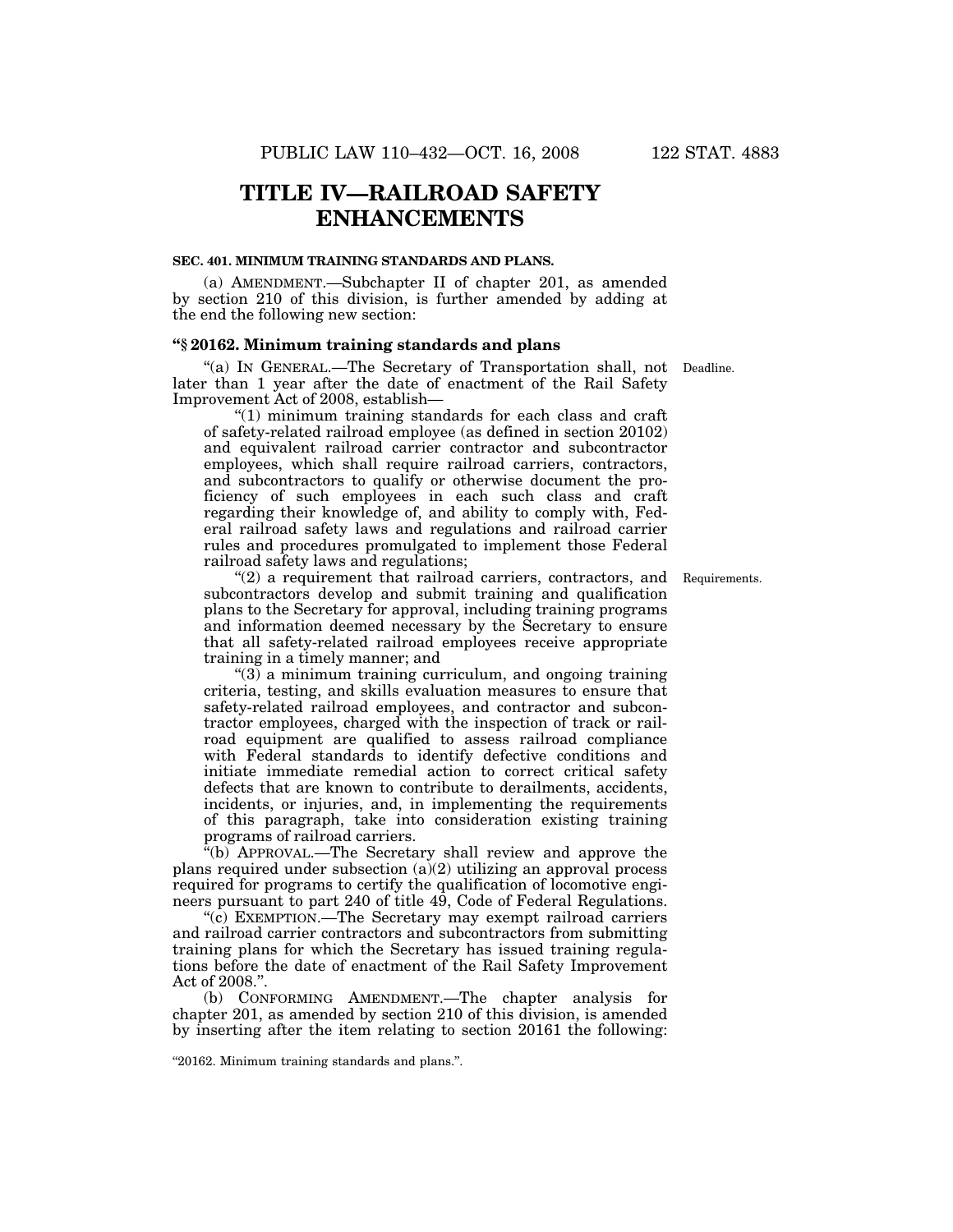#### **SEC. 402. CERTIFICATION OF CERTAIN CRAFTS OR CLASSES OF EMPLOYEES.**

(a) AMENDMENT.—Subchapter II of chapter 201, as amended by section 401 of this division, is further amended by adding at the end the following new section:

#### **''§ 20163. Certification of train conductors**

''(a) REGULATIONS.—Not later than 18 months after the date of enactment of the Rail Safety Improvement Act of 2008, the Secretary of Transportation shall prescribe regulations to establish a program requiring the certification of train conductors. In prescribing such regulations, the Secretary shall require that train conductors be trained, in accordance with the training standards developed pursuant to section 20162.

" $(b)$  PROGRAM REQUIREMENTS.—In developing the regulations required by subsection (a), the Secretary may consider the requirements of section 20135(b) through (e).".

(b) REPORT.—Not later than 6 months after promulgating regulations under section 20162 of title 49, United States Code, the Secretary shall issue a report to the Senate Committee on Commerce, Science, and Transportation and the House of Representatives Committee on Transportation and Infrastructure about whether the certification of certain crafts or classes of railroad carrier or railroad carrier contractor or subcontractor employees is necessary to reduce the number and rate of accidents and incidents or to improve railroad safety.

(c) CRAFTS AND CLASSES TO BE CONSIDERED.—As part of the report, the Secretary shall consider—

(1) car repair and maintenance employees;

(2) onboard service workers;

(3) rail welders;

(4) dispatchers;

(5) signal repair and maintenance employees; and

(6) any other craft or class of employees that the Secretary determines appropriate.

(d) REGULATIONS.—The Secretary may prescribe regulations requiring the certification of certain crafts or classes of employees that the Secretary determines pursuant to the report required by paragraph (1) are necessary to reduce the number and rate of accidents and incidents or to improve railroad safety.

(e) CONFORMING AMENDMENT.—The chapter analysis for chapter 201, as amended by section 401 of this division, is amended by inserting after the item relating to section 20162 the following:

#### ''20163. Certification of train conductors.''.

#### **SEC. 403. TRACK INSPECTION TIME STUDY.**

(a) STUDY.—Not later that 2 years after the date of enactment of this Act, the Secretary shall transmit to the Committee on Transportation and Infrastructure of the House of Representatives and the Committee on Commerce, Science, and Transportation of the Senate a report containing the results of a study to determine whether

(1) the required intervals of track inspections for each class of track should be amended;

(2) track remedial action requirements should be amended;

(3) different track inspection and repair priorities or methods should be required; and

49 USC 20162 note.

Deadline. Reports. 49 USC 20142 note.

Deadline.

49 USC 20162 note.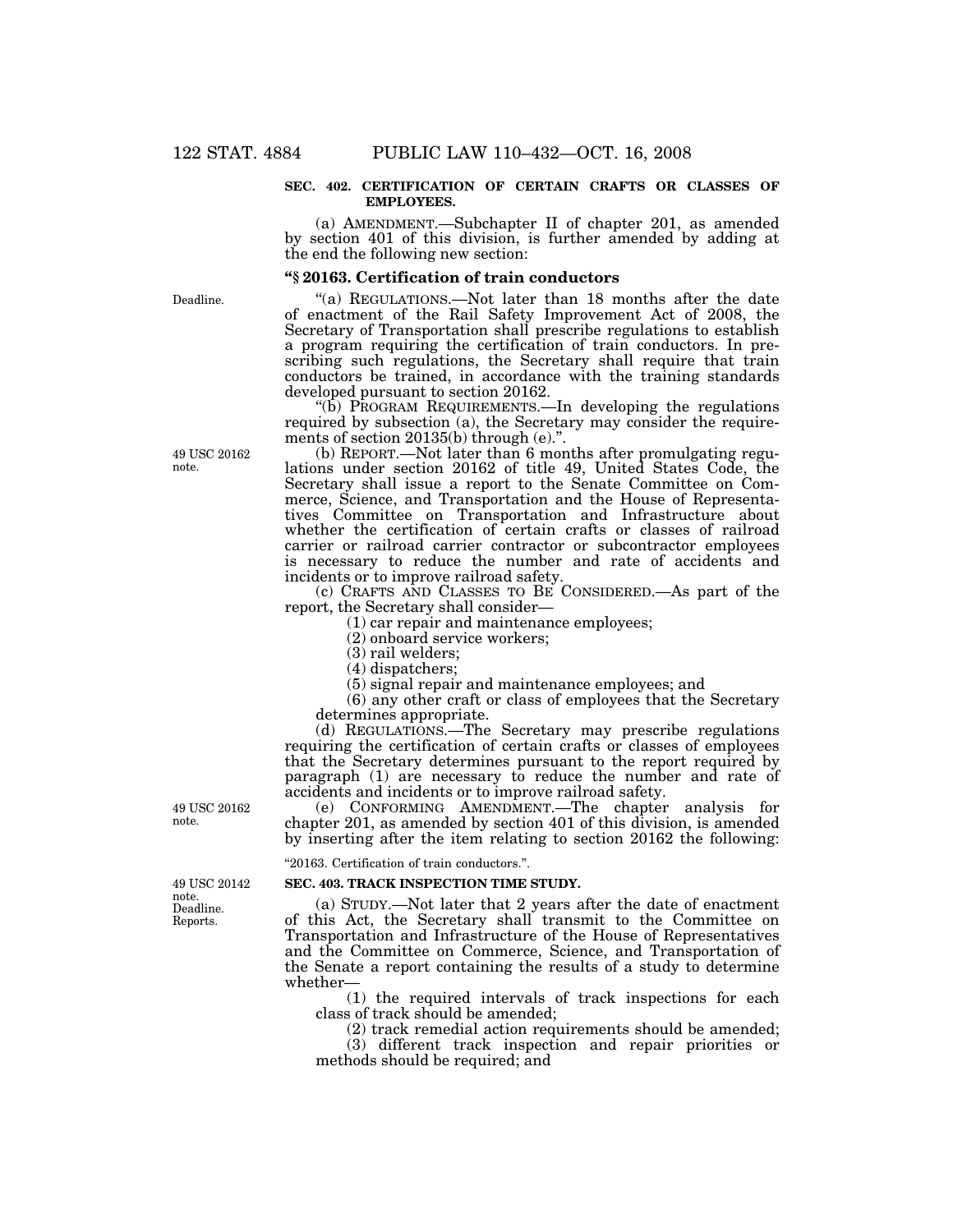(4) the speed at which railroad track inspection vehicles operate and the scope of the territory they generally cover allow for proper inspection of the track and whether such speed and appropriate scope should be regulated by the Secretary.

(b) CONSIDERATIONS.—In conducting the study the Secretary shall consider—

(1) the most current rail flaw, rail defect growth, rail fatigue, and other relevant track- or rail-related research and studies;

(2) the availability and feasibility of developing and implementing new or novel rail inspection technology for routine track inspections;

(3) information from National Transportation Safety Board or Federal Railroad Administration accident investigations where track defects were the cause or a contributing cause; and

(4) other relevant information, as determined by the Secretary.

(c) UPDATE OF REGULATIONS.—Not later than 2 years after Deadline. the completion of the study required by subsection (a), the Secretary shall prescribe regulations based on the results of the study conducted under subsection (a).

(d) CONCRETE CROSS TIES.—Not later than 18 months after the date of enactment of this Act, the Secretary shall promulgate regulations for concrete cross ties. In developing the regulations for class 1 through 5 track, the Secretary may address, as appropriate—

- (1) limits for rail seat abrasion;
- (2) concrete cross tie pad wear limits;
- (3) missing or broken rail fasteners;
- (4) loss of appropriate toeload pressure;
- (5) improper fastener configurations; and
- (6) excessive lateral rail movement.

#### **SEC. 404. STUDY OF METHODS TO IMPROVE OR CORRECT STATION PLATFORM GAPS.**

Not later than 2 years after the enactment of this Act, the Deadline. Secretary shall complete a study to determine the most safe, efficient, and cost-effective way to improve the safety of rail passenger station platforms gaps in order to increase compliance with the requirements under the Americans with Disabilities Act (42 U.S.C. 12101 et seq.), including regulations issued pursuant to section 504 of such Act (42 U.S.C. 12204) and to minimize the safety risks associated with such gaps for railroad passengers and employees.

### **SEC. 405. LOCOMOTIVE CAB STUDIES.**

(a) IN GENERAL.—Not later than 1 year after the date of enactment of this Act, the Secretary, through the Railroad Safety Advisory Committee if the Secretary makes such a request, shall complete a study on the safety impact of the use of personal electronic devices, including cell phones, video games, and other distracting devices, by safety-related railroad employees (as defined in section 20102(4) of title 49, United States Code), during the performance of such employees' duties. The study shall consider the prevalence of the use of such devices.

Deadline. Regulations.

Deadline. 49 USC 20103 note.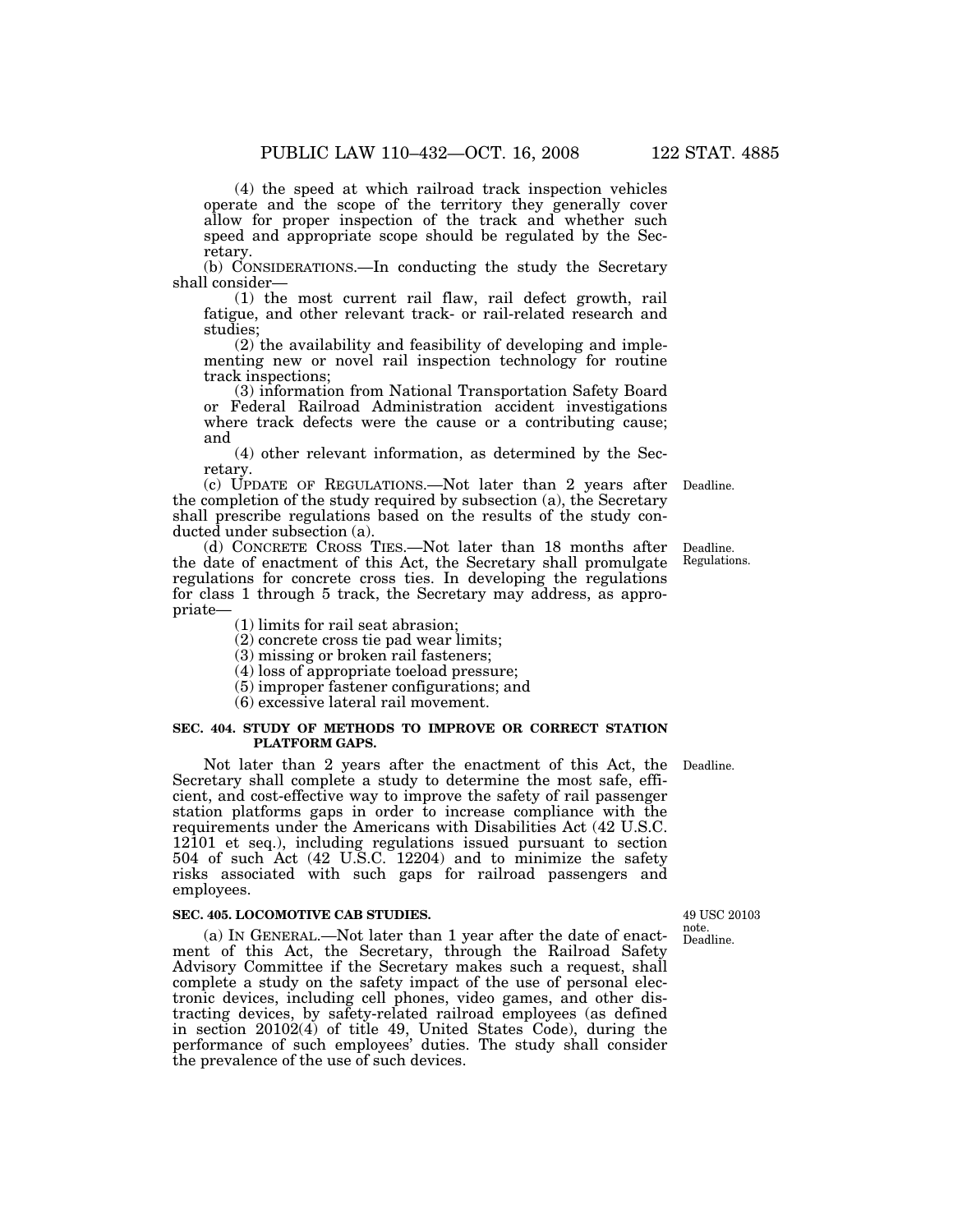(b) LOCOMOTIVE CAB ENVIRONMENT.—The Secretary may also study other elements of the locomotive cab environment and their effect on an employee's health and safety.

(c) REPORT.—Not later than 6 months after the completion of any study under this section, the Secretary shall issue a report on the study to the Senate Committee on Commerce, Science, and Transportation and the House of Representatives Committee on Transportation and Infrastructure.

(d) AUTHORITY.—Based on the conclusions of the study required under (a), the Secretary of Transportation may prohibit the use of personal electronic devices, such as cell phones, video games, or other electronic devices that may distract employees from safely performing their duties, unless those devices are being used according to railroad operating rules or for other work purposes. Based on the conclusions of other studies conducted under subsection (b), the Secretary may prescribe regulations to improve elements of the cab environment to protect an employee's health and safety.

### **SEC. 406. DEVELOPMENT AND USE OF RAIL SAFETY TECHNOLOGY.**

(a) IN GENERAL.—Subchapter II of chapter 201, as amended by section 402 of this division, is further amended by adding at the end the following new section:

#### **''§ 20164. Development and use of rail safety technology**

"(a) IN GENERAL.—Not later than 1 year after enactment of the Railroad Safety Enhancement Act of 2008, the Secretary of Transportation shall prescribe standards, guidance, regulations, or orders governing the development, use, and implementation of rail safety technology in dark territory, in arrangements not defined in section 20501 or otherwise not covered by Federal standards, guidance, regulations, or orders that ensure the safe operation of such technology, such as—

''(1) switch position monitoring devices or indicators;

 $''(2)$  radio, remote control, or other power-assisted switches;

"(3) hot box, high water, or earthquake detectors;

"(4) remote control locomotive zone limiting devices;

 $"(5)$  slide fences;

''(6) grade crossing video monitors;

" $(7)$  track integrity warning systems; or

''(8) other similar rail safety technologies, as determined by the Secretary.

''(b) DARK TERRITORY DEFINED.—In this section, the term 'dark territory' means any territory in a railroad system that does not have a signal or train control system installed or operational.".

(b) CONFORMING AMENDMENT.—The chapter analysis for chapter 201, as amended by section 402 of this division, is amended by inserting after the item relating to section 20163 the following:

''20164. Development and use of rail safety technology.''.

#### **SEC. 407. UNIFIED TREATMENT OF FAMILIES OF RAILROAD CARRIERS.**

49 USC 20102.

Section 20102(3), as redesignated by section 2(b) of this division, is amended to read as follows:

''(3) 'railroad carrier' means a person providing railroad transportation, except that, upon petition by a group of commonly controlled railroad carriers that the Secretary determines is operating within the United States as a single, integrated

Deadline. Standards. Guidance. Regulations. Orders.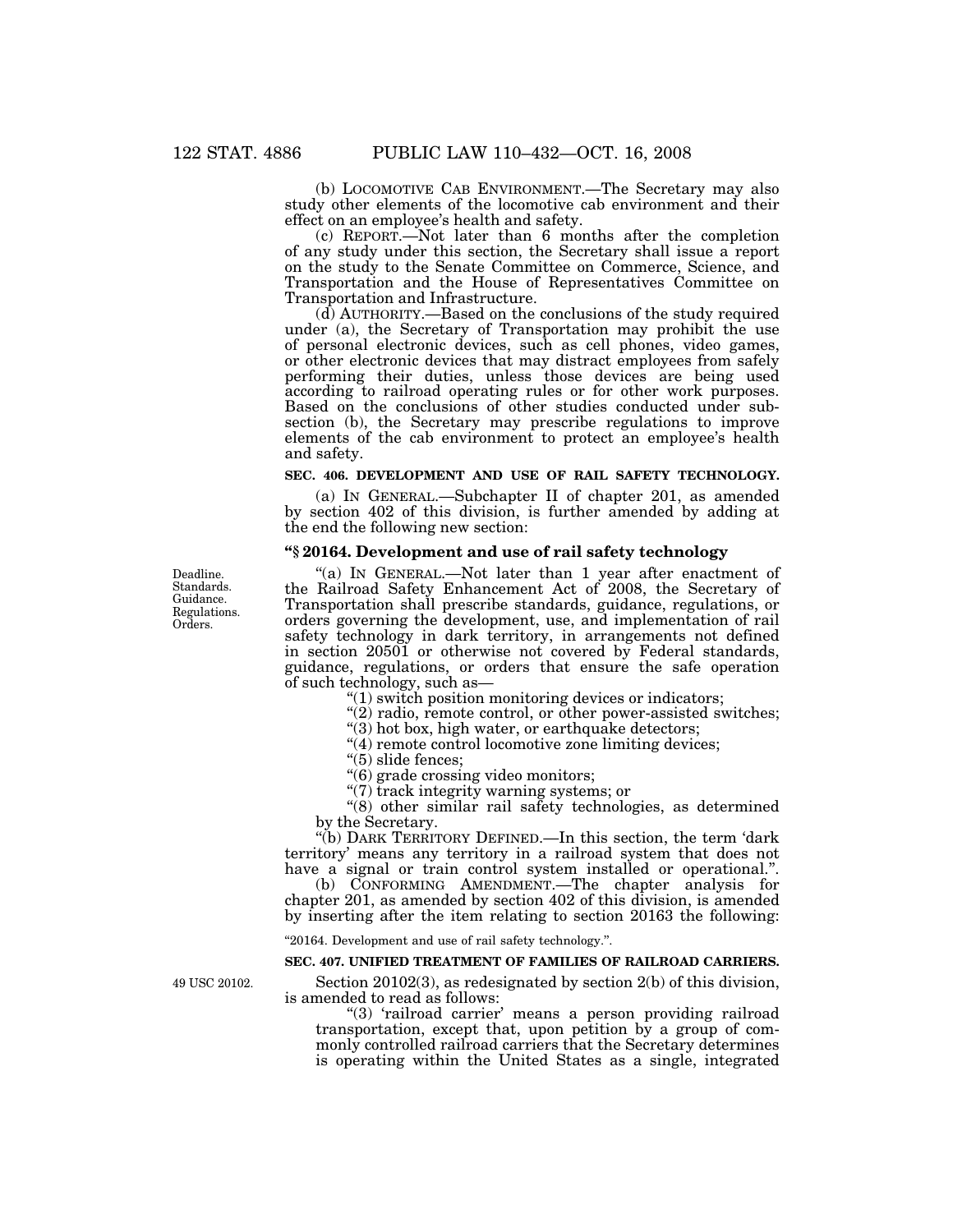rail system, the Secretary may by order treat the group of railroad carriers as a single railroad carrier for purposes of one or more provisions of part A, subtitle V of this title and implementing regulations and order, subject to any appropriate

## conditions that the Secretary may impose.''. **SEC. 408. STUDY OF REPEAL OF CONRAIL PROVISION.**

Deadlines.

Not later than 1 year after the date of enactment of this Act, the Secretary shall complete a study of the impacts of repealing section 711 of the Regional Rail Reorganization Act of 1973 (45 U.S.C. 797j). Not later than 6 months after completing the study, the Secretary shall transmit a report with the Secretary's findings, conclusions, and recommendations to the Senate Committee on Commerce, Science, and Transportation and the House of Representatives Committee on Transportation and Infrastructure.

#### **SEC. 409. LIMITATIONS ON NON-FEDERAL ALCOHOL AND DRUG TESTING BY RAILROAD CARRIERS.**

(a) IN GENERAL.—Chapter 201, as amended by section 406 of this division, is further amended by adding at the end the following:

## **''§ 20165. Limitations on non-Federal alcohol and drug testing**

'(a) TESTING REQUIREMENTS.—Any non-Federal alcohol and drug testing program of a railroad carrier must provide that all post-employment tests of the specimens of employees who are subject to both the program and chapter 211 of this title be conducted using a scientifically recognized method of testing capable of determining the presence of the specific analyte at a level above the cut-off level established by the carrier.

''(b) REDRESS PROCESS.—Each railroad carrier that has a non-Federal alcohol and drug testing program must provide a redress process to its employees who are subject to both the alcohol and drug testing program and chapter 211 of this title for such an employee to petition for and receive a carrier hearing to review his or her specimen test results that were determined to be in violation of the program. A dispute or grievance raised by a railroad carrier or its employee, except a probationary employee, in connection with the carrier's alcohol and drug testing program and the application of this section is subject to resolution under section 3 of the Railway Labor Act (45 U.S.C. 153).''.

(b) CONFORMING AMENDMENT.—The chapter analysis for chapter 201, as amended by section 406 of this division, is further amended by inserting after the item relating to section 20164 the following:

''20165. Limitations on non-Federal alcohol and drug testing by railroad carriers.''.

#### **SEC. 410. CRITICAL INCIDENT STRESS PLAN.**

49 USC 20109 note.

(a) IN GENERAL.—The Secretary of Transportation, in consultation with the Secretary of Labor and the Secretary of Health and Human Services, as appropriate, shall require each Class I railroad carrier, each intercity passenger railroad carrier, and each commuter railroad carrier to develop and submit for approval to the Secretary a critical incident stress plan that provides for debriefing, counseling, guidance, and other appropriate support services to be offered to an employee affected by a critical incident.

Reports.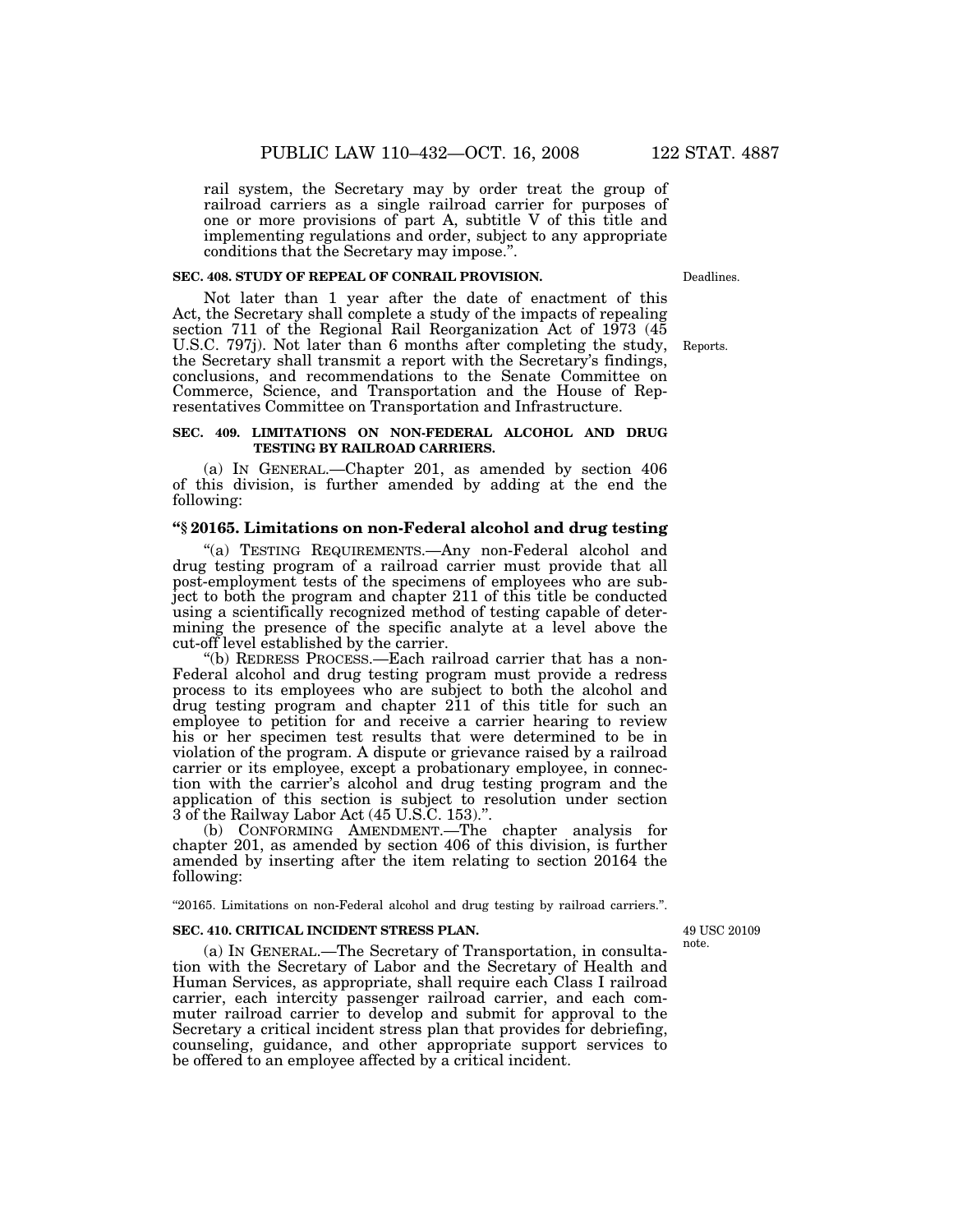(b) PLAN REQUIREMENTS.—Each such plan shall include provisions for—

(1) relieving an employee who was involved in a critical incident of his or her duties for the balance of the duty tour, following any actions necessary for the safety of persons and contemporaneous documentation of the incident;

(2) upon the employee's request, relieving an employee who witnessed a critical incident of his or her duties following any actions necessary for the safety of persons and contemporaneous documentation of the incident; and

(3) providing such leave from normal duties as may be necessary and reasonable to receive preventive services, treatment, or both, related to the incident.

(c) SECRETARY TO DEFINE WHAT CONSTITUTES A CRITICAL INCIDENT.—Within 30 days after the date of enactment of this Act, the Secretary shall initiate a rulemaking proceeding to define the term "critical incident" for the purposes of this section.

Regulations.

Deadline.

49 USC 5103 note.

#### **SEC. 411. RAILROAD CARRIER EMPLOYEE EXPOSURE TO RADIATION STUDY.**

(a) STUDY.—The Secretary of Transportation shall, in consultation with the Secretary of Energy, the Secretary of Labor, the Administrator of the Environmental Protection Agency, and the Chairman of the Nuclear Regulatory Commission, as appropriate, conduct a study of the potential hazards to which employees of railroad carriers and railroad contractors or subcontractors are exposed during the transportation of high-level radioactive waste and spent nuclear fuel (as defined in section 5101(a) of title 49, United States Code), supplementing the report submitted under section 5101(b) of that title, which may include—

(1) an analysis of the potential application of ''as low as reasonably achievable'' principles for exposure to radiation to such employees with an emphasis on the need for special protection from radiation exposure for such employees during the first trimester of pregnancy or who are undergoing or have recently undergone radiation therapy;

(2) the feasibility of requiring real-time dosimetry monitoring for such employees;

(3) the feasibility of requiring routine radiation exposure monitoring in fixed railroad locations, such as yards and repair facilities; and

(4) a review of the effectiveness of the Department's packaging requirements for radioactive materials.

(b) REPORT.—Not later than 18 months after the date of enactment of this Act, the Secretary of Transportation shall transmit a report on the results of the study required by subsection (a) and any recommendations to further protect employees of a railroad carrier or of a contractor or subcontractor to a railroad carrier from unsafe exposure to radiation during the transportation of high-level radioactive waste and spent nuclear fuel to the Senate Committee on Commerce, Science, and Transportation and the House of Representatives Committee on Transportation and Infrastructure.

(c) REGULATORY AUTHORITY.—The Secretary of Transportation may issue regulations that the Secretary determines appropriate, pursuant to the report required by subsection (b), to protect railroad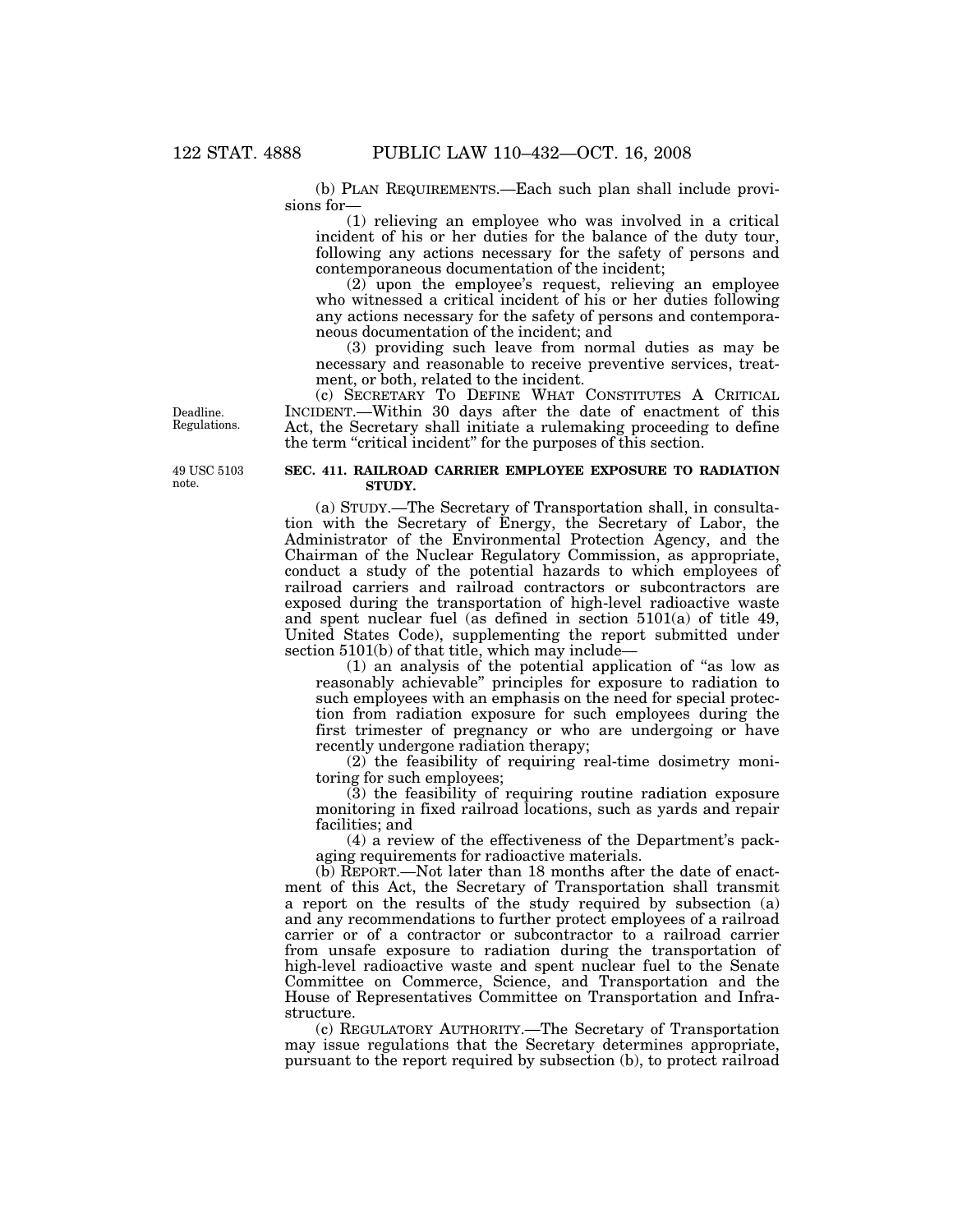employees from unsafe exposure to radiation during the transportation of radioactive materials.

#### **SEC. 412. ALCOHOL AND CONTROLLED SUBSTANCE TESTING FOR**  49 USC 20140 **MAINTENANCE-OF-WAY EMPLOYEES.**  note.

Not later than 2 years following the date of enactment of Deadline. this Act, the Secretary of Transportation shall complete a rulemaking proceeding to revise the regulations prescribed under section 20140 of title 49, United States Code, to cover all employees of railroad carriers and contractors or subcontractors to railroad carriers who perform maintenance-of-way activities.

#### **SEC. 413. EMERGENCY ESCAPE BREATHING APPARATUS.**

(a) AMENDMENT.—Subchapter II of chapter 201, as amended by section 409 of this division, is further amended by adding at the end the following new section:

## **''§ 20166. Emergency escape breathing apparatus**

''Not later than 18 months after the date of enactment of Deadline. the Rail Safety Improvement Act of 2008, the Secretary of Transportation shall prescribe regulations that require railroad carriers—

" $(1)$  to provide emergency escape breathing apparatus suitable to provide head and neck coverage with respiratory protection for all crewmembers in locomotive cabs on freight trains carrying hazardous materials that would pose an inhalation hazard in the event of release;

 $(2)$  to provide convenient storage in each freight train locomotive to enable crewmembers to access such apparatus quickly;

 $(3)$  to maintain such equipment in proper working condition; and

''(4) to provide their crewmembers with appropriate training for using the breathing apparatus.''.

(b) CONFORMING AMENDMENT.—The chapter analysis for chapter 201, as amended by section 409 of this division, is amended by inserting after the item relating to section 20165 the following:

''20166. Emergency escape breathing apparatus.''.

#### **SEC. 414. TUNNEL INFORMATION.**

Not later than 120 days after the date of enactment of this Act, each railroad carrier shall, with respect to each of its tunnels which—

(1) are longer than 1000 feet and located under a city with a population of 400,000 or greater; or

(2) carry 5 or more scheduled passenger trains per day, or 500 or more carloads of poison- or toxic-by-inhalation hazardous materials (as defined in parts 171.8, 173.115, and

173.132 of title 49, Code of Federal Regulations) per year, maintain, for at least two years, historical documentation of structural inspection and maintenance activities for such tunnels, including information on the methods of ingress and egress into and out of the tunnel, the types of cargos typically transported through the tunnel, and schematics or blueprints for the tunnel, when available. Upon request, a railroad carrier shall provide periodic briefings on such information to the governments of the local jurisdiction in which the tunnel is located, including updates whenever a repair or rehabilitation project substantially alters the

Deadline. Time period. Records. 49 USC 20103 note.

Regulations.

Briefings.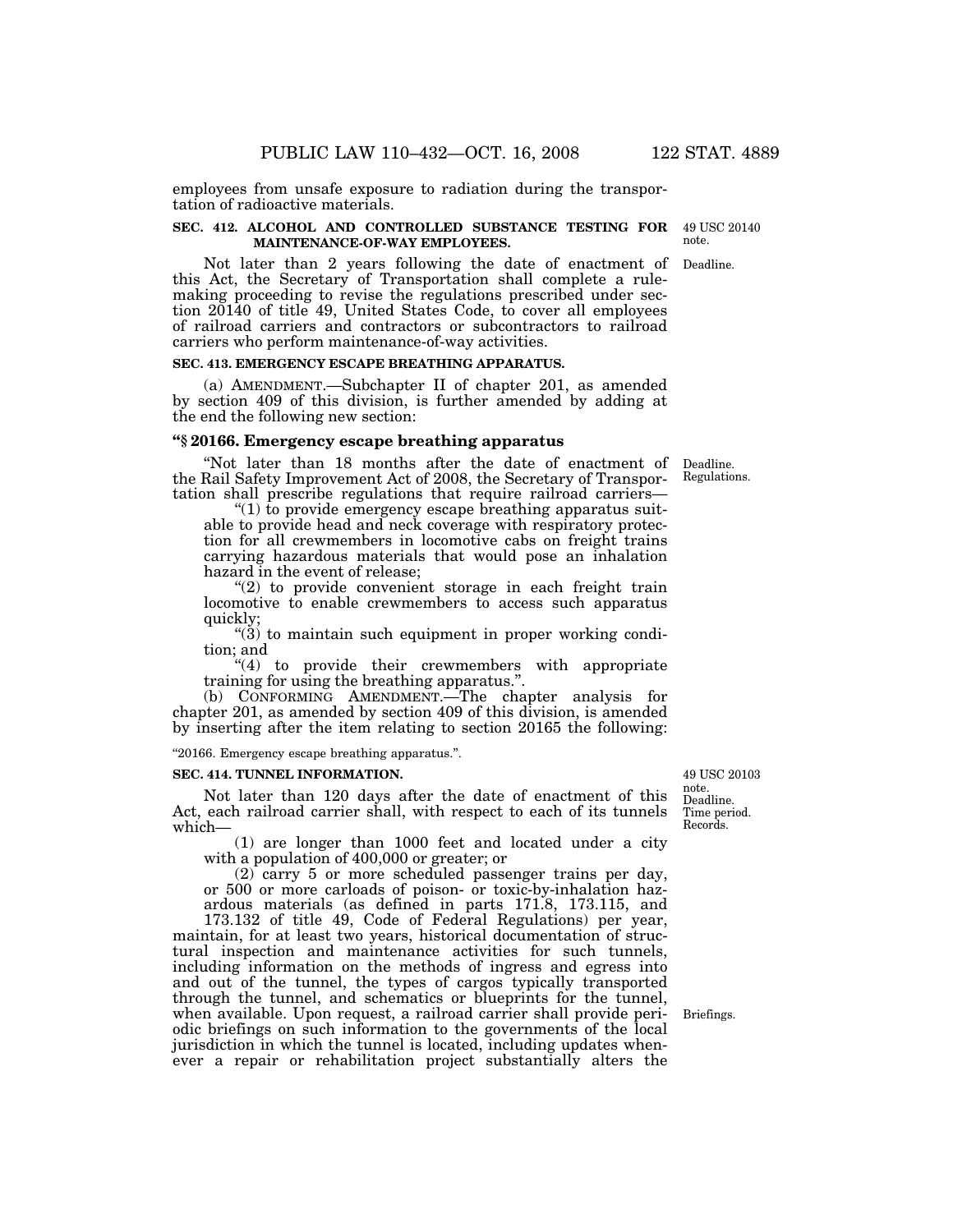methods of ingress and egress. Such governments shall use appropriate means to protect and restrict the distribution of any security sensitive information (as defined in part 1520.5 of title 49, Code of Federal Regulations) provided by the railroad carrier under this section, consistent with national security interests.

#### **SEC. 415. MUSEUM LOCOMOTIVE STUDY.**

(a) STUDY.—The Secretary shall conduct a study of the requirements relating to safety inspections of diesel-electric locomotives and equipment that are operated in limited service by railroadrelated museums, historical societies, and tourist or scenic railroads. The study shall include an analysis of the safety consequences of requiring less frequent inspections of such locomotives and equipment, including periodic inspections or inspections based on service days and air brake inspections.

(b) REPORT.—Not later than 2 years after the date of enactment of this Act, the Secretary shall transmit a report on the results of the study conducted under subsection (a) to the Committee on Transportation and Infrastructure of the House of Representatives and the Committee on Commerce, Science, and Transportation of the Senate.

#### **SEC. 416. SAFETY INSPECTIONS IN MEXICO.**

Mechanical and brake inspections of rail cars performed in Mexico shall not be treated as satisfying United States rail safety laws or regulations unless the Secretary of Transportation certifies that—

(1) such inspections are being performed under regulations and standards equivalent to those applicable in the United States;

(2) the inspections are being performed by employees that have received training similar to the training received by similar railroad employees in the United States;

(3) inspection records that are required to be available to the crewmembers on board the train, including air slips and blue cards, are maintained in both English and Spanish, and such records are available to the Federal Railroad Administration for review; and

(4) the Federal Railroad Administration is permitted to perform onsite inspections for the purpose of ensuring compliance with the requirements of this subsection.

#### **SEC. 417. RAILROAD BRIDGE SAFETY ASSURANCE.**

(a) IN GENERAL.—Not later than 12 months after the date of enactment of this Act, the Secretary shall promulgate a regulation requiring owners of track carried on one or more railroad bridges to adopt a bridge safety management program to prevent the deterioration of railroad bridges and reduce the risk of human casualties, environmental damage, and disruption to the Nation's railroad transportation system that would result from a catastrophic bridge failure.

(b) REQUIREMENTS.—The regulations shall, at a minimum, require each track owner to—

(1) to develop and maintain an accurate inventory of its railroad bridges, which shall identify the location of each bridge, its configuration, type of construction, number of spans, span lengths, and all other information necessary to provide for the safe management of the bridges;

Certification. 49 USC 20107 note.

Deadline. Regulations. 49 USC 20103 note.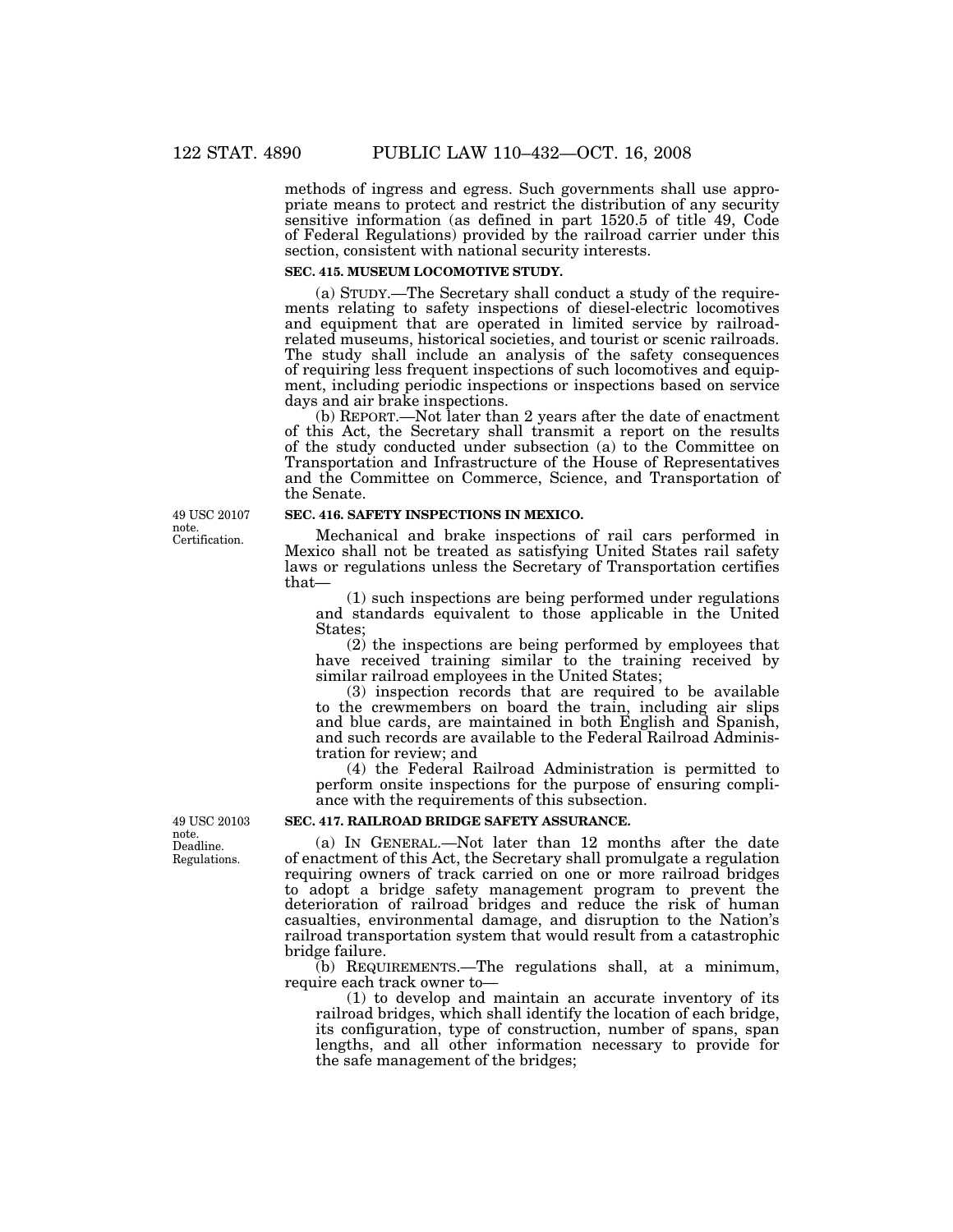(2) to ensure that a professional engineer competent in the field of railroad bridge engineering, or a qualified person under the supervision of the track owner, determines bridge capacity;

(3) to maintain, and update as appropriate, a record of the safe capacity of each bridge which carries its track and, if available, maintain the original design documents of each bridge and a documentation of all repairs, modifications, and inspections of the bridge;

(4) to develop, maintain, and enforce a written procedure that will ensure that its bridges are not loaded beyond their capacities;

(5) to conduct regular comprehensive inspections of each bridge, at least once every year, and maintain records of those inspections that include the date on which the inspection was performed, the precise identification of the bridge inspected, the items inspected, an accurate description of the condition of those items, and a narrative of any inspection item that is found by the inspector to be a potential problem;

(6) to ensure that the level of detail and the inspection procedures are appropriate to the configuration of the bridge, conditions found during previous inspections, and the nature of the railroad traffic moved over the bridge, including car weights, train frequency and length, levels of passenger and hazardous materials traffic, and vulnerability of the bridge to damage;

(7) to ensure that an engineer who is competent in the field of railroad bridge engineering—

(A) is responsible for the development of all inspection procedures;

(B) reviews all inspection reports; and

(C) determines whether bridges are being inspected according to the applicable procedures and frequency, and reviews any items noted by an inspector as exceptions; and

(8) to designate qualified bridge inspectors or maintenance personnel to authorize the operation of trains on bridges following repairs, damage, or indications of potential structural problems.

(c) USE OF BRIDGE MANAGEMENT PROGRAMS REQUIRED.—The Secretary shall instruct bridge experts to obtain copies of the most recent bridge management programs of each railroad within the expert's areas of responsibility, and require that experts use those programs when conducting bridge observations.

(d) REVIEW OF DATA.—The Secretary shall establish a program to periodically review bridge inspection and maintenance data from railroad carrier bridge inspectors and Federal Railroad Administration bridge experts.

### **SEC. 418. RAILROAD SAFETY INFRASTRUCTURE IMPROVEMENT GRANTS.**

(a) IN GENERAL.—Subchapter II of chapter 201, as amended by section 413 of this division, is further amended by adding at the end thereof the following: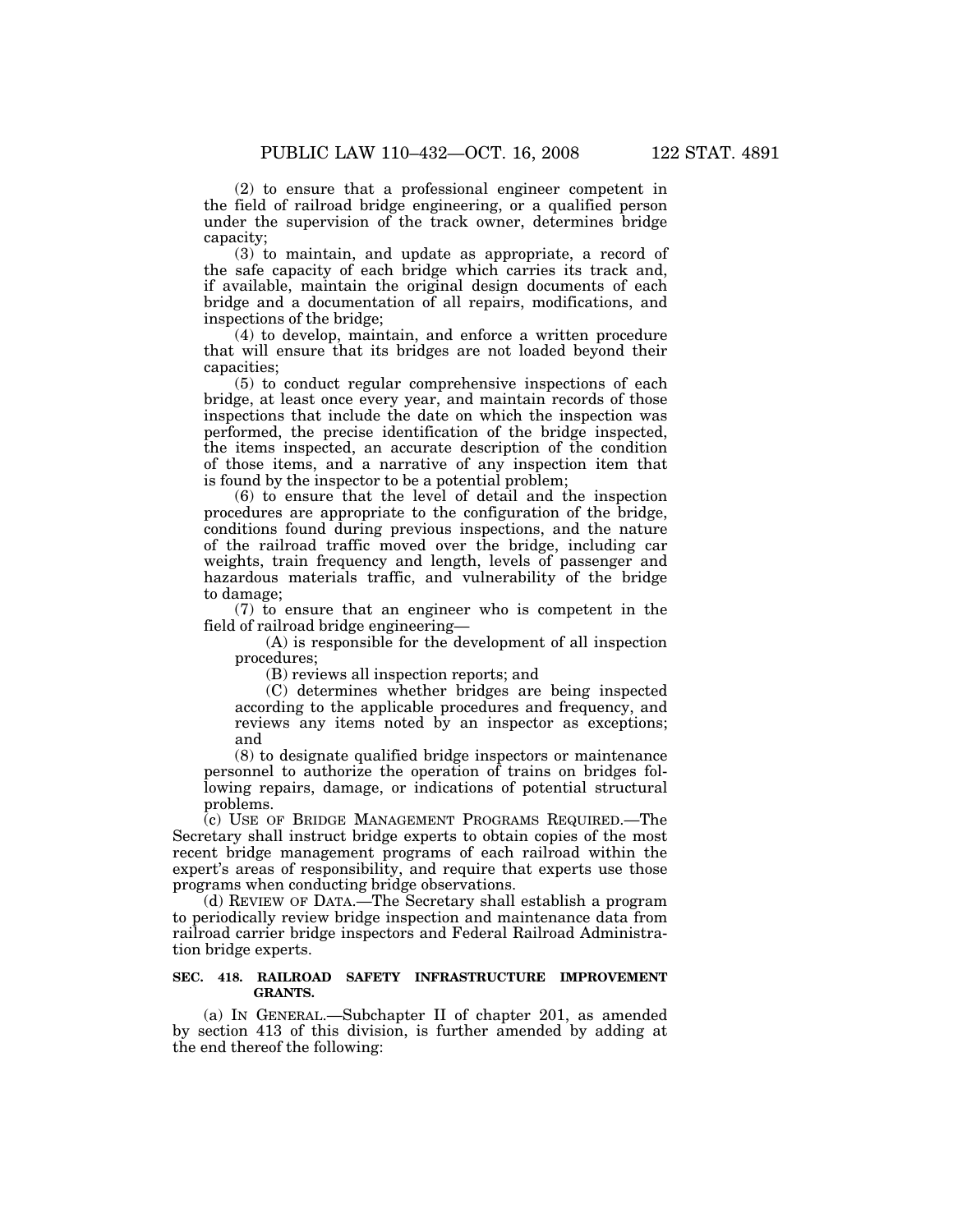### **''§ 20167. Railroad safety infrastructure improvement grants**

''(a) GRANT PROGRAM.—The Secretary of Transportation shall establish a grant program for safety improvements to railroad infrastructure, including the acquisition, improvement, or rehabilitation of intermodal or rail equipment or facilities, including track, bridges, tunnels, yards, buildings, passenger stations, facilities, and maintenance and repair shops.

''(b) ELIGIBILITY.—Grants shall be made under this section to eligible passenger and freight railroad carriers, and State and local governments for projects described in subsection (a). Grants shall also be made available to assist a State or political subdivision thereof in establishing a quiet zone pursuant to part 222 of title 49, Code of Federal Regulations.

"(c) CONSIDERATIONS.—In awarding grants, the Secretary shall consider, at a minimum—

 $f''(1)$  the age and condition of the rail infrastructure of the applicant;

" $(2)$  the railroad carrier's safety record, including accident and incident numbers and rates;

''(3) the volume of hazardous materials transported by the railroad;

 $(4)$  the operation of passenger trains over the railroad; and

''(5) whether the railroad carrier has submitted a railroad safety risk reduction program, as required by section 20156.

''(d) MATCHING REQUIREMENTS.—Federal funds for any eligible project under this section shall not exceed 50 percent of the total cost of such project.

''(e) AUTHORIZATION OF APPROPRIATIONS.—There are authorized to be appropriated to the Secretary of Transportation \$5,000,000 for each of fiscal years 2010 through 2013 to carry out this section. Amounts appropriated pursuant to this subsection shall remain available until expended.''.

(b) CONFORMING AMENDMENT.—The chapter analysis for chapter 201, as amended by section 413 of this division, is amended by inserting after the item relating to section 20166 the following:

''20167. Railroad safety infrastructure improvement grants.''.

#### **SEC. 419. PROMPT MEDICAL ATTENTION.**

49 USC 20109.

(a) IN GENERAL.—Section 20109 is amended—

(1) by redesignating subsections (c) through (i) as subsections (d) through (j), respectively; and

(2) by inserting after subsection (b) the following:

''(c) PROMPT MEDICAL ATTENTION.—

"(1) PROHIBITION. - A railroad carrier or person covered under this section may not deny, delay, or interfere with the medical or first aid treatment of an employee who is injured during the course of employment. If transportation to a hospital is requested by an employee who is injured during the course of employment, the railroad shall promptly arrange to have the injured employee transported to the nearest hospital where the employee can receive safe and appropriate medical care.

 $(2)$  DISCIPLINE.—A railroad carrier or person covered under this section may not discipline, or threaten discipline to, an employee for requesting medical or first aid treatment,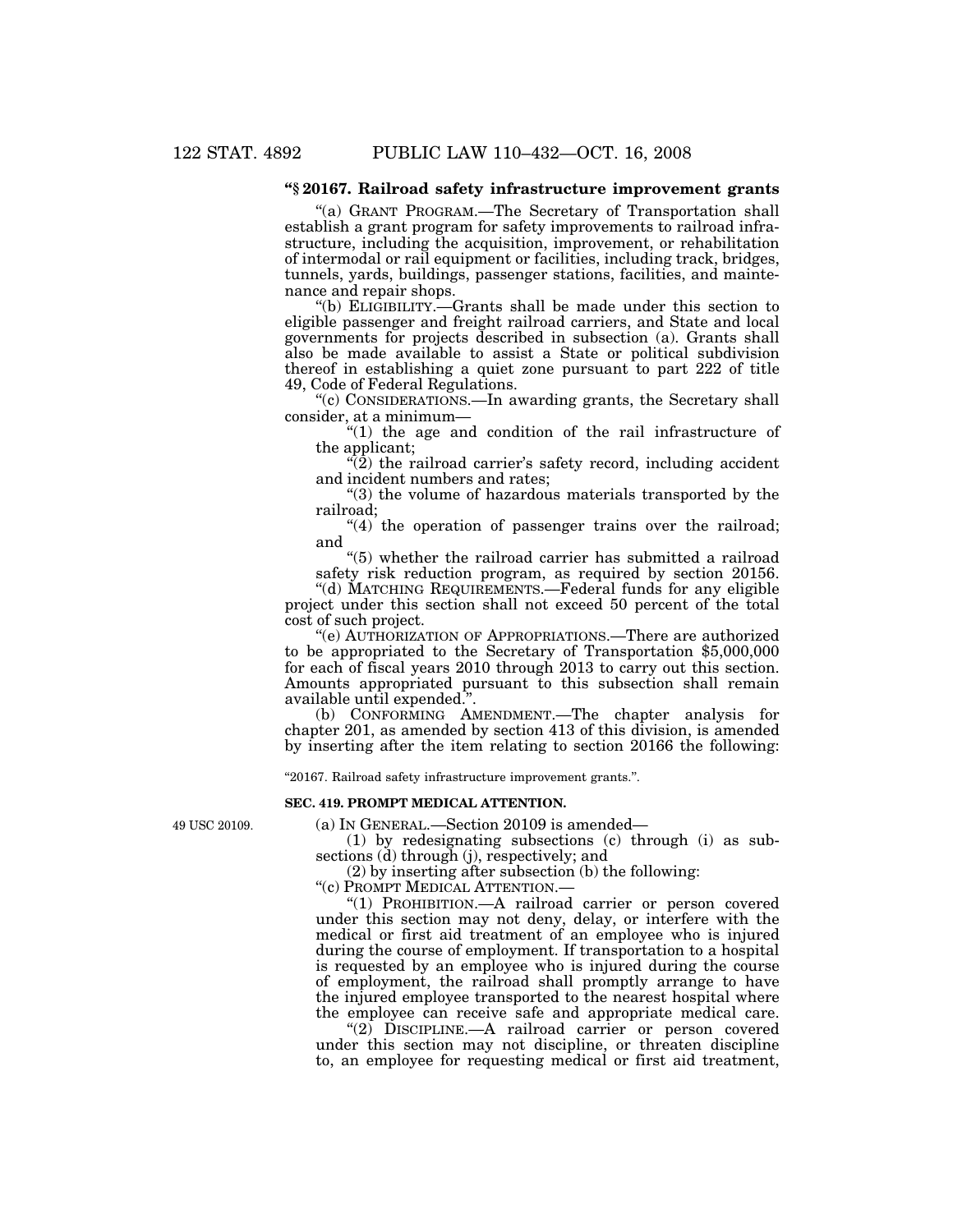or for following orders or a treatment plan of a treating physician, except that a railroad carrier's refusal to permit an employee to return to work following medical treatment shall not be considered a violation of this section if the refusal is pursuant to Federal Railroad Administration medical standards for fitness of duty or, if there are no pertinent Federal Railroad Administration standards, a carrier's medical standards for fitness for duty. For purposes of this paragraph, the term 'discipline' means to bring charges against a person in a disciplinary proceeding, suspend, terminate, place on probation, or make note of reprimand on an employee's record.''. (b) CONFORMING AMENDMENTS.—Section 20109 is amended—

(1) in subsection (d), as redesignated by subsection (a) of this section—

(A) by striking "(a) or  $(b)$ " in paragraph  $(1)$  and inserting  $(a)$ , (b), or (c)";

(B) by striking " $(c)(1)$ " in paragraph  $(2)(A)(i)$  and inserting  $\ddot{d}(d)(1)$ ";

(C) by striking "(a) or (b)" in paragraph  $(2)(A)(ii)$  and inserting  $(a)$ , (b), or (c)"; and

(2) in subsection (e), as so redesignated—

(A) by striking " $(c)$ " in paragraph (1) and inserting " $(d)$ "

 $(B)$  by striking "(c)" in paragraph (2) and inserting " $(d)$ ";

 $(C)$  by striking " $(c)(3)$ " in paragraph  $(2)$  and inserting " $(d)(3)$ "; and

(D) by striking " $(c)$ " in paragraph (3) and inserting " $(d)$ ".

#### **SEC. 420. EMPLOYEE SLEEPING QUARTERS.**

Section 21106 is amended—

(1) by inserting ''(a) IN GENERAL.—'' before ''A railroad carrier'';

(2) by striking ''sanitary and give those employees and individuals an opportunity for rest free from the interruptions caused by noise under the control of the carrier;'' in paragraph (1) and inserting ''sanitary, give those employees and individuals an opportunity for rest free from the interruptions caused by noise under the control of the carrier, and provide indoor toilet facilities, potable water, and other features to protect the health of employees;''; and

(3) by adding at the end the following:

''(b) CAMP CARS.—Not later than December 31, 2009, any railroad carrier that uses camp cars shall fully retrofit or replace such cars in compliance with subsection (a).

"(c) REGULATIONS.—Not later than April 1, 2010, the Secretary of Transportation, in coordination with the Secretary of Labor, shall prescribe regulations to implement subsection  $(a)(1)$  to protect the safety and health of any employees and individuals employed to maintain the right of way of a railroad carrier that uses camp cars, which shall require that all camp cars comply with those regulations by December 31, 2010. In prescribing the regulations, the Secretary shall assess the action taken by any railroad carrier to fully retrofit or replace its camp cars pursuant to this section.

"(d) COMPLIANCE AND ENFORCEMENT.—The Secretary shall determine whether a railroad carrier has fully retrofitted or replaced

Deadline.

Deadlines.

49 USC 20109.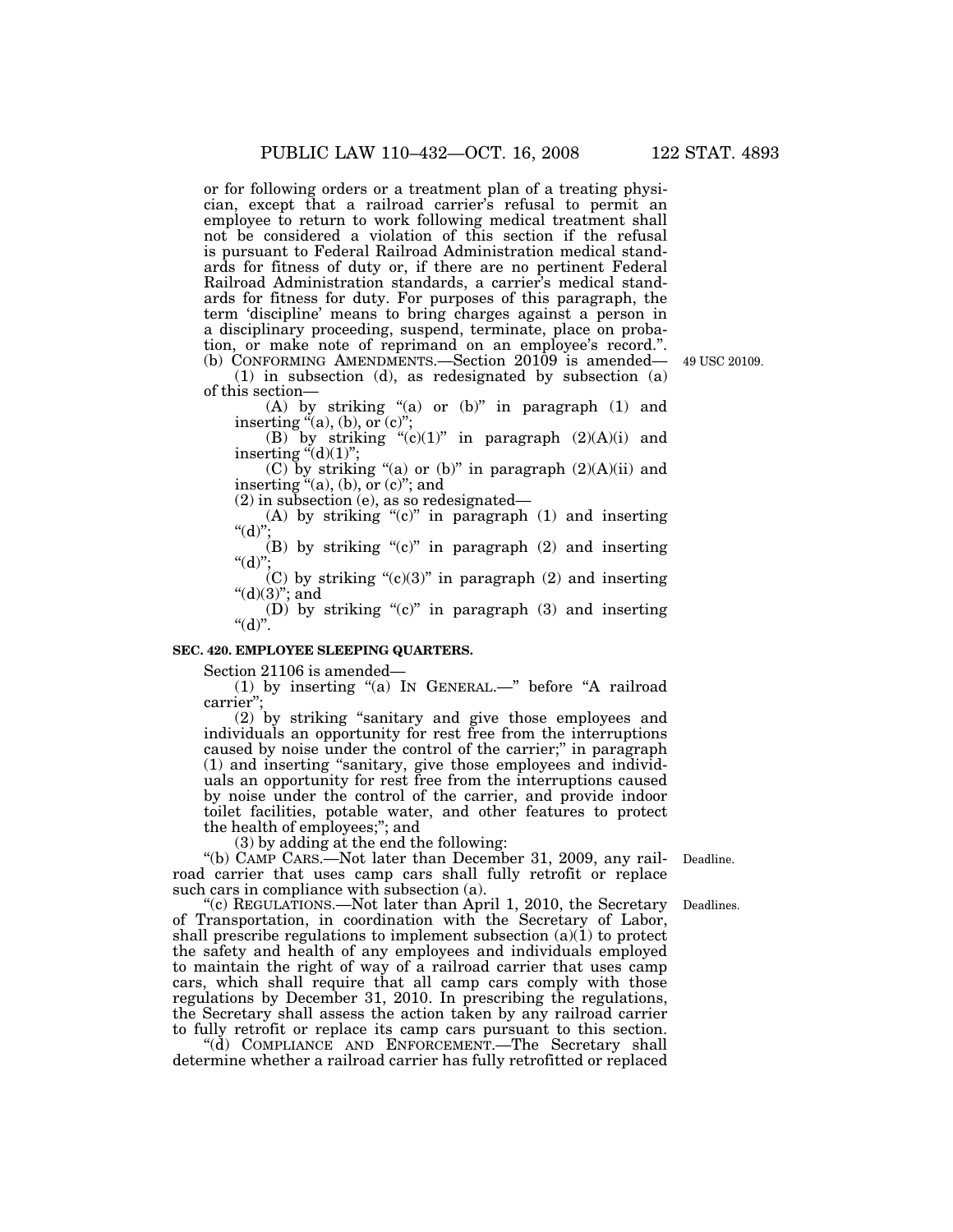a camp car pursuant to subsection (b) and shall prohibit the use of any non-compliant camp car. The Secretary may assess civil penalties pursuant to chapter 213 for violations of this section.''.

## **TITLE V—RAIL PASSENGER DISASTER FAMILY ASSISTANCE**

#### **SEC. 501. ASSISTANCE BY NATIONAL TRANSPORTATION SAFETY BOARD TO FAMILIES OF PASSENGERS INVOLVED IN RAIL PAS-SENGER ACCIDENTS.**

(a) IN GENERAL.—Chapter 11 is amended by adding at the end of subchapter III the following:

#### **''§ 1139. Assistance to families of passengers involved in rail passenger accidents**

Designations.

"(a) IN GENERAL.—As soon as practicable after being notified of a rail passenger accident within the United States involving a rail passenger carrier and resulting in a major loss of life, the Chairman of the National Transportation Safety Board shall—

" $(1)$  designate and publicize the name and phone number of a director of family support services who shall be an employee of the Board and shall be responsible for acting as a point of contact within the Federal Government for the families of passengers involved in the accident and a liaison between the rail passenger carrier and the families; and

''(2) designate an independent nonprofit organization, with experience in disasters and post trauma communication with families, which shall have primary responsibility for coordinating the emotional care and support of the families of passengers involved in the accident.

''(b) RESPONSIBILITIES OF THE BOARD.—The Board shall have primary Federal responsibility for—

''(1) facilitating the recovery and identification of fatally injured passengers involved in an accident described in subsection (a); and

''(2) communicating with the families of passengers involved in the accident as to the roles, with respect to the accident and the post-accident activities, of—

 $(A)$  the organization designated for an accident under subsection  $(a)(2)$ ;

''(B) Government agencies; and

''(C) the rail passenger carrier involved.

''(c) RESPONSIBILITIES OF DESIGNATED ORGANIZATION.—The organization designated for an accident under subsection (a)(2) shall have the following responsibilities with respect to the families of passengers involved in the accident:

''(1) To provide mental health and counseling services, in coordination with the disaster response team of the rail passenger carrier involved.

 $E''(2)$  To take such actions as may be necessary to provide an environment in which the families may grieve in private.

"(3) To meet with the families who have traveled to the location of the accident, to contact the families unable to travel to such location, and to contact all affected families periodically thereafter until such time as the organization, in consultation with the director of family support services designated for the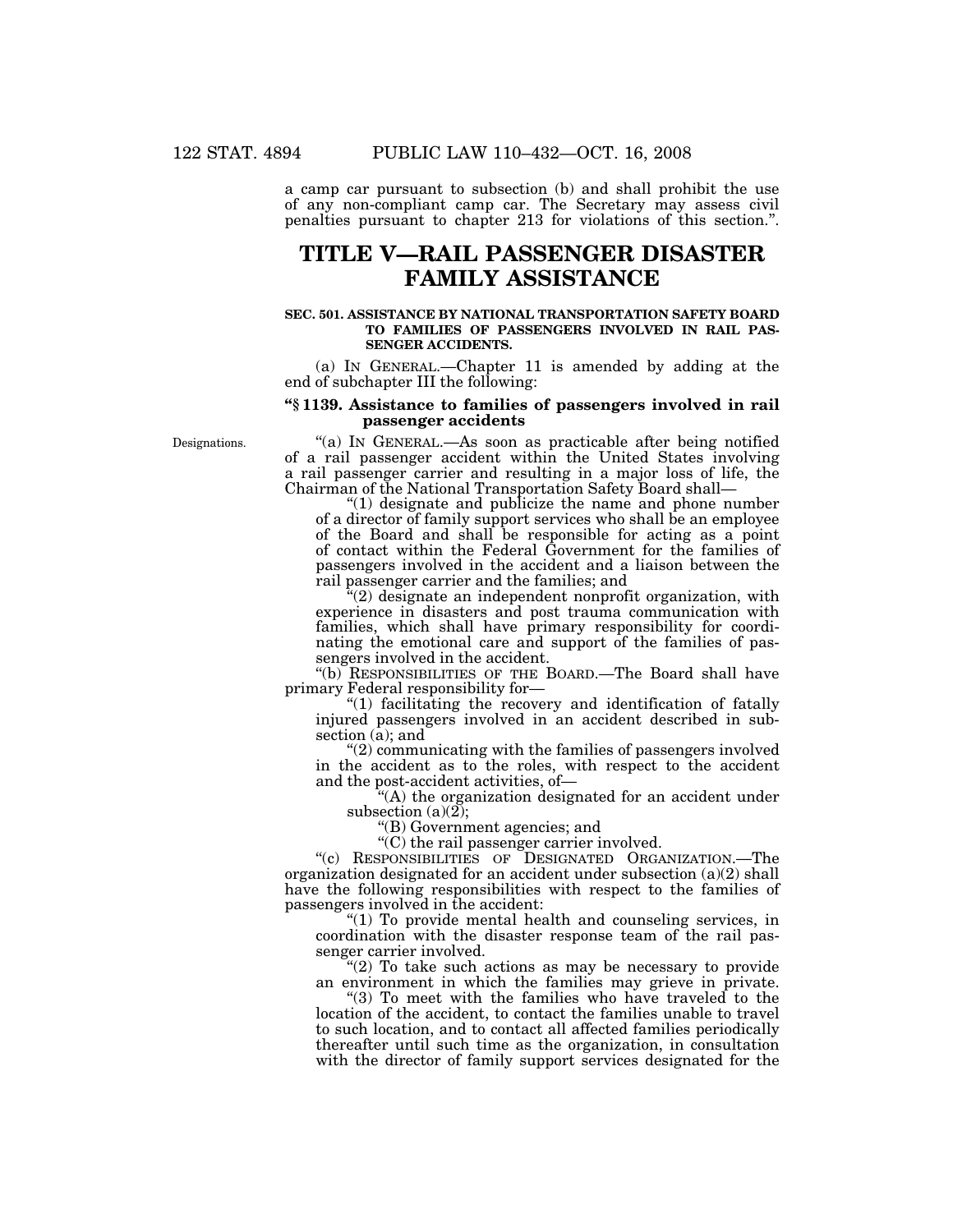accident under subsection  $(a)(1)$ , determines that further assistance is no longer needed.

"(4) To arrange a suitable memorial service, in consultation

with the families.<br>"(d) PASSENGER LISTS.—

''(d) PASSENGER LISTS.— ''(1) REQUESTS FOR PASSENGER LISTS.— ''(A) REQUESTS BY DIRECTOR OF FAMILY SUPPORT SERV- ICES.—It shall be the responsibility of the director of family support services designated for an accident under subsection  $(a)(1)$  to request, as soon as practicable, from the rail passenger carrier involved in the accident a list, which is based on the best available information at the time of the request, of the names of the passengers that were aboard the rail passenger carrier's train involved in the accident. A rail passenger carrier shall use reasonable efforts, with respect to its unreserved trains, and passengers not holding reservations on its other trains, to ascertain the names of passengers aboard a train involved in an accident.

''(B) REQUESTS BY DESIGNATED ORGANIZATION.—The organization designated for an accident under subsection (a)(2) may request from the rail passenger carrier involved in the accident a list described in subparagraph (A).

"(2) USE OF INFORMATION. Except as provided in subsection (k), the director of family support services and the organization may not release to any person information on a list obtained under paragraph (1) but may provide information on the list about a passenger to the family of the passenger to the extent that the director of family support services or the organization considers appropriate.

''(e) CONTINUING RESPONSIBILITIES OF THE BOARD.—In the course of its investigation of an accident described in subsection (a), the Board shall, to the maximum extent practicable, ensure that the families of passengers involved in the accident—

" $(1)$  are briefed, prior to any public briefing, about the accident and any other findings from the investigation; and

''(2) are individually informed of and allowed to attend any public hearings and meetings of the Board about the accident.

''(f) USE OF RAIL PASSENGER CARRIER RESOURCES.—To the extent practicable, the organization designated for an accident under subsection (a)(2) shall coordinate its activities with the rail passenger carrier involved in the accident to facilitate the reasonable use of the resources of the carrier.

''(g) PROHIBITED ACTIONS.—

''(1) ACTIONS TO IMPEDE THE BOARD.—No person (including a State or political subdivision thereof) may impede the ability of the Board (including the director of family support services designated for an accident under subsection  $(a)(1)$ , or an organization designated for an accident under subsection  $(a)(2)$ , to carry out its responsibilities under this section or the ability of the families of passengers involved in the accident to have contact with one another.

''(2) UNSOLICITED COMMUNICATIONS.—No unsolicited communication concerning a potential action or settlement offer for personal injury or wrongful death may be made by an attorney (including any associate, agent, employee, or other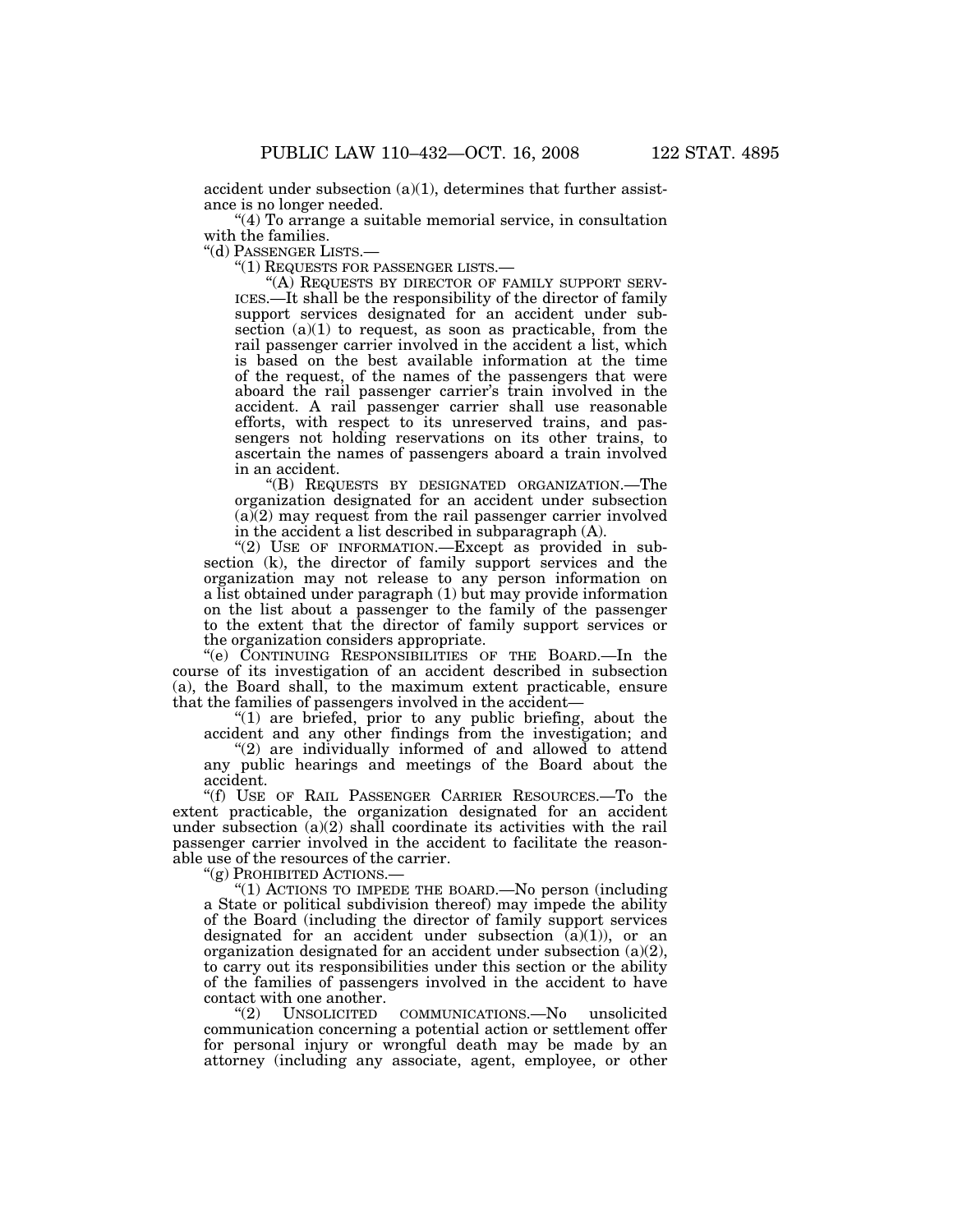representative of an attorney) or any potential party to the litigation, including the railroad carrier or rail passenger carrier, to an individual (other than an employee of the rail passenger carrier) injured in the accident, or to a relative of an individual involved in the accident, before the 45th day following the date of the accident.

"(3) PROHIBITION ON ACTIONS TO PREVENT MENTAL HEALTH AND COUNSELING SERVICES.—No State or political subdivision thereof may prevent the employees, agents, or volunteers of an organization designated for an accident under subsection (a)(2) from providing mental health and counseling services under subsection  $(c)(1)$  in the 30-day period beginning on the date of the accident. The director of family support services designated for the accident under subsection  $(a)(\overline{1})$  may extend such period for not to exceed an additional 30 days if the director determines that the extension is necessary to meet the needs of the families and if State and local authorities are notified of the determination.

''(h) DEFINITIONS.—In this section:

"(1) RAIL PASSENGER ACCIDENT.—The term 'rail passenger accident' means any rail passenger disaster resulting in a major loss of life occurring in the provision of—

''(A) interstate intercity rail passenger transportation (as such term is defined in section 24102); or

''(B) interstate or intrastate high-speed rail (as such term is defined in section 26105) transportation, regardless of its cause or suspected cause.

''(2) RAIL PASSENGER CARRIER.—The term 'rail passenger carrier' means a rail carrier providing—

''(A) interstate intercity rail passenger transportation (as such term is defined in section 24102); or

''(B) interstate or intrastate high-speed rail (as such term is defined in section 26105) transportation,

except that such term does not include a tourist, historic, scenic, or excursion rail carrier.

''(3) PASSENGER.—The term 'passenger' includes—

"(A) an employee of a rail passenger carrier aboard a train;

 $\mathrm{H}(B)$  any other person aboard the train without regard to whether the person paid for the transportation, occupied a seat, or held a reservation for the rail transportation; and

''(C) any other person injured or killed in a rail passenger accident, as determined appropriate by the Board.

''(i) LIMITATION ON STATUTORY CONSTRUCTION.—Nothing in this section may be construed as limiting the actions that a rail passenger carrier may take, or the obligations that a rail passenger carrier may have, in providing assistance to the families of passengers involved in a rail passenger accident.

'(j) RELINQUISHMENT OF INVESTIGATIVE PRIORITY.—

''(1) GENERAL RULE.—This section (other than subsection (g)) shall not apply to a railroad passenger accident if the Board has relinquished investigative priority under section  $1131(a)(2)(B)$  and the Federal agency to which the Board relinquished investigative priority is willing and able to provide assistance to the victims and families of the passengers involved in the accident.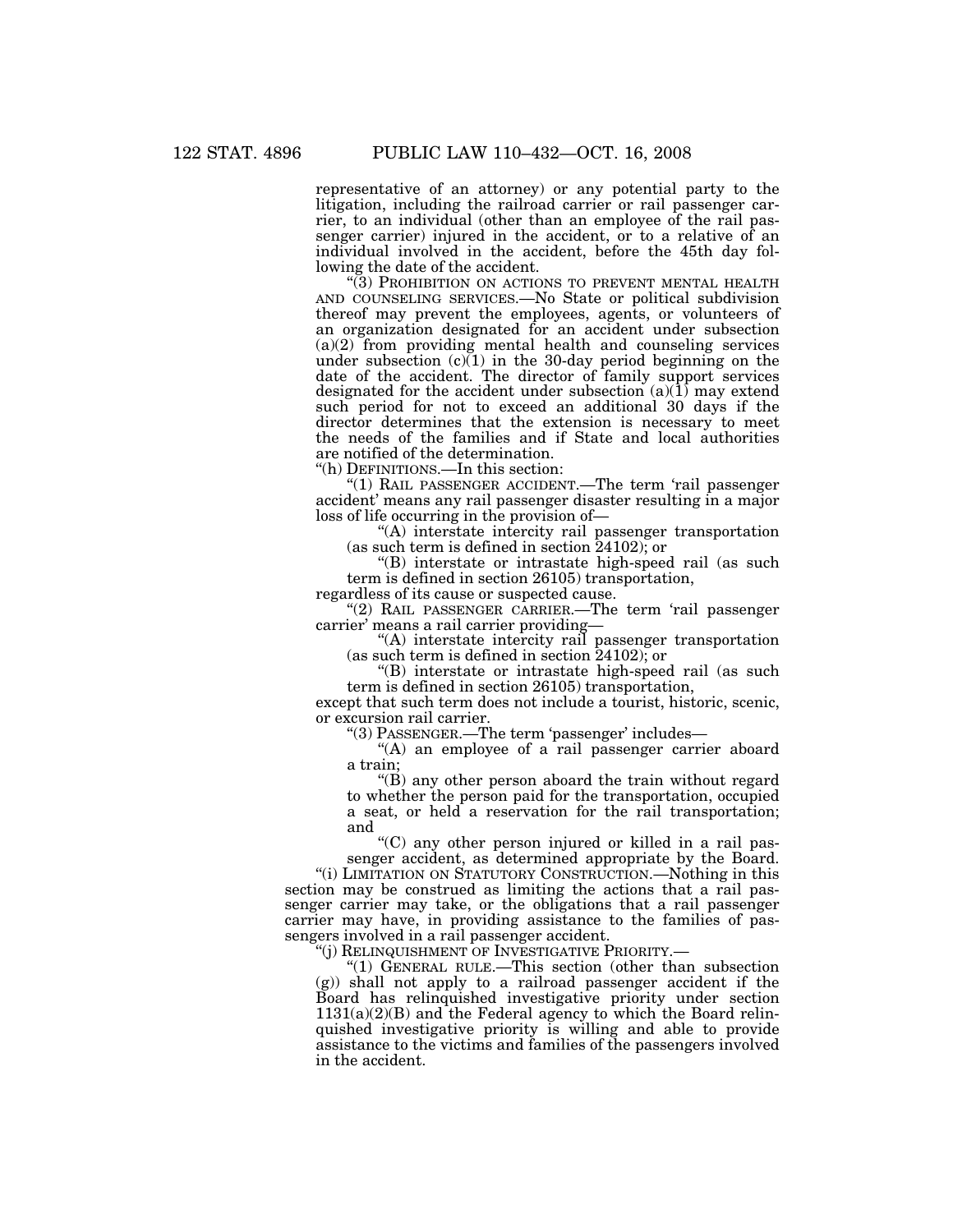"(2) BOARD ASSISTANCE.—If this section does not apply to a railroad passenger accident because the Board has relinquished investigative priority with respect to the accident, the Board shall assist, to the maximum extent possible, the agency to which the Board has relinquished investigative priority in assisting families with respect to the accident.

"(k) SAVINGS CLAUSE.—Nothing in this section shall be construed to abridge the authority of the Board or the Secretary of Transportation to investigate the causes or circumstances of any rail accident, including development of information regarding the nature of injuries sustained and the manner in which they were sustained for the purposes of determining compliance with existing laws and regulations or for identifying means of preventing similar injuries in the future, or both.''.

(b) CONFORMING AMENDMENT.—The chapter analysis for chapter 11 is amended by inserting after the item relating to section 1138 the following:

''1139. Assistance to families of passengers involved in rail passenger accidents.''.

#### **SEC. 502. RAIL PASSENGER CARRIER PLAN TO ASSIST FAMILIES OF PASSENGERS INVOLVED IN RAIL PASSENGER ACCIDENTS.**

(a) IN GENERAL.—Chapter 243 is amended by adding at the end the following:

#### **''§ 24316. Plans to address needs of families of passengers involved in rail passenger accidents**

"(a) SUBMISSION OF PLAN.—Not later than 6 months after the Deadline. date of the enactment of the Rail Safety Improvement Act of 2008, a rail passenger carrier shall submit to the Chairman of the National Transportation Safety Board, the Secretary of Transportation, and the Secretary of Homeland Security a plan for addressing the needs of the families of passengers involved in any rail passenger accident involving a rail passenger carrier intercity train and resulting in a major loss of life.

''(b) CONTENTS OF PLANS.—A plan to be submitted by a rail passenger carrier under subsection (a) shall include, at a minimum, the following:

 $f(1)$  A process by which a rail passenger carrier will maintain and provide to the National Transportation Safety Board, the Secretary of Transportation, and the Secretary of Homeland Security immediately upon request, a list (which is based on the best available information at the time of the request) of the names of the passengers aboard the train (whether or not such names have been verified), and will periodically update the list. The plan shall include a procedure, with respect to unreserved trains and passengers not holding reservations on other trains, for the rail passenger carrier to use reasonable efforts to ascertain the names of passengers aboard a train involved in an accident.

" $(2)$  A process for notifying the families of the passengers, before providing any public notice of the names of the passengers, either by utilizing the services of the organization designated for the accident under section  $1139(a)\overline{2}$  of this title or the services of other suitably trained individuals.

''(3) A plan for creating and publicizing a reliable, tollfree telephone number within 4 hours after such an accident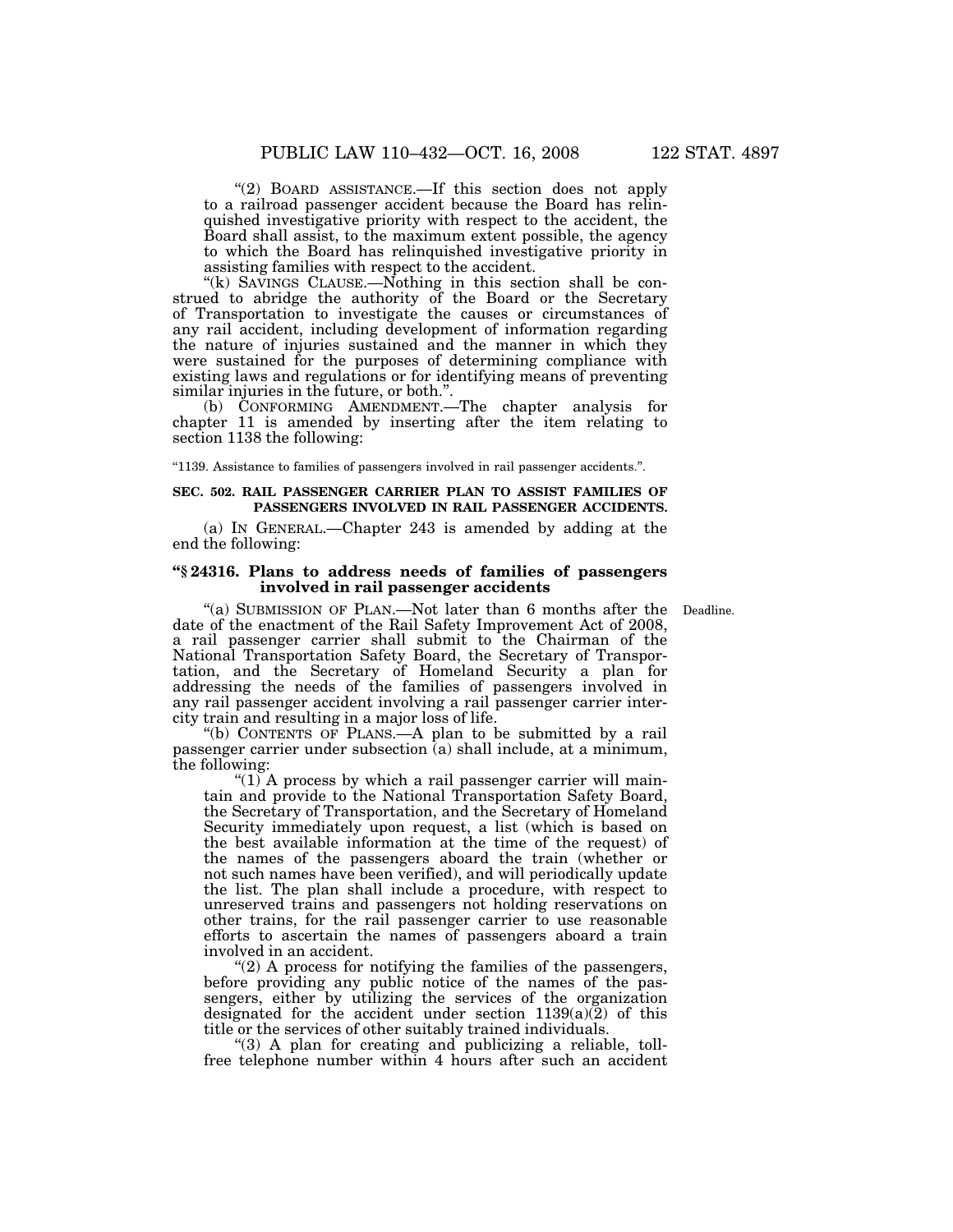occurs, and for providing staff, to handle calls from the families of the passengers.

"( $\bar{4}$ ) A process for providing the notice described in paragraph (2) to the family of a passenger as soon as the rail passenger carrier has verified that the passenger was aboard the train (whether or not the names of all of the passengers have been verified).

''(5) An assurance that, upon request of the family of a passenger, the rail passenger carrier will inform the family of whether the passenger's name appeared on any preliminary passenger manifest for the train involved in the accident.

" $(6)$  A process by which the family of each passenger will be consulted about the disposition of all remains and personal effects of the passenger within the control of the rail passenger carrier and by which any possession of the passenger within the control of the rail passenger carrier (regardless of its condition)—

"(A) will be retained by the rail passenger carrier for at least 18 months; and

''(B) will be returned to the family unless the possession is needed for the accident investigation or any criminal investigation.

"(7) A process by which the treatment of the families of nonrevenue passengers will be the same as the treatment of the families of revenue passengers.

"(8) An assurance that the rail passenger carrier will provide adequate training to the employees and agents of the carrier to meet the needs of survivors and family members following an accident.

 $(9)$  An assurance that the family of each passenger or other person killed in the accident will be consulted about construction by the rail passenger carrier of any monument to the passengers, including any inscription on the monument.

" $(10)$  An assurance that the rail passenger carrier will work with any organization designated under section 1139(a)(2) of this title on an ongoing basis to ensure that families of passengers receive an appropriate level of services and assistance following each accident.

" $(11)$  An assurance that the rail passenger carrier will provide reasonable compensation to any organization designated under section 1139(a)(2) of this title for services provided by the organization.

"(c) USE OF INFORMATION. - Neither the National Transportation Safety Board, the Secretary of Transportation, the Secretary of Homeland Security, nor a rail passenger carrier may release to the public any personal information on a list obtained under subsection  $(b)(1)$ , but may provide information on the list about a passenger to the passenger's family members to the extent that the Board or a rail passenger carrier considers appropriate.

''(d) LIMITATION ON STATUTORY CONSTRUCTION.—

''(1) RAIL PASSENGER CARRIERS.—Nothing in this section may be construed as limiting the actions that a rail passenger carrier may take, or the obligations that a rail passenger carrier may have, in providing assistance to the families of passengers

involved in a rail passenger accident.<br>"(2) INVESTIGATIONAL AUTHORITY OF BOARD AND SEC-RETARY.—Nothing in this section shall be construed to abridge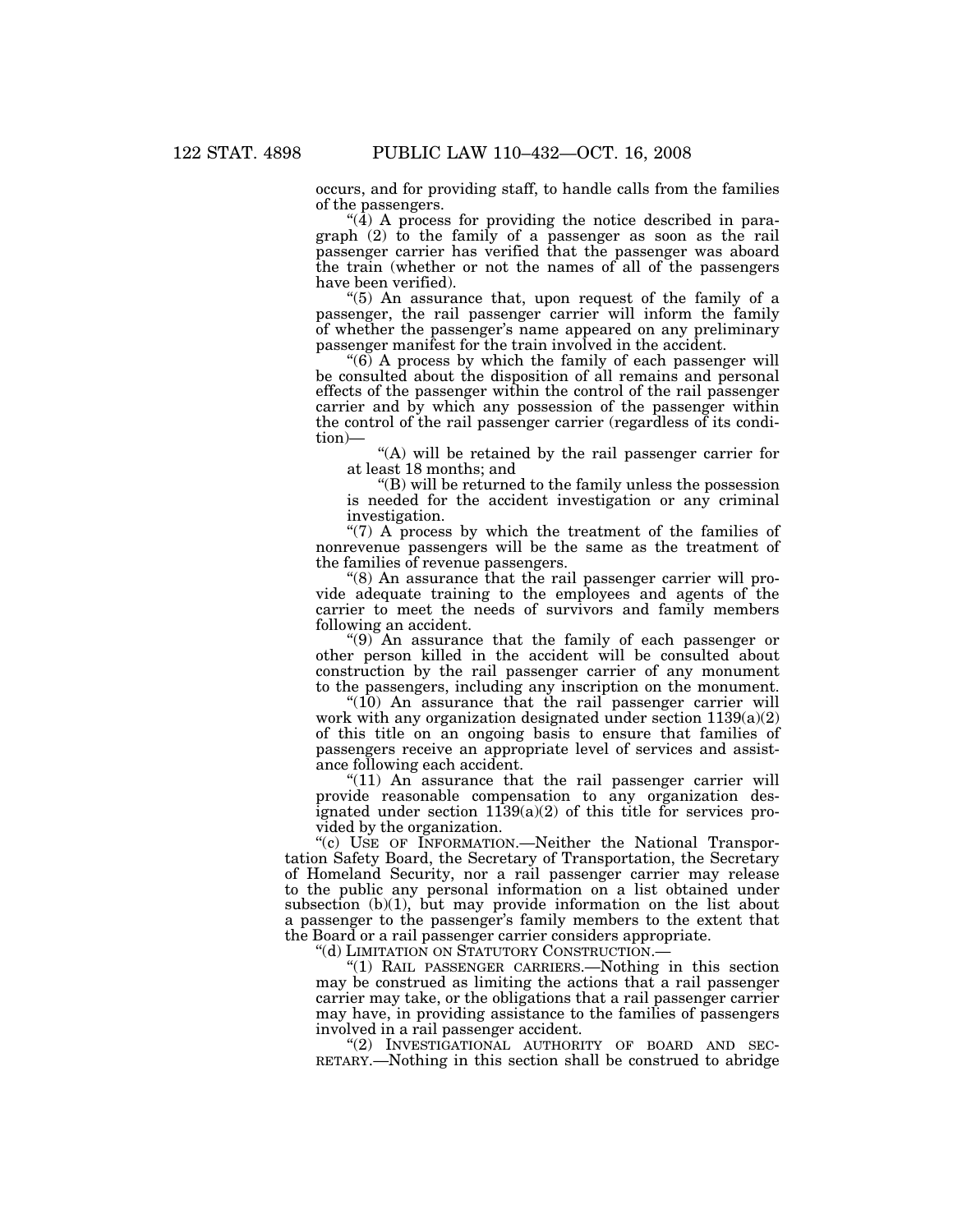the authority of the Board or the Secretary of Transportation to investigate the causes or circumstances of any rail accident, including the development of information regarding the nature of injuries sustained and the manner in which they were sustained, for the purpose of determining compliance with existing laws and regulations or identifying means of preventing similar injuries in the future.

"(e) LIMITATION ON LIABILITY.—A rail passenger carrier shall not be liable for damages in any action brought in a Federal or State court arising out of the performance of the rail passenger carrier in preparing or providing a passenger list, or in providing information concerning a train reservation, pursuant to a plan submitted by the rail passenger carrier under subsection (b), unless such liability was caused by conduct of the rail passenger carrier which was grossly negligent or which constituted intentional misconduct.

''(f) DEFINITIONS.—In this section, the terms 'passenger' and 'rail passenger accident' have the meaning given those terms by section 1139 of this title.

''(g) FUNDING.—Out of funds appropriated pursuant to section  $20117(a)(1)(A)$ , there shall be made available to the Secretary of Transportation \$500,000 for fiscal year 2010 to carry out this section. Amounts made available pursuant to this subsection shall remain available until expended.''.

(b) CONFORMING AMENDMENT.—The chapter analysis for chapter 243 is amended by inserting after the item relating to section 24315 the following:

''24316.Plan to assist families of passengers involved in rail passenger accidents.''.

#### **SEC. 503. ESTABLISHMENT OF TASK FORCE.**

49 USC 1139 note.

(a) ESTABLISHMENT.—The Secretary, in cooperation with the National Transportation Safety Board, organizations potentially designated under section  $1139(a)(2)$  of title 49, United States Code, rail passenger carriers (as defined in section 1139(h)(2) of title 49, United States Code), and families which have been involved in rail accidents, shall establish a task force consisting of representatives of such entities and families, representatives of rail passenger carrier employees, and representatives of such other entities as the Secretary considers appropriate.

(b) MODEL PLAN AND RECOMMENDATIONS.—The task force established pursuant to subsection (a) shall develop—

(1) a model plan to assist rail passenger carriers in responding to passenger rail accidents;

(2) recommendations on methods to improve the timeliness of the notification provided by passenger rail carriers to the families of passengers involved in a passenger rail accident;

(3) recommendations on methods to ensure that the families of passengers involved in a passenger rail accident who are not citizens of the United States receive appropriate assistance; and

(4) recommendations on methods to ensure that emergency services personnel have as immediate and accurate a count of the number of passengers onboard the train as possible.

(c) REPORT.—Not later than 1 year after the date of the enactment of this Act, the Secretary shall transmit a report to the House of Representatives Committee on Transportation and Infrastructure and the Senate Committee on Commerce, Science, and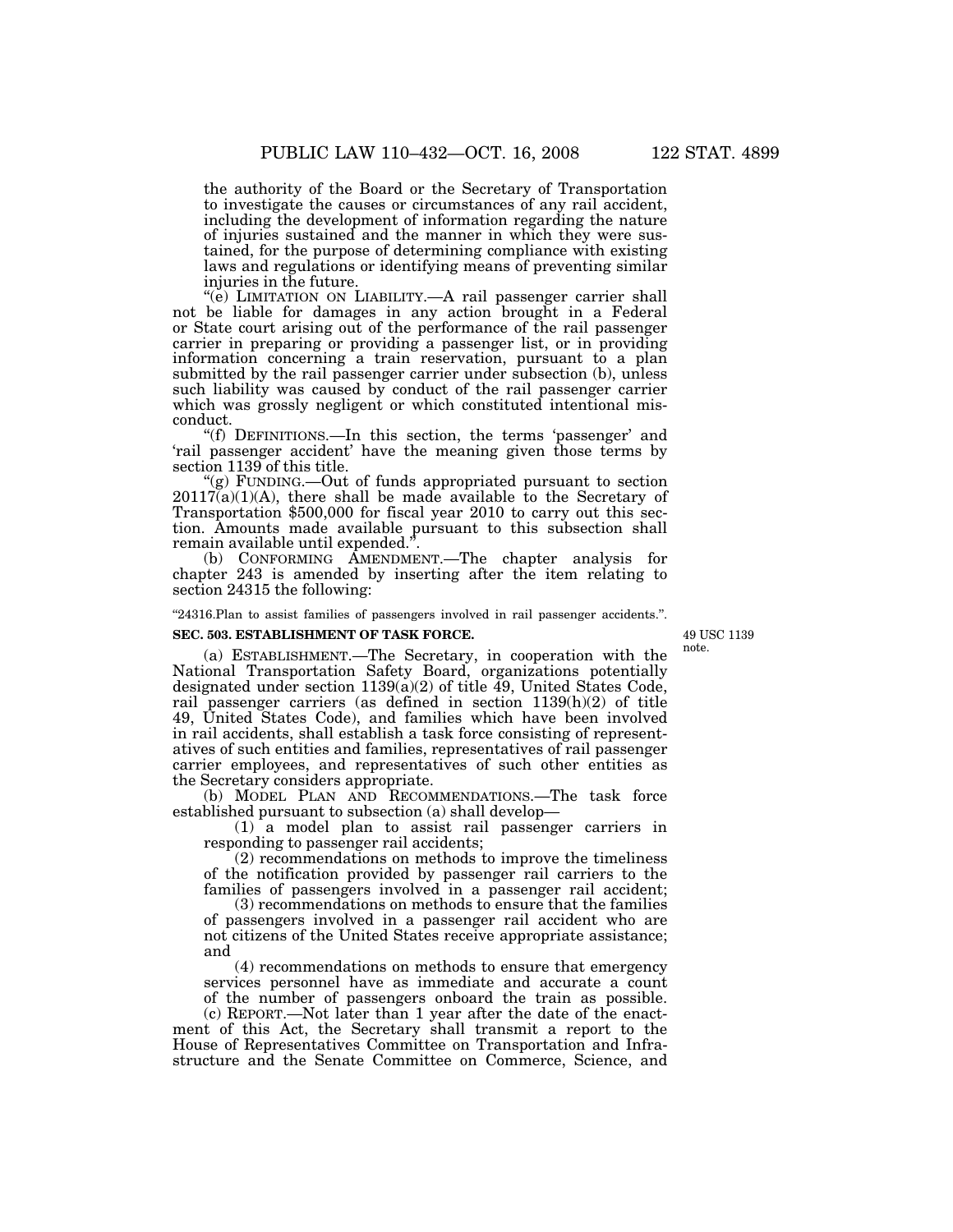Transportation containing the model plan and recommendations developed by the task force under subsection (b).

Clean Railroads Act of 2008.

# **TITLE VI—CLARIFICATION OF FEDERAL JURISDICTION OVER SOLID WASTE FACILITIES**

49 USC 10101 note.

## **SEC. 601. SHORT TITLE.**

This title may be cited as the "Clean Railroads Act of 2008".

### **SEC. 602. CLARIFICATION OF GENERAL JURISDICTION OVER SOLID WASTE TRANSFER FACILITIES.**

49 USC 10501.

Section  $10501(c)(2)$  is amended to read as follows: " $(2)$  Except as provided in paragraph  $(3)$ , the Board does not

have jurisdiction under this part over—

''(A) mass transportation provided by a local government authority; or

''(B) a solid waste rail transfer facility as defined in section 10908 of this title, except as provided under sections 10908 and 10909 of this title.''.

### **SEC. 603. REGULATION OF SOLID WASTE RAIL TRANSFER FACILITIES.**

(a) IN GENERAL.—Chapter 109 is amended by adding at the end thereof the following:

#### **''§ 10908. Regulation of solid waste rail transfer facilities**

"(a) IN GENERAL.—Each solid waste rail transfer facility shall be subject to and shall comply with all applicable Federal and State requirements, both substantive and procedural, including judicial and administrative orders and fines, respecting the prevention and abatement of pollution, the protection and restoration of the environment, and the protection of public health and safety, including laws governing solid waste, to the same extent as required for any similar solid waste management facility, as defined in section 1004(29) of the Solid Waste Disposal Act (42 U.S.C. 6903(29)) that is not owned or operated by or on behalf of a rail carrier, except as provided for in section 10909 of this chapter.<br>"(b) EXISTING FACILITIES.—

''(b) EXISTING FACILITIES.— ''(1) STATE LAWS AND STANDARDS.—Not later than 90 days after the date of enactment of the Clean Railroads Act of 2008, a solid waste rail transfer facility operating as of such date of enactment shall comply with all Federal and State requirements pursuant to subsection (a) other than those provisions requiring permits.<br>
"(2) PERMIT REQUIREMENTS.

"(A) STATE NON-SITING PERMITS.—Any solid waste rail transfer facility operating as of the date of enactment of the Clean Railroads Act of 2008 that does not possess a permit required pursuant to subsection (a), other than a siting permit for the facility, as of the date of enactment of the Clean Railroads Act of 2008 shall not be required to possess any such permits in order to operate the facility—

"(i) if, within 180 days after such date of enactment, the solid waste rail transfer facility has submitted, in good faith, a complete application for all

Deadline.

Deadline.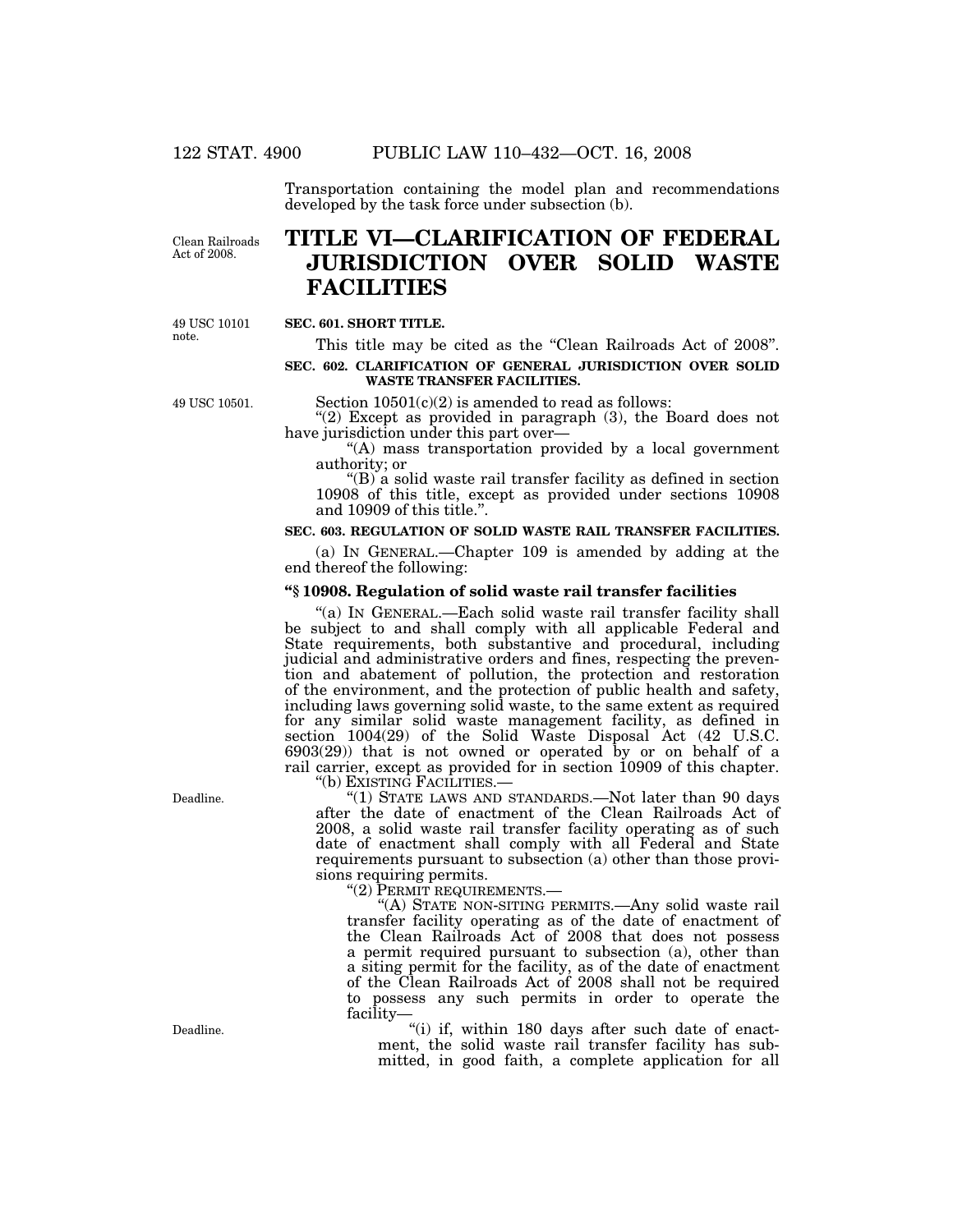permits, except siting permits, required pursuant to subsection (a) to the appropriate permitting agency authorized to grant such permits; and

''(ii) until the permitting agency has either approved or denied the solid waste rail transfer facility's application for each permit.

''(B) SITING PERMITS AND REQUIREMENTS.—A solid waste rail transfer facility operating as of the date of enactment of the Clean Railroads Act of 2008 that does not possess a State siting permit required pursuant to subsection (a) as of such date of enactment shall not be required to possess any siting permit to continue to operate or comply with any State land use requirements. The Governor of a State in which the facility is located, or his or her designee, may petition the Board to require the facility to apply for a land-use exemption pursuant to section 10909 of this chapter. The Board shall accept the petition, and the facility shall be required to have a Boardissued land-use exemption in order to continue to operate, pursuant to section 10909 of this chapter.

"(c) COMMON CARRIER OBLIGATION.—No prospective or current rail carrier customer may demand solid waste rail transfer service from a rail carrier at a solid waste rail transfer facility that does not already possess the necessary Federal land-use exemption and State permits at the location where service is requested.

''(d) NON-WASTE COMMODITIES.—Nothing in this section or section 10909 of this chapter shall affect a rail carrier's ability to conduct transportation-related activities with respect to commodities other than solid waste.

''(e) DEFINITIONS.—

''(1) IN GENERAL.—In this section:

''(A) COMMERCIAL AND RETAIL WASTE.—The term 'commercial and retail waste' means material discarded by stores, offices, restaurants, warehouses, nonmanufacturing activities at industrial facilities, and other similar establishments or facilities.

''(B) CONSTRUCTION AND DEMOLITION DEBRIS.—The term 'construction and demolition debris' means waste building materials, packaging, and rubble resulting from construction, remodeling, repair, and demolition operations on pavements, houses, commercial buildings, and other structures.

''(C) HOUSEHOLD WASTE.—The term 'household waste' means material discarded by residential dwellings, hotels, motels, and other similar permanent or temporary housing establishments or facilities.

''(D) INDUSTRIAL WASTE.—The term 'industrial waste' means the solid waste generated by manufacturing and industrial and research and development processes and operations, including contaminated soil, nonhazardous oil spill cleanup waste and dry nonhazardous pesticides and chemical waste, but does not include hazardous waste regulated under subtitle C of the Solid Waste Disposal Act (42 U.S.C. 6921 et seq.), mining or oil and gas waste.

''(E) INSTITUTIONAL WASTE.—The term 'institutional waste' means material discarded by schools, nonmedical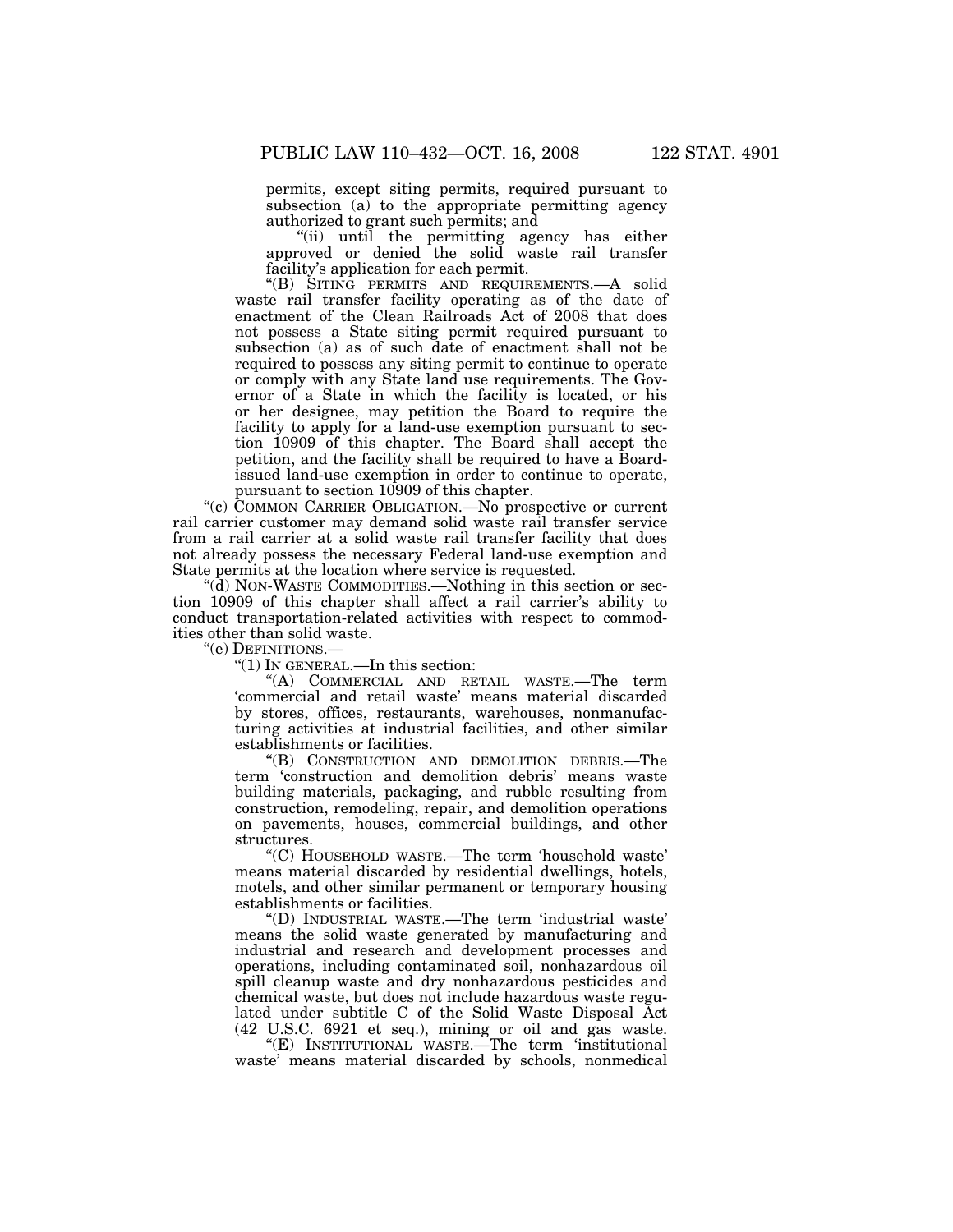waste discarded by hospitals, material discarded by nonmanufacturing activities at prisons and government facilities, and material discarded by other similar establishments or facilities.

''(F) MUNICIPAL SOLID WASTE.—The term 'municipal solid waste' means—

''(i) household waste;

''(ii) commercial and retail waste; and

''(iii) institutional waste.

''(G) SOLID WASTE.—With the exception of waste generated by a rail carrier during track, track structure, or right-of-way construction, maintenance, or repair (including railroad ties and line-side poles) or waste generated as a result of a railroad accident, incident, or derailment, the term 'solid waste' means—

''(i) construction and demolition debris;

"(ii) municipal solid waste;

''(iii) household waste;

"(iv) commercial and retail waste;

''(v) institutional waste;

"(vi) sludge;

''(vii) industrial waste; and

''(viii) other solid waste, as determined appropriate by the Board.

''(H) SOLID WASTE RAIL TRANSFER FACILITY.—The term 'solid waste rail transfer facility'—

"(i) means the portion of a facility owned or operated by or on behalf of a rail carrier (as defined in section 10102 of this title) where solid waste, as a commodity to be transported for a charge, is collected, stored, separated, processed, treated, managed, disposed of, or transferred, when the activity takes place outside of original shipping containers; but

''(ii) does not include—

''(I) the portion of a facility to the extent that activities taking place at such portion are comprised solely of the railroad transportation of solid waste after the solid waste is loaded for shipment on or in a rail car, including railroad transportation for the purpose of interchanging railroad cars containing solid waste shipments; or

"(II) a facility where solid waste is solely transferred or transloaded from a tank truck directly to a rail tank car.

''(I) SLUDGE.—The term 'sludge' means any solid, semisolid or liquid waste generated from a municipal, commercial, or industrial wastewater treatment plant, water supply treatment plant, or air pollution control facility exclusive of the treated effluent from a wastewater treatment plant.

"(2)  $\text{ExCEPTIONS.}$ -Notwithstanding paragraph (1), the terms 'household waste', 'commercial and retail waste', and 'institutional waste' do not include—

''(A) yard waste and refuse-derived fuel;

"(B) used oil;

"(C) wood pallets;

''(D) clean wood;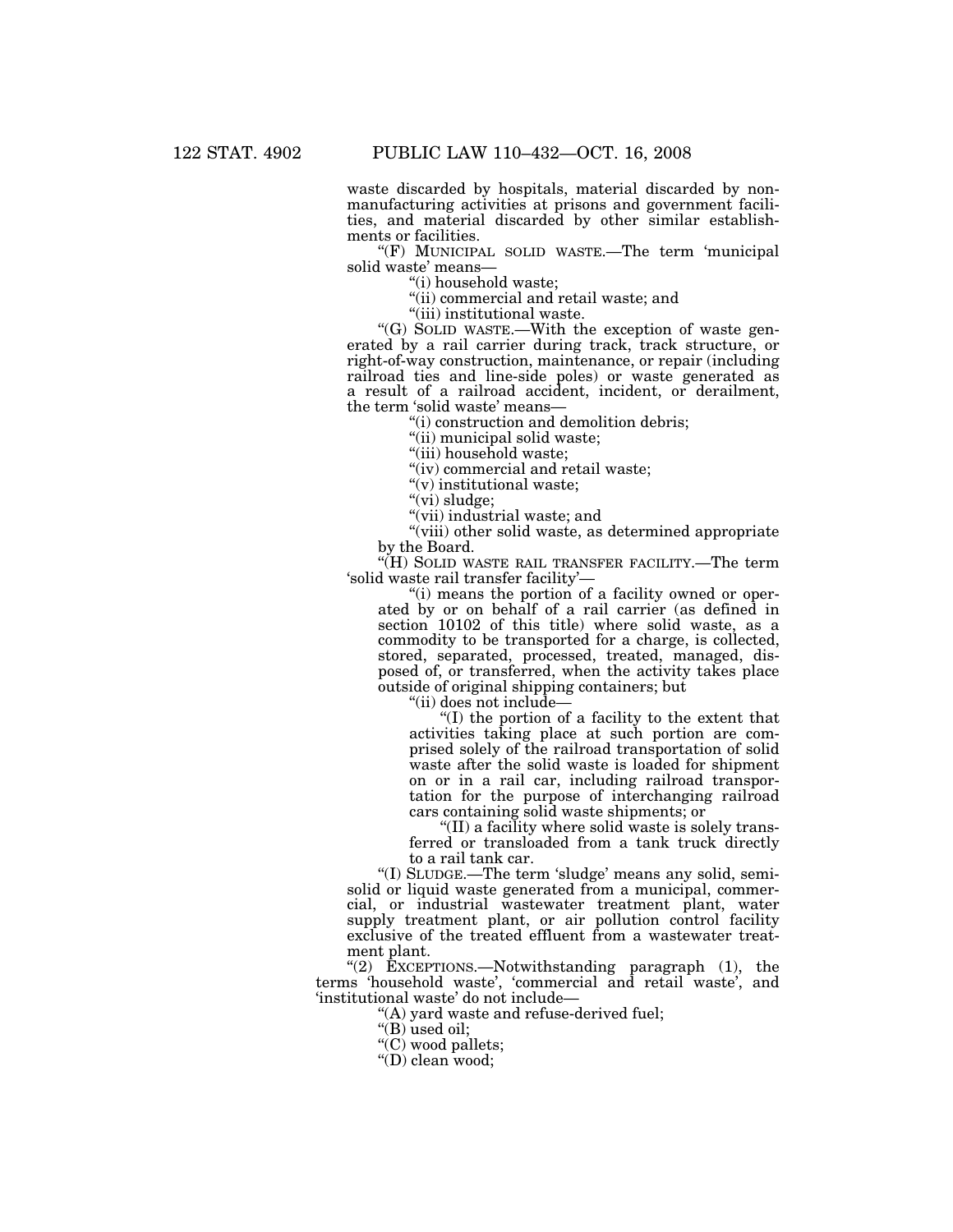''(E) medical or infectious waste; or

''(F) motor vehicles (including motor vehicle parts or vehicle fluff).

''(3) STATE REQUIREMENTS.—In this section the term 'State requirements' does not include the laws, regulations, ordinances, orders, or other requirements of a political subdivision of a State, including a locality or municipality, unless a State expressly delegates such authority to such political subdivision.''.

(b) CONFORMING AMENDMENT.—The chapter analysis for chapter 109 is amended by inserting after the item relating to section 10907 the following:

''10908. Regulation of solid waste rail transfer facilities.''.

#### **SEC. 604. SOLID WASTE RAIL TRANSFER FACILITY LAND-USE EXEMP-TION AUTHORITY.**

(a) IN GENERAL.—Chapter 109 is further amended by adding at the end thereof the following:

## **''§ 10909. Solid waste rail transfer facility land-use exemption**

''(a) AUTHORITY.—The Board may issue a land-use exemption for a solid waste rail transfer facility that is or is proposed to be operated by or on behalf of a rail carrier if—

" $(1)$  the Board finds that a State, local, or municipal law, regulation, order, or other requirement affecting the siting of such facility unreasonably burdens the interstate transportation of solid waste by railroad, discriminates against the railroad transportation of solid waste and a solid waste rail transfer facility, or a rail carrier that owns or operates such a facility petitions the Board for such an exemption; or

" $(2)$  the Governor of a State in which a facility that is operating as of the date of enactment of the Clean Railroads Act of  $2008$  is located, or his or her designee, petitions the Board to initiate a permit proceeding for that particular facility.

> Deadline. Publication.

"(b) LAND-USE EXEMPTION PROCEDURES.—Not later than 90 days after the date of enactment of the Clean Railroad Act of 2008, the Board shall publish procedures governing the submission and review of applications for solid waste rail transfer facility land-use exemptions. At a minimum, the procedures shall address—

''(1) the information that each application should contain to explain how the solid waste rail transfer facility will not pose an unreasonable risk to public health, safety, or the environment;

 $(2)$  the opportunity for public notice and comment including notification of the municipality, the State, and any relevant Federal or State regional planning entity in the jurisdiction of which the solid waste rail transfer facility is proposed to be located;

''(3) the timeline for Board review, including a requirement that the Board approve or deny an exemption within 90 days after the full record for the application is developed;

''(4) the expedited review timelines for petitions for modifications, amendments, or revocations of granted exemptions;

''(5) the process for a State to petition the Board to require a solid waste transfer facility or a rail carrier that owns or operates such a facility to apply for a siting permit; and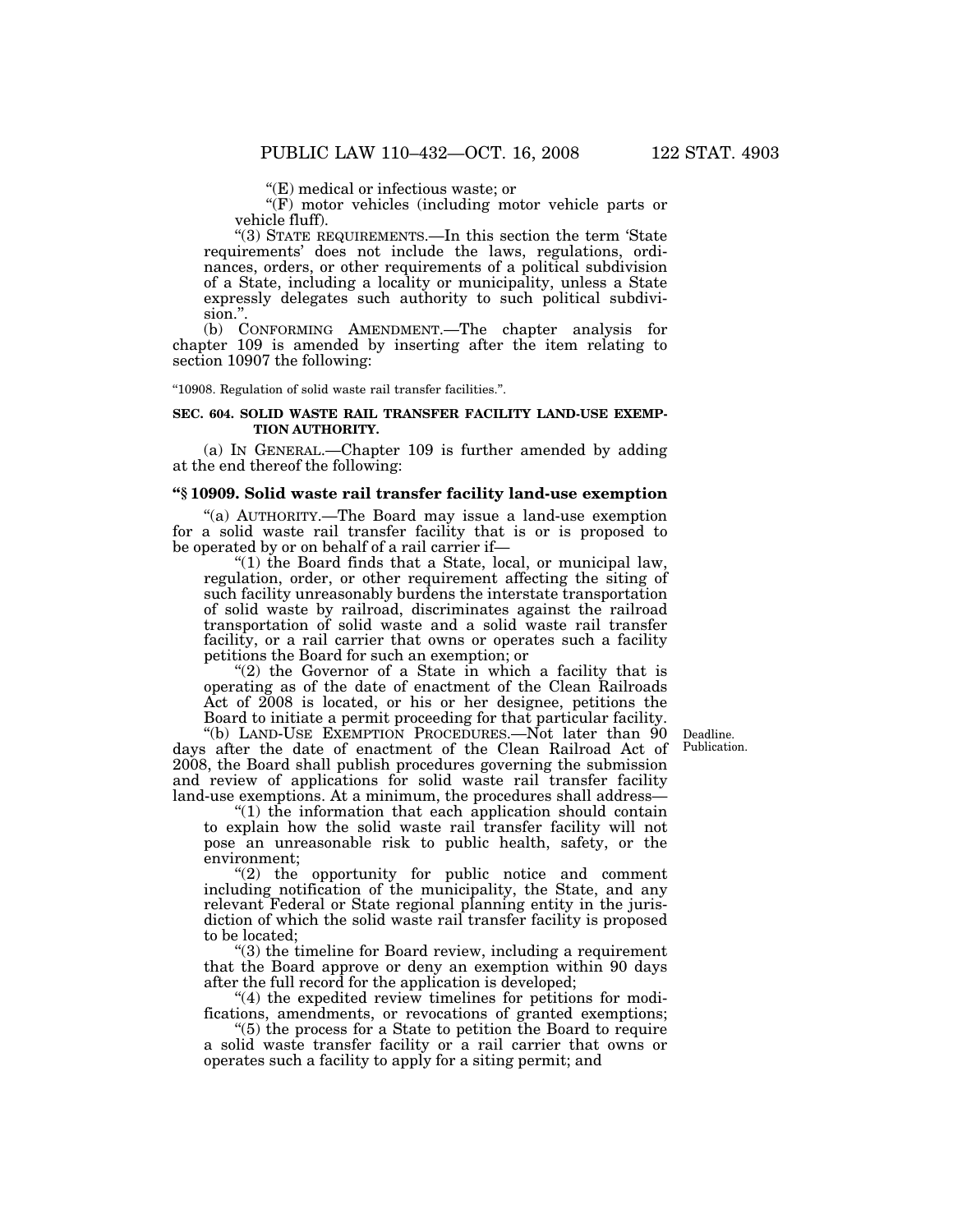''(6) the process for a solid waste transfer facility or a rail carrier that owns or operates such a facility to petition the Board for a land-use exemption.

''(c) STANDARD FOR REVIEW.—

"(1) The Board may only issue a land-use exemption if it determines that the facility at the existing or proposed location does not pose an unreasonable risk to public health, safety, or the environment. In deciding whether a solid waste rail transfer facility that is or proposed to be constructed or operated by or on behalf of a rail carrier poses an unreasonable risk to public health, safety, or the environment, the Board shall weigh the particular facility's potential benefits to and the adverse impacts on public health, public safety, the environment, interstate commerce, and transportation of solid waste by rail.

''(2) The Board may not grant a land-use exemption for a solid waste rail transfer facility proposed to be located on land within any unit of or land affiliated with the National Park System, the National Wildlife Refuge System, the National Wilderness Preservation System, the National Trails System, the National Wild and Scenic Rivers System, a National Reserve, a National Monument, or lands referenced in Public Law 108–421 for which a State has implemented a conservation management plan, if operation of the facility would be inconsistent with restrictions placed on such land.

''(d) CONSIDERATIONS.—When evaluating an application under this section, the Board shall consider and give due weight to the following, as applicable:

" $(1)$  the land-use, zoning, and siting regulations or solid waste planning requirements of the State or State subdivision in which the facility is or will be located that are applicable to solid waste transfer facilities, including those that are not owned or operated by or on behalf of a rail carrier;

 $(2)$  the land-use, zoning, and siting regulations or solid waste planning requirements applicable to the property where the solid waste rail transfer facility is proposed to be located;

''(3) regional transportation planning requirements developed pursuant to Federal and State law;

''(4) regional solid waste disposal plans developed pursuant to State or Federal law;

''(5) any Federal and State environmental protection laws or regulations applicable to the site;

''(6) any unreasonable burdens imposed on the interstate transportation of solid waste by railroad, or the potential for discrimination against the railroad transportation of solid waste, a solid waste rail transfer facility, or a rail carrier that owns or operates such a facility; and

" $(7)$  any other relevant factors, as determined by the Board. ''(e) EXISTING FACILITIES.—Upon the granting of petition from the State in which a solid waste rail transfer facility is operating as of the date of enactment of the Clean Railroads Act of 2008 by the Board, the facility shall submit a complete application for a siting permit to the Board pursuant to the procedures issued pursuant to subsection (b). No State may enforce a law, regulation, order, or other requirement affecting the siting of a facility that is operating as of the date of enactment of the Clean Railroads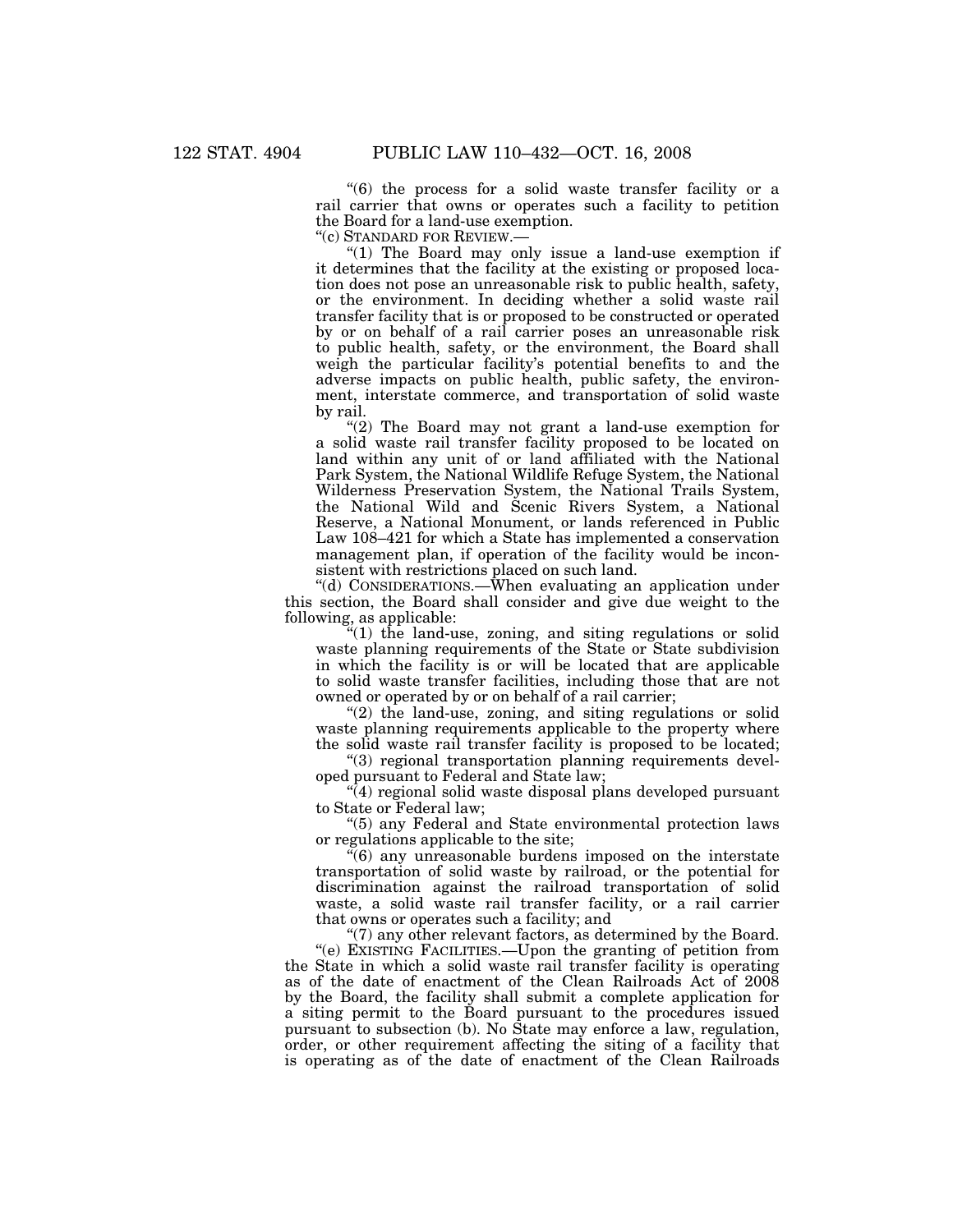Act of 2008 until the Board has approved or denied a permit pursuant to subsection (c).

''(f) EFFECT OF LAND-USE EXEMPTION.—If the Board grants a land-use exemption to a solid waste rail transfer facility, all State laws, regulations, orders, or other requirements affecting the siting of a facility are preempted with regard to that facility. An exemption may require compliance with such State laws, regulations, orders, or other requirements.

''(g) INJUNCTIVE RELIEF.—Nothing in this section precludes a person from seeking an injunction to enjoin a solid waste rail transfer facility from being constructed or operated by or on behalf of a rail carrier if that facility has materially violated, or will materially violate, its land-use exemption or if it failed to receive a valid land-use exemption under this section.

''(h) FEES.—The Board may charge permit applicants reasonable fees to implement this section, including the costs of third-party consultants.

''(i) DEFINITIONS.—In this section the terms 'solid waste', 'solid waste rail transfer facility', and 'State requirements' have the meaning given such terms in section 10908(e).''.

(b) CONFORMING AMENDMENT.—The chapter analysis for chapter 109, as amended by section 603 of this division, is amended by inserting after the item relating to section 10908 the following:

''10909. Solid waste rail transfer facility land-use exemption.''.

### **SEC. 605. EFFECT ON OTHER STATUTES AND AUTHORITIES.**

(a) IN GENERAL.—Chapter 109, as amended by section 604, is further amended by adding at the end thereof the following:

#### **''§ 10910. Effect on other statutes and authorities**

''Nothing in section 10908 or 10909 is intended to affect the traditional police powers of the State to require a rail carrier to comply with State and local environmental, public health, and public safety standards that are not unreasonably burdensome to interstate commerce and do not discriminate against rail carriers.''.

(b) CONFORMING AMENDMENT.—The chapter analysis for chapter 109, as amended by section 604 of this division, is amended by inserting after the item relating to section 10909 the following:

''10910. Effect on other statutes and authorities.''.

## **TITLE VII—TECHNICAL CORRECTIONS**

### **SEC. 701. TECHNICAL CORRECTIONS.**

(a) LIMITATIONS ON FINANCIAL ASSISTANCE.—Section 22106 is 49 USC 22106. amended—

(1) by striking the second sentence of subsection (a);

(2) by striking subsection (b) and inserting the following:

''(b) STATE USE OF REPAID FUNDS AND CONTINGENT INTEREST RECOVERIES.—The State shall place the United States Government's share of money that is repaid and any contingent interest that is recovered in an interest-bearing account. The repaid money, contingent interest, and any interest thereof shall be considered to be State funds. The State shall use such funds to make other grants and loans, consistent with the purposes for which financial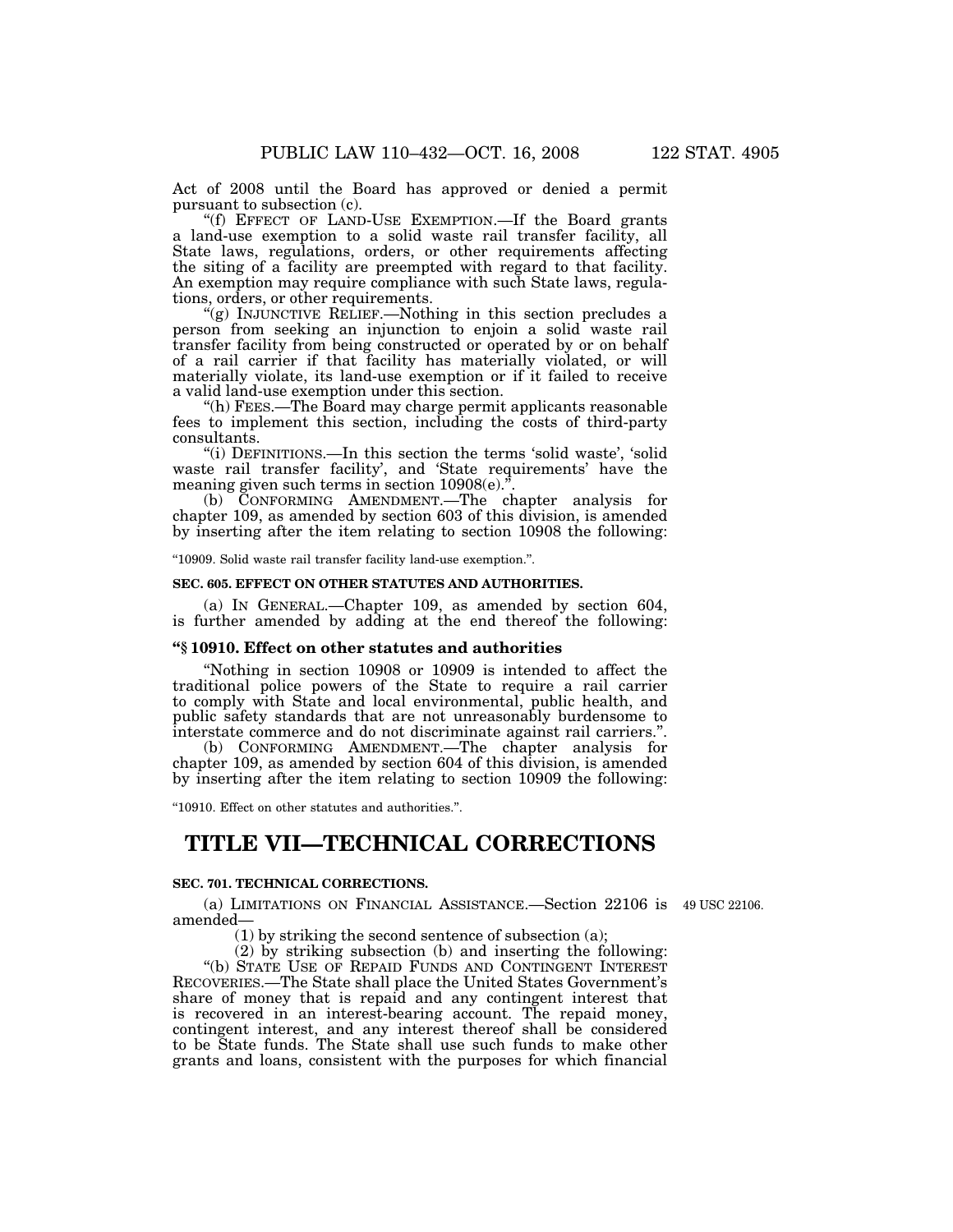assistance may be used under subsection (a), as the State considers to be appropriate.''; and

 $(3)$  by striking subsections (c) and (e) and redesignating subsection (d) as subsection (c).

(b) GRANTS FOR CLASS II AND III RAILROADS.—Section  $22301(a)(1)(A)(iii)$  is amended by striking "and" and inserting "or".

49 USC 22301.

121 Stat. 1546.

(c) RAIL TRANSPORTATION OF RENEWABLE FUEL STUDY.—Section 245(a)(1) of the Energy Independence and Security Act of 2007 is amended by striking ''Secretary, in coordination with the Secretary of Transportation,'' and inserting ''Secretary and the Secretary of Transportation''.

(d) MOTOR CARRIER DEFINITION.— Section 14504a is amended—

 $(1)$  in subsection  $(a)$ 

(A) in the matter preceding paragraph (1), by inserting "(except as provided in paragraph  $(5)$ <sup>"</sup> after "14506";

 $(B)$  in paragraph  $(1)$ , by striking subparagraph  $(A)$ and inserting the following:

"(A) IN GENERAL.—Except as provided in subparagraph (B), the term 'commercial motor vehicle'—

''(i) for calendar years 2008 and 2009, has the meaning given the term in section 31101; and

"(ii) for years beginning after December 31, 2009, means a self-propelled vehicle described in section 31101.''; and

(C) by striking paragraph (5) and inserting the following:

''(5) MOTOR CARRIER.—

''(A) THIS SECTION.—In this section:

"(i) IN GENERAL.—The term 'motor carrier' includes all carriers that are otherwise exempt from this part—

''(I) under subchapter I of chapter 135; or

''(II) through exemption actions by the former Interstate Commerce Commission under this title.

''(ii) EXCLUSIONS.—In this section, the term 'motor carrier' does not include—

''(I) any carrier subject to section 13504; or

"(II) any other carrier that the board of directors of the unified carrier registration plan determines to be appropriate pursuant to subsection  $(d)(4)(C)$ .

''(B) SECTION 14506.—In section 14506, the term 'motor carrier' includes all carriers that are otherwise exempt from this part—

''(i) under subchapter I of chapter 135; or

''(ii) through exemption actions by the former Interstate Commerce Commission under this title.''; and

 $(2)$  in subsection  $(d)(4)(C)$ , by inserting before the period at the end the following: '', except that a decision to approve the exclusion of carriers from the definition of the term 'motor carrier' under subsection (a)(5) shall require an affirmative vote of  $\frac{3}{4}$  of all such directors.".

(e) EXTENSION OF LOAN PERIOD.—Section  $502(g)(1)$  of the Railroad Revitalization and Regulatory Reform Act of 1976 (45 U.S.C.  $822(g)(1)$ ) is amended by striking "25 years" and inserting "35 years''.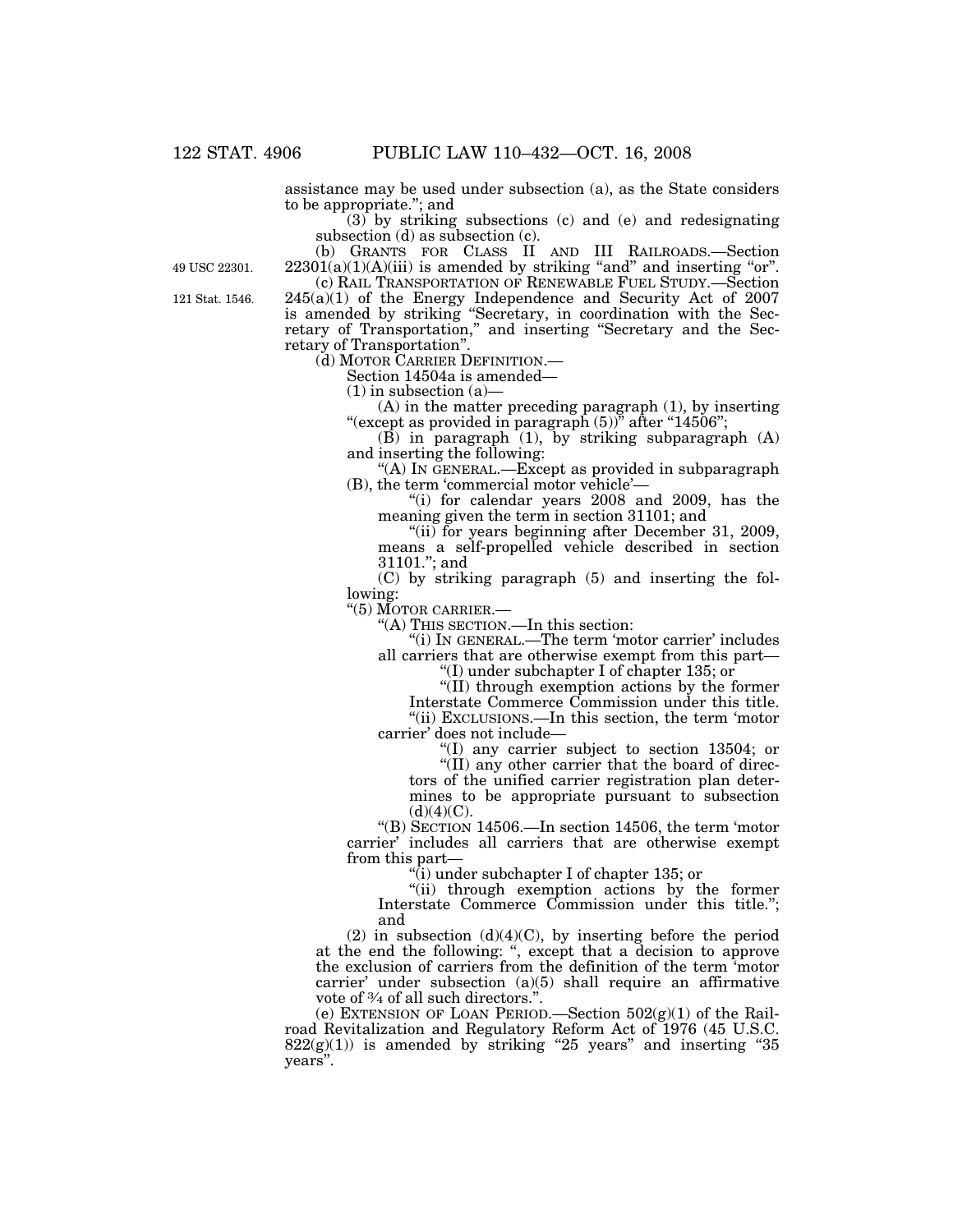## **DIVISION B—AMTRAK**

#### **SEC. 1. SHORT TITLE; TABLE OF CONTENTS.**

#### (a) SHORT TITLE.—This division may be cited as the ''Passenger Rail Investment and Improvement Act of 2008''. note.

(b) TABLE OF CONTENTS.—The table of contents for this division is as follows:

- 
- Sec. 1. Short title; table of contents. Sec. 2. Amendment of title 49, United States Code.
- Sec. 3. Definition.

#### TITLE I—AUTHORIZATIONS

- Sec. 101. Authorization for Amtrak capital and operating expenses. Sec. 102. Repayment of long-term debt and capital leases.
- 
- Sec. 103. Authorization for the Federal Railroad Administration.

#### TITLE II—AMTRAK REFORM AND OPERATIONAL IMPROVEMENTS

#### Sec. 201. National railroad passenger transportation system defined.

- Sec. 202. Amtrak board of directors.
- Sec. 203. Establishment of improved financial accounting system.
- Sec. 204. Development of 5-year financial plan.
- Sec. 205. Restructuring long-term debt and capital leases.
- Sec. 206. Establishment of grant process. Sec. 207. Metrics and standards.
- 
- Sec. 208. Methodologies for Amtrak route and service planning decisions.
- Sec. 209. State-supported routes.
- Sec. 210. Long-distance routes.
- Sec. 211. Northeast Corridor state-of-good-repair plan. Sec. 212. Northeast Corridor infrastructure and operations improvements. Sec. 213. Passenger train performance.
- 
- 
- Sec. 214. Alternate passenger rail service pilot program. Sec. 215. Employee transition assistance.
- 
- Sec. 216. Special passenger trains. Sec. 217. Access to Amtrak equipment and services.
- 
- Sec. 218. General Amtrak provisions. Sec. 219. Study of compliance requirements at existing intercity rail stations.
- Sec. 220. Oversight of Amtrak's compliance with accessibility requirements. Sec. 221. Amtrak management accountability.
- 
- Sec. 222. On-board service improvements. Sec. 223. Incentive pay.
- 
- Sec. 224. Passenger rail service studies.
- Sec. 225. Report on service delays on certain passenger rail routes.
- Sec. 226. Plan for restoration of service.
- 
- Sec. 227. Maintenance and repair facility utilization study. Sec. 228. Sense of the Congress regarding the need to maintain Amtrak as a national passenger rail system.

#### TITLE III—INTERCITY PASSENGER RAIL POLICY

- Sec. 301. Capital assistance for intercity passenger rail service.
- Sec. 302. Congestion grants. Sec. 303. State rail plans.
- 
- Sec. 304. Tunnel project.
- Sec. 305. Next generation corridor train equipment pool.
- Sec. 306. Rail cooperative research program.
- Sec. 307. Federal rail policy.

#### TITLE IV—MISCELLANEOUS PROVISIONS

- Sec. 401. Commuter rail mediation.
- Sec. 402. Routing efficiency discussions with Amtrak.
- Sec. 403. Sense of Congress regarding commuter rail expansion.
- Sec. 404. Locomotive biofuel study.
- Sec. 405. Study of the use of biobased technologies. Sec. 406. Cross-border passenger rail service.
- 
- Sec. 407. Historic preservation of railroads.

#### TITLE V—HIGH-SPEED RAIL

Sec. 501. High-speed rail corridor program.

49 USC 20101 Passenger Rail Investment and Improvement Act of 2008.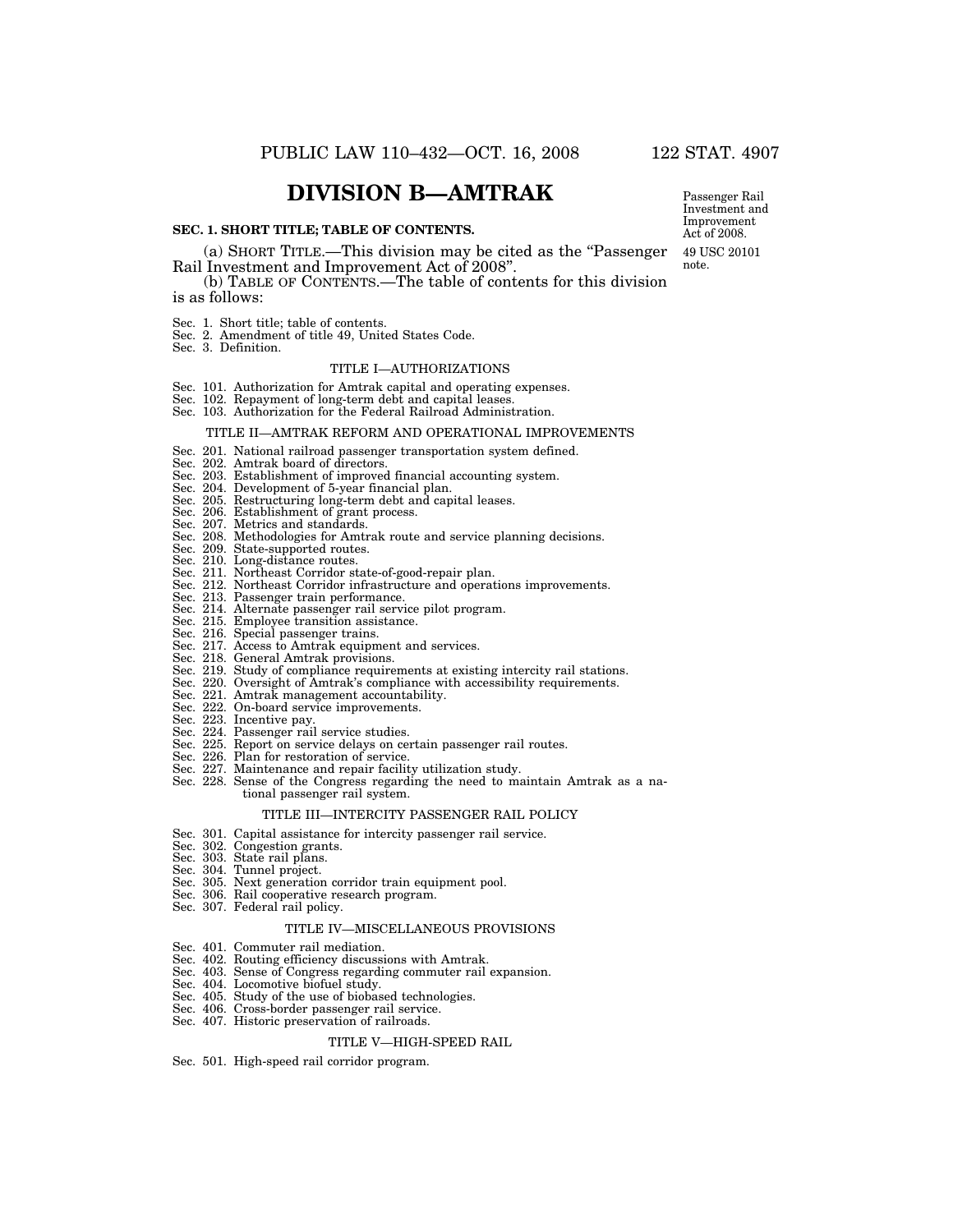#### Sec. 502. Additional high-speed rail projects.

#### TITLE VI—CAPITAL AND PREVENTIVE MAINTENANCE PROJECTS FOR WASHINGTON METROPOLITAN AREA TRANSIT AUTHORITY

Sec. 601. Authorization for capital and preventive maintenance projects for Washington Metropolitan Area Transit Authority.

#### **SEC. 2. AMENDMENT OF TITLE 49, UNITED STATES CODE.**

Except as otherwise specifically provided, whenever in this division an amendment is expressed in terms of an amendment to a section or other provision of law, the reference shall be considered to be made to a section or other provision of title 49, United States Code.

49 USC 24101 note.

## **SEC. 3. DEFINITION.**

In this division, the term "Secretary" means the Secretary of Transportation.

## **TITLE I—AUTHORIZATIONS**

#### **SEC. 101. AUTHORIZATION FOR AMTRAK CAPITAL AND OPERATING EXPENSES.**

(a) OPERATING GRANTS.—There are authorized to be appropriated to the Secretary for the use of Amtrak for operating costs the following amounts:  $(1)$  For fiscal year 2009, \$530,000,000.

(2) For fiscal year 2010, \$580,000,000.

(3) For fiscal year 2011, \$592,000,000.

(4) For fiscal year 2012, \$616,000,000.

(5) For fiscal year 2013, \$631,000,000.

(b) INSPECTOR GENERAL.—There are authorized to be appropriated to the Secretary for the Office of the Inspector General of Amtrak the following amounts:

(1) For fiscal year 2009, \$20,000,000.

(2) For fiscal year 2010, \$21,000,000.

(3) For fiscal year 2011, \$22,000,000.

(4) For fiscal year 2012, \$22,000,000.

(5) For fiscal year 2013, \$23,000,000.

(c) CAPITAL GRANTS.—There are authorized to be appropriated to the Secretary for the use of Amtrak for capital projects (as defined in subparagraphs (A) and (B) of section  $24401(2)$  of title 49, United States Code) to bring the Northeast Corridor (as defined in section 24102 of such title) to a state-of-good-repair and for capital expenses of the national rail passenger transportation

 $(1)$  For fiscal year 2009, \$715,000,000.

(2) For fiscal year 2010, \$975,000,000.

 $(3)$  For fiscal year 2011, \$1,025,000,000.

(4) For fiscal year 2012, \$1,275,000,000.

(5) For fiscal year 2013, \$1,325,000,000.

(d) PROJECT MANAGEMENT OVERSIGHT.—The Secretary may withhold up to  $\frac{1}{2}$  of 1 percent of amounts appropriated pursuant to subsection (c) for the costs of project management oversight of capital projects carried out by Amtrak.

## **SEC. 102. REPAYMENT OF LONG-TERM DEBT AND CAPITAL LEASES.**

(a) PRINCIPAL AND INTEREST ON DEBT SERVICE.—There are authorized to be appropriated to the Secretary for the use of Amtrak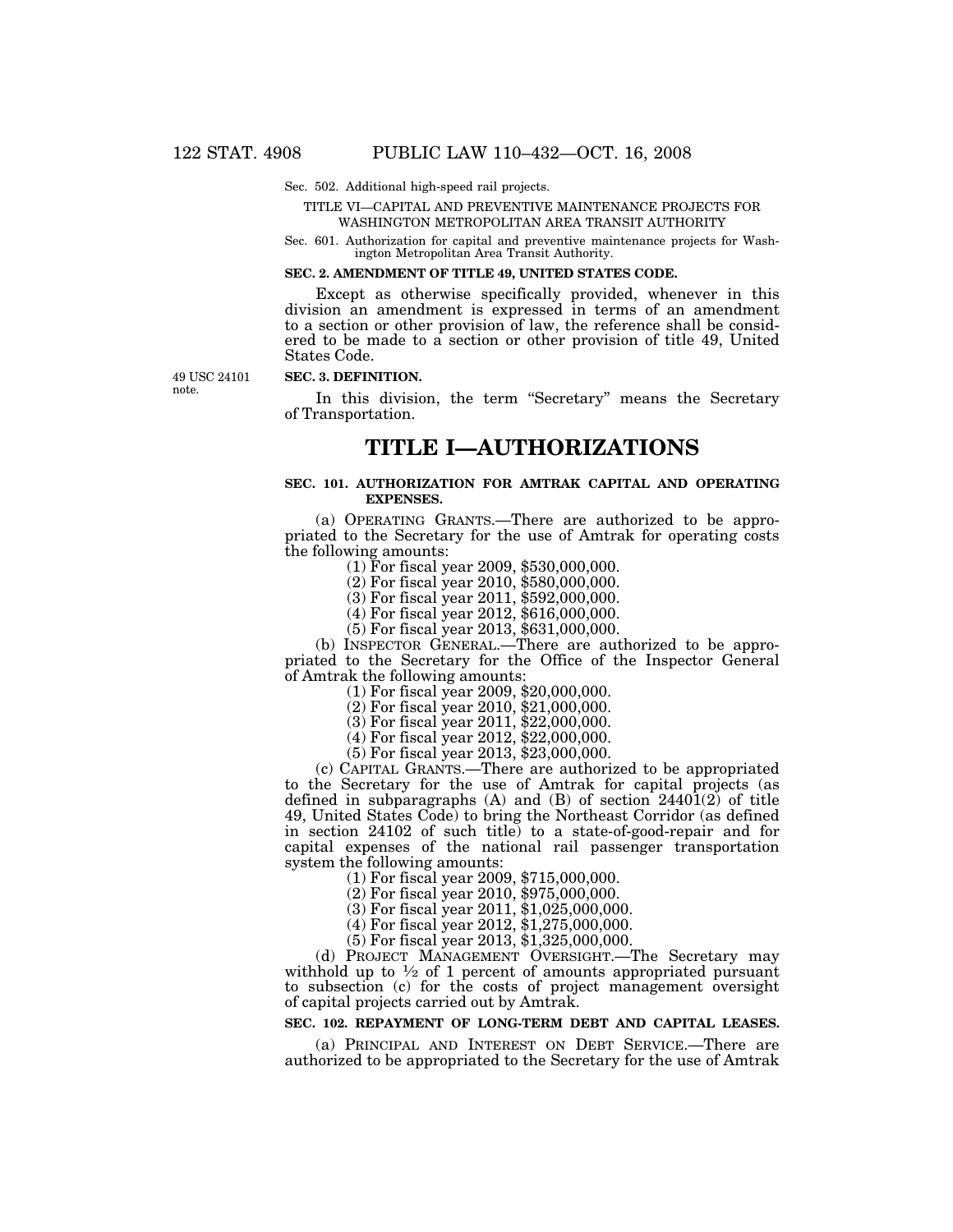for retirement of principal and payment of interest on loans for capital equipment, or capital leases, not more than the following amounts:

(1) For fiscal year 2009, \$285,000,000.

(2) For fiscal year 2010, \$264,000,000.

(3) For fiscal year 2011, \$288,000,000.

(4) For fiscal year 2012, \$290,000,000.

(5) For fiscal year 2013, \$277,000,000.

(b) EARLY BUYOUT OPTION.—There are authorized to be appropriated to the Secretary such sums as may be necessary for the use of Amtrak for the payment of costs associated with early buyout options if the exercise of those options is determined to be advantageous to Amtrak.

(c) LEGAL EFFECT OF PAYMENTS UNDER THIS SECTION.—The payment of principal and interest on secured debt, with the proceeds of grants authorized by this section shall not—

(1) modify the extent or nature of any indebtedness of Amtrak to the United States in existence as of the date of enactment of this Act;

(2) change the private nature of Amtrak's or its successors' liabilities; or

(3) imply any Federal guarantee or commitment to amortize Amtrak's outstanding indebtedness.

#### **SEC. 103. AUTHORIZATION FOR THE FEDERAL RAILROAD ADMINISTRA-TION.**

There are authorized to be appropriated to the Secretary for the use of the Federal Railroad Administration such sums as necessary to implement the provisions required under this division for fiscal years 2009 through 2013.

# **TITLE II—AMTRAK REFORM AND OPERATIONAL IMPROVEMENTS**

#### **SEC. 201. NATIONAL RAILROAD PASSENGER TRANSPORTATION SYSTEM DEFINED.**

(a) IN GENERAL.—Section 24102 is amended—

(1) by striking paragraph (2);

(2) by redesignating paragraphs (3), (4), and (5) as paragraphs  $(2)$ ,  $(3)$ , and  $(4)$ , respectively; and

(3) by inserting after paragraph (4) as so redesignated the following:<br>" $(5)$  'nat

'national rail passenger transportation system' means—

''(A) the segment of the continuous Northeast Corridor railroad line between Boston, Massachusetts, and Washington, District of Columbia;

''(B) rail corridors that have been designated by the Secretary of Transportation as high-speed rail corridors (other than corridors described in subparagraph (A)), but only after regularly scheduled intercity service over a corridor has been established;

''(C) long-distance routes of more than 750 miles between endpoints operated by Amtrak as of the date of enactment of the Passenger Rail Investment and Improvement Act of 2008; and

49 USC 24102.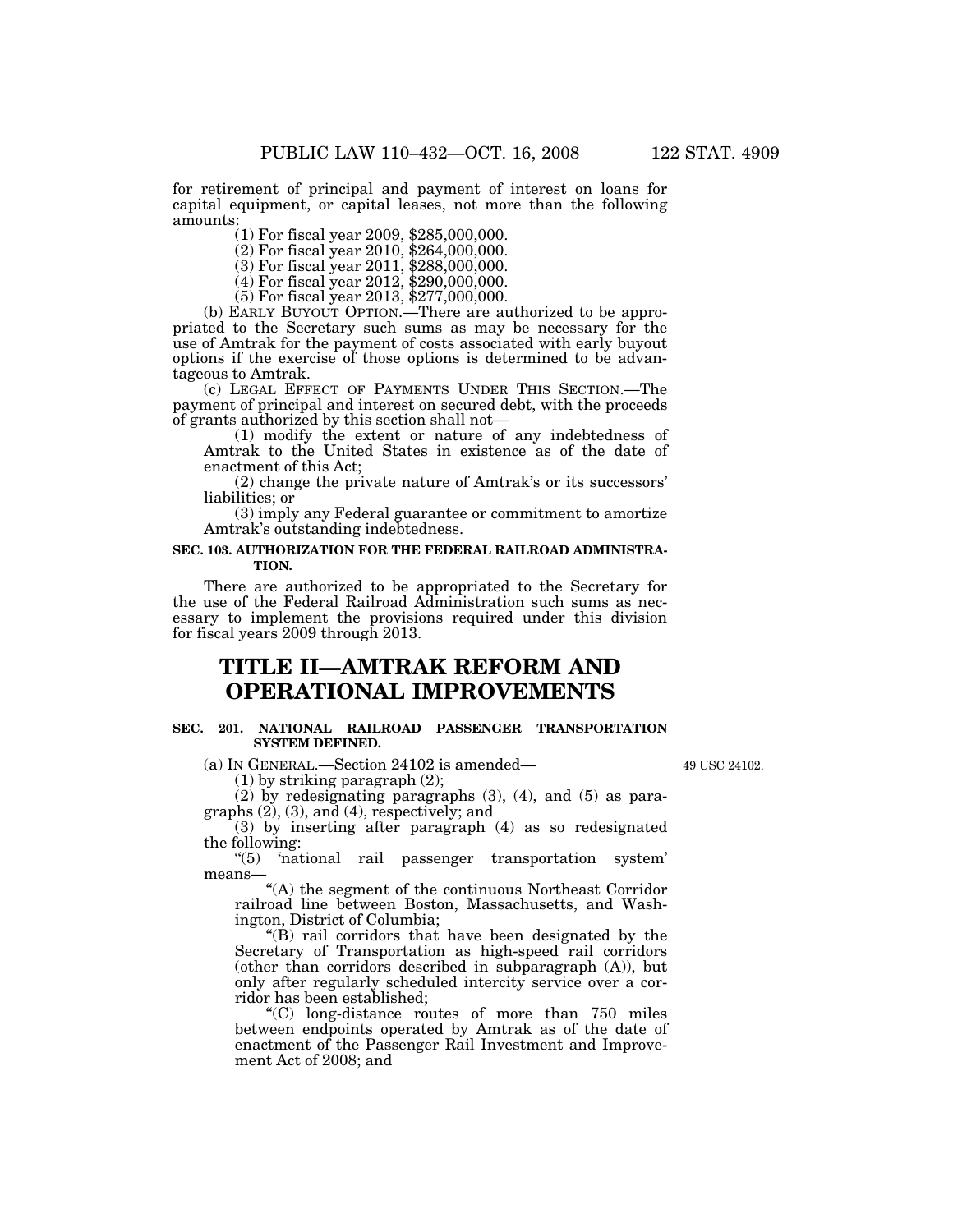''(D) short-distance corridors, or routes of not more than 750 miles between endpoints, operated by—

''(i) Amtrak; or

"(ii) another rail carrier that receives funds under chapter 244."

(b) AMTRAK ROUTES WITH STATE FUNDING.

(1) IN GENERAL.—Chapter 247 is amended by inserting after section 24701 the following:

### **''§ 24702. Transportation requested by States, authorities, and other persons**

''(a) CONTRACTS FOR TRANSPORTATION.—Amtrak may enter into a contract with a State, a regional or local authority, or another person for Amtrak to operate an intercity rail service or route not included in the national rail passenger transportation system upon such terms as the parties thereto may agree.

''(b) DISCONTINUANCE.—Upon termination of a contract entered into under this section, or the cessation of financial support under such a contract by either party, Amtrak may discontinue such service or route, notwithstanding any other provision of law.''.

(2) CONFORMING AMENDMENT.—The chapter analysis for chapter 247 is amended by inserting after the item relating to section 24701 the following:

"24702. Transportation requested by States, authorities, and other persons".

49 USC 24101 note.

(c) AMTRAK TO CONTINUE TO PROVIDE NON-HIGH-SPEED SERV-ICES.—Nothing in this division is intended to preclude Amtrak from restoring, improving, or developing non-high-speed intercity passenger rail service.

(d) APPLICABILITY OF SECTION 24706.—Section 24706 is amended by adding at the end the following:

''(c) APPLICABILITY.—This section applies to all service over routes provided by Amtrak, notwithstanding any provision of section 24701 of this title or any other provision of this title except section  $24702(b)$ .".

(e) AMTRAK'S MISSION.—

(1) AMENDMENTS.—Section 24101 is amended—

(A) by striking ''**purpose**'' in the section heading and inserting ''**mission**'';

(B) by striking subsection (b) and inserting the following:

''(b) MISSION.—The mission of Amtrak is to provide efficient and effective intercity passenger rail mobility consisting of high quality service that is trip-time competitive with other intercity travel options and that is consistent with the goals of subsection  $(d)$ .";

> (C) by redesignating paragraphs (9) through (11) in subsection (c) as paragraphs (10) through (12), respectively, and inserting after paragraph (8) the following:

''(9) provide additional or complementary intercity transportation service to ensure mobility in times of national disaster or other instances where other travel options are not adequately available;''; and

(D) in subsection (d), by striking "subsection  $(c)(11)$ " and inserting "subsection  $(c)(12)$ ".

49 USC 24706.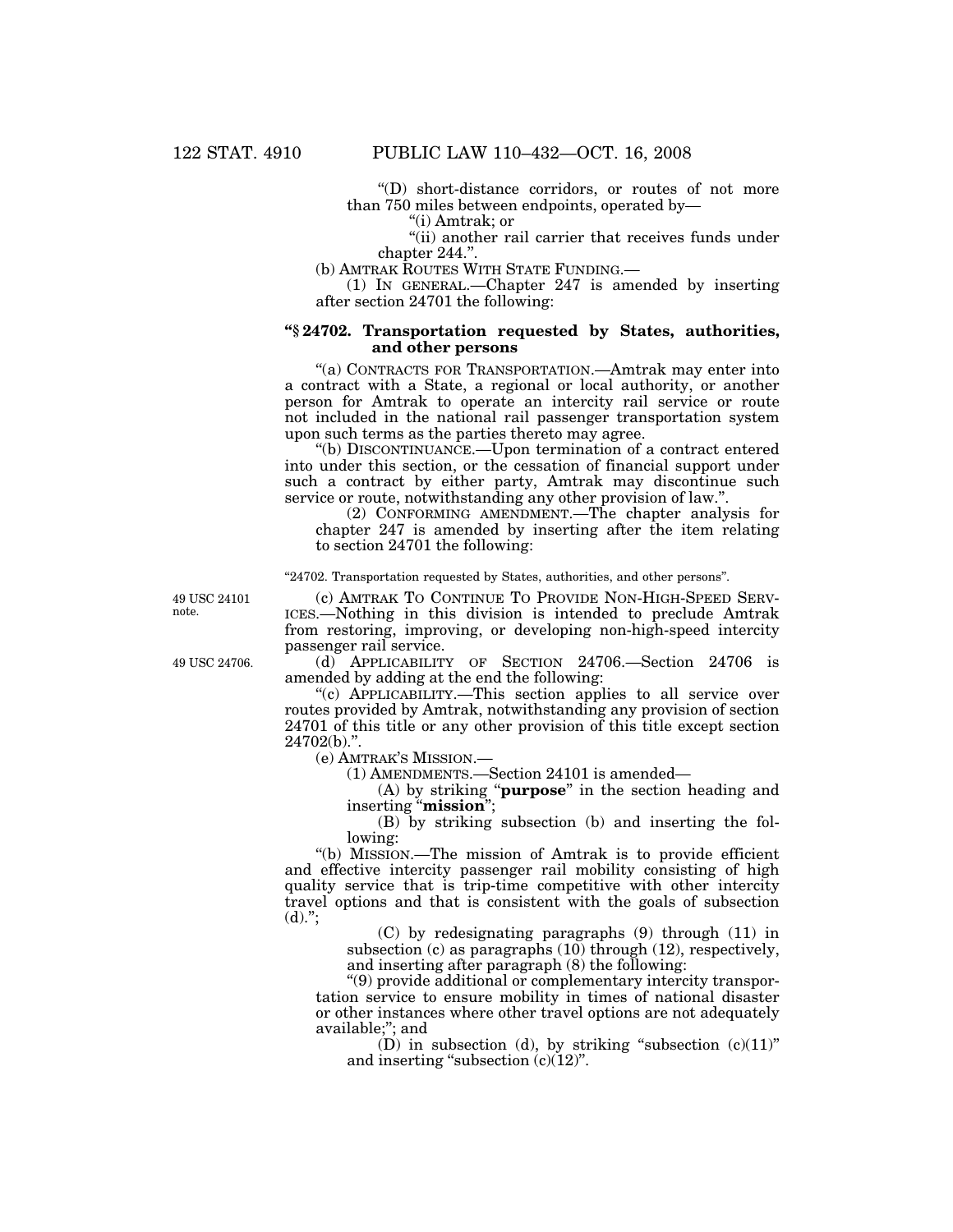(2) CONFORMING AMENDMENT.—The chapter analysis for chapter 241 is amended by striking the item relating to section 24101 and inserting the following:

''24101. Findings, mission, and goals.''.

#### **SEC. 202. AMTRAK BOARD OF DIRECTORS.**

(a) IN GENERAL.—Section 24302 is amended to read as follows: 49 USC 24302.

## **''§ 24302. Board of directors**

''(a) COMPOSITION AND TERMS.—

''(1) The Amtrak Board of Directors (referred to in this section as the 'Board') is composed of the following 9 directors, each of whom must be a citizen of the United States:

''(A) The Secretary of Transportation.

''(B) The President of Amtrak.

''(C) 7 individuals appointed by the President of the President. United States, by and with the advice and consent of the Senate, with general business and financial experience, experience or qualifications in transportation, freight and passenger rail transportation, travel, hospitality, cruise line, or passenger air transportation businesses, or representatives of employees or users of passenger rail transportation or a State government.

"(2) In selecting individuals described in paragraph  $(1)$ for nominations for appointments to the Board, the President shall consult with the Speaker of the House of Representatives, the minority leader of the House of Representatives, the majority leader of the Senate, and the minority leader of the Senate and try to provide adequate and balanced representation of the major geographic regions of the United States served by Amtrak.

''(3) An individual appointed under paragraph (1)(C) of this subsection shall be appointed for a term of 5 years. Such term may be extended until the individual's successor is appointed and qualified. Not more than 5 individuals appointed under paragraph  $(1)(C)$  may be members of the same political party.

''(4) The Board shall elect a chairman and a vice chairman, other than the President of Amtrak, from among its membership. The vice chairman shall serve as chairman in the absence of the chairman.

''(5) The Secretary may be represented at Board meetings by the Secretary's designee.

''(b) PAY AND EXPENSES.—Each director not employed by the United States Government or Amtrak is entitled to reasonable pay when performing Board duties. Each director not employed by the United States Government is entitled to reimbursement from Amtrak for necessary travel, reasonable secretarial and professional staff support, and subsistence expenses incurred in attending Board meetings.

"(c)  $\text{Tr}_2(-1)$  Each director not employed by the United States Government shall be subject to the same travel and reimbursable business travel expense policies and guidelines that apply to Amtrak's executive management when performing Board duties.

President. Consultation.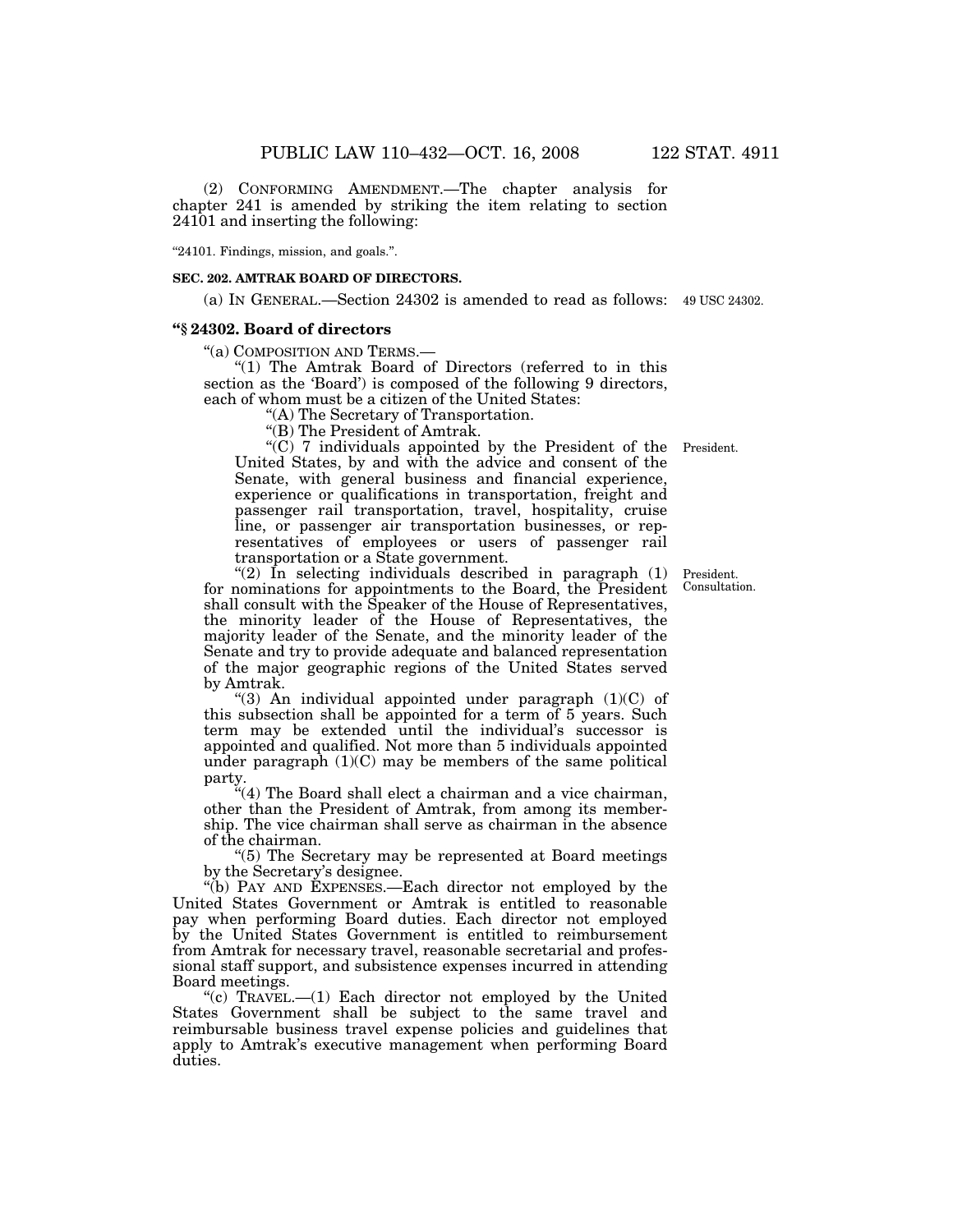" $(2)$  Not later than 60 days after the end of each fiscal year, the Board shall submit a report describing all travel and reimbursable business travel expenses paid to each director when performing Board duties to the Committee on Transportation and Infrastructure of the House of Representatives and the Committee on Commerce, Science, and Transportation of the Senate.

" $(3)$  The report submitted under paragraph  $(2)$  shall include a detailed justification for any travel or reimbursable business travel expense that deviates from Amtrak's travel and reimbursable business travel expense policies and guidelines.

"(d) VACANCIES.—A vacancy on the Board is filled in the same way as the original selection, except that an individual appointed by the President of the United States under subsection  $(a)(1)(C)$ of this section to fill a vacancy occurring before the end of the term for which the predecessor of that individual was appointed is appointed for the remainder of that term. A vacancy required to be filled by appointment under subsection  $(a)(1)(C)$  must be filled not later than 120 days after the vacancy occurs.

''(e) QUORUM.—A majority of the members serving shall constitute a quorum for doing business.

''(f) BYLAWS.—The Board may adopt and amend bylaws governing the operation of Amtrak. The bylaws shall be consistent with this part and the articles of incorporation.''.

(b) EFFECTIVE DATE FOR DIRECTORS' PROVISION.—The amendment made by subsection (a) shall take effect 6 months after the date of enactment of this Act. The members of the Amtrak Board of Directors serving as of the date of enactment of this Act may continue to serve for the remainder of the term to which they were appointed.

### **SEC. 203. ESTABLISHMENT OF IMPROVED FINANCIAL ACCOUNTING SYSTEM.**

(a) IN GENERAL.—The Amtrak Board of Directors—

(1) may employ an independent financial consultant with experience in railroad accounting to assist Amtrak in improving Amtrak's financial accounting and reporting system and practices;

(2) shall implement a modern financial accounting and reporting system not later than 3 years after the date of enactment of this Act; and

(3) shall, not later than 90 days after the end of each fiscal year through fiscal year 2013—

(A) submit to the Committee on Transportation and Infrastructure of the House of Representatives and the Committee on Commerce, Science, and Transportation of the Senate a comprehensive report that allocates all of Amtrak's revenues and costs to each of its routes, each of its lines of business, and each major activity within each route and line of business activity, including—

(i) train operations;

(ii) equipment maintenance;

- (iii) food service;
- (iv) sleeping cars;
- (v) ticketing;
- (vi) reservations; and
- (vii) unallocated fixed overhead costs;

Deadline. Reports.

Deadline.

49 USC 24101 note.

Deadlines.

Reports.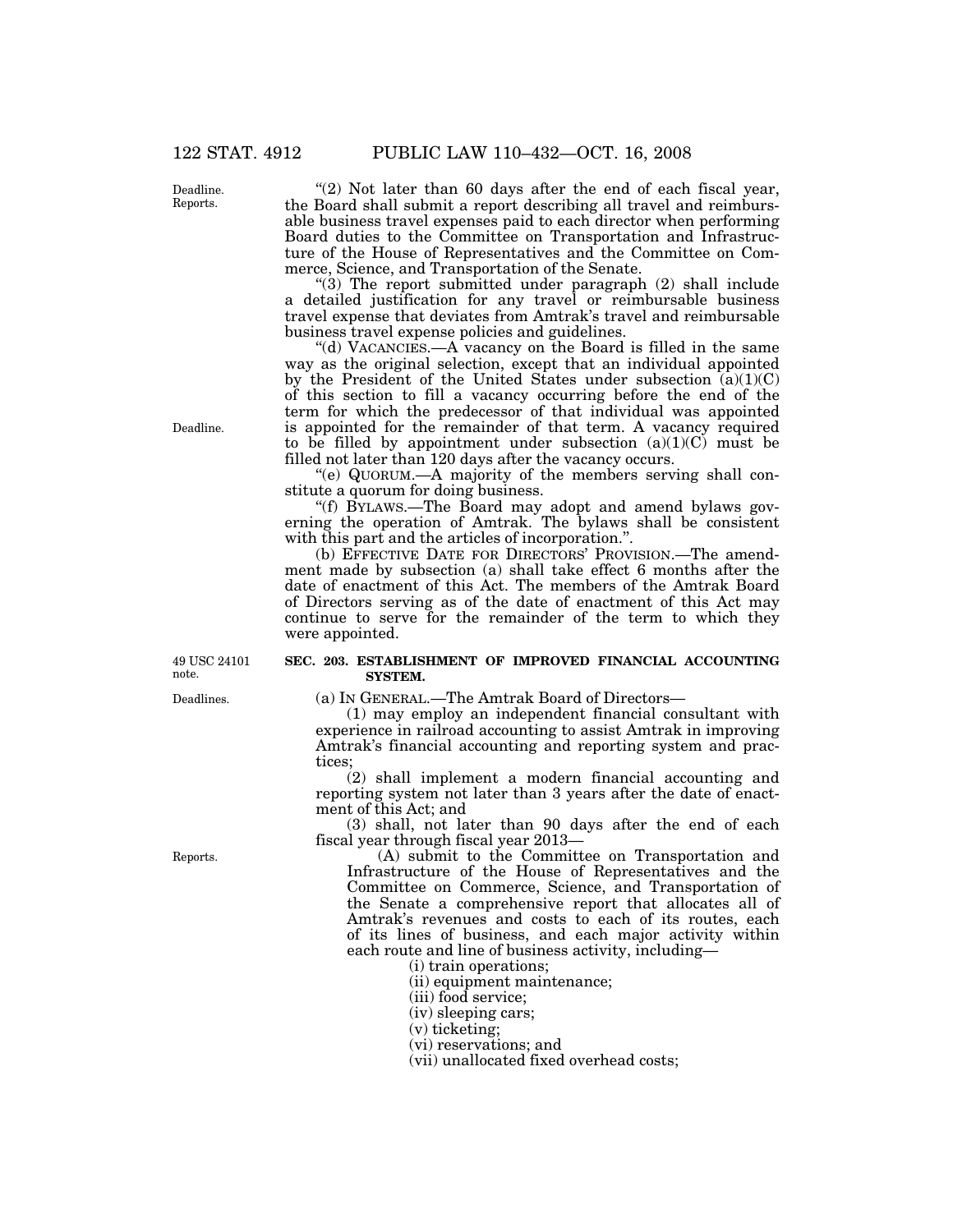(B) include the report described in subparagraph (A) in Amtrak's annual report; and

(C) post such report on Amtrak's website.

(b) VERIFICATION OF SYSTEM; REPORT.—The Inspector General of the Department of Transportation shall review the accounting system designed and implemented under subsection (a) to ensure that it accomplishes the purposes for which it is intended. The Inspector General shall report his or her findings and conclusions, together with any recommendations, to the Committee on Transportation and Infrastructure of the House of Representatives and the Committee on Commerce, Science, and Transportation of the Senate.

(c) CATEGORIZATION OF REVENUES AND EXPENSES.—In carrying out subsection (a), the Amtrak Board of Directors shall separately categorize assigned revenues and attributable expenses by type of service, including long-distance routes, State-sponsored routes, commuter contract routes, and Northeast Corridor routes.

#### **SEC. 204. DEVELOPMENT OF 5-YEAR FINANCIAL PLAN.**

(a) DEVELOPMENT OF 5-YEAR FINANCIAL PLAN.—The Amtrak Board of Directors shall submit an annual budget and business plan for Amtrak, and a 5-year financial plan for the fiscal year to which that budget and business plan relate and the subsequent 4 years, prepared in accordance with this section, to the Secretary and the Inspector General of the Department of Transportation no later than—

(1) the first day of each fiscal year beginning after the date of enactment of this Act; or

(2) the date that is 60 days after the date of enactment of an appropriations Act for the fiscal year, if later.

(b) CONTENTS OF 5-YEAR FINANCIAL PLAN.—The 5-year financial plan for Amtrak shall include, at a minimum—

(1) all projected revenues and expenditures for Amtrak, including governmental funding sources;

(2) projected ridership levels for all Amtrak passenger operations;

(3) revenue and expenditure forecasts for non-passenger operations;

(4) capital funding requirements and expenditures necessary to maintain passenger service in order to accommodate predicted ridership levels and predicted sources of capital funding;

(5) operational funding needs, if any, to maintain current and projected levels of passenger service, including State-supported routes and predicted funding sources;

(6) projected capital and operating requirements, ridership, and revenue for any new passenger service operations or service expansions;

(7) an assessment of the continuing financial stability of Amtrak, as indicated by factors such as anticipated Federal funding of capital and operating costs, Amtrak's ability to efficiently recruit, retain, and manage its workforce, and Amtrak's ability to effectively provide passenger rail service;

(8) estimates of long-term and short-term debt and associated principal and interest payments (both current and anticipated);

(9) annual cash flow forecasts;

Deadline. 49 USC 24101 note.

Web site.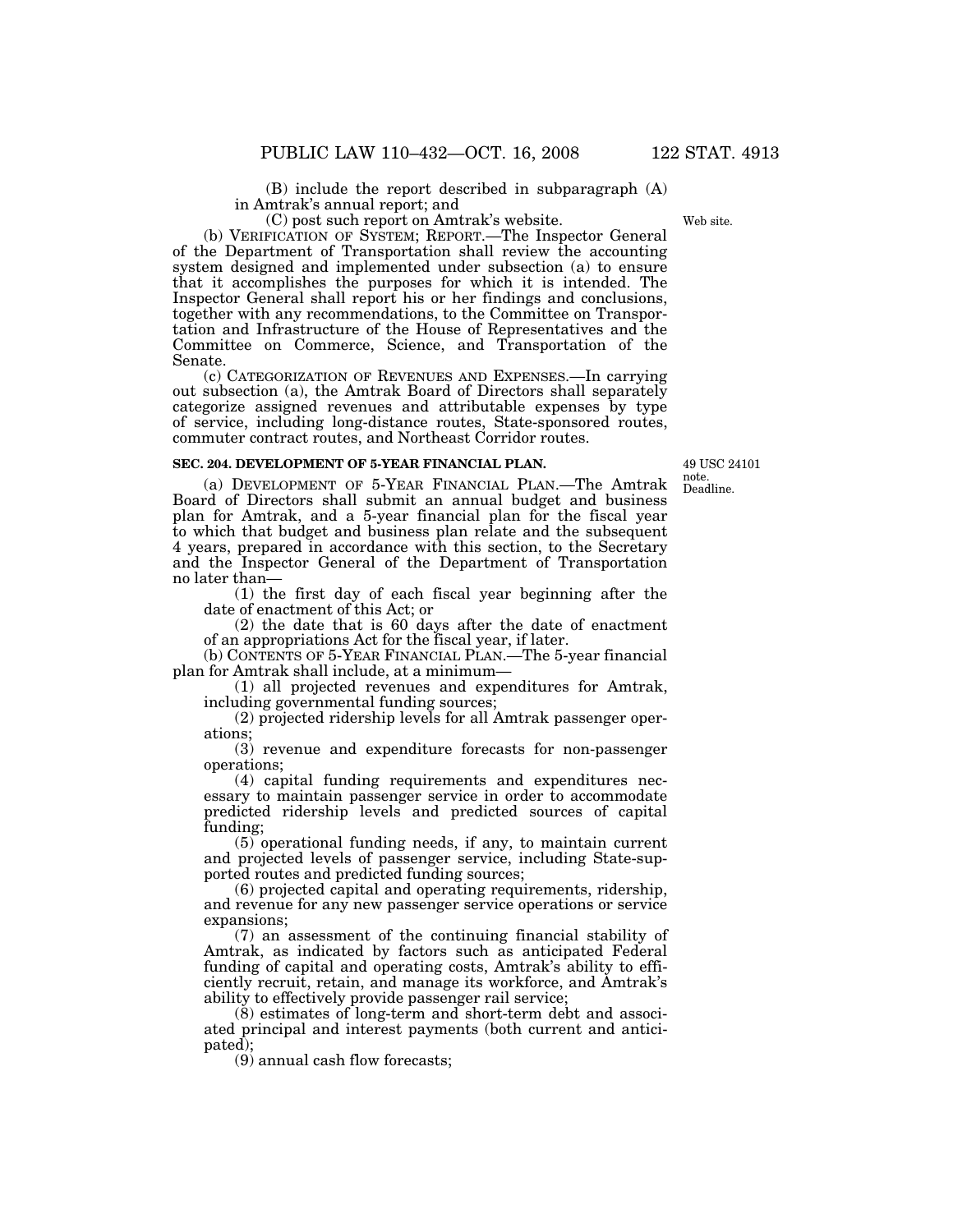(10) a statement describing methods of estimation and significant assumptions;

(11) specific measures that demonstrate measurable improvement year over year in the financial results of Amtrak's operations;

(12) prior fiscal year and projected operating ratio, cash operating loss, and cash operating loss per passenger on a route, business line, and corporate basis;

(13) prior fiscal year and projected specific costs and savings estimates resulting from reform initiatives;

 $(14)$  prior fiscal year and projected labor productivity statistics on a route, business line, and corporate basis;

(15) prior fiscal year and projected equipment reliability statistics; and

(16) capital and operating expenditures for anticipated security needs.

(c) STANDARDS TO PROMOTE FINANCIAL STABILITY.—In meeting the requirements of subsection (b), Amtrak shall—

(1) apply sound budgetary practices, including reducing costs and other expenditures, improving productivity, increasing revenues, or combinations of such practices;

(2) use the categories specified in the financial accounting and reporting system developed under section 203 when preparing its 5-year financial plan; and

 $(3)$  ensure that the plan is consistent with the authorizations of appropriations under title I of this division.

(d) REVIEW BY DOT INSPECTOR GENERAL.—Within 60 days after their submission by Amtrak, the Inspector General of the Department of Transportation shall review the annual budget and the 5-year financial plans prepared by Amtrak under this section to determine whether they meet the requirements of subsection (b) and shall furnish any relevant findings to the Committee on Transportation and Infrastructure of the House of Representatives, the Committee on Appropriations of the House of Representatives, the Committee on Commerce, Science, and Transportation of the Senate, and the Committee on Appropriations of the Senate.

### **SEC. 205. RESTRUCTURING LONG-TERM DEBT AND CAPITAL LEASES.**

(a) IN GENERAL.—The Secretary of the Treasury, in consultation with the Secretary and Amtrak, may make agreements to restructure Amtrak's indebtedness as of the date of enactment of this Act. This authorization expires 2 years after the date of enactment of this Act.

(b) DEBT RESTRUCTURING.—The Secretary of the Treasury, in consultation with the Secretary and Amtrak, shall enter into negotiations with the holders of Amtrak debt, including leases, outstanding as of the date of enactment of this Act for the purpose of restructuring (including repayment) and repaying that debt. The Secretary of the Treasury may secure agreements for restructuring or repayment on such terms as the Secretary of the Treasury deems favorable to the interests of the United States Government.

(c) CRITERIA.—In restructuring Amtrak's indebtedness, the Secretary of the Treasury and Amtrak—

(1) shall take into consideration repayment costs, the term of any loan or loans, and market conditions; and

(2) shall ensure that the restructuring results in significant savings to Amtrak and the United States Government.

49 USC 24101 note.

Expiration date.

Deadline.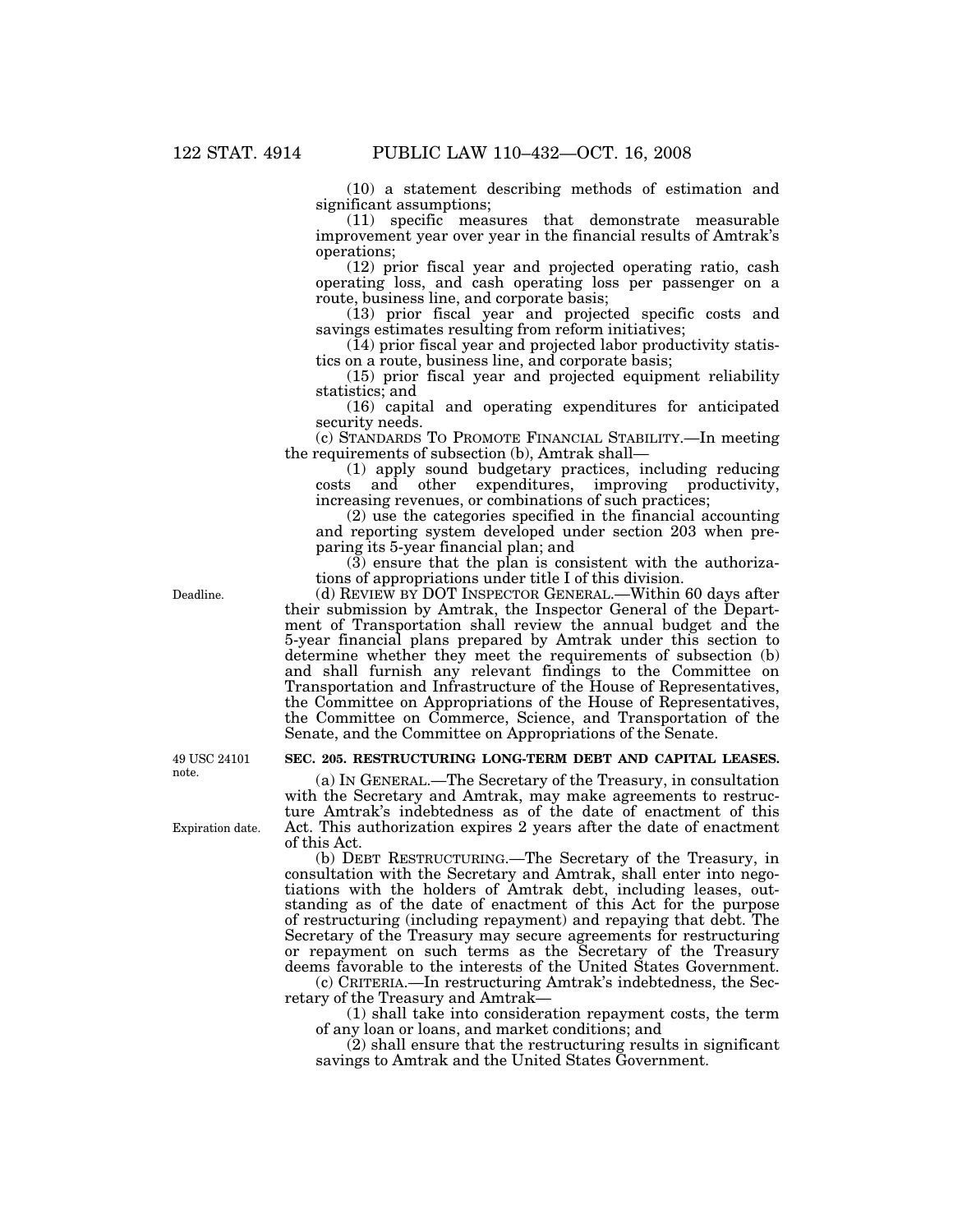(d) PAYMENT OF RENEGOTIATED DEBT.—If the criteria under subsection (c) are met, the Secretary of the Treasury may assume or repay the restructured debt, as appropriate.

(e) AMTRAK PRINCIPAL AND INTEREST PAYMENTS.—

(1) PRINCIPAL ON DEBT SERVICE.—Unless the Secretary of the Treasury makes sufficient payments to creditors under subsection  $(d)$  so that Amtrak is required to make no payments to creditors in a fiscal year, the Secretary shall use funds authorized by section 102 of this division for the use of Amtrak for retirement of principal or payment of interest on loans for capital equipment, or capital leases.

(2) REDUCTIONS IN AUTHORIZATION LEVELS.—Whenever action taken by the Secretary of the Treasury under subsection (a) results in reductions in amounts of principal or interest that Amtrak must service on existing debt, the corresponding amounts authorized by section 102 shall be reduced accordingly.

(f) LEGAL EFFECT OF PAYMENTS UNDER THIS SECTION.—The payment of principal and interest on secured debt, other than debt assumed under subsection (d), with the proceeds of grants under subsection (e) shall not—

(1) modify the extent or nature of any indebtedness of Amtrak to the United States in existence as of the date of enactment of this Act;

(2) change the private nature of Amtrak's or its successors' liabilities; or

(3) imply any Federal guarantee or commitment to amortize Amtrak's outstanding indebtedness.

(g) SECRETARY APPROVAL.—Amtrak may not incur more debt after the date of enactment of this Act without the express advance approval of the Secretary.

(h) REPORT.—The Secretary of the Treasury shall transmit a report to the Committee on Transportation and Infrastructure of the House of Representatives, the Committee on Appropriations of the House of Representatives, the Committee on Commerce, Science, and Transportation of the Senate, and the Committee on Appropriations of the Senate, by June 1, 2010—

(1) describing in detail any agreements to restructure the Amtrak debt; and

(2) providing an estimate of the savings to Amtrak and the United States Government.

#### **SEC. 206. ESTABLISHMENT OF GRANT PROCESS.**

(a) GRANT REQUESTS.—Amtrak shall submit grant requests (including a schedule for the disbursement of funds), consistent with the requirements of this division, to the Secretary for funds authorized to be appropriated to the Secretary for the use of Amtrak under sections 101(a), (b), and (c), 102, 219(b), and 302.

(b) PROCEDURES FOR GRANT REQUESTS.—The Secretary shall establish substantive and procedural requirements, including schedules, for grant requests under this section not later than 30 days after the date of enactment of this Act and shall transmit copies of such requirements and schedules to the Committee on Transportation and Infrastructure of the House of Representatives and the Committee on Commerce, Science, and Transportation of the Senate. As part of those requirements, the Secretary shall require, at a minimum, that Amtrak deposit grant funds, consistent with

49 USC 24101 note.

Requirements. Deadline.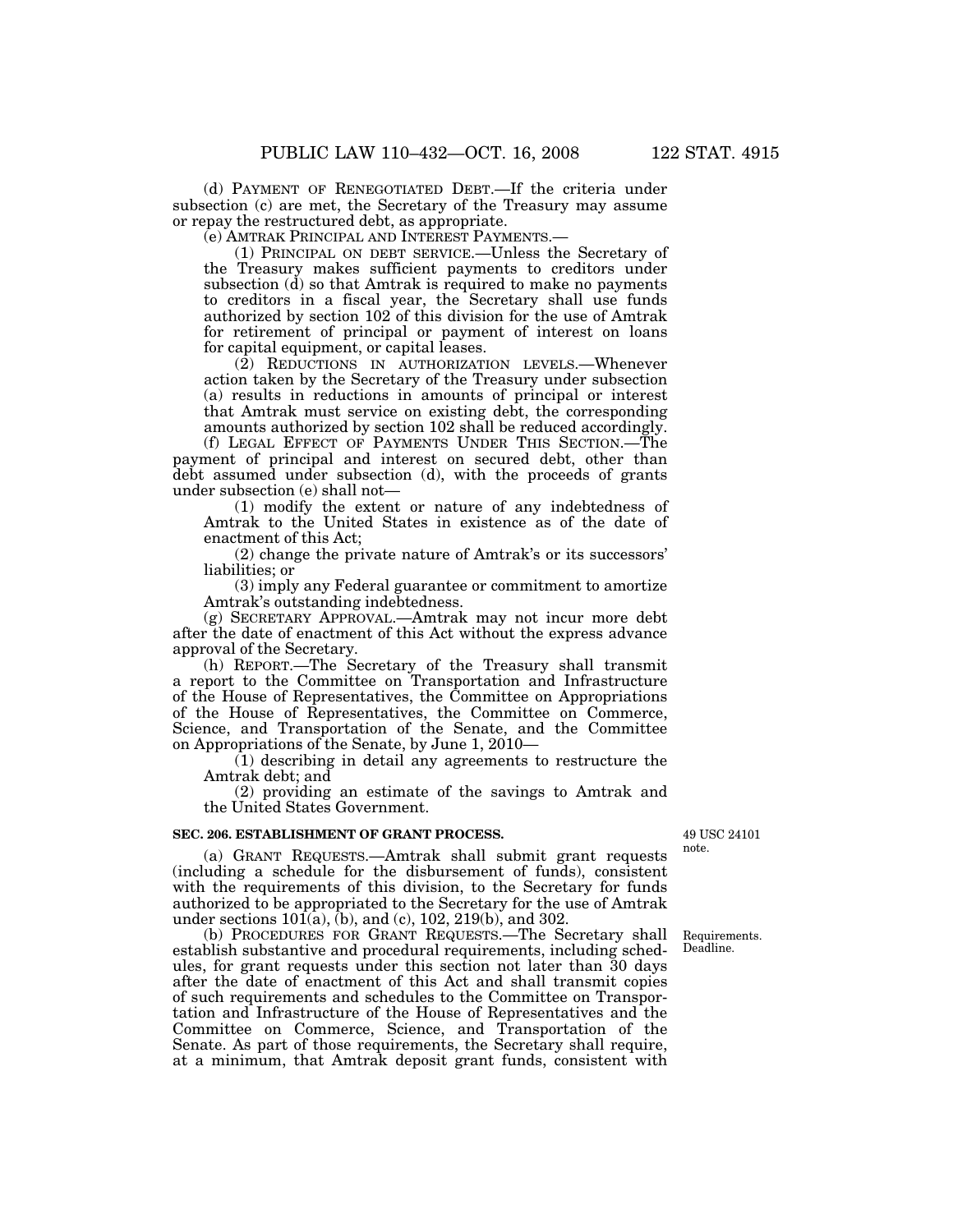the appropriated amounts for each area of expenditure in a given fiscal year, in the following 2 accounts:

(1) The Amtrak Operating account.

(2) The Amtrak General Capital account.

Amtrak may not transfer such funds to another account or expend such funds for any purpose other than the purposes covered by the account in which the funds are deposited without approval by the Secretary.

(c) REVIEW AND APPROVAL.—

(1) 30-DAY APPROVAL PROCESS.—The Secretary shall complete the review of a grant request (including the disbursement schedule) and approve or disapprove the request within 30 days after the date on which Amtrak submits the grant request. If the Secretary disapproves the request or determines that the request is incomplete or deficient, the Secretary shall include the reason for disapproval or the incomplete items or deficiencies in a notice to Amtrak.

(2) 15-DAY MODIFICATION PERIOD.—Within 15 days after receiving notification from the Secretary under the preceding sentence, Amtrak shall submit a modified request for the Secretary's review.

(3) REVISED REQUESTS.—Within 15 days after receiving a modified request from Amtrak, the Secretary shall either approve the modified request, or, if the Secretary finds that the request is still incomplete or deficient, the Secretary shall identify in writing to the Committee on Transportation and Infrastructure of the House of Representatives and the Committee on Commerce, Science, and Transportation of the Senate the remaining deficiencies and recommend a process for resolving the outstanding portions of the request.

### **SEC. 207. METRICS AND STANDARDS.**

(a) IN GENERAL.—Within 180 days after the date of enactment of this Act, the Federal Railroad Administration and Amtrak shall jointly, in consultation with the Surface Transportation Board, rail carriers over whose rail lines Amtrak trains operate, States, Amtrak employees, nonprofit employee organizations representing Amtrak employees, and groups representing Amtrak passengers, as appropriate, develop new or improve existing metrics and minimum standards for measuring the performance and service quality of intercity passenger train operations, including cost recovery, ontime performance and minutes of delay, ridership, on-board services, stations, facilities, equipment, and other services. Such metrics, at a minimum, shall include the percentage of avoidable and fully allocated operating costs covered by passenger revenues on each route, ridership per train mile operated, measures of on-time performance and delays incurred by intercity passenger trains on the rail lines of each rail carrier and, for long-distance routes, measures of connectivity with other routes in all regions currently receiving Amtrak service and the transportation needs of communities and populations that are not well-served by other forms of intercity transportation. Amtrak shall provide reasonable access to the Federal Railroad Administration in order to enable the Administration to carry out its duty under this section.

(b) QUARTERLY REPORTS.—The Administrator of the Federal Railroad Administration shall collect the necessary data and publish

Deadlines.

Notification.

note.<br>Deadline. 49 USC 24101

Publication.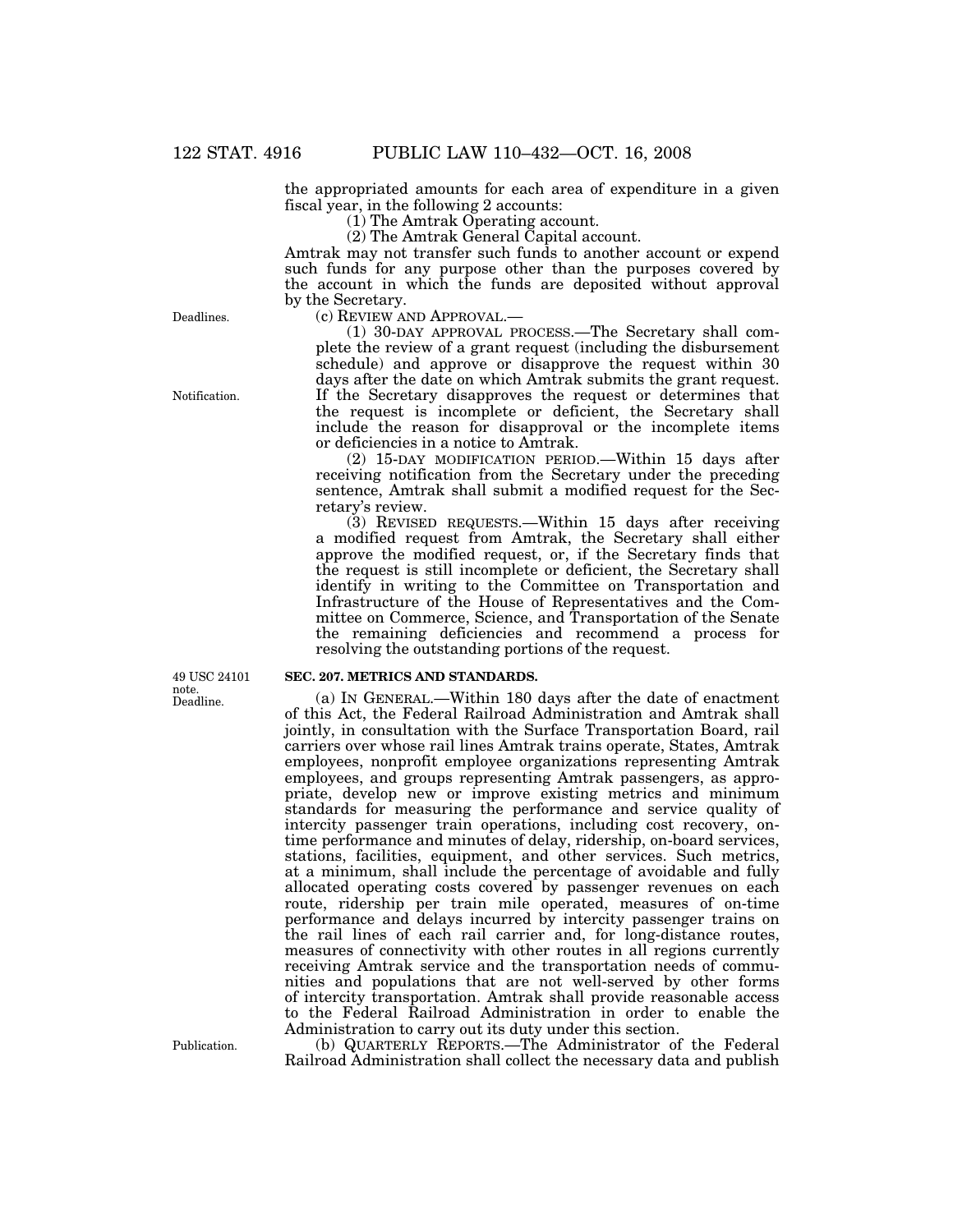a quarterly report on the performance and service quality of intercity passenger train operations, including Amtrak's cost recovery, ridership, on-time performance and minutes of delay, causes of delay, on-board services, stations, facilities, equipment, and other services.

(c) CONTRACTS WITH HOST RAIL CARRIERS.—To the extent practicable, Amtrak and its host rail carriers shall incorporate the metrics and standards developed under subsection (a) into their access and service agreements.

(d) ARBITRATION.—If the development of the metrics and standards is not completed within the 180-day period required by subsection (a), any party involved in the development of those standards may petition the Surface Transportation Board to appoint an arbitrator to assist the parties in resolving their disputes through binding arbitration.

#### **SEC. 208. METHODOLOGIES FOR AMTRAK ROUTE AND SERVICE PLAN-NING DECISIONS.**

(a) METHODOLOGY DEVELOPMENT.—Within 180 days after the date of enactment of this Act, the Federal Railroad Administration shall obtain the services of a qualified independent entity to develop and recommend objective methodologies for Amtrak to use in determining what intercity passenger routes and services it will provide, including the establishment of new routes, the elimination of existing routes, and the contraction or expansion of services or frequencies over such routes. In developing such methodologies, the entity shall consider—

(1) the current or expected performance and service quality of intercity passenger train operations, including cost recovery, on-time performance and minutes of delay, ridership, on-board services, stations, facilities, equipment, and other services;

(2) connectivity of a route with other routes;

(3) the transportation needs of communities and populations that are not well served by intercity passenger rail service or by other forms of intercity transportation;

(4) Amtrak's and other major intercity passenger rail service providers in other countries' methodologies for determining intercity passenger rail routes and services; and

(5) the views of the States and other interested parties. (b) SUBMITTAL TO CONGRESS.—Within 1 year after the date of enactment of this Act, the entity shall submit recommendations developed under subsection (a) to Amtrak, the Committee on Transportation and Infrastructure of the House of Representatives, and the Committee on Commerce, Science, and Transportation of the Senate.

(c) CONSIDERATION OF RECOMMENDATIONS.—Within 90 days after receiving the recommendations developed under subsection (a) by the entity, the Amtrak Board of Directors shall consider the adoption of those recommendations. The Board shall transmit Reports. a report to the Committee on Transportation and Infrastructure of the House of Representatives and the Committee on Commerce, Science, and Transportation of the Senate explaining its reasons for adopting or not adopting the recommendations.

#### **SEC. 209. STATE-SUPPORTED ROUTES.**

(a) IN GENERAL.—Within 2 years after the date of enactment of this Act, the Amtrak Board of Directors, in consultation with the Secretary, the governors of each relevant State, and the Mayor

Deadline. 49 USC 24101 note.

Recommendations. Deadlines. 49 USC 24101 note.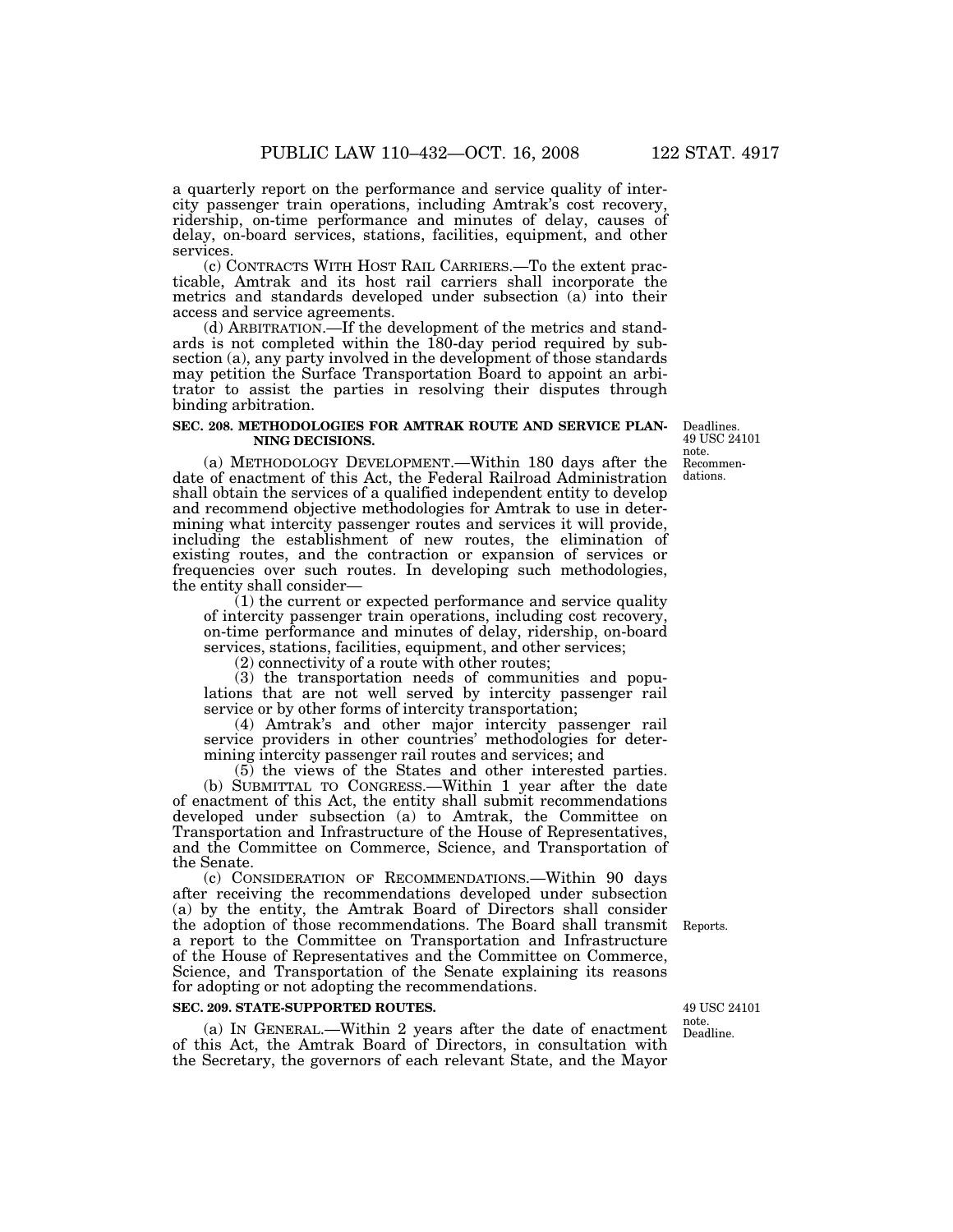of the District of Columbia, or entities representing those officials, shall develop and implement a single, nationwide standardized methodology for establishing and allocating the operating and capital costs among the States and Amtrak associated with trains operated on each of the routes described in section  $24102(5)(B)$ and (D) and section 24702 that—

(1) ensures, within 5 years after the date of enactment of this Act, equal treatment in the provision of like services of all States and groups of States (including the District of Columbia); and

(2) allocates to each route the costs incurred only for the benefit of that route and a proportionate share, based upon factors that reasonably reflect relative use, of costs incurred for the common benefit of more than 1 route.

(b) REVISIONS.—The Amtrak Board of Directors, in consultation with the Secretary, the governors of each relevant State, and the Mayor of the District of Columbia, or entities representing those officials, may revise or amend the methodology established under subsection (a) as necessary, consistent with the intent of this section, including revisions or modifications based on Amtrak's financial accounting system developed pursuant to section 203 of this division.

(c) REVIEW.—If Amtrak and the States (including the District of Columbia) in which Amtrak operates such routes do not voluntarily adopt and implement the methodology developed under subsection (a) in allocating costs and determining compensation for the provision of service in accordance with the date established therein, the Surface Transportation Board shall determine the appropriate methodology required under subsection (a) for such services in accordance with the procedures and procedural schedule applicable to a proceeding under section  $24904(\overline{c})$  of title 49, United States Code, and require the full implementation of this methodology with regards to the provision of such service within 1 year after the Board's determination of the appropriate methodology.

(d) USE OF CHAPTER 244 FUNDS.—Funds provided to a State under chapter 244 of title 49, United States Code, may be used, as provided in that chapter, to pay capital costs determined in accordance with this section.

#### **SEC. 210. LONG-DISTANCE ROUTES.**

(a) IN GENERAL.—Chapter 247 is amended by adding at the end thereof the following:

#### **''§ 24710. Long-distance routes**

"(a) ANNUAL EVALUATION.—Using the financial and performance metrics developed under section 207 of the Passenger Rail Investment and Improvement Act of 2008, Amtrak shall—

 $''(1)$  evaluate annually the financial and operating performance of each long-distance passenger rail route operated by Amtrak; and

 $"(2)$  rank the overall performance of such routes for  $2008$ and identify each long-distance passenger rail route operated by Amtrak in 2008 according to its overall performance as belonging to the best performing third of such routes, the second best performing third of such routes, or the worst performing third of such routes.

Deadline.

Deadline.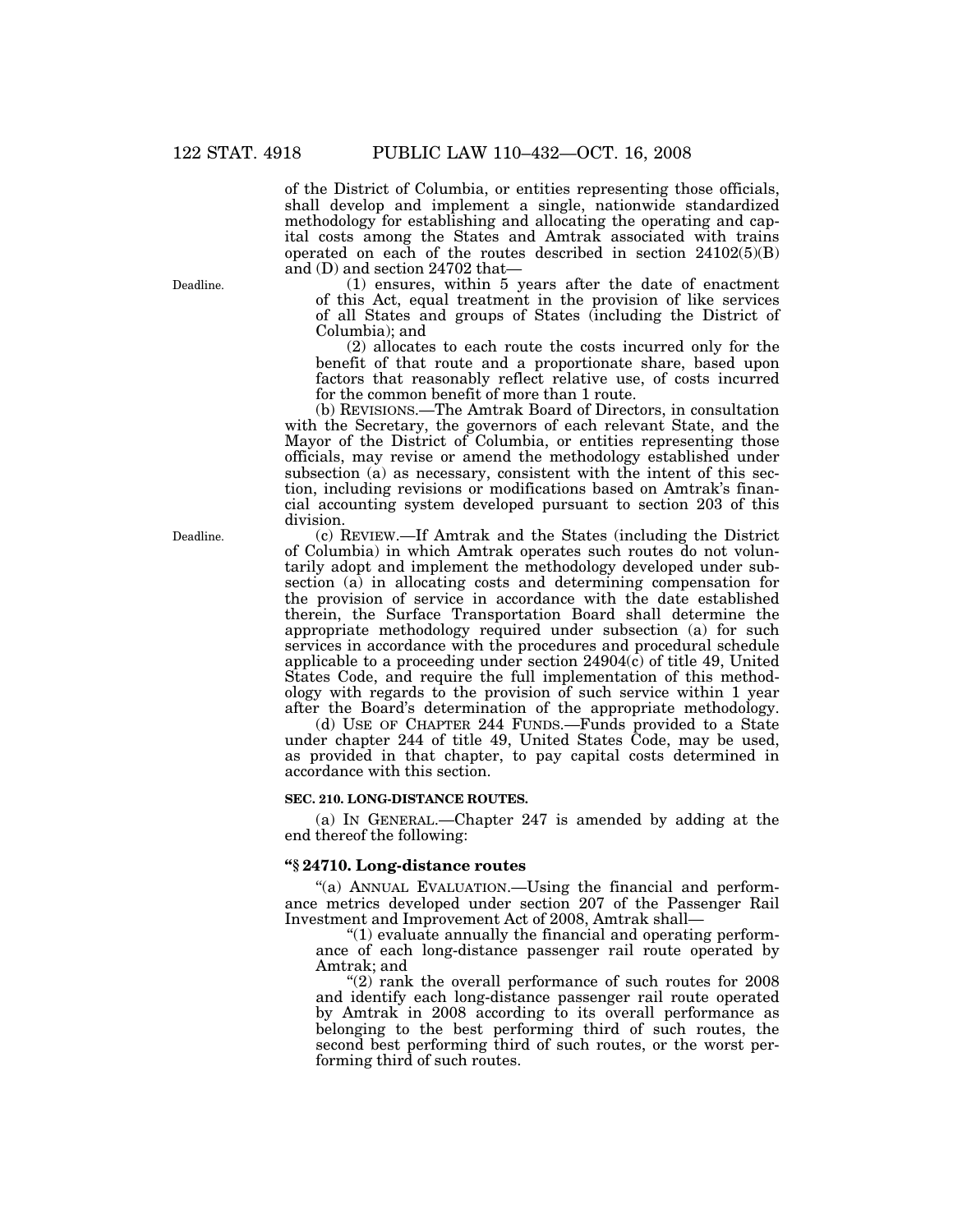''(b) PERFORMANCE IMPROVEMENT PLAN.—Amtrak shall develop Web site. and post on its website a performance improvement plan for its long-distance passenger rail routes to achieve financial and operating improvements based on the data collected through the application of the financial and performance metrics developed under section 207 of that Act. The plan shall address—

''(1) on-time performance;

''(2) scheduling, frequency, routes, and stops;

''(3) the feasibility of restructuring service into connected corridor service;

''(4) performance-related equipment changes and capital improvements;

''(5) on-board amenities and service, including food, first class, and sleeping car service;

''(6) State or other non-Federal financial contributions;

''(7) improving financial performance;

''(8) anticipated Federal funding of operating and capital costs; and

''(9) other aspects of Amtrak's long-distance passenger rail routes that affect the financial, competitive, and functional performance of service on Amtrak's long-distance passenger rail routes.

''(c) IMPLEMENTATION.—Amtrak shall implement the performance improvement plan developed under subsection (b)—

" $(1)$  beginning in fiscal year 2010 for those routes identified as being in the worst performing third under subsection (a)(2);

" $(2)$  beginning in fiscal year 2011 for those routes identified as being in the second best performing third under subsection  $(a)(2)$ ; and

''(3) beginning in fiscal year 2012 for those routes identified as being in the best performing third under subsection (a)(2).

''(d) ENFORCEMENT.—The Federal Railroad Administration shall monitor the development, implementation, and outcome of improvement plans under this section. If the Federal Railroad Administration determines that Amtrak is not making reasonable progress in implementing its performance improvement plan or, after the performance improvement plan is implemented under subsection  $(c)(1)$  in accordance with the terms of that plan, Amtrak has not achieved the outcomes it has established for such routes, under the plan for any calendar year, the Federal Railroad Administration—

"(1) shall notify Amtrak, the Inspector General of the Notification. Department of Transportation, the Committee on Transportation and Infrastructure of the House of Representatives, and the Committee on Commerce, Science, and Transportation of the Senate of its determination under this subsection;

 $''(2)$  shall provide Amtrak with an opportunity for a hearing with respect to that determination; and

''(3) may withhold appropriated funds otherwise available to Amtrak for the operation of a route or routes from among the worst performing third of routes currently served by Amtrak on which Amtrak is not making reasonable progress, other than funds made available for passenger safety or security measures.''.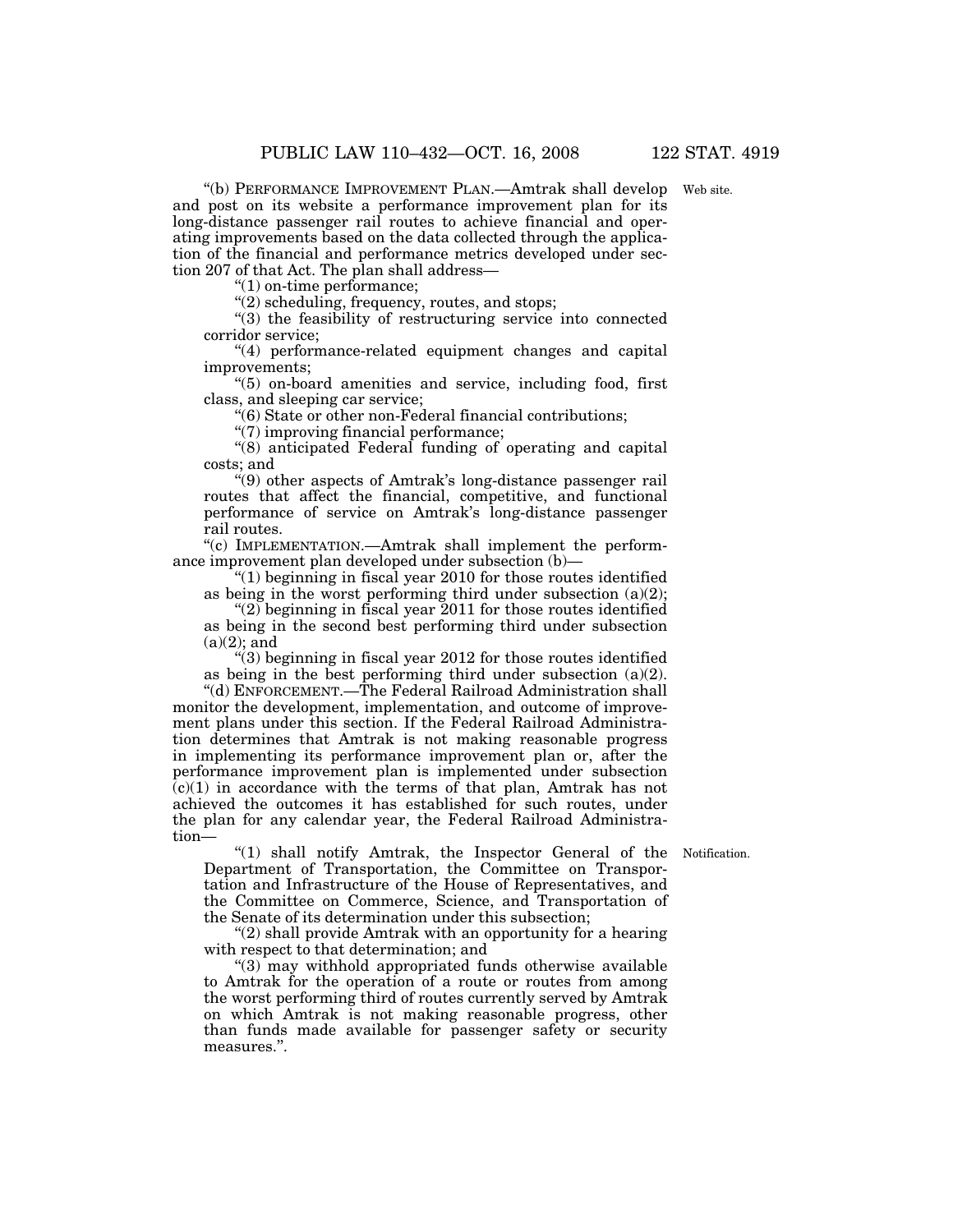(b) CONFORMING AMENDMENT.—The chapter analysis for chapter 247 is amended by inserting after the item relating to section 24709 the following:

''24710. Long distance routes.''.

#### **SEC. 211. NORTHEAST CORRIDOR STATE-OF-GOOD-REPAIR PLAN.**

Deadline. 49 USC 24902 note.

> States (including the District of Columbia) that make up the Northeast Corridor (as defined in section 24102 of title 49, United States Code), shall prepare a capital spending plan for capital projects required to return the railroad right-of-way (including track, signals, and auxiliary structures), facilities, stations, and equipment, of the Northeast Corridor main line to a state-of-good-repair by the end of fiscal year 2018, consistent with the funding levels authorized in this division, and shall submit the plan to the Secretary. (b) REVIEW AND APPROVAL BY THE SECRETARY.—

(a) IN GENERAL.—Within 6 months after the date of enactment of this Act, Amtrak, in consultation with the Secretary and the

(1) 60-DAY APPROVAL PROCESS.—The Secretary shall complete the review of the capital spending plan and approve or disapprove the plan within 60 days after the date on which Amtrak submits the plan. During review, the Secretary may seek comments from the Commission established under section 24905 of title 49, United States Code, and other Northeast Corridor users regarding the plan. If the Secretary disapproves the plan or determines that the plan is incomplete or deficient, the Secretary shall include the reason for disapproval or the incomplete items or deficiencies in a notice to Amtrak.

(2) 15-DAY MODIFICATION PERIOD.—Within 15 days after receiving notification from the Secretary under paragraph (1), Amtrak shall submit a modified plan for the Secretary's review.

(3) REVISED REQUESTS.—Within 15 days after receiving a modified plan from Amtrak, the Secretary shall either approve the modified plan, or, if the Secretary finds that the plan is still incomplete or deficient, the Secretary shall identify in writing to the Committee on Transportation and Infrastructure of the House of Representatives and the Committee on Commerce, Science, and Transportation of the Senate the remaining deficiencies and recommend a process for resolving the outstanding portions of the plan.

(c) PLAN UPDATES.—The plan shall be updated at least annually and the Secretary shall review and approve such updates, in accordance with the procedures described in subsection (b).

(d) GRANTS.—The Secretary shall make grants to Amtrak with funds authorized by section 101(c) for Northeast Corridor capital investments contained within the capital spending plan prepared by Amtrak and approved by the Secretary.

(e) OVERSIGHT.—Using the funds authorized by section 101(d), the Secretary shall review Amtrak's capital expenditures funded by this section to ensure that such expenditures are consistent with the capital spending plan and that Amtrak is providing adequate project management oversight and fiscal controls.

(f) ELIGIBILITY OF EXPENDITURES.—The Federal share of expenditures for capital improvements under this section may not exceed 100 percent.

Deadlines.

Deadline.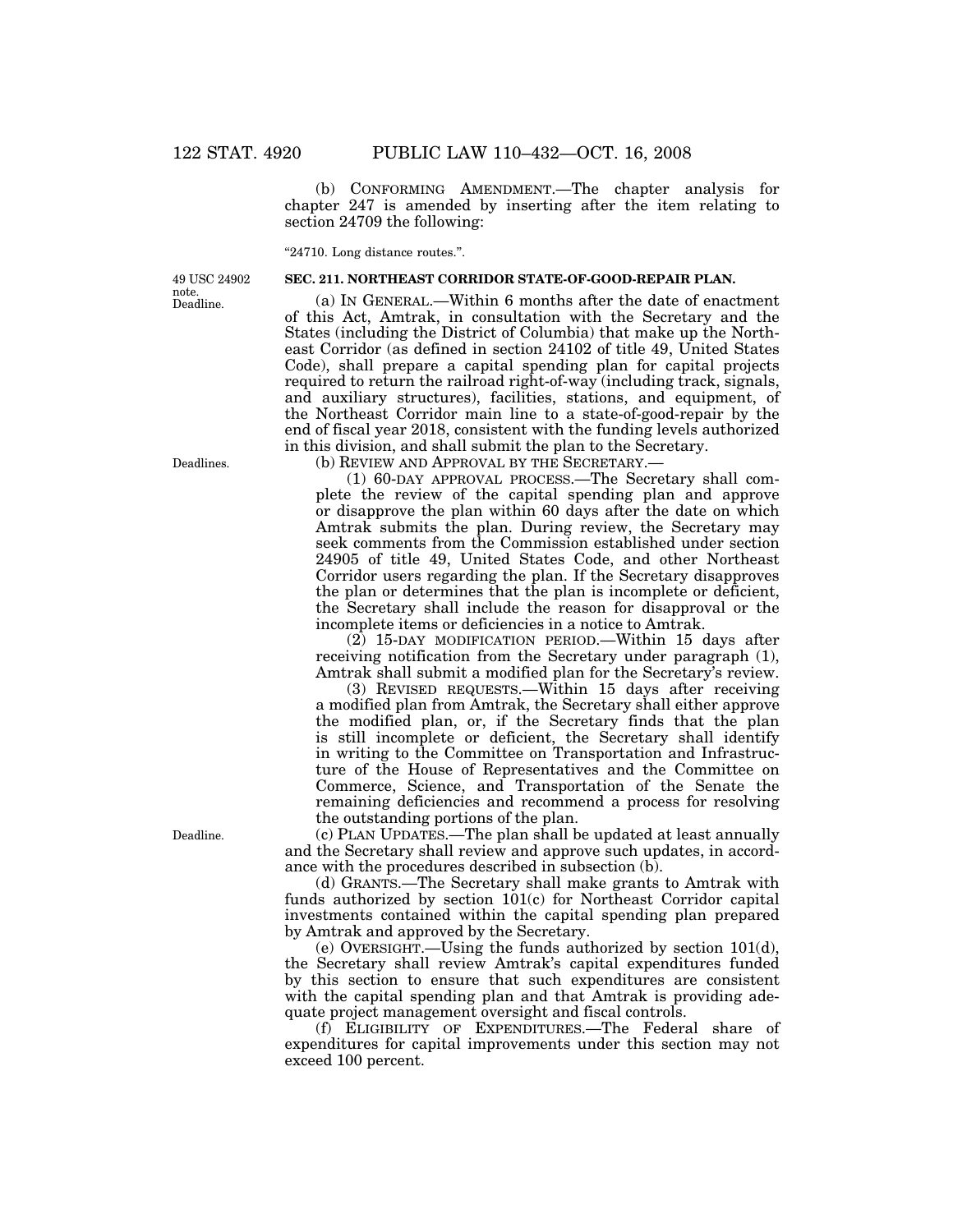#### **SEC. 212. NORTHEAST CORRIDOR INFRASTRUCTURE AND OPERATIONS IMPROVEMENTS.**

(a) IN GENERAL.—Section 24905 is amended to read as follows: 49 USC 24905.

# **''§ 24905. Northeast Corridor Infrastructure and Operations Advisory Commission; Safety Committee**

''(a) NORTHEAST CORRIDOR INFRASTRUCTURE AND OPERATIONS

"(1) Within 180 days after the date of enactment of the Passenger Rail Investment and Improvement Act of 2008, the Secretary of Transportation shall establish a Northeast Corridor Infrastructure and Operations Advisory Commission (referred to in this section as the 'Commission') to promote mutual cooperation and planning pertaining to the rail operations and related activities of the Northeast Corridor. The Commission shall be made up of—

''(A) members representing Amtrak;

''(B) members representing the Department of Transportation, including the Federal Railroad Administration;

''(C) 1 member from each of the States (including the District of Columbia) that constitute the Northeast Corridor as defined in section 24102, designated by, and serving at the pleasure of, the chief executive officer thereof; and

 $\mathrm{``(D)}$  non-voting representatives of freight railroad carriers using the Northeast Corridor selected by the Secretary.

" $(2)$  The Secretary shall ensure that the membership belonging to any of the groups enumerated under paragraph (1) shall not constitute a majority of the Commission's memberships.

''(3) The Commission shall establish a schedule and location for convening meetings, but shall meet no less than four times per fiscal year, and the Commission shall develop rules and procedures to govern the Commission's proceedings.

"(4) A vacancy in the Commission shall be filled in the manner in which the original appointment was made.

''(5) Members shall serve without pay but shall receive travel expenses, including per diem in lieu of subsistence, in accordance with sections 5702 and 5703 of title 5.

''(6) The Chairman of the Commission shall be elected by the members.

" $(7)$  The Commission may appoint and fix the pay of such personnel as it considers appropriate.

''(8) Upon request of the Commission, the head of any department or agency of the United States may detail, on a reimbursable basis, any of the personnel of that department or agency to the Commission to assist it in carrying out its duties under this section.

''(9) Upon the request of the Commission, the Administrator of General Services shall provide to the Commission, on a reimbursable basis, the administrative support services necessary for the Commission to carry out its responsibilities under this section.

"(10) The Commission shall consult with other entities Consultation. as appropriate.

''(b) STATEMENT OF GOALS AND RECOMMENDATIONS.—

Rules. Procedures.

Deadline. Establishment.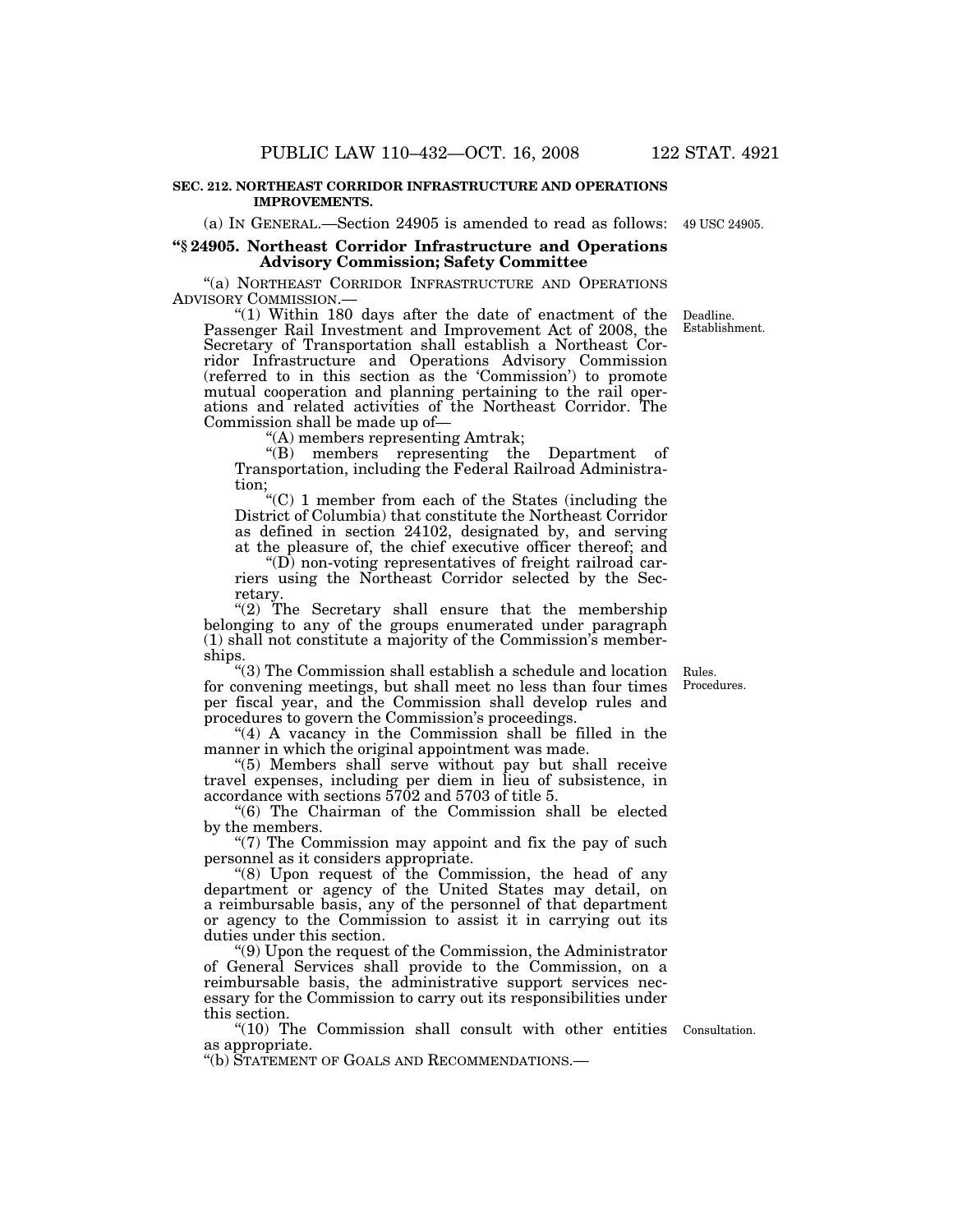"(1) STATEMENT OF GOALS.—The Commission shall develop a statement of goals concerning the future of Northeast Corridor rail infrastructure and operations based on achieving expanded and improved intercity, commuter, and freight rail services operating with greater safety and reliability, reduced travel times, increased frequencies and enhanced intermodal connections designed to address airport and highway congestion, reduce transportation energy consumption, improve air quality, and increase economic development of the Northeast Corridor region.

''(2) RECOMMENDATIONS.—The Commission shall develop recommendations based on the statement developed under this section addressing, as appropriate—

''(A) short-term and long-term capital investment needs beyond those specified in the state-of-good-repair plan under section 211 of the Passenger Rail Investment and Improvement Act of 2008;

''(B) future funding requirements for capital improvements and maintenance;

''(C) operational improvements of intercity passenger rail, commuter rail, and freight rail services;

''(D) opportunities for additional non-rail uses of the Northeast Corridor;

''(E) scheduling and dispatching;

''(F) safety and security enhancements;

''(G) equipment design;

"(H) marketing of rail services;

''(I) future capacity requirements; and

''(J) potential funding and financing mechanisms for projects of corridor-wide significance.

''(c) ACCESS COSTS.—

" $(1)$  DEVELOPMENT OF FORMULA.—Within 2 years after the date of enactment of the Passenger Rail Investment and Improvement Act of 2008, the Commission shall—

''(A) develop a standardized formula for determining and allocating costs, revenues, and compensation for Northeast Corridor commuter rail passenger transportation, as defined in section 24102 of this title, on the Northeast Corridor main line between Boston, Massachusetts, and Washington, District of Columbia, and the Northeast Corridor branch lines connecting to Harrisburg, Pennsylvania, Springfield, Massachusetts, and Spuyten Duyvil, New York, that use Amtrak facilities or services or that provide such facilities or services to Amtrak that ensures that—

''(i) there is no cross-subsidization of commuter rail passenger, intercity rail passenger, or freight rail transportation;

''(ii) each service is assigned the costs incurred only for the benefit of that service, and a proportionate share, based upon factors that reasonably reflect relative use, of costs incurred for the common benefit of more than 1 service; and

''(iii) all financial contributions made by an operator of a service that benefit an infrastructure owner other than the operator are considered, including but not limited to, any capital infrastructure investments and in-kind services;

Deadline.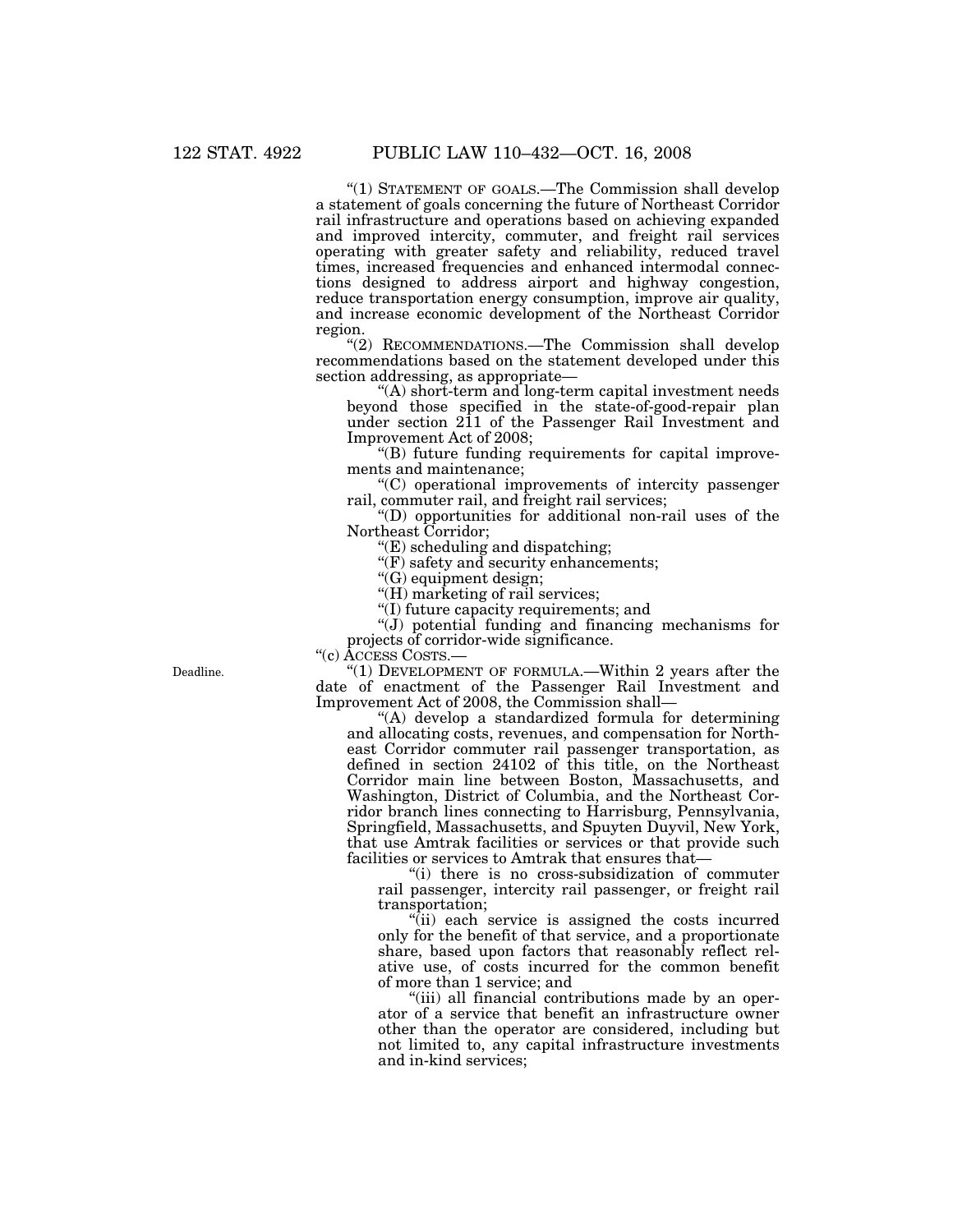''(B) develop a proposed timetable for implementing the formula before the end of the 6th year following the date of enactment of that Act;

''(C) transmit the proposed timetable to the Surface Transportation Board; and

 $\mathrm{``(D)}$  at the request of a Commission member, petition the Surface Transportation Board to appoint a mediator to assist the Commission members through non-binding mediation to reach an agreement under this section.

''(2) IMPLEMENTATION.—Amtrak and public authorities providing commuter rail passenger transportation on the Northeast Corridor shall implement new agreements for usage of facilities or services based on the formula proposed in paragraph (1) in accordance with the timetable established therein. If the entities fail to implement such new agreements in accordance with the timetable, the Commission shall petition the Surface Transportation Board to determine the appropriate compensation amounts for such services in accordance with section 24904(c) of this title. The Surface Transportation Board shall enforce its determination on the party or parties involved.

''(3) REVISIONS.—The Commission may make necessary revisions to the formula developed under paragraph (1), including revisions based on Amtrak's financial accounting system developed pursuant to section 203 of the Passenger Rail Investment and Improvement Act of 2008.

''(d) TRANSMISSION OF STATEMENT OF GOALS AND RECOMMENDA-TIONS.—The Commission shall transmit to the Committee on Commerce, Science, and Transportation of the Senate and the Committee on Transportation and Infrastructure of the House of Representatives—

''(1) the statement of goals developed under subsection (b) within 1 year after the date of enactment of the Passenger Rail Investment and Improvement Act of 2008; and

 $''(2)$  the recommendations developed under subsection (b) and the formula and timetable developed under subsection  $(c)(1)$  annually.

''(e) AUTHORIZATION OF APPROPRIATIONS.—There are authorized to be appropriated to the Commission such sums as may be necessary for the period encompassing fiscal years 2009 through 2013 to carry out this section.

''(f) NORTHEAST CORRIDOR SAFETY COMMITTEE.—

''(1) IN GENERAL.—The Secretary shall establish a North-Establishment. east Corridor Safety Committee composed of members appointed by the Secretary. The members shall be representatives of—

"(A) the Department of Transportation, including the Federal Railroad Administration;

''(B) Amtrak;

''(C) freight carriers operating more than 150,000 train miles a year on the main line of the Northeast Corridor; ''(D) commuter rail agencies;

"(E) rail passengers;

''(F) rail labor; and

"(G) other individuals and organizations the Secretary decides have a significant interest in rail safety or security.

"(2) FUNCTION; MEETINGS.—The Secretary shall consult Consultation. with the Committee about safety and security improvements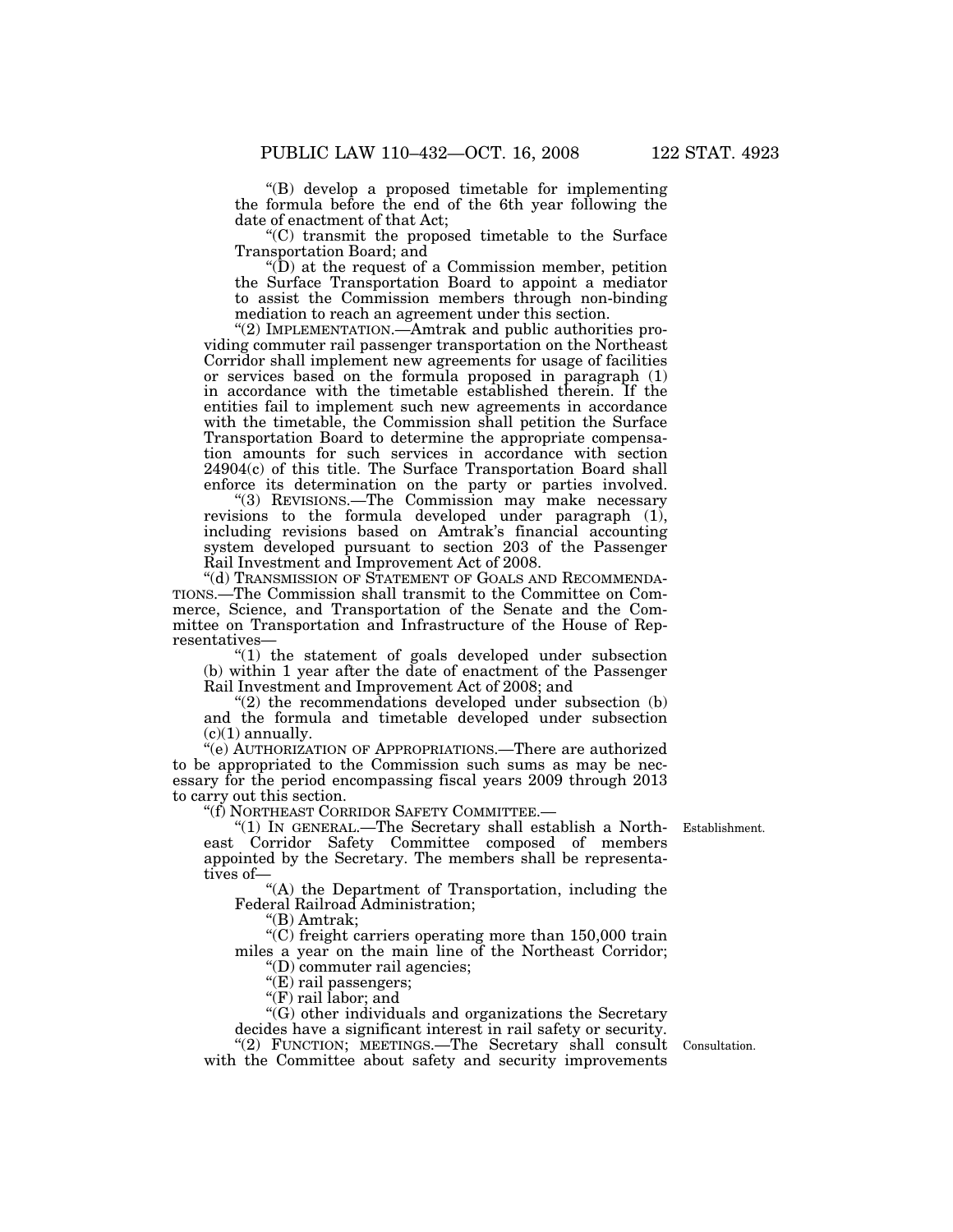on the Northeast Corridor main line. The Committee shall meet at least two times per year to consider safety and security matters on the main line.

''(3) REPORT.—At the beginning of the first session of each Congress, the Secretary shall submit a report to the Commission and to the Committee on Transportation and Infrastructure of the House of Representatives and the Committee on Commerce, Science, and Transportation of the Senate on the status of efforts to improve safety and security on the Northeast Corridor main line. The report shall include the safety and security recommendations of the Committee and the comments of the Secretary on those recommendations.''.

(b) CONFORMING AMENDMENTS.—(1) The item relating to section 24905 in the table of sections of chapter 249 is amended to read as follows:

''24905. Northeast Corridor Infrastructure and Operations Advisory Commission; Safety Committee.''.

49 USC 24904.

(2) Section  $24904(c)(2)$  is amended by—

(A) inserting ''commuter rail passenger and'' after "between"; and

(B) striking ''freight'' in the second sentence.

(c) RIDOT ACCESS AGREEMENT.—

(1) IN GENERAL.—Not later than July 1, 2009, Amtrak and the Rhode Island Department of Transportation shall enter into an agreement governing access fees and other costs or charges related to the operation of the South County commuter rail service on the Northeast Corridor between Providence and Wickford Junction, Rhode Island.

(2) FAILURE TO REACH AGREEMENT.—If Amtrak and the Rhode Island Department of Transportation fail to reach the agreement specified under paragraph (1), the Administrator of the Federal Railroad Administration shall, after consultation with both parties, resolve any outstanding disagreements between the parties, including setting access fees and other costs or charges related to the operation of the South County commuter rail service that do not allow for the cross-subsidization of intercity rail passenger and commuter rail passenger service, not later than January 1, 2010.

(3) INTERIM ACCESS COSTS.—Any agreement between Amtrak and the Rhode Island Department of Transportation relating to access costs made under this subsection shall be superseded by any access cost formula developed by the Northeast Corridor Infrastructure and Operations Advisory Commission under section 24905(c)(1) of title 49, United States Code, as amended by subsection (a) of this section.

(d) HIGH-SPEED SERVICE STUDY.—

(1) IN GENERAL.—Amtrak shall submit a report detailing the infrastructure and equipment improvements necessary to provide regular high-speed service—

(A) between Washington, District of Columbia, and New York, New York, in 2 hours and 30 minutes; and

(B) between New York, New York, and Boston, Massachusetts, in 3 hours and 15 minutes.

(2) ISSUES.—The report shall include—

(A) an estimated time frame for achieving the trip time described in paragraph (1);

Deadlines.

Reports.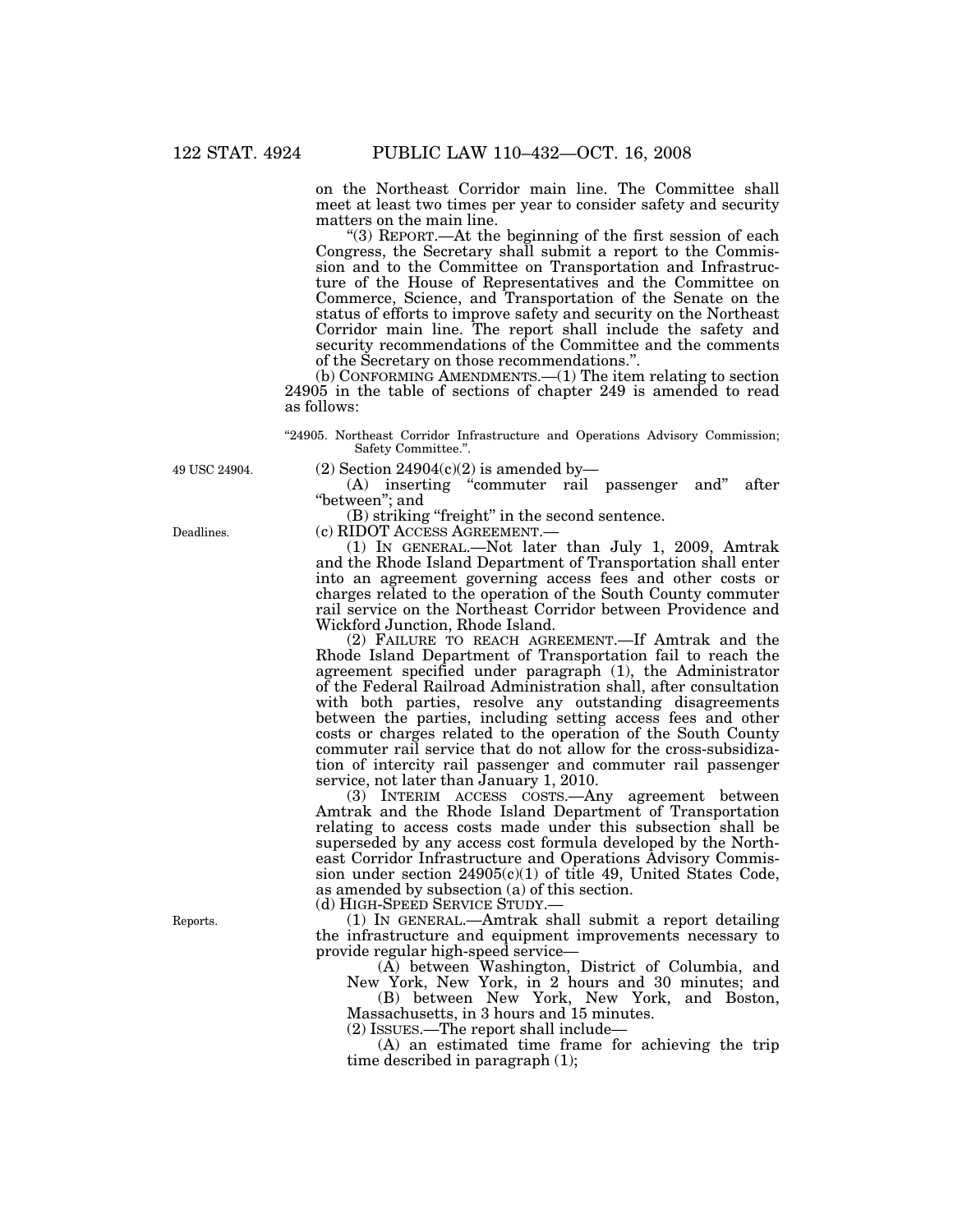(B) an analysis of any significant obstacles that would hinder such an achievement;

(C) a detailed description and cost estimate of the specific infrastructure and equipment improvements necessary for such an achievement; and

(D) an initial assessment of the infrastructure and equipment improvements, including an order of magnitude cost estimate of such improvements, that would be necessary to provide regular high-speed service—

(i) between Washington, District of Columbia, and New York, New York, in 2 hours and 15 minutes; and

(ii) between New York, New York, and Boston, Massachusetts, in 3 hours.

(3) REPORT.—Within 1 year after the date of enactment of this Act, Amtrak shall submit the report required under this subsection to—

(A) the Committee on Commerce, Science, and Transportation of the Senate;

(B) the Committee on Appropriations of the Senate;

(C) the Committee on Transportation and Infrastructure of the House of Representatives;

(D) the Committee on Appropriations of the House of Representatives; and

(E) the Federal Railroad Administration.

(e) REPORT ON NORTHEAST CORRIDOR ECONOMIC DEVELOP-MENT.—Within 2 years after the date of enactment of this Act, the Northeast Corridor Infrastructure and Operations Advisory Commission shall transmit to the Committee on Transportation and Infrastructure of the House of Representatives and the Committee on Commerce, Science, and Transportation of the Senate a report on the role of Amtrak's Northeast Corridor service between Washington, District of Columbia, and New York, New York, in the economic development of the Northeast Corridor region. The report shall examine how to enhance the utilization of the Northeast Corridor for greater economic development, including improving—

(1) real estate utilization;

(2) improved intercity, commuter, and freight services; and

(3) optimum utility utilization.

# **SEC. 213. PASSENGER TRAIN PERFORMANCE.**

(a) IN GENERAL.—Section 24308 is amended by adding at the 49 USC 24308. end the following:

''(f) PASSENGER TRAIN PERFORMANCE AND OTHER STANDARDS.—

''(1) INVESTIGATION OF SUBSTANDARD PERFORMANCE.—If the on-time performance of any intercity passenger train averages less than 80 percent for any 2 consecutive calendar quarters, or the service quality of intercity passenger train operations for which minimum standards are established under section 207 of the Passenger Rail Investment and Improvement Act of 2008 fails to meet those standards for 2 consecutive calendar quarters, the Surface Transportation Board (referred to in this section as the 'Board') may initiate an investigation, or upon the filing of a complaint by Amtrak, an intercity passenger rail operator, a host freight railroad over which Amtrak operates, or an entity for which Amtrak operates intercity passenger rail service, the Board shall initiate such an investigation,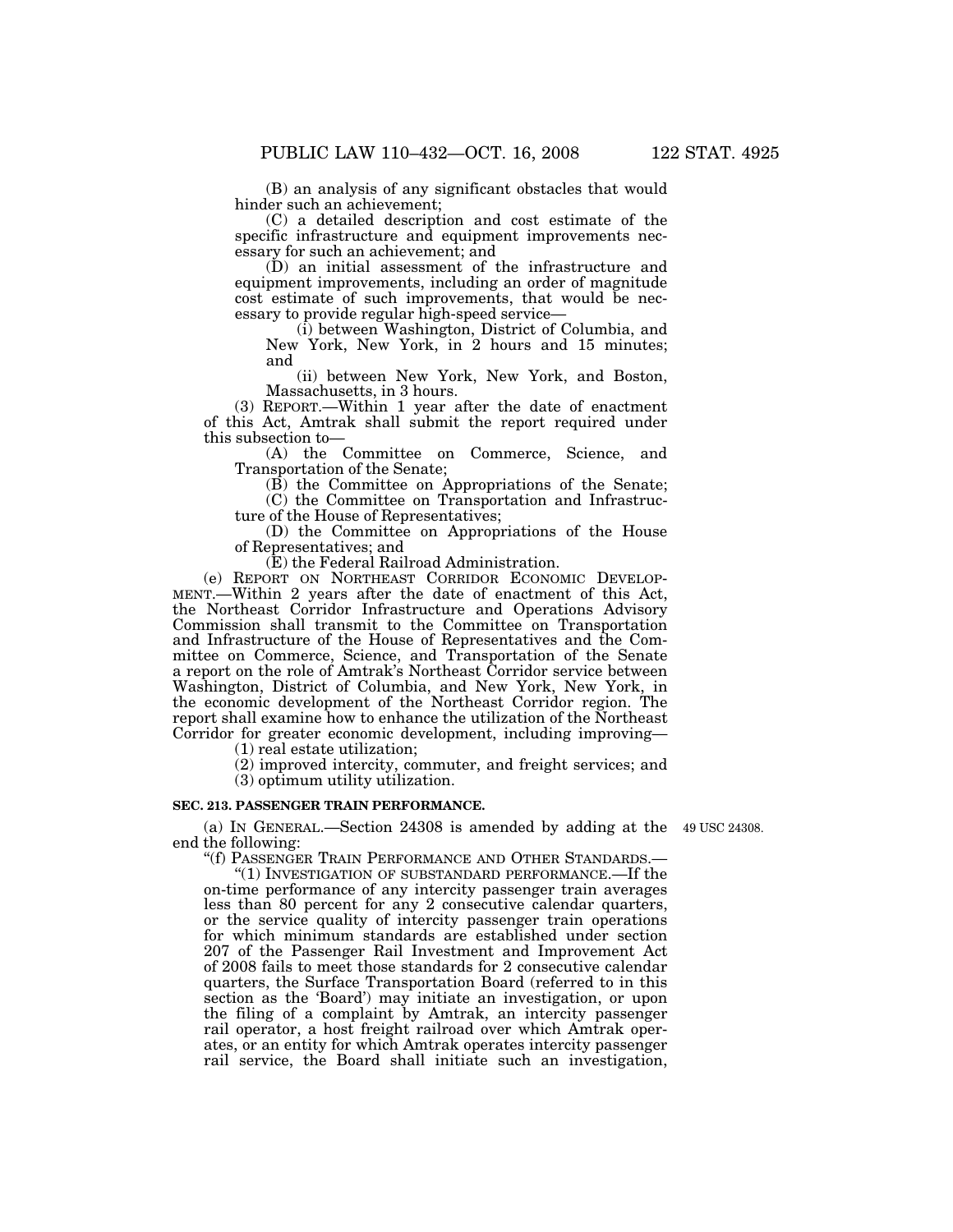to determine whether and to what extent delays or failure to achieve minimum standards are due to causes that could reasonably be addressed by a rail carrier over whose tracks the intercity passenger train operates or reasonably addressed by Amtrak or other intercity passenger rail operators. As part of its investigation, the Board has authority to review the accuracy of the train performance data and the extent to which scheduling and congestion contribute to delays. In making its determination or carrying out such an investigation, the Board shall obtain information from all parties involved and identify reasonable measures and make recommendations to improve the service, quality, and on-time performance of the train.

''(2) PROBLEMS CAUSED BY HOST RAIL CARRIER.—If the Board determines that delays or failures to achieve minimum standards investigated under paragraph (1) are attributable to a rail carrier's failure to provide preference to Amtrak over freight transportation as required under subsection (c), the Board may award damages against the host rail carrier, including prescribing such other relief to Amtrak as it determines to be reasonable and appropriate pursuant to paragraph (3) of this subsection.

''(3) DAMAGES AND RELIEF.—In awarding damages and prescribing other relief under this subsection the Board shall consider such factors as—

"(A) the extent to which Amtrak suffers financial loss as a result of host rail carrier delays or failure to achieve minimum standards; and

''(B) what reasonable measures would adequately deter future actions which may reasonably be expected to be likely to result in delays to Amtrak on the route involved.

"(4) USE OF DAMAGES.—The Board shall, as it deems appropriate, order the host rail carrier to remit the damages awarded under this subsection to Amtrak or to an entity for which Amtrak operates intercity passenger rail service. Such damages shall be used for capital or operating expenditures on the routes over which delays or failures to achieve minimum standards were the result of a rail carrier's failure to provide preference to Amtrak over freight transportation as determined in accordance with paragraph (2).''.

(b) FEES.—The Surface Transportation Board may establish and collect filing fees from any entity that files a complaint under section 24308(f)(1) of title 49, United States Code, or otherwise requests or requires the Board's services pursuant to this division. The Board shall establish such fees at levels that will fully or partially, as the Board determines to be appropriate, offset the costs of adjudicating complaints under that section and other requests or requirements for Board action under this division. The Board may waive any fee established under this subsection for any governmental entity as determined appropriate by the Board.

(c) AUTHORIZATION OF ADDITIONAL STAFF.—The Surface Transportation Board may increase the number of Board employees by up to 15 for the 5 fiscal year period beginning with fiscal year 2009 to carry out its responsibilities under section 24308 of title 49, United States Code, and this division.

(d) CHANGE OF REFERENCE.—Section 24308 is amended—

(1) by striking ''Interstate Commerce Commission'' in subsection (a)(2)(A) and inserting "Surface Transportation Board";

Recommendations.

49 USC 24308 note.

Waiver authority.

49 USC 24308.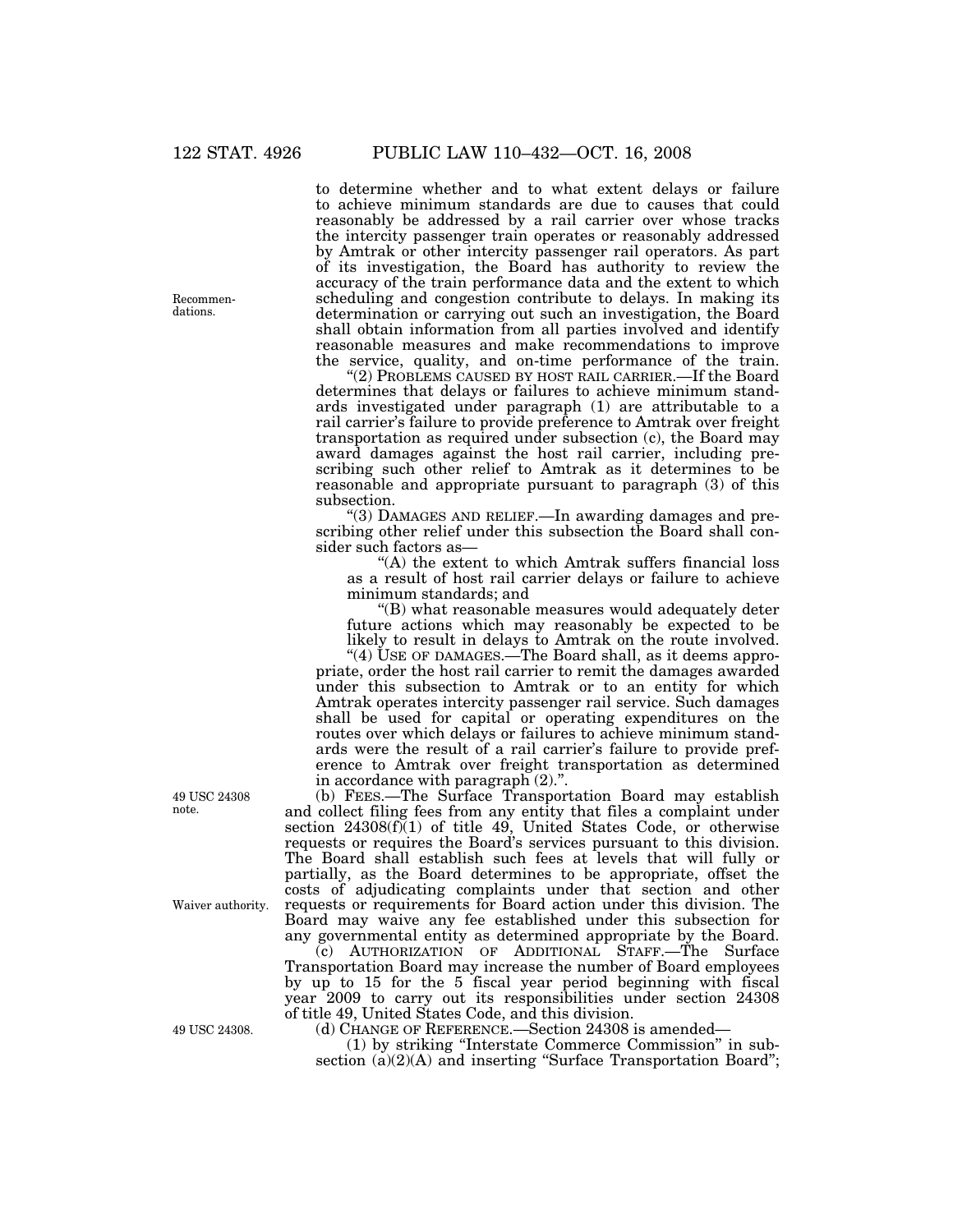(2) by striking ''Commission'' each place it appears and inserting ''Board'';

(3) by striking ''Secretary of Transportation'' in subsection (c) and inserting ''Board''; and

(4) by striking ''Secretary'' the last 3 places it appears in subsection (c) and each place it appears in subsections (d) and (e) and inserting "Board".

#### **SEC. 214. ALTERNATE PASSENGER RAIL SERVICE PILOT PROGRAM.**

(a) IN GENERAL.—Chapter 247, as amended by section 210, is amended by adding at the end thereof the following:

## **''§ 24711. Alternate passenger rail service pilot program**

"(a) IN GENERAL.—Within 1 year after the date of enactment of the Passenger Rail Investment and Improvement Act of 2008, the Federal Railroad Administration shall complete a rulemaking proceeding to develop a pilot program that—

 $\sqrt[n]{(1)}$  permits a rail carrier or rail carriers that own infrastructure over which Amtrak operates a passenger rail service route described in subparagraph (B), (C), or (D) of section 24102(5) or in section 24702 to petition the Administration to be considered as a passenger rail service provider over that route in lieu of Amtrak for a period not to exceed 5 years after the date of enactment of the Passenger Rail Investment and Improvement Act of 2008;

''(2) requires the Administration to notify Amtrak within 30 days after receiving a petition under paragraph (1) and establish a deadline by which both the petitioner and Amtrak would be required to submit a bid to provide passenger rail service over the route to which the petition relates;

''(3) requires that each bid describe how the bidder would operate the route, what Amtrak passenger equipment would be needed, if any, what sources of non-Federal funding the bidder would use, including any State subsidy, among other things;

 $\sqrt{4}$  requires the Administration to select winning bidders by evaluating the bids against the financial and performance metrics developed under section 207 of the Passenger Rail Investment and Improvement Act of 2008 and to give preference in awarding contracts to bidders seeking to operate routes that have been identified as one of the five worst performing Amtrak routes under section 24710;

''(5) requires the Administration to execute a contract within a specified, limited time after the deadline established under paragraph (2) and award to the winning bidder—

"(A) the right and obligation to provide passenger rail service over that route subject to such performance standards as the Administration may require, consistent with the standards developed under section 207 of the Passenger Rail Investment and Improvement Act of 2008; and

''(B) an operating subsidy—

"(i) for the first year at a level not in excess of the level in effect during the fiscal year preceding the fiscal year in which the petition was received, adjusted for inflation;

"(ii) for any subsequent years at such level, adjusted for inflation; and

Notification. Deadlines.

Deadline. Regulations.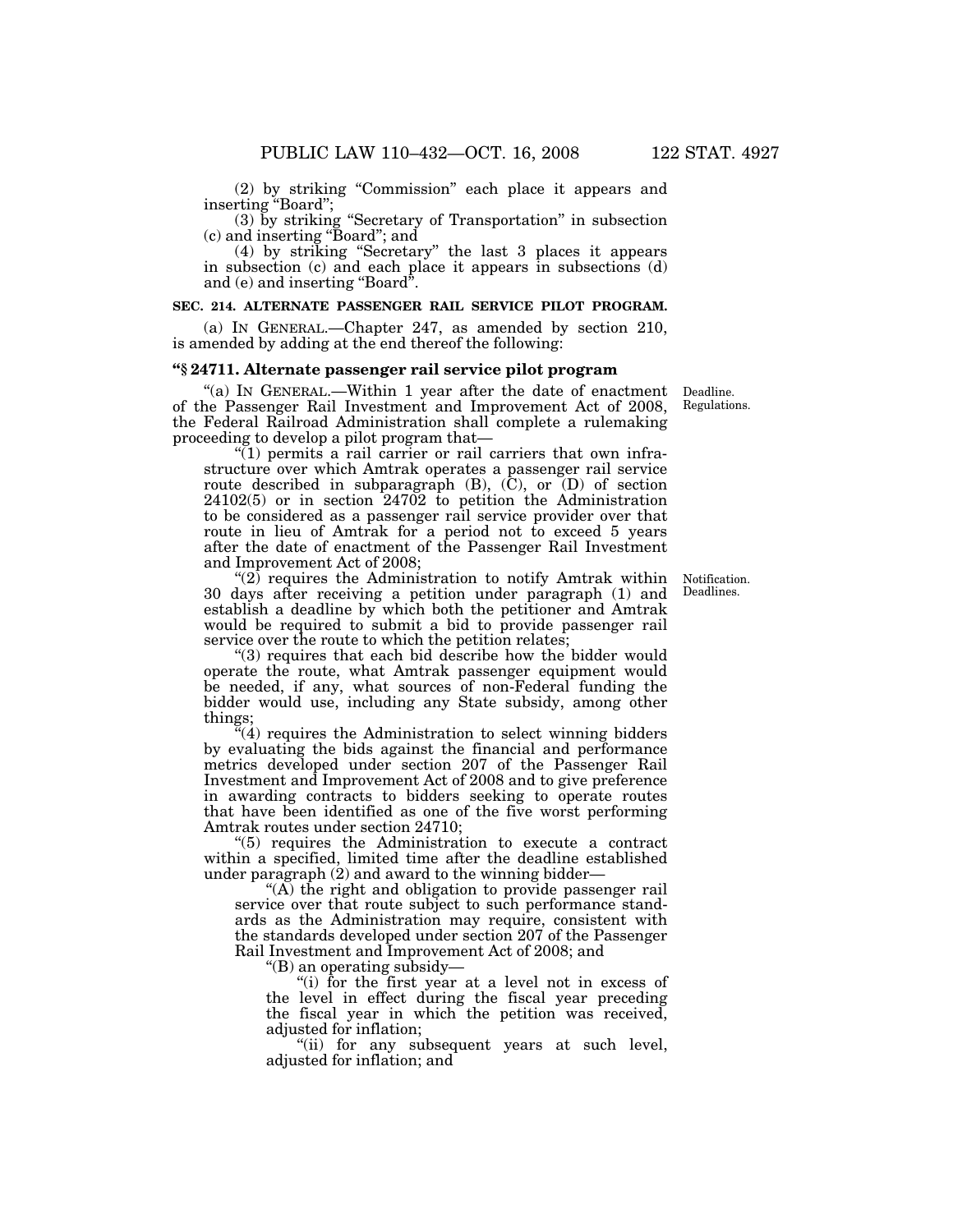''(6) requires that each bid contain a staffing plan describing the number of employees needed to operate the service, the job assignments and requirements, and the terms of work for prospective and current employees of the bidder for the service outlined in the bid, and such staffing plan be made available by the winning bidder to the public after the bid award.

''(b) ROUTE LIMITATIONS.—The Administration may not make the program available with respect to more than 2 Amtrak intercity passenger rail routes.

''(c) PERFORMANCE STANDARDS; ACCESS TO FACILITIES; EMPLOYEES.—If the Administration awards the right and obligation to provide passenger rail service over a route under the program to a rail carrier or rail carriers—

" $(1)$  it shall execute a contract with the rail carrier or rail carriers for rail passenger operations on that route that conditions the operating and subsidy rights upon—

''(A) the service provider continuing to provide passenger rail service on the route that is no less frequent, nor over a shorter distance, than Amtrak provided on that route before the award; and

''(B) the service provider's compliance with the minimum standards established under section 207 of the Passenger Rail Investment and Improvement Act of 2008 and such additional performance standards as the Administration may establish;

" $(2)$  it shall, if the award is made to a rail carrier other than Amtrak, require Amtrak to provide access to its reservation system, stations, and facilities directly related to operations to any rail carrier or rail carriers awarded a contract under this section, in accordance with section 217 of that Act, necessary to carry out the purposes of this section;

"(3) the employees of any person used by a rail carrier or rail carriers (as defined in section 10102(5) of this title) in the operation of a route under this section shall be considered an employee of that carrier or carriers and subject to the applicable Federal laws and regulations governing similar crafts or classes of employees of Amtrak, including provisions under section 121 of the Amtrak Reform and Accountability Act of 1997 relating to employees that provide food and beverage service; and

 $''(4)$  the winning bidder shall provide hiring preference to qualified Amtrak employees displaced by the award of the bid, consistent with the staffing plan submitted by the bidder and shall be subject to the grant conditions under section 24405 of this title.

''(d) CESSATION OF SERVICE.—If a rail carrier or rail carriers awarded a route under this section cease to operate the service or fail to fulfill their obligations under the contract required under subsection (c), the Administrator, in collaboration with the Surface Transportation Board, shall take any necessary action consistent with this title to enforce the contract and ensure the continued provision of service, including the installment of an interim service provider and re-bidding the contract to operate the service. The entity providing service shall either be Amtrak or a rail carrier defined in subsection (a)(1).

''(e) ADEQUATE RESOURCES.—Before taking any action allowed under this section, the Secretary shall certify that the Administrator

Certification.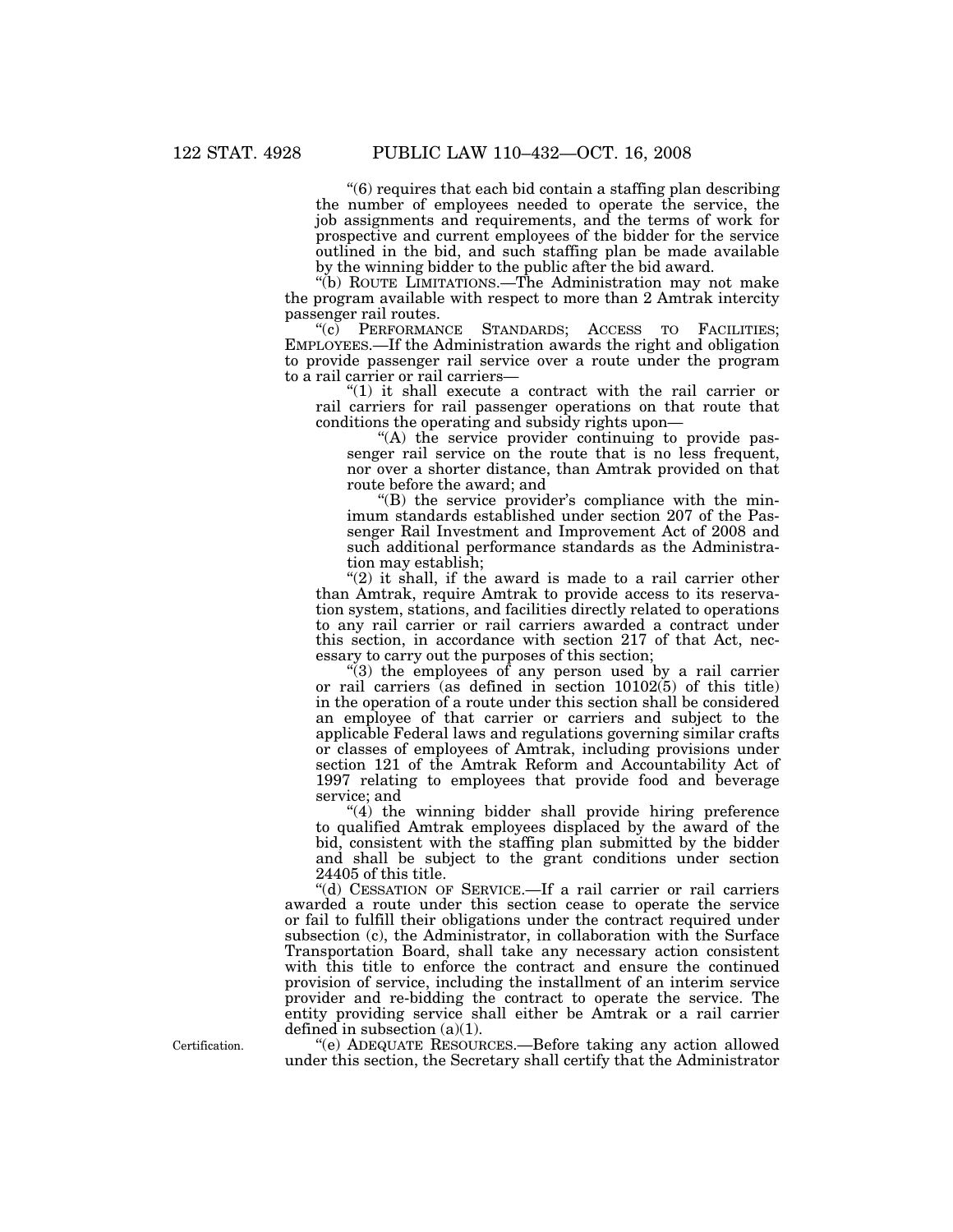has sufficient resources that are adequate to undertake the program established under this section.''.

(b) REPORT.—Within 1 year after the conclusion of the pilot program established under subsection (a), the Federal Railroad Administration shall submit to the Committee on Transportation and Infrastructure of the House of Representatives and the Committee on Commerce, Science, and Transportation of the Senate a report on the results on the pilot program established under section 24711, and any recommendations for further action.

(c) CONFORMING AMENDMENT.—The chapter analysis for chapter 247, as amended by section 210, is amended by inserting after the item relating to section 24710 the following:

''24711. Alternate passenger rail service pilot program.''.

#### **SEC. 215. EMPLOYEE TRANSITION ASSISTANCE.**

(a) PROVISION OF FINANCIAL INCENTIVES.—For Amtrak employees who are adversely affected by the cessation of the operation of a long-distance route or any other route under section 24711 of title 49, United States Code, previously operated by Amtrak, the Secretary shall develop a program under which the Secretary may, at the Secretary's discretion, provide grants for financial incentives to be provided to Amtrak employees who voluntarily terminate their employment with Amtrak and relinquish any legal rights to receive termination-related payments under any contractual agreement with Amtrak.

(b) CONDITIONS FOR FINANCIAL INCENTIVES.—As a condition Certification. for receiving financial assistance grants under this section, Amtrak must certify that—

(1) a reasonable attempt was made to reassign an employee adversely affected under section 24711 of title 49, United States Code, or by the elimination of any route, to other positions within Amtrak in accordance with any contractual agreements;

(2) the financial assistance results in a net reduction in the total number of employees equal to the number receiving financial incentives;

(3) the financial assistance results in a net reduction in total employment expense equivalent to the total employment expenses associated with the employees receiving financial incentives; and

(4) the total number of employees eligible for terminationrelated payments will not be increased without the express written consent of the Secretary.

(c) AMOUNT OF FINANCIAL INCENTIVES.—The financial incentives authorized under this section may be no greater than \$100,000 per employee.

(d) AUTHORIZATION OF APPROPRIATIONS.—There are hereby authorized to be appropriated to the Secretary such sums as may be necessary to make grants to Amtrak to provide financial incentives under subsection (a).

(e) TERMINATION-RELATED PAYMENTS.—If Amtrak employees Grants. adversely affected by the cessation of Amtrak service resulting from the awarding of a grant to an operator other than Amtrak for the operation of a route under section 24711 of title 49, United States Code, or any other route, previously operated by Amtrak do not receive financial incentives under subsection (a), then the Secretary shall make grants to Amtrak from funds authorized by

49 USC 24711 note.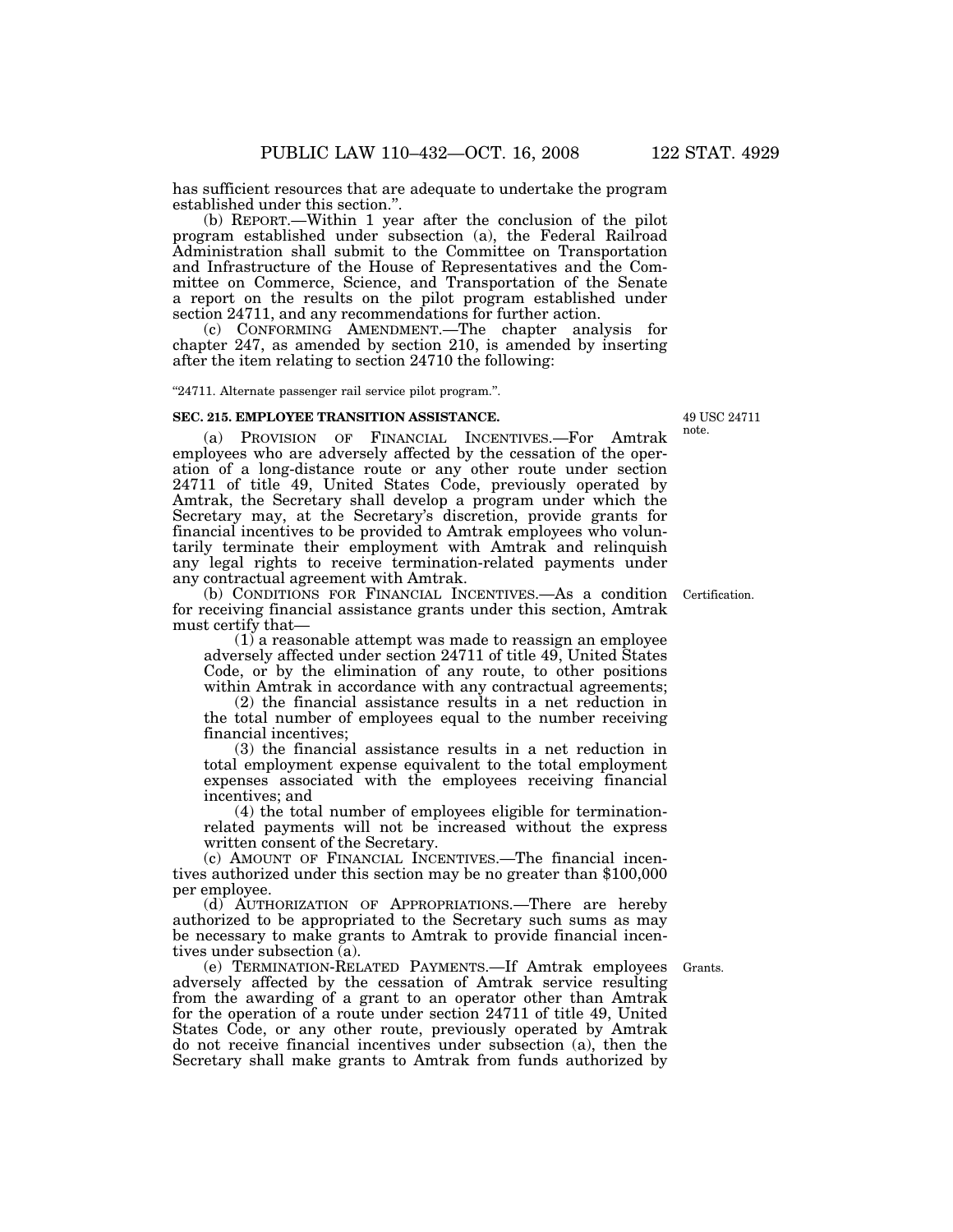section 101 of this division for termination-related payments to employees under existing contractual agreements.

49 USC 24308 note.

## **SEC. 216. SPECIAL PASSENGER TRAINS.**

Amtrak is encouraged to increase the operation of special trains funded by, or in partnership with, private sector operators through competitive contracting to minimize the need for Federal subsidies. Amtrak shall utilize the provisions of section 24308 of title 49, United States Code, when necessary to obtain access to facilities, train and engine crews, or services of a rail carrier or regional transportation authority that are required to operate such trains.

If a State desires to select or selects an entity other than Amtrak to provide services required for the operation of an intercity passenger train route described in section 24102(5)(D) or 24702 of title 49, United States Code, the State may make an agreement with Amtrak to use facilities and equipment of, or have services provided by, Amtrak under terms agreed to by the State and Amtrak to enable the State to utilize an entity other than Amtrak to provide services required for operation of the route. If the parties cannot agree upon terms, and the Surface Transportation Board finds that access to Amtrak's facilities or equipment, or the provision of services by Amtrak, is necessary to carry out this provision and that the operation of Amtrak's other services will not be impaired thereby, the Surface Transportation Board shall, within 120 days after submission of the dispute, issue an order that the facilities and equipment be made available, and that services be

**SEC. 217. ACCESS TO AMTRAK EQUIPMENT AND SERVICES.** 

49 USC 24702 note.

#### Deadline. Order.

provided, by Amtrak, and shall determine reasonable compensation, liability, and other terms for use of the facilities and equipment and provision of the services. Compensation shall be determined, as appropriate, in accordance with the methodology established pursuant to section 209 of this division, if available.

#### **SEC. 218. GENERAL AMTRAK PROVISIONS.**

(a) CONFORMING CHANGES.—

(1) PLAN REQUIRED.—Section 24101(d) is amended—

(A) by striking ''plan to operate within the funding levels authorized by section 24104 of this chapter, including the budgetary goals for fiscal years 1998 through 2002.'' and inserting ''plan, consistent with section 204 of the Passenger Rail Investment and Improvement Act of 2008, including the budgetary goals for fiscal years 2009 through  $2013$ .": and

(B) by striking the last sentence and inserting ''Amtrak and its Board of Directors shall adopt a long-term plan that minimizes the need for Federal operating subsidies.''. (2) AMTRAK REFORM AND ACCOUNTABILITY ACT AMEND-

MENTS.—Title II of the Amtrak Reform and Accountability Act of 1997 (49 U.S.C. 24101 nt) is amended by striking sections 204 and 205.

(b) LEASE ARRANGEMENTS AND OTHER PURCHASES.—Amtrak may obtain from the Administrator of General Services, and the Administrator may provide to Amtrak, services under sections 502(a) and 602 of title 40, United States Code.

49 USC 24101.

49 USC 24305 note. 49 USC 24101 note.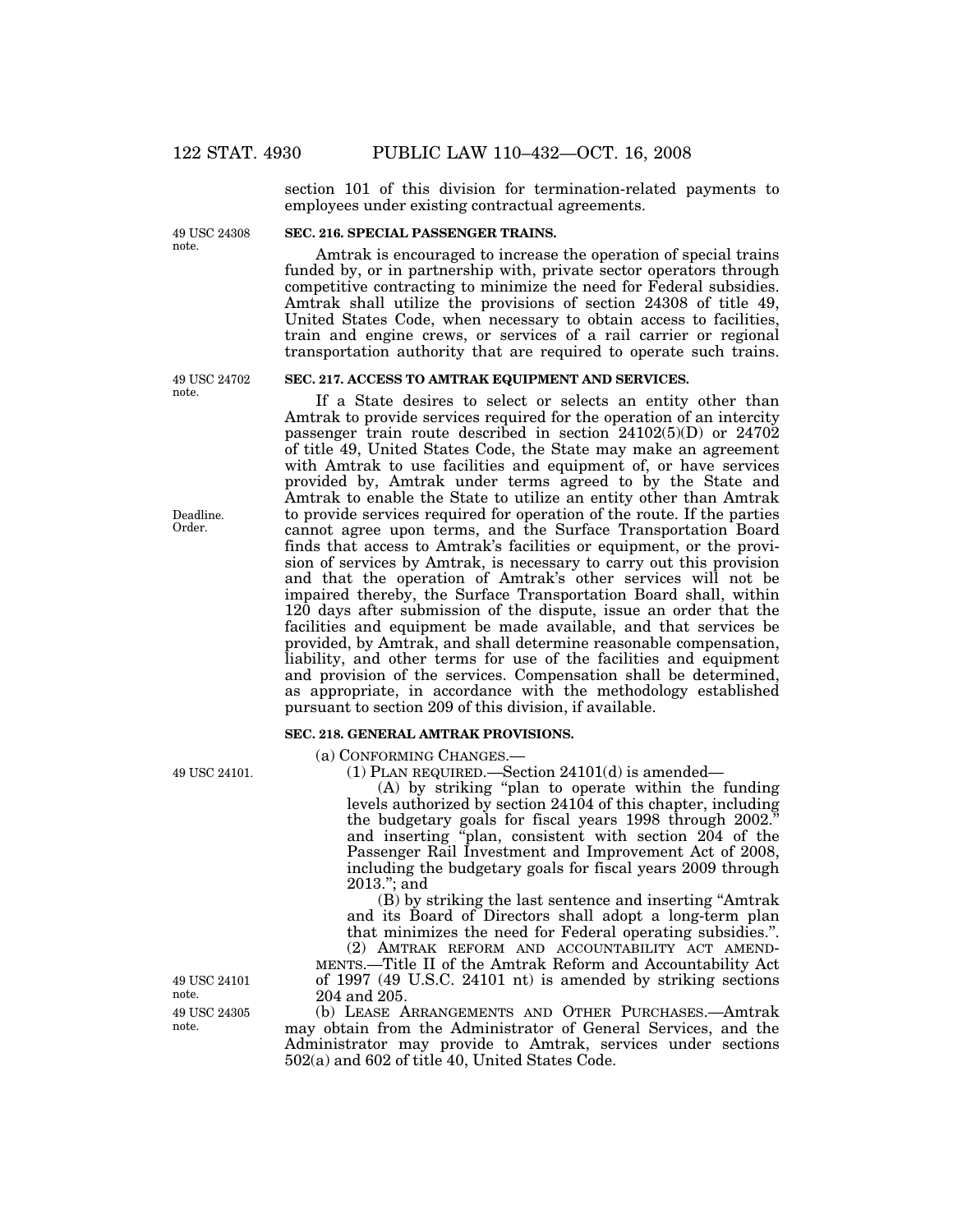#### **SEC. 219. STUDY OF COMPLIANCE REQUIREMENTS AT EXISTING INTER-CITY RAIL STATIONS.**

(a) IN GENERAL.—Amtrak, in consultation with station owners and other railroads operating service through the existing stations that it serves, shall evaluate the improvements necessary to make these stations readily accessible to and usable by individuals with disabilities, as required by such section  $242(e)(2)$  of the Americans with Disabilities Act of 1990 (42 U.S.C. 12162(e)(2)). The evaluation shall include, for each applicable station, improvements required to bring it into compliance with the applicable parts of such section  $242(e)(2)$ , any potential barriers to achieving compliance, including issues related to passenger rail station platforms, the estimated cost of the improvements necessary, the identification of the responsible person (as defined in section 241(5) of that Act (42 U.S.C.  $12161(5)$ ), and the earliest practicable date when such improvements can be made. The evaluation shall also include a detailed Plan. plan and schedule for bringing all applicable stations into compliance with the applicable parts of section 242(e)(2) by the 2010 statutory deadline for station accessibility. Amtrak shall submit the evaluation to the Committee on Transportation and Infrastructure of the House of Representatives; the Committee on Commerce, Science, and Transportation of the Senate; the Department of Transportation; and the National Council on Disability by February 1, 2009, along with recommendations for funding the necessary improvements. Should the Department of Transportation issue any rule related to transportation for individuals with disabilities by intercity passenger rail after Amtrak submits its evaluation, Amtrak shall, within 120 days after the date that such rule is published, submit to the above parties a supplemental evaluation on any impact of the rule on its cost and schedule for achieving full compliance.

(b) ACCESSIBILITY IMPROVEMENTS AND BARRIER REMOVAL FOR PEOPLE WITH DISABILITIES.—There are authorized to be appropriated to the Secretary for the use of Amtrak such sums as may be necessary to improve the accessibility of facilities, including rail platforms, and services.

#### **SEC. 220. OVERSIGHT OF AMTRAK'S COMPLIANCE WITH ACCESSI-BILITY REQUIREMENTS.**

Using the funds authorized by section 103 of this division, the Federal Railroad Administration shall monitor and conduct periodic reviews of Amtrak's compliance with applicable sections of the Americans with Disabilities Act of 1990 and the Rehabilitation Act of 1974 to ensure that Amtrak's services and facilities are accessible to individuals with disabilities to the extent required by law.

## **SEC. 221. AMTRAK MANAGEMENT ACCOUNTABILITY.**

(a) IN GENERAL.—Chapter 243 is amended by inserting after section 24309 the following:

#### **''§ 24310. Management accountability**

"(a) In GENERAL.—Within 3 years after the date of enactment Deadlines. of the Passenger Rail Investment and Improvement Act of 2008, and 2 years thereafter, the Inspector General of the Department of Transportation shall complete an overall assessment of the

Assessment.

49 USC 24307

note.

Appropriation authorization.

49 USC 24307 note.

Evaluation. Deadlines.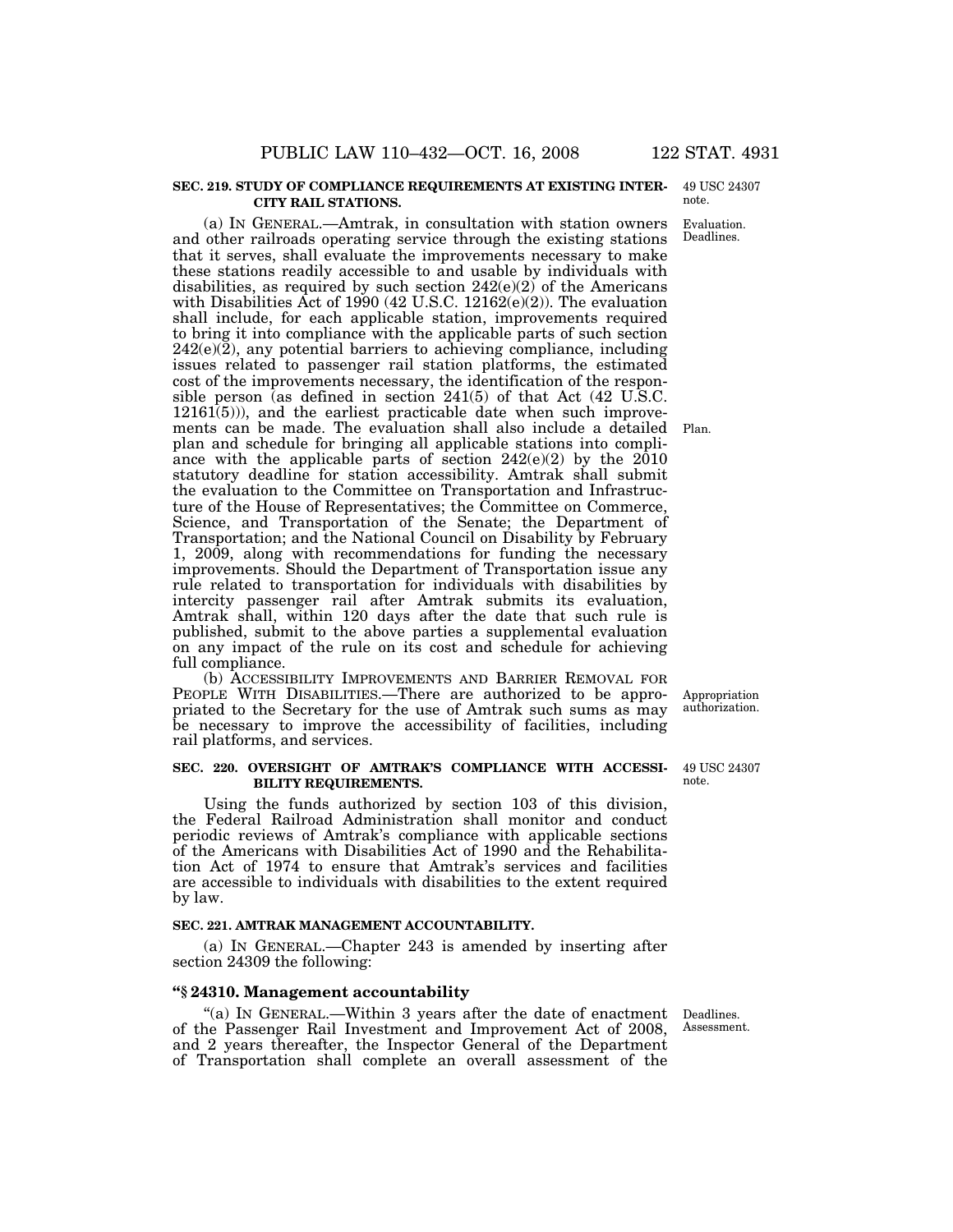progress made by Amtrak management and the Department of Transportation in implementing the provisions of that Act.

''(b) ASSESSMENT.—The management assessment undertaken by the Inspector General may include a review of—

 $\sqrt[n]{(1)}$  effectiveness in improving annual financial planning; ''(2) effectiveness in implementing improved financial

accounting;

''(3) efforts to implement minimum train performance standards;

''(4) progress maximizing revenues, minimizing Federal subsidies, and improving financial results; and

''(5) any other aspect of Amtrak operations the Inspector General finds appropriate to review.''.

(b) CONFORMING AMENDMENT.—The chapter analysis for chapter 243 is amended by inserting after the item relating to section 24309 the following:

''24310. Management accountability.''.

Deadline. Plan. 49 USC 24101 note.

#### **SEC. 222. ON-BOARD SERVICE IMPROVEMENTS.**

(a) IN GENERAL.—Within 1 year after metrics and standards are established under section 207 of this division, Amtrak shall develop and implement a plan to improve on-board service pursuant to the metrics and standards for such service developed under that section.

(b) REPORT.—Amtrak shall provide a report to the Committee on Transportation and Infrastructure of the House of Representatives and the Committee on Commerce, Science, and Transportation of the Senate on the on-board service improvements proscribed in the plan and the timeline for implementing such improvements.

## **SEC. 223. INCENTIVE PAY.**

The Amtrak Board of Directors is encouraged to develop an incentive pay program for Amtrak management employees.

#### **SEC. 224. PASSENGER RAIL SERVICE STUDIES.**

(a) INTERCITY RAIL SERVICE STUDIES.—Within 1 year after the date of enactment of this Act, Amtrak shall conduct studies of the following routes:

(1) The Pioneer Route between Seattle and Chicago, which was operated by Amtrak until 1997, to determine whether to reinstate passenger rail service along the route or along segments of the route.

(2) The North Coast Hiawatha Route between Chicago and Seattle, through southern Montana, which was operated by Amtrak until 1979, to determine whether to reinstate passenger rail service along the route or along segments of the route, provided that such service will not negatively impact existing Amtrak routes.

(3) Between Cornwells Heights, Pennsylvania, and New York, New York, to determine whether to expand passenger rail service by increasing the frequency of stops or reducing commuter ticket prices for this route.

(4) Between Princeton Junction, New Jersey, and Philadelphia, Pennsylvania, to determine whether to expand passenger rail service along the route.

Deadline.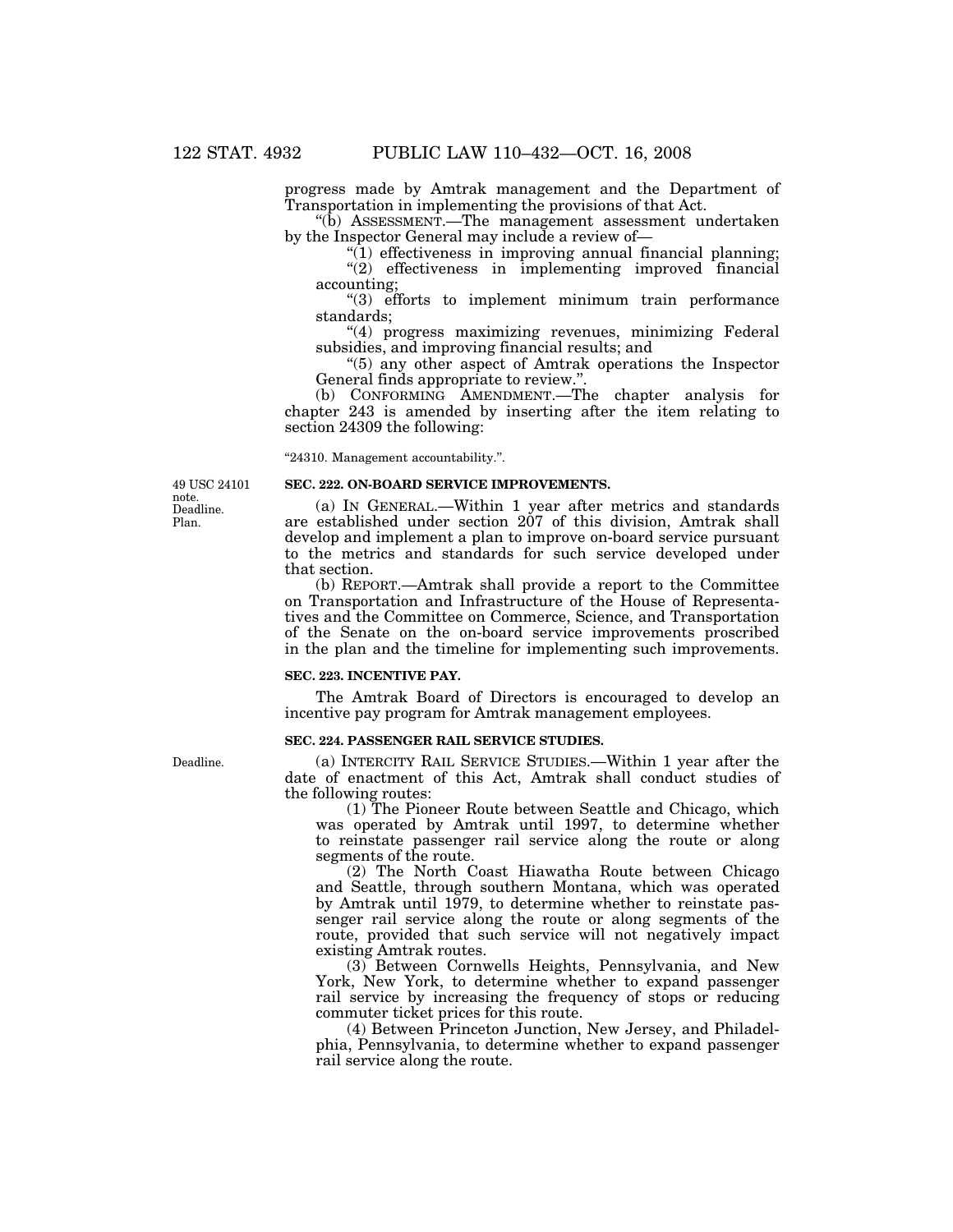(5) Between Harrisburg and Pittsburgh, Pennsylvania, to determine whether to increase frequency of passenger rail service along the route or along segments of the route.

(6) The Capitol Limited Route between Cumberland, Maryland, and Pittsburgh, Pennsylvania, to determine whether to reinstate a station stop at Rockwood, Pennsylvania.

(b) ASSISTANCE.—The Comptroller General of the General Accountability Office shall, upon request by Amtrak, assist Amtrak in conducting the studies under subsection (a).

(c) HIGH-SPEED RAIL CORRIDOR STUDIES.—(1) The Secretary shall conduct—

(A) an analysis of the Secretary's December 1, 1998, extension of the designation of the Southeast High-Speed Rail Corridor as authorized under section  $104(d)(2)$  of title 23, United States Code, including an analysis of alternative routings for the corridor;

(B) a feasibility analysis regarding the expansion of the South Central High-Speed Rail Corridor—

(i) to Memphis, Tennessee;

(ii) to the Port of Houston, Texas;

(iii) through Killeen, Texas; and

(iv) south of San Antonio, Texas, to a location in far south Texas to be chosen at the discretion of the Secretary; and

(C) a feasibility analysis regarding the expansion of the Keystone Corridor to Cleveland, Ohio.

These analyses shall consider changes that have occurred in the region's population, anticipated patterns of population growth, connectivity with other modes of transportation, the ability of the proposed corridor to reduce regional traffic congestion, and the ability of current and proposed routings to enhance tourism. Within 1 year after the date of enactment of this Act, the Secretary shall submit a report on these analyses to the Committee on Transportation and Infrastructure of the House of Representatives and the Committee on Commerce, Science, and Transportation of the Senate, and shall redesignate or modify corridor designations based on these analyses, if necessary.

(2) The Secretary shall establish a process for a State or group of States to petition the Secretary to redesignate or modify any designated high-speed rail corridors.

#### **SEC. 225. REPORT ON SERVICE DELAYS ON CERTAIN PASSENGER RAIL ROUTES.**

Within 6 months after the date of the enactment of this Act, the Inspector General of the Department of Transportation shall submit to the Committee on Transportation and Infrastructure of the House of Representatives and the Committee on Commerce, Science, and Transportation of the Senate a report that—

(1) describes service delays and the sources of such delays on—

(A) the Amtrak passenger rail route between Seattle, Washington, and Los Angeles, California (commonly known as the "Coast Starlight"); and

(B) the Amtrak passenger rail route between Vancouver, British Columbia, Canada, and Eugene, Oregon (commonly known as ''Amtrak Cascades''); and

Deadline. Reports.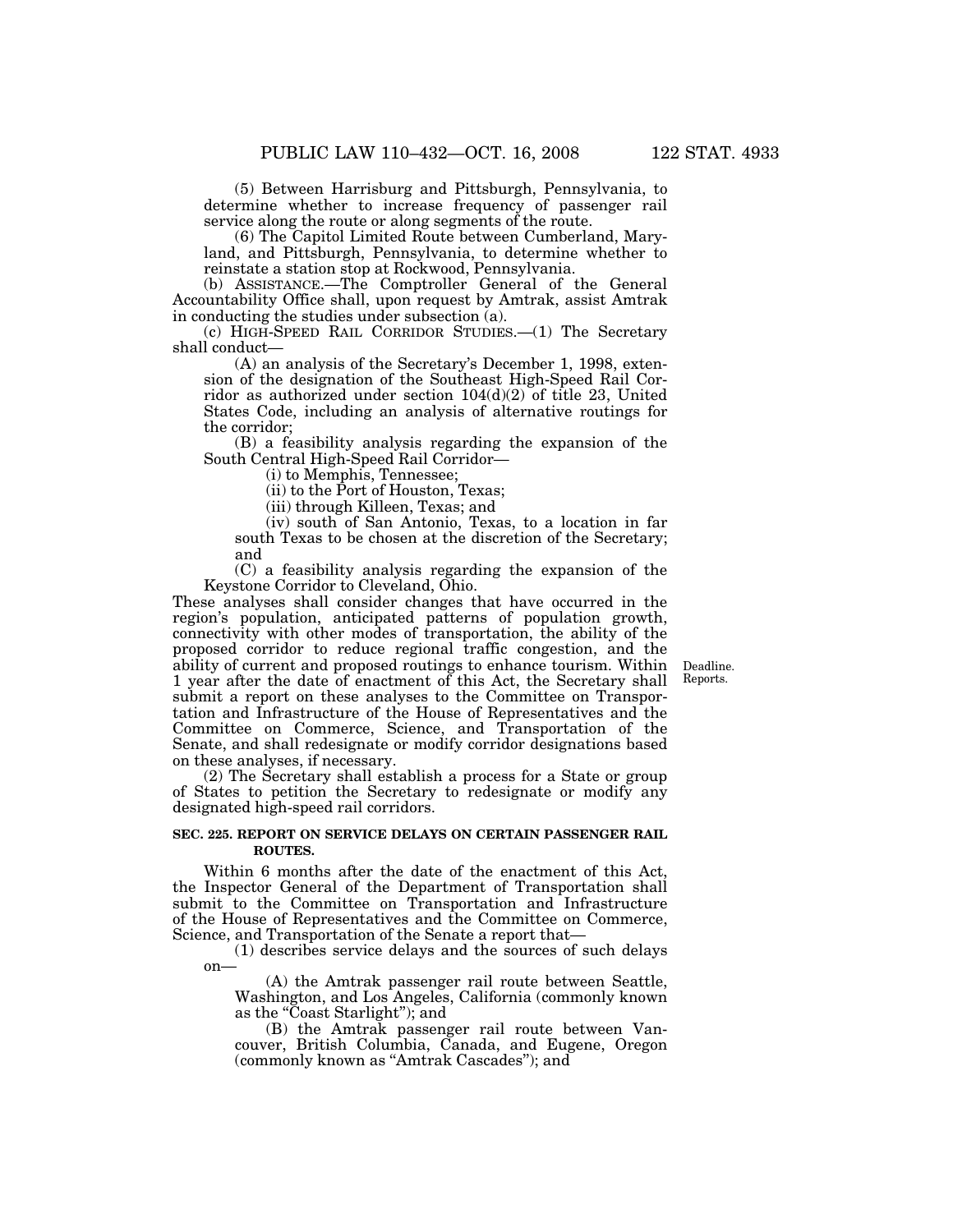(2) contains recommendations for improving the on-time performance of such routes.

#### **SEC. 226. PLAN FOR RESTORATION OF SERVICE.**

Within 9 months after the date of enactment of this Act, Amtrak shall transmit to the Committee on Transportation and Infrastructure of the House of Representatives and the Committee on Commerce, Science, and Transportation of the Senate a plan for restoring passenger rail service between New Orleans, Louisiana, and Sanford, Florida. The plan shall include a projected timeline for restoring such service, the costs associated with restoring such service, and any proposals for legislation necessary to support such restoration of service. In developing the plan, Amtrak shall consult with representatives from the States of Louisiana, Alabama, Mississippi, and Florida, railroad carriers whose tracks may be used for such service, rail passengers, rail labor, and other entities as appropriate.

## **SEC. 227. MAINTENANCE AND REPAIR FACILITY UTILIZATION STUDY.**

Within 9 months after the date of enactment of this Act, the Inspector General of the Department of Transportation shall transmit to the Committee on Transportation and Infrastructure of the House of Representatives and the Committee on Commerce, Science, and Transportation of the Senate a report on Amtrak's utilization of its equipment maintenance and repair facilities, including the Beech Grove Mechanical Facility in Indiana. The report shall include an examination of Amtrak's utilization of its existing equipment maintenance and repair facilities, the productivity of such facilities, and the extent to which Amtrak is maximizing opportunities for utilizing each facility, including the provision of maintenance and repair to other rail carriers. In developing this report, the Inspector General shall consult with the Inspector General of Amtrak, Amtrak management, rail labor, and other railroad carriers, as it deems appropriate.

## **SEC. 228. SENSE OF THE CONGRESS REGARDING THE NEED TO MAIN-TAIN AMTRAK AS A NATIONAL PASSENGER RAIL SYSTEM.**

(a) FINDINGS.—The Congress makes the following findings:

(1) In fiscal year 2007, 3,800,000 passengers traveled on Amtrak's long-distance trains, an increase of 2.4 percent over fiscal year 2006.

(2) Amtrak long-distance routes generated \$376,000,000 in revenue in fiscal year 2007, an increase of 5 percent over fiscal year 2006.

(3) Amtrak operates 15 long-distance trains over 18,500 route miles that serve 39 States and the District of Columbia. These trains provide the only rail passenger service to 23 States.

(4) Amtrak's long-distance trains provide an essential transportation service for many communities and to a significant percentage of the general public.

(5) Many long-distance trains serve small communities with limited or no significant air or bus service, especially in remote or isolated areas in the United States.

(6) As a result of airline deregulation and decisions by national bus carriers to leave many communities, rail transportation may provide the only feasible common carrier transportation option for a growing number of areas.

Deadline. Reports.

Deadline.

Consultation.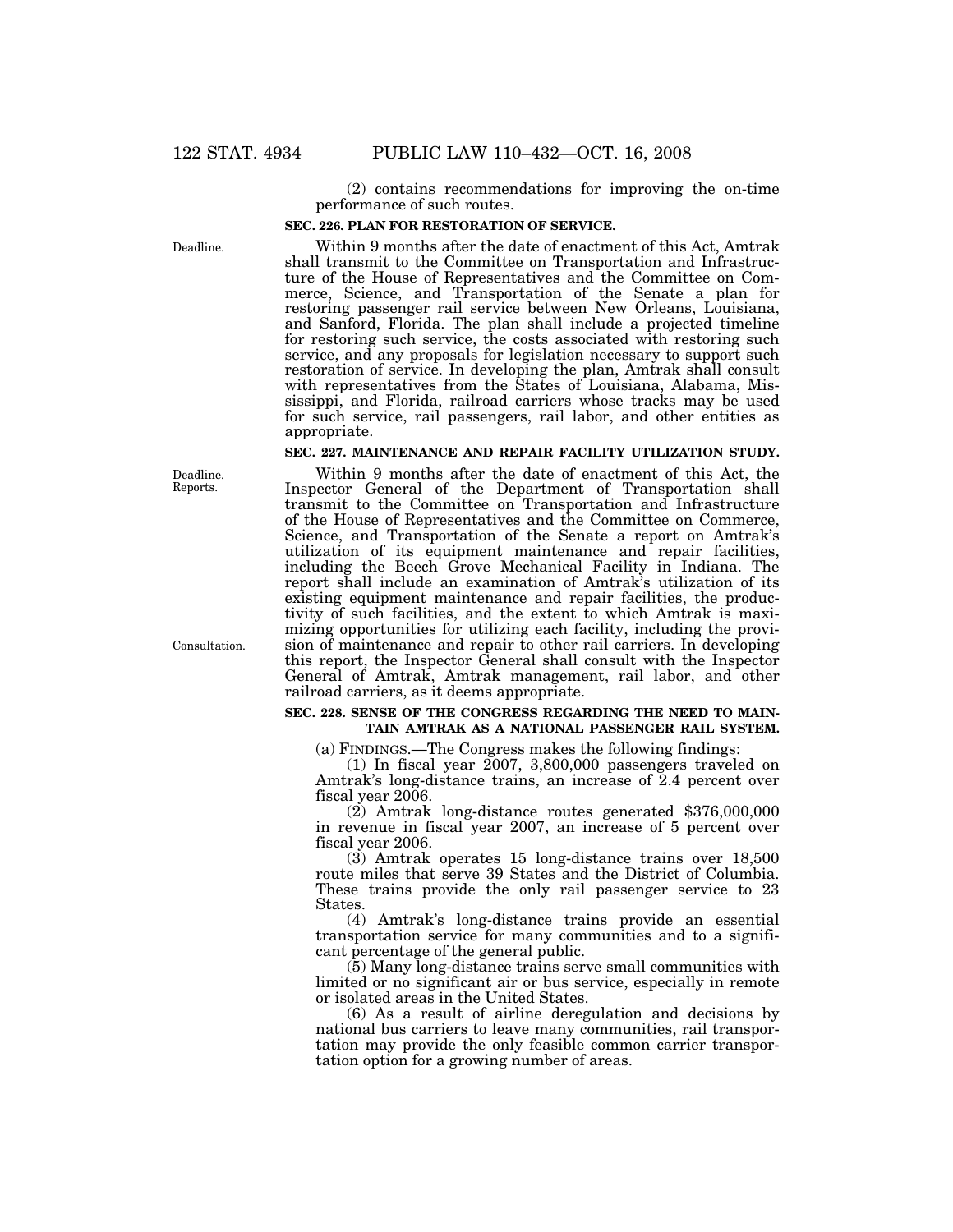(7) If long-distance trains were eliminated, 23 States and 243 communities would be left with no intercity passenger rail service and 16 other States would lose some rail service. These trains provide a strong economic benefit for the States and communities that they serve.

(8) Long-distance trains also provide transportation during periods of severe weather or emergencies that stall other modes of transportation.

(9) Amtrak provided the only reliable long-distance transportation following the September 11, 2001, terrorist attacks that grounded air travel.

(10) The majority of passengers on long-distance trains do not travel between the endpoints, but rather between any combination of cities along the route.

(11) Passenger trains provide transportation options, mobility for underserved populations, congestion mitigation, and jobs in the areas they serve.

(12) Passenger rail has a positive impact on the environment compared to other modes of transportation by conserving energy, reducing greenhouse gas emissions, and cutting down on other airborne particulate and toxic emissions.

(13) Amtrak communities that are served use passenger rail and passenger rail stations as a significant source of economic development.

(14) This division makes meaningful and important reforms to increase the efficiency, profitability and on-time performance of Amtrak's long-distance routes.

(b) SENSE OF THE CONGRESS.—It is the sense of the Congress that—

(1) long-distance passenger rail is a vital and necessary part of our national transportation system and economy; and

(2) Amtrak should maintain a national passenger rail system, including long-distance routes, that connects the continental United States from coast to coast and from border to border.

# **TITLE III—INTERCITY PASSENGER RAIL POLICY**

#### **SEC. 301. CAPITAL ASSISTANCE FOR INTERCITY PASSENGER RAIL SERVICE.**

(a) IN GENERAL.—Part C of subtitle V is amended by inserting the following after chapter 243:

## **''CHAPTER 244—INTERCITY PASSENGER RAIL SERVICE CORRIDOR CAPITAL ASSISTANCE**

"Sec.<br>"24401. Definitions.<br>"24402. Capital investment grants to support intercity passenger rail service.<br>"24403. Project management oversight.<br>"24404. Use of capital grants to finance first-dollar liability of grant proje

''24406. Authorization of appropriations.

## **''§ 24401. Definitions**

''In this chapter: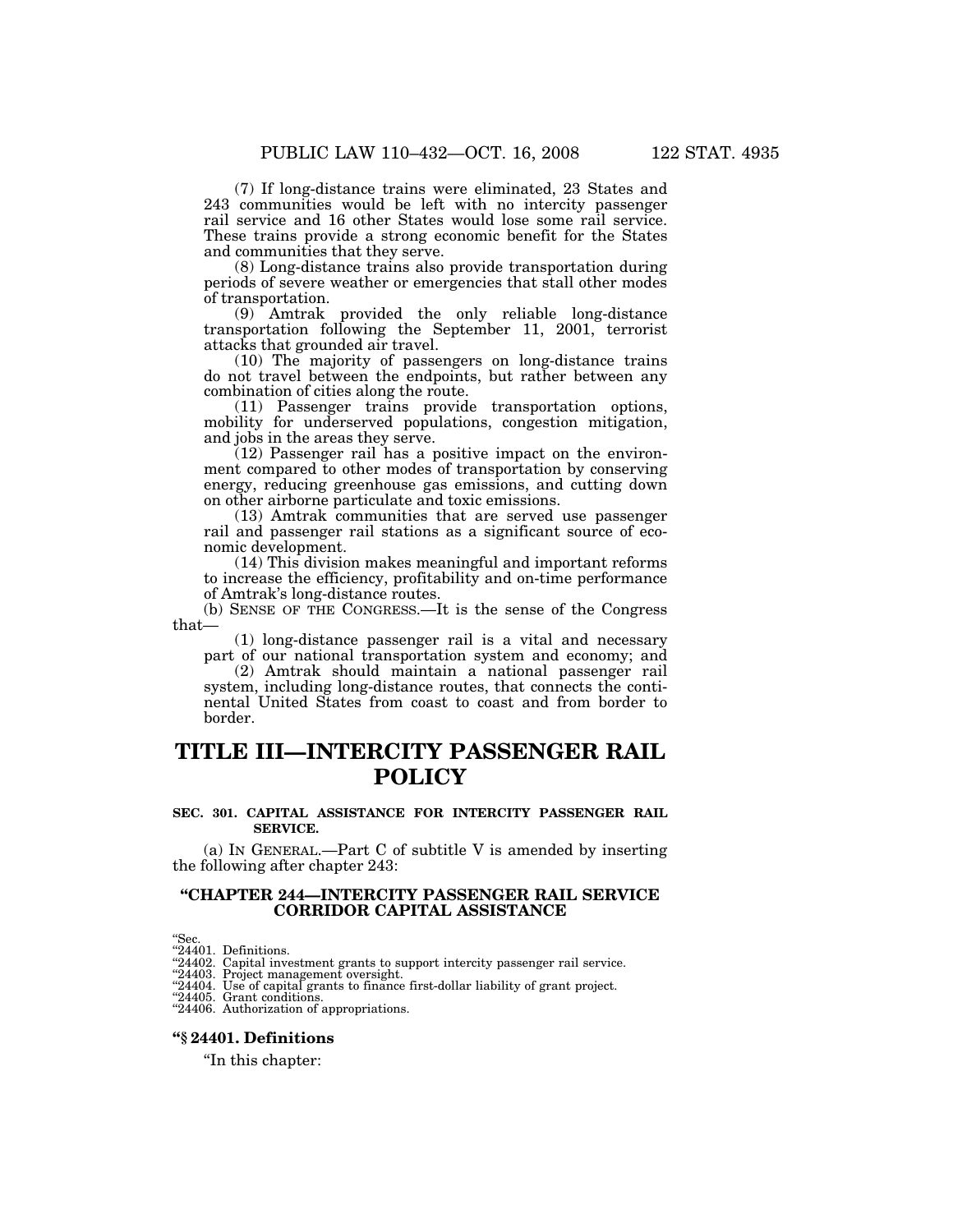"(1) APPLICANT.—The term 'applicant' means a State (including the District of Columbia), a group of States, an Interstate Compact, or a public agency established by one or more States and having responsibility for providing intercity passenger rail service.

" $(2)$  CAPITAL PROJECT.—The term 'capital project' means a project or program in a State rail plan developed under chapter 227 of this title for—

"(A) acquiring, constructing, improving, or inspecting equipment, track and track structures, or a facility for use in or for the primary benefit of intercity passenger rail service, expenses incidental to the acquisition or construction (including designing, engineering, location surveying, mapping, environmental studies, and acquiring rights-of-way), payments for the capital portions of rail trackage rights agreements, highway-rail grade crossing improvements related to intercity passenger rail service, mitigating environmental impacts, communication and signalization improvements, relocation assistance, acquiring replacement housing sites, and acquiring, constructing, relocating, and rehabilitating replacement housing;

''(B) rehabilitating, remanufacturing or overhauling rail rolling stock and facilities used primarily in intercity passenger rail service;

 $\mathcal{C}(\widetilde{C})$  costs associated with developing State rail plans; and

''(D) the first-dollar liability costs for insurance related to the provision of intercity passenger rail service under section 24404.

''(3) INTERCITY PASSENGER RAIL SERVICE.—The term 'intercity passenger rail service' means intercity rail passenger transportation, as defined in section 24102 of this title.

## **''§ 24402. Capital investment grants to support intercity passenger rail service**

''(a) GENERAL AUTHORITY.—

"(1) The Secretary of Transportation may make grants under this section to an applicant to assist in financing the capital costs of facilities, infrastructure, and equipment necessary to provide or improve intercity passenger rail transportation.

''(2) Consistent with the requirements of this chapter, the Secretary shall require that a grant under this section be subject to the terms, conditions, requirements, and provisions the Secretary decides are necessary or appropriate for the purposes of this section, including requirements for the disposition of net increases in value of real property resulting from the project assisted under this section and shall prescribe procedures and schedules for the awarding of grants under this title, including application and qualification procedures and a record of decision on applicant eligibility. The Secretary shall issue a final rule establishing such procedures not later than 2 years after the date of enactment of the Passenger Rail Investment and Improvement Act of 2008. For the period prior to the earlier of the issuance of such a rule or 2 years after the date of enactment of such Act, the Secretary shall issue interim guidance to applicants covering such procedures, and

Procedures.

Regulations. Deadline.

Guidance.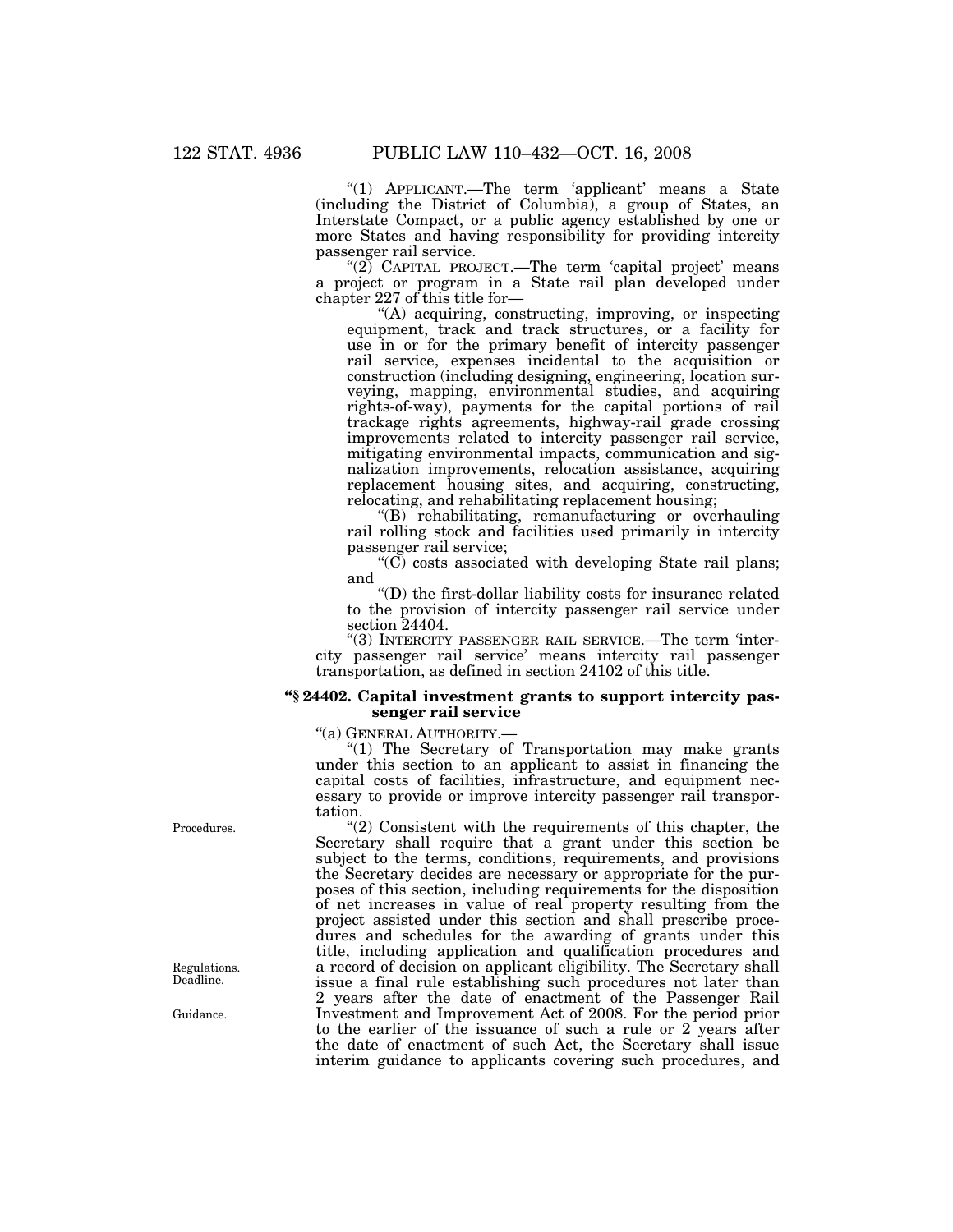administer the grant program authorized under this section pursuant to such guidance.

''(b) PROJECT AS PART OF STATE RAIL PLAN.—

" $(1)$  The Secretary may not approve a grant for a project under this section unless the Secretary finds that the project is part of a State rail plan developed under chapter 227 of this title, or under the plan required by section 211 of the Passenger Rail Investment and Improvement Act of 2008, and that the applicant or recipient has or will have the legal, financial, and technical capacity to carry out the project, satisfactory continuing control over the use of the equipment or facilities, and the capability and willingness to maintain the equipment or facilities.

"(2) An applicant shall provide sufficient information upon which the Secretary can make the findings required by this subsection.

''(3) If an applicant has not selected the proposed operator of its service competitively, the applicant shall provide written justification to the Secretary showing why the proposed operator is the best, taking into account price and other factors, and that use of the proposed operator will not unnecessarily increase the cost of the project.

''(c) PROJECT SELECTION CRITERIA.—The Secretary, in selecting the recipients of financial assistance to be provided under subsection  $(a)$ , shall—

" $(1)$  require—

"( $\overline{A}$ ) that the project be part of a State rail plan developed under chapter 227 of this title, or under the plan required by section 211 of the Passenger Rail Investment and Improvement Act of 2008;

 $\mathrm{``(B)}$  that the applicant or recipient has or will have the legal, financial, and technical capacity to carry out the project, satisfactory continuing control over the use of the equipment or facilities, and the capability and willingness to maintain the equipment or facilities;

''(C) that the applicant provides sufficient information upon which the Secretary can make the findings required by this subsection;

''(D) that if an applicant has selected the proposed operator of its service competitively, that the applicant provide written justification to the Secretary showing why the proposed operator is the best, taking into account costs and other factors;

''(E) that each proposed project meet all safety and security requirements that are applicable to the project under law; and

 $f(F)$  that each project be compatible with, and operated in conformance with—

''(i) plans developed pursuant to the requirements of section 135 of title 23, United States Code; and

"(ii) the national rail plan (if it is available);

''(2) select projects—

''(A) that are anticipated to result in significant improvements to intercity rail passenger service, including, but not limited to, consideration of—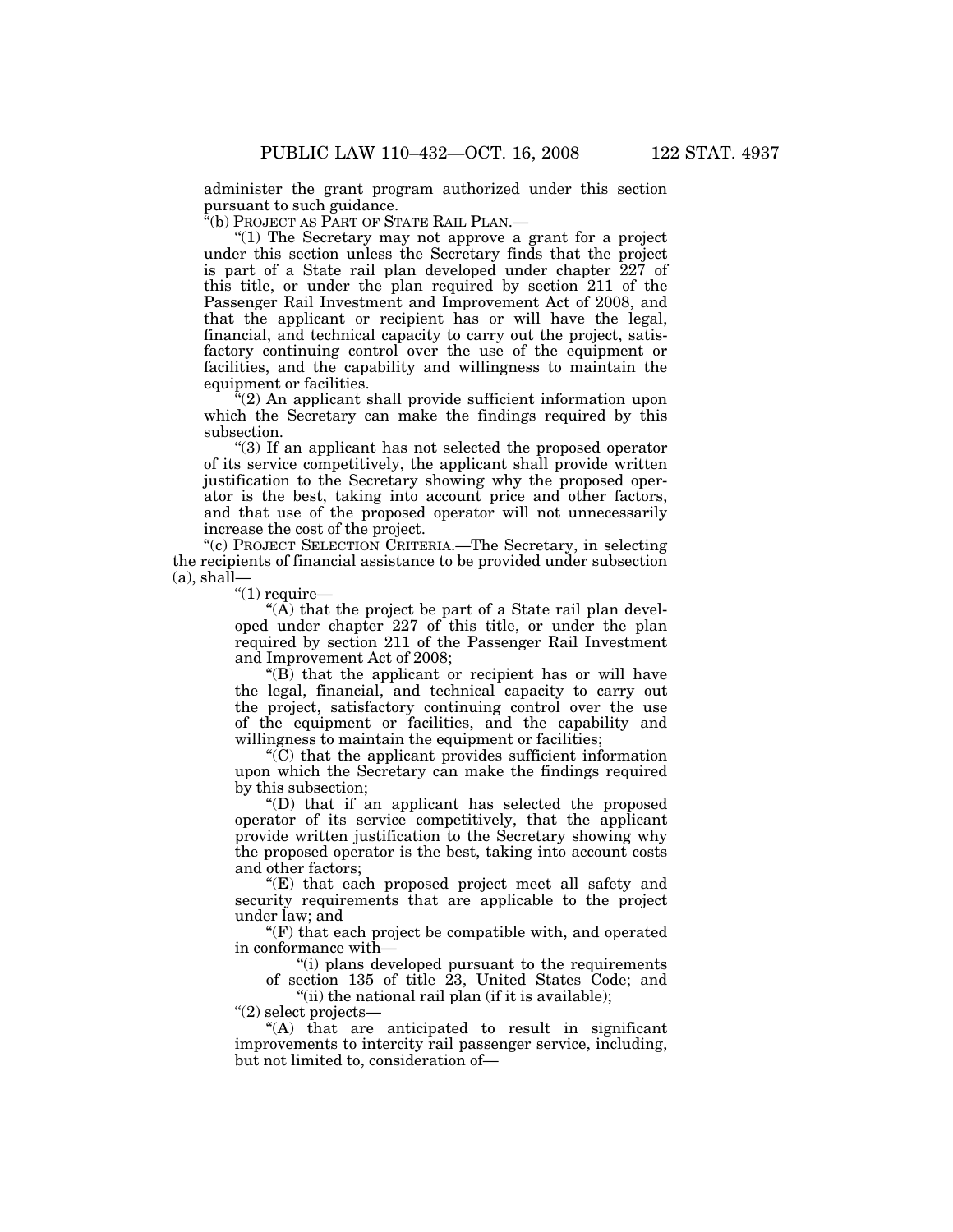"(i) the project's levels of estimated ridership, increased on-time performance, reduced trip time, additional service frequency to meet anticipated or existing demand, or other significant service enhancements as measured against minimum standards developed under section 207 of the Passenger Rail Investment and Improvement Act of 2008;

"(ii) the project's anticipated favorable impact on air or highway traffic congestion, capacity, or safety; and

"(iii) identification of the project by the Surface Transportation Board as necessary to improve the ontime performance and reliability of intercity passenger rail under section 24308(f);

 $'(B)$  for which there is a high degree of confidence that the proposed project is feasible and will result in the anticipated benefits, as indicated by—

''(i) the project's precommencement compliance with environmental protection requirements;

"(ii) the readiness of the project to be commenced; "(iii) the timing and amount of the project's future

noncommitted investments; "(iv) the commitment of any affected host rail car-

rier to ensure the realization of the anticipated benefits; and

"(v) other relevant factors as determined by the Secretary; and

''(C) for which the level of the anticipated benefits compares favorably to the amount of Federal funding requested under this chapter; and

''(3) give greater consideration to projects—

 $\tilde{f}(A)$  that are anticipated to result in benefits to other modes transportation and to the public at large, including, but not limited to, consideration of the project's—

''(i) encouragement of intermodal connectivity through provision of direct connections between train stations, airports, bus terminals, subway stations, ferry ports, and other modes of transportation;

''(ii) anticipated improvement of freight or commuter rail operations;

"(iii) encouragement of the use of positive train control technologies;

"(iv) environmental benefits, including projects that involve the purchase of environmentally sensitive, fuel-efficient, and cost-effective passenger rail equipment;

''(v) anticipated positive economic and employment impacts;

''(vi) encouragement of State and private contributions toward station development, energy and environmentally efficiency, and economic benefits; and

"(vii) falling under the description in section  $5302(a)(1)(G)$  of this title as defined to support intercity passenger rail service; and

''(B) that incorporate equitable financial participation in the project's financing, including, but not limited to, consideration of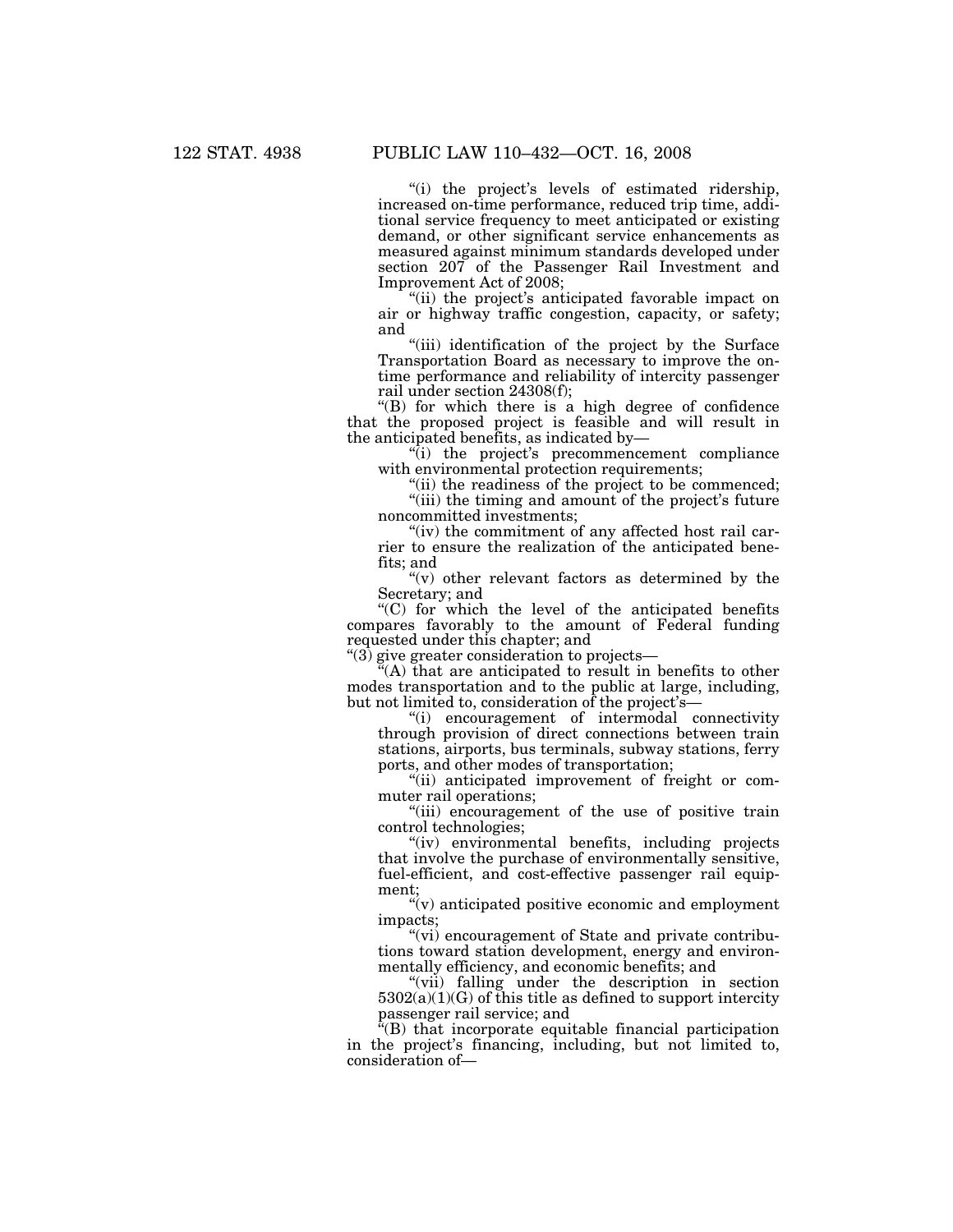''(i) donated property interests or services;

"(ii) financial contributions by freight and commuter rail carriers commensurate with the benefit expected to their operations; and

''(iii) financial commitments from host railroads, non-Federal governmental entities, nongovernmental entities, and others.

''(d) STATE RAIL PLANS.—State rail plans completed before the date of enactment of the Passenger Rail Investment and Improvement Act of 2008 that substantially meet the requirements of chapter 227 of this title, as determined by the Secretary pursuant to section 22506 of this title, shall be deemed by the Secretary to have met the requirements of subsection  $(c)(1)(A)$  of this section.

''(e) AMTRAK ELIGIBILITY.—To receive a grant under this section, Amtrak may enter into a cooperative agreement with 1 or more States to carry out 1 or more projects on a State rail plan's ranked list of rail capital projects developed under section  $\overline{2}2504(a)(5)$  of this title. For such a grant, Amtrak may not use Federal funds authorized under section  $101(a)$  or (c) of the Passenger Rail Investment and Improvement Act of 2008 to fulfill the non-Federal share requirements under subsection (g) of this section.

''(f) LETTERS OF INTENT AND EARLY SYSTEMS WORK AGREE-MENTS.

"(1) The Secretary may issue a letter of intent to an applicant announcing an intention to obligate, for a major capital project under this section, an amount from future available budget authority specified in law that is not more than the amount stipulated as the financial participation of the Secretary in the project.

> Deadline. Notification.

" $(2)$  At least 30 days before issuing a letter under paragraph (1) of this subsection, the Secretary shall notify in writing the Committee on Transportation and Infrastructure of the House of Representatives, the Committee on Commerce, Science, and Transportation of the Senate, and the House and Senate Committees on Appropriations of the proposed letter or agreement. The Secretary shall include with the notification a copy of the proposed letter or agreement, the criteria used in subsection (c) for selecting the project for a grant award, and a description of how the project meets such criteria.

''(3) An obligation or administrative commitment may be made only when amounts are appropriated. The letter of intent shall state that the contingent commitment is not an obligation of the Federal Government, and is subject to the availability of appropriations under Federal law and to Federal laws in force or enacted after the date of the contingent commitment. ''(g) FEDERAL SHARE OF NET PROJECT COST.—

''(1)(A) Based on engineering studies, studies of economic feasibility, and information on the expected use of equipment or facilities, the Secretary shall estimate the net project cost.

''(B) A grant for the project shall not exceed 80 percent of the project net capital cost.

''(C) The Secretary shall give priority in allocating future obligations and contingent commitments to incur obligations to grant requests seeking a lower Federal share of the project net capital cost.

"(2) Up to an additional 20 percent of the required non-Federal funds may be funded from amounts appropriated to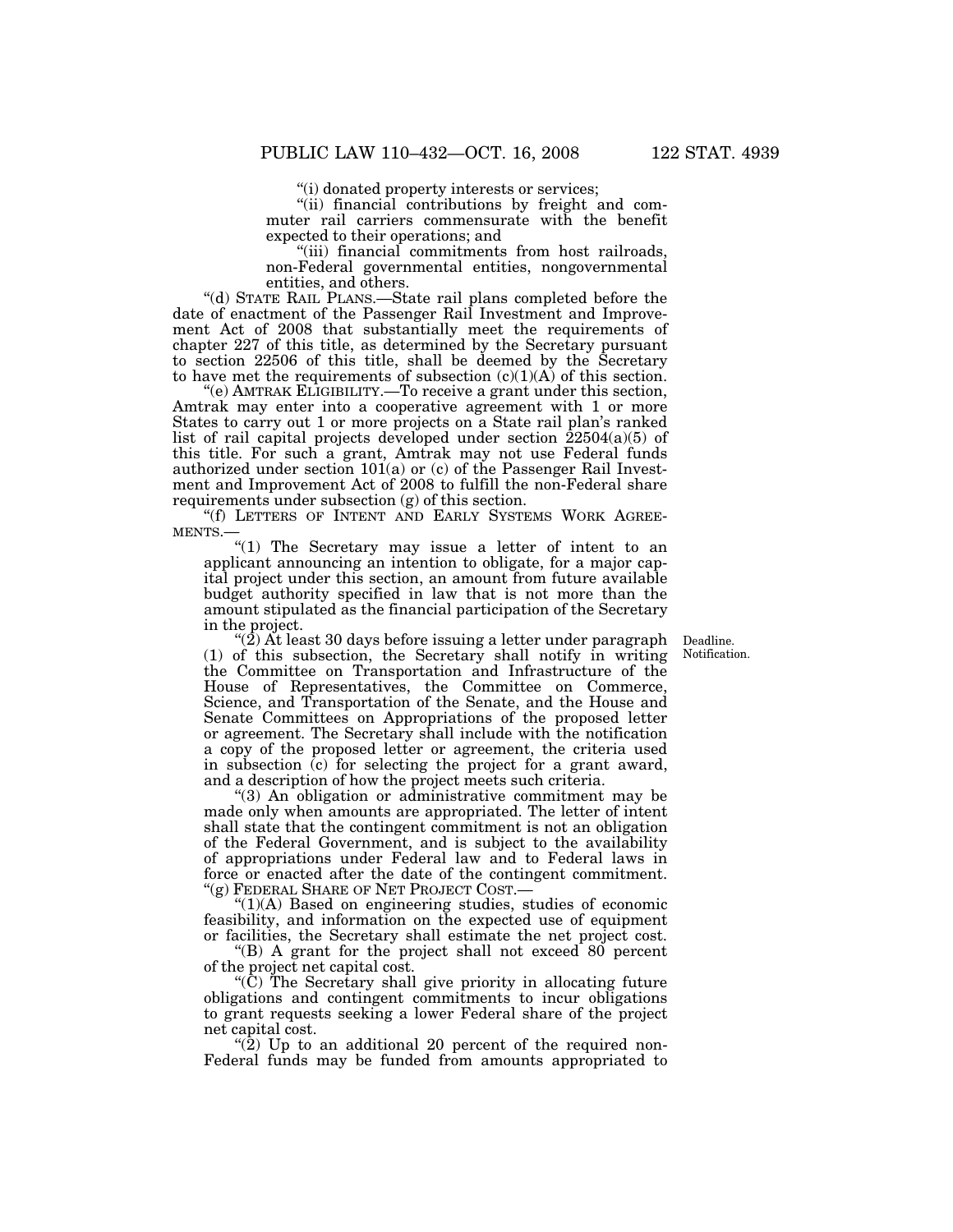or made available to a department or agency of the Federal Government that are eligible to be expended for transportation. ''(3) The following amounts, not to exceed \$15,000,000 per

fiscal year, shall be available to each applicant as a credit toward an applicant's matching requirement for a grant awarded under this section—

"(A) in each of fiscal years  $2009$ ,  $2010$ , and  $2011-$ 

''(i) 50 percent of the average of amounts expended in fiscal years 2002 through 2008 by an applicant for capital projects related to intercity passenger rail service; and

"(ii) 50 percent of the average of amounts expended in fiscal years 2002 through 2008 by an applicant for operating costs of such service; and

"(B) in each of fiscal years  $2010$ ,  $2011$  and  $2012$ ,  $50$ percent of the amount by which the amounts expended for capital projects and operating costs related to intercity passenger rail service by an applicant in the prior fiscal year exceed the average capital and operating expenditures made for such service in fiscal years 2006, 2007, and 2008.

The Secretary may require such information as necessary to verify such expenditures. Credits made available to an applicant in a fiscal year under this paragraph may only be applied towards grants awarded in that fiscal year.

"(4) The Federal share of expenditures for capital improvements under this chapter may not exceed 100 percent.

"(h) 2-YEAR AVAILABILITY.—Funds appropriated under this section shall remain available until expended. If any amount provided as a grant under this section is not obligated or expended for the purposes described in subsection (a) within 2 years after the date on which the State received the grant, such sums shall be returned to the Secretary for other intercity passenger rail development projects under this section at the discretion of the Secretary.

''(i) COOPERATIVE AGREEMENTS.—

''(1) IN GENERAL.—A metropolitan planning organization, State transportation department, or other project sponsor may enter into an agreement with any public, private, or nonprofit entity to cooperatively implement any project funded with a grant under this chapter.

"(2) FORMS OF PARTICIPATION.—Participation by an entity under paragraph (1) may consist of—

" $(A)$  ownership or operation of any land, facility, locomotive, rail car, vehicle, or other physical asset associated with the project;

''(B) cost-sharing of any project expense;

''(C) carrying out administration, construction management, project management, project operation, or any other management or operational duty associated with the project; and

" $(D)$  any other form of participation approved by the Secretary.

''(3) SUBALLOCATION.—A State may allocate funds under this section to any entity described in paragraph (1).

''(j) SPECIAL TRANSPORTATION CIRCUMSTANCES.—In carrying out this section, the Secretary shall allocate an appropriate portion of the amounts available under this section to provide grants to States—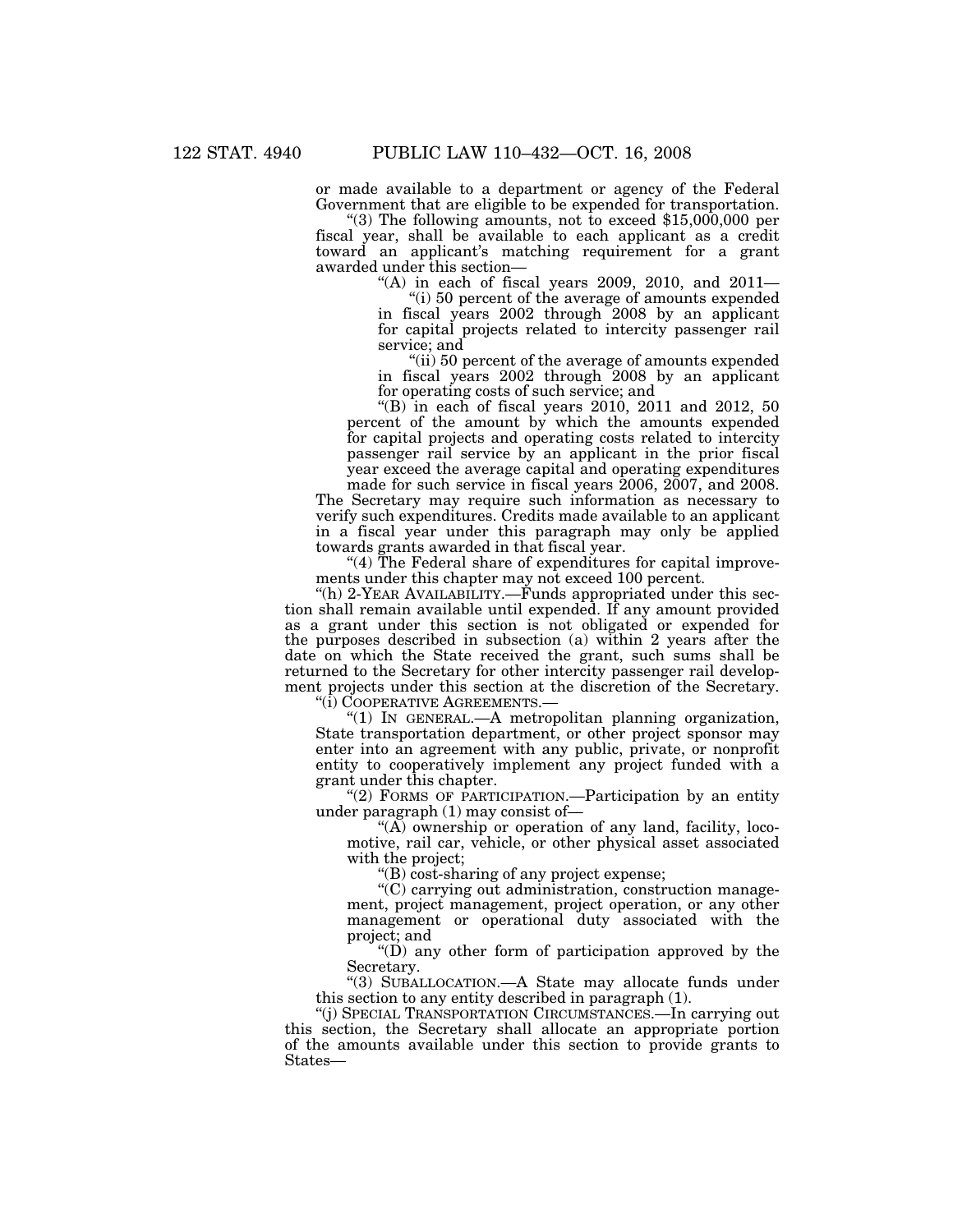" $(1)$  in which there is no intercity passenger rail service for the purpose of funding freight rail capital projects that are on a State rail plan developed under chapter 227 of this title that provide public benefits (as defined in chapter 227) as determined by the Secretary; or

" $(2)$  in which the rail transportation system is not physically connected to rail systems in the continental United States or may not otherwise qualify for a grant under this section due to the unique characteristics of the geography of that State or other relevant considerations, for the purpose of funding transportation-related capital projects.

"(k) SMALL CAPITAL PROJECTS.—The Secretary shall make not less than 5 percent annually available from the amounts authorized under section 101(c) of the Passenger Rail Investment and Improvement Act of 2008 beginning in fiscal year 2009 for grants for capital projects eligible under this section not exceeding \$2,000,000, including costs eligible under section 209(d) of that Act. For grants awarded under this subsection, the Secretary may waive requirements of this section, including state rail plan requirements, as appropriate.

"(I) NONMOTORIZED TRANSPORTATION ACCESS AND STORAGE.-Grants under this chapter may be used to provide access to rolling stock for nonmotorized transportation, including bicycles, and recreational equipment, and to provide storage capacity in trains for such transportation, equipment, and other luggage, to ensure passenger safety.

# **''§ 24403. Project management oversight**

''(a) PROJECT MANAGEMENT PLAN REQUIREMENTS.—To receive Federal financial assistance for a major capital project under this chapter, an applicant must prepare and carry out a project management plan approved by the Secretary of Transportation. The plan shall provide for—

 $(1)$  adequate recipient staff organization with well-defined reporting relationships, statements of functional responsibilities, job descriptions, and job qualifications;

" $(2)$  a budget covering the project management organization, appropriate consultants, property acquisition, utility relocation, systems demonstration staff, audits, and miscellaneous payments the recipient may be prepared to justify;

 $\degree$ (3) a construction schedule for the project;

"(4) a document control procedure and recordkeeping system;

''(5) a change order procedure that includes a documented, systematic approach to handling the construction change orders;

''(6) organizational structures, management skills, and staffing levels required throughout the construction phase;

 $\degree$ (7) quality control and quality assurance functions, procedures, and responsibilities for construction, system installation, and integration of system components;

''(8) material testing policies and procedures;

''(9) internal plan implementation and reporting requirements;

" $(10)$  criteria and procedures to be used for testing the operational system or its major components;

Waiver authority.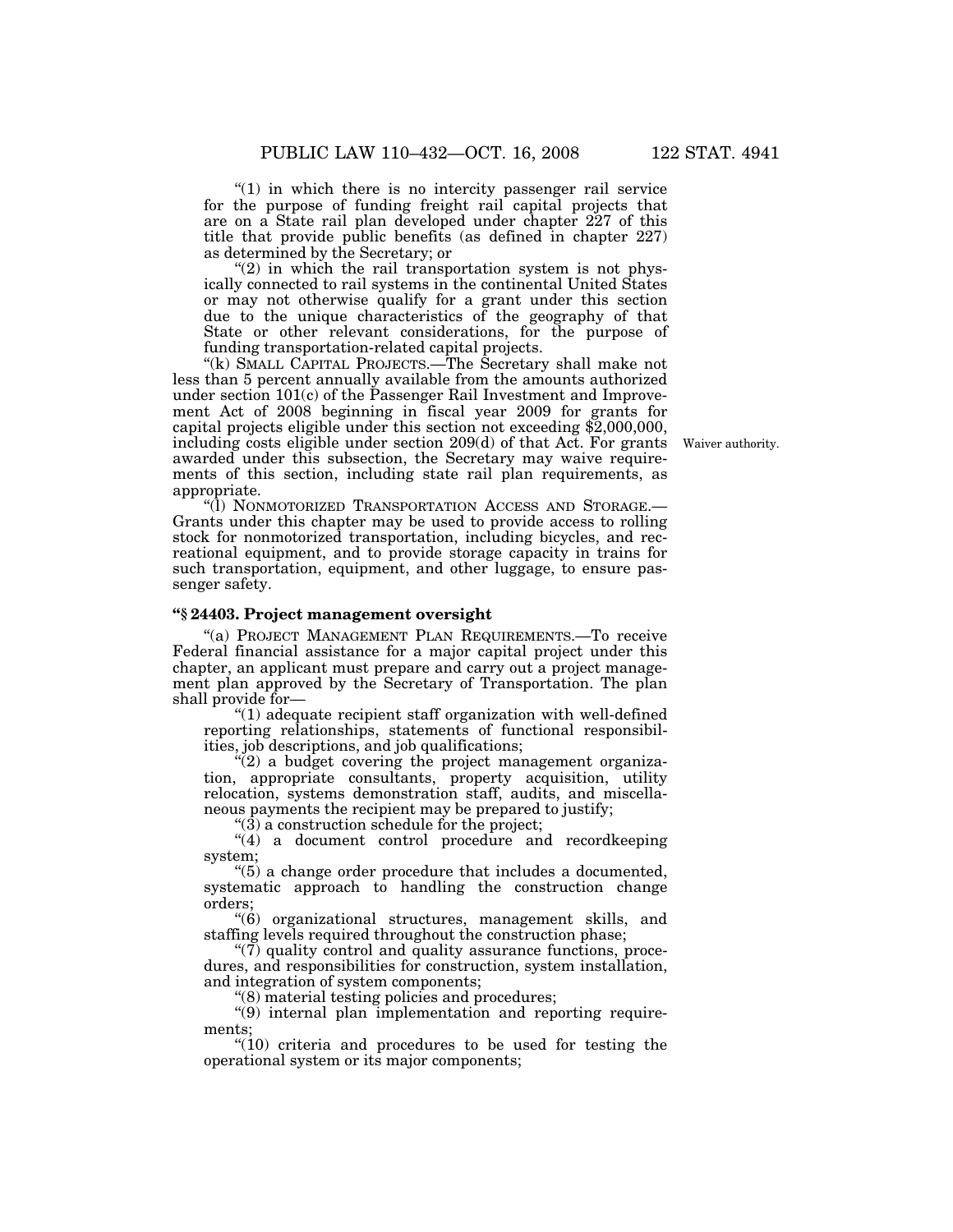"(11) periodic updates of the plan, especially related to project budget and project schedule, financing, and ridership estimates; and

"(12) the recipient's commitment to submit periodically a project budget and project schedule to the Secretary.

''(b) SECRETARIAL OVERSIGHT.—

"(1) The Secretary may use no more than 1 percent of amounts made available in a fiscal year for capital projects under this chapter to enter into contracts to oversee the construction of such projects.

"(2) The Secretary may use amounts available under paragraph (1) of this subsection to make contracts for safety, procurement, management, and financial compliance reviews and audits of a recipient of amounts under paragraph (1).

"(3) The Federal Government shall pay the entire cost of carrying out a contract under this subsection.

''(c) ACCESS TO SITES AND RECORDS.—Each recipient of assistance under this chapter shall provide the Secretary and a contractor the Secretary chooses under subsection (b) of this section with access to the construction sites and records of the recipient when reasonably necessary.

## **''§ 24404. Use of capital grants to finance first-dollar liability of grant project**

''Notwithstanding the requirements of section 24402 of this chapter, the Secretary of Transportation may approve the use of a capital assistance grant under this chapter to fund self-insured retention of risk for the first tier of liability insurance coverage for rail passenger service associated with the grant, but the coverage may not exceed \$20,000,000 per occurrence or \$20,000,000 in aggregate per year.

## **''§ 24405. Grant conditions**

"(a) BUY AMERICA.—(1) The Secretary of Transportation may obligate an amount that may be appropriated to carry out this chapter for a project only if the steel, iron, and manufactured goods used in the project are produced in the United States.

"(2) The Secretary of Transportation may waive paragraph (1) of this subsection if the Secretary finds that—

"(A) applying paragraph (1) would be inconsistent with the public interest;

''(B) the steel, iron, and goods produced in the United States are not produced in a sufficient and reasonably available amount or are not of a satisfactory quality;

''(C) rolling stock or power train equipment cannot be bought and delivered in the United States within a reasonable time; or

''(D) including domestic material will increase the cost of the overall project by more than 25 percent.

"(3) For purposes of this subsection, in calculating the components' costs, labor costs involved in final assembly shall not be included in the calculation.

 $''(4)$  If the Secretary determines that it is necessary to waive the application of paragraph (1) based on a finding under paragraph (2), the Secretary shall, before the date on which such finding takes effect—

Waiver authority.

Payments.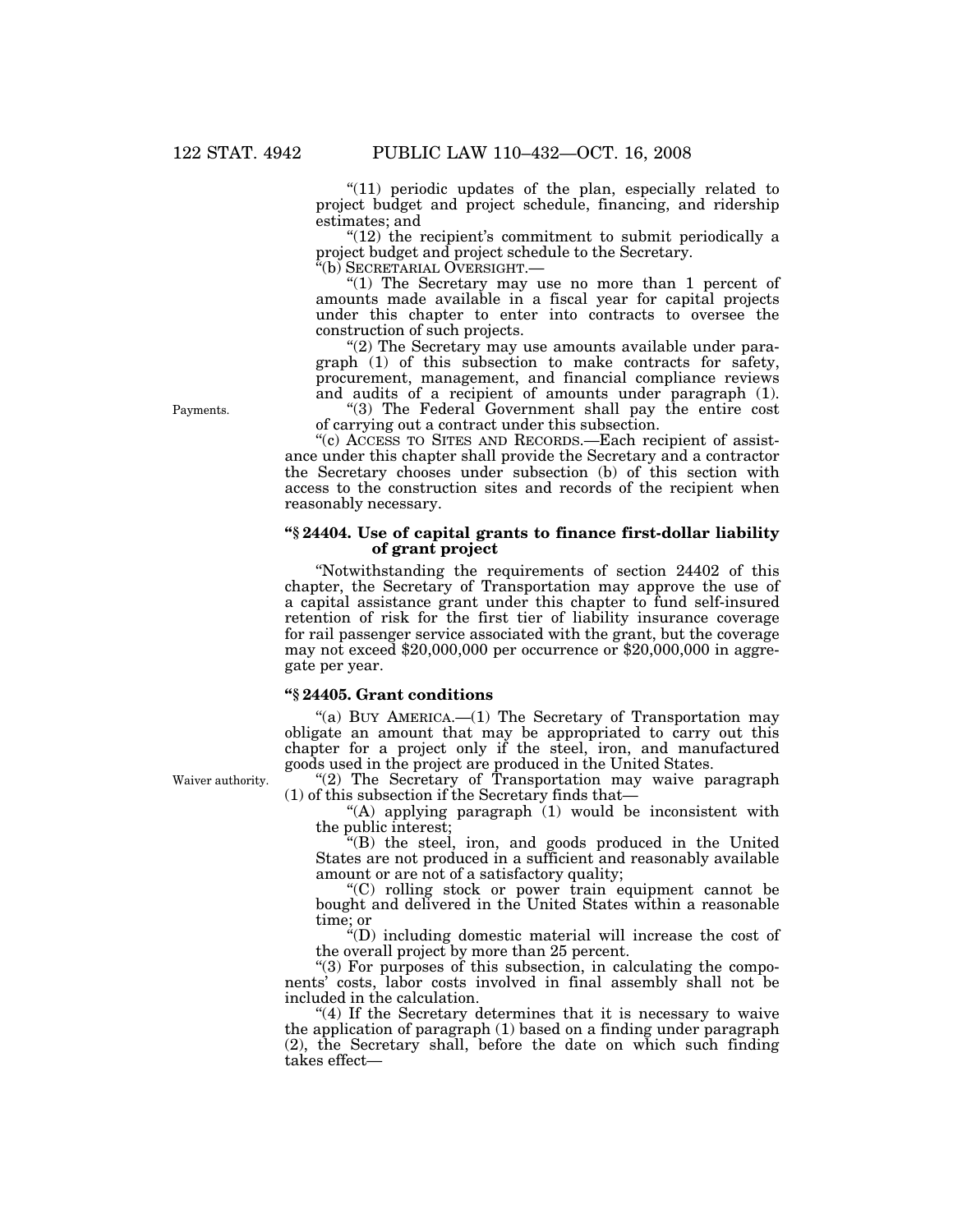"(A) publish in the Federal Register a detailed written Federal Register, justification as to why the waiver is needed; and

''(B) provide notice of such finding and an opportunity for public comment on such finding for a reasonable period of time not to exceed 15 days.

''(5) Not later than December 31, 2012, the Secretary shall submit to the Committee on Transportation and Infrastructure of the House of Representatives and the Committee on Commerce, Science, and Transportation of the Senate a report on any waivers granted under paragraph (2).

''(6) The Secretary of Transportation may not make a waiver under paragraph (2) of this subsection for goods produced in a foreign country if the Secretary, in consultation with the United States Trade Representative, decides that the government of that foreign country—

''(A) has an agreement with the United States Government under which the Secretary has waived the requirement of this subsection; and

''(B) has violated the agreement by discriminating against goods to which this subsection applies that are produced in the United States and to which the agreement applies.

" $(7)$  A person is ineligible to receive a contract or subcontract made with amounts authorized under this chapter if a court or department, agency, or instrumentality of the Government decides the person intentionally—

"(A) affixed a 'Made in America' label, or a label with an inscription having the same meaning, to goods sold in or shipped to the United States that are used in a project to which this subsection applies but not produced in the United States; or

"(B) represented that goods described in subparagraph  $(A)$ of this paragraph were produced in the United States.

''(8) The Secretary may not impose any limitation on assistance provided under this chapter that restricts a State from imposing more stringent requirements than this subsection on the use of articles, materials, and supplies mined, produced, or manufactured in foreign countries in projects carried out with that assistance or restricts a recipient of that assistance from complying with those State-imposed requirements.

''(9) The Secretary may allow a manufacturer or supplier of steel, iron, or manufactured goods to correct after bid opening any certification of noncompliance or failure to properly complete the certification (but not including failure to sign the certification) under this subsection if such manufacturer or supplier attests under penalty of perjury that such manufacturer or supplier submitted an incorrect certification as a result of an inadvertent or clerical error. The burden of establishing inadvertent or clerical error is on the manufacturer or supplier.

"(10) A party adversely affected by an agency action under this subsection shall have the right to seek review under section 702 of title 5.

 $\degree$ (11) The requirements of this subsection shall only apply to Applicability. projects for which the costs exceed \$100,000.

''(b) OPERATORS DEEMED RAIL CARRIERS AND EMPLOYERS FOR CERTAIN PURPOSES.—A person that conducts rail operations over rail infrastructure constructed or improved with funding provided in whole or in part in a grant made under this chapter shall

Notice. publication.

Deadline. Reports.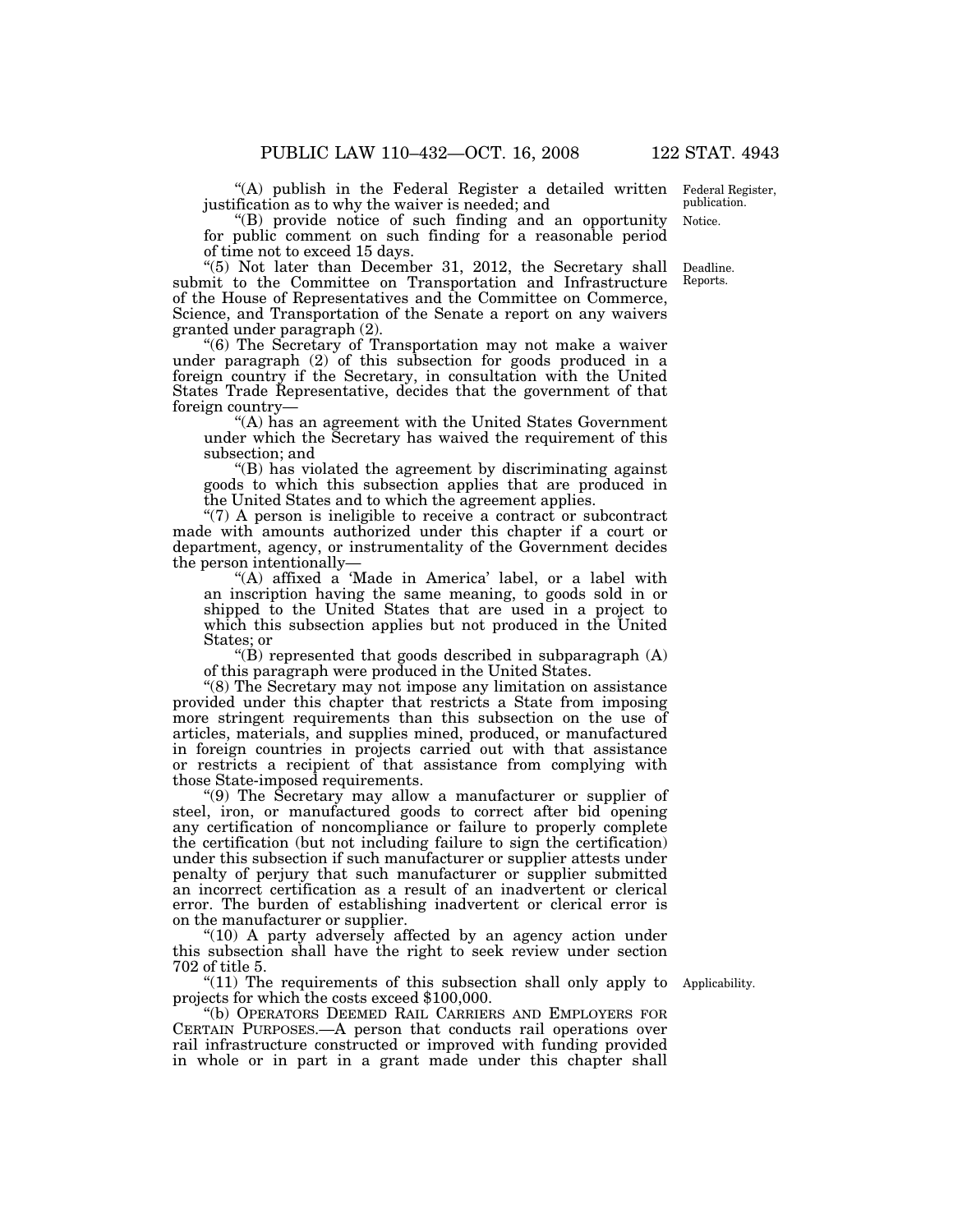be considered a rail carrier as defined in section 10102(5) of this title for purposes of this title and any other statute that adopts that definition or in which that definition applies, including—

"(1) the Railroad Retirement Act of  $1974$  (45 U.S.C. 231) et seq.);

 $\sqrt[n]{(2)}$  the Railway Labor Act (43 U.S.C. 151 et seq.); and "(3) the Railroad Unemployment Insurance Act (45 U.S.C. 351 et seq.).

"(c) GRANT CONDITIONS.—The Secretary shall require as a condition of making any grant under this chapter for a project that uses rights-of-way owned by a railroad that—

 $''(1)$  a written agreement exist between the applicant and the railroad regarding such use and ownership, including— "(A) any compensation for such use;

''(B) assurances regarding the adequacy of infrastructure capacity to accommodate both existing and future freight and passenger operations;

''(C) an assurance by the railroad that collective bargaining agreements with the railroad's employees (including terms regulating the contracting of work) will remain in full force and effect according to their terms for work performed by the railroad on the railroad transportation corridor; and

''(D) an assurance that an applicant complies with liability requirements consistent with section 28103 of this title; and

''(2) the applicant agrees to comply with—

''(A) the standards of section 24312 of this title, as such section was in effect on September 1, 2003, with respect to the project in the same manner that Amtrak is required to comply with those standards for construction work financed under an agreement made under section 24308(a) of this title; and

''(B) the protective arrangements established under section 504 of the Railroad Revitalization and Regulatory Reform Act of 1976 (45 U.S.C. 836) with respect to employees affected by actions taken in connection with the project to be financed in whole or in part by grants under this chapter.

"(d) REPLACEMENT OF EXISTING INTERCITY PASSENGER RAIL SERVICE.

"(1) COLLECTIVE BARGAINING AGREEMENT FOR INTERCITY PASSENGER RAIL PROJECTS.—Any entity providing intercity passenger railroad transportation that begins operations after the date of enactment of this Act on a project funded in whole or in part by grants made under this chapter and replaces intercity rail passenger service that was provided by Amtrak, unless such service was provided solely by Amtrak to another entity, as of such date shall enter into an agreement with the authorized bargaining agent or agents for adversely affected employees of the predecessor provider that—

"(A) gives each such qualified employee of the predecessor provider priority in hiring according to the employee's seniority on the predecessor provider for each position with the replacing entity that is in the employee's craft or class and is available within 3 years after the termination of the service being replaced;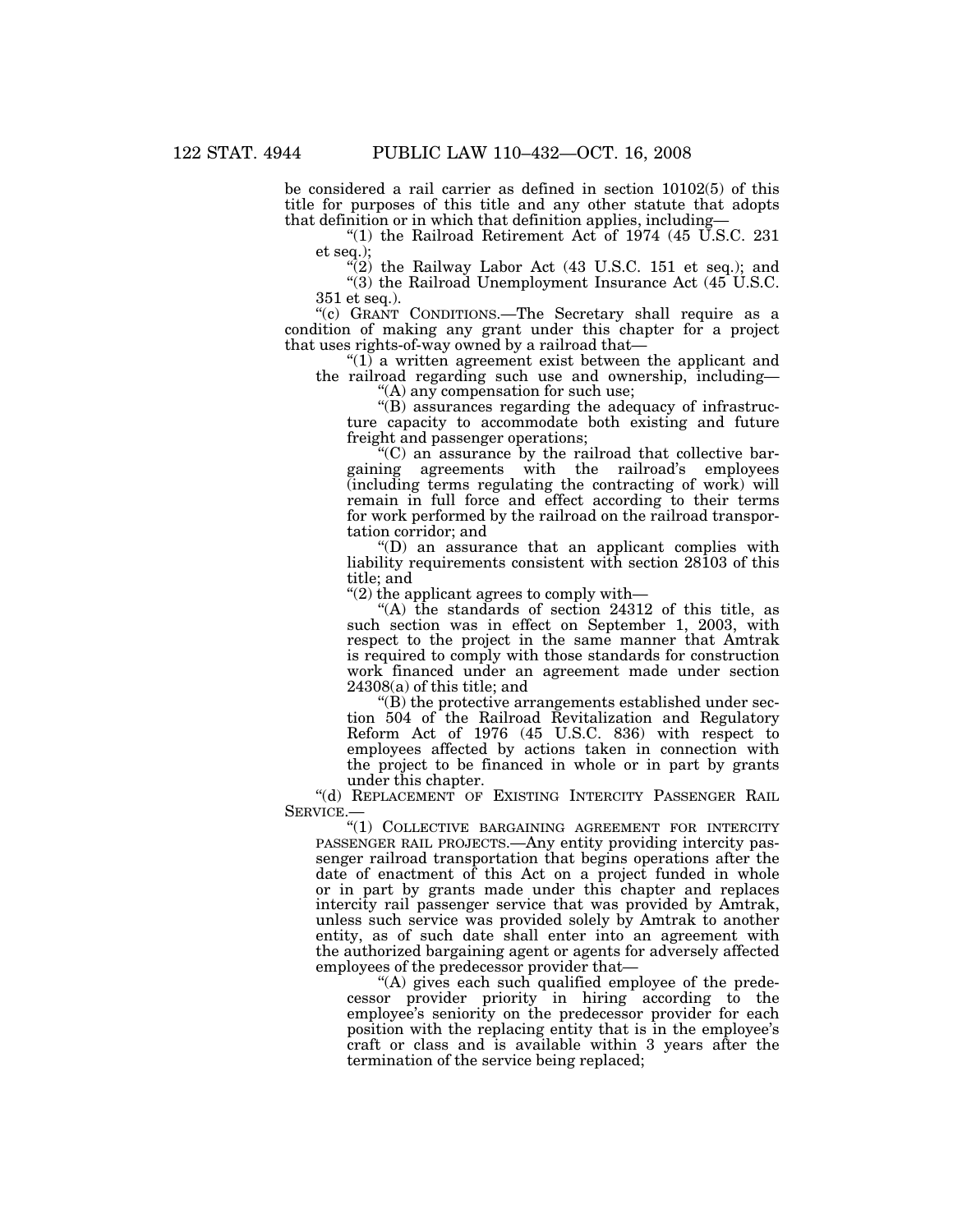''(B) establishes a procedure for notifying such an employee of such positions;

 $(C)$  establishes a procedure for such an employee to apply for such positions; and

''(D) establishes rates of pay, rules, and working conditions.

''(2) IMMEDIATE REPLACEMENT SERVICE.—

''(A) NEGOTIATIONS.—If the replacement of preexisting intercity rail passenger service occurs concurrent with or within a reasonable time before the commencement of the replacing entity's rail passenger service, the replacing entity shall give written notice of its plan to replace existing rail passenger service to the authorized collective bargaining agent or agents for the potentially adversely affected employees of the predecessor provider at least 90 days before the date on which it plans to commence service. Within 5 days after the date of receipt of such written notice, negotiations between the replacing entity and the collective bargaining agent or agents for the employees of the predecessor provider shall commence for the purpose of reaching agreement with respect to all matters set forth in subparagraphs (A) through (D) of paragraph (1). The negotiations shall continue for 30 days or until an agreement is reached, whichever is sooner. If at the end of 30 days the parties have not entered into an agreement with respect to all such matters, the unresolved issues shall be submitted for arbitration in accordance with the procedure set forth in subparagraph (B).

''(B) ARBITRATION.—If an agreement has not been entered into with respect to all matters set forth in subparagraphs (A) through (D) of paragraph (1) as described in subparagraph (A) of this paragraph, the parties shall select an arbitrator. If the parties are unable to agree upon the selection of such arbitrator within 5 days, either or both parties shall notify the National Mediation Board, which shall provide a list of seven arbitrators with experience in arbitrating rail labor protection disputes. Within 5 days after such notification, the parties shall alternately strike names from the list until only 1 name remains, and that person shall serve as the neutral arbitrator. Within 45 days after selection of the arbitrator, the arbitrator shall conduct a hearing on the dispute and shall render a decision with respect to the unresolved issues among the matters set forth in subparagraphs (A) through (D) of paragraph (1). The arbitrator shall be guided by prevailing national standard rates of pay, benefits, and working conditions for comparable work. This decision shall be final, binding, and conclusive upon the parties. The salary and expenses of the arbitrator shall be borne equally by the parties; all other expenses shall be paid by the party incurring them.

''(3) SERVICE COMMENCEMENT.—A replacing entity under this subsection shall commence service only after an agreement is entered into with respect to the matters set forth in subparagraphs  $(A)$  through  $(D)$  of paragraph  $(1)$  or the decision of the arbitrator has been rendered.

Notification. Lists.

Notice. Deadlines.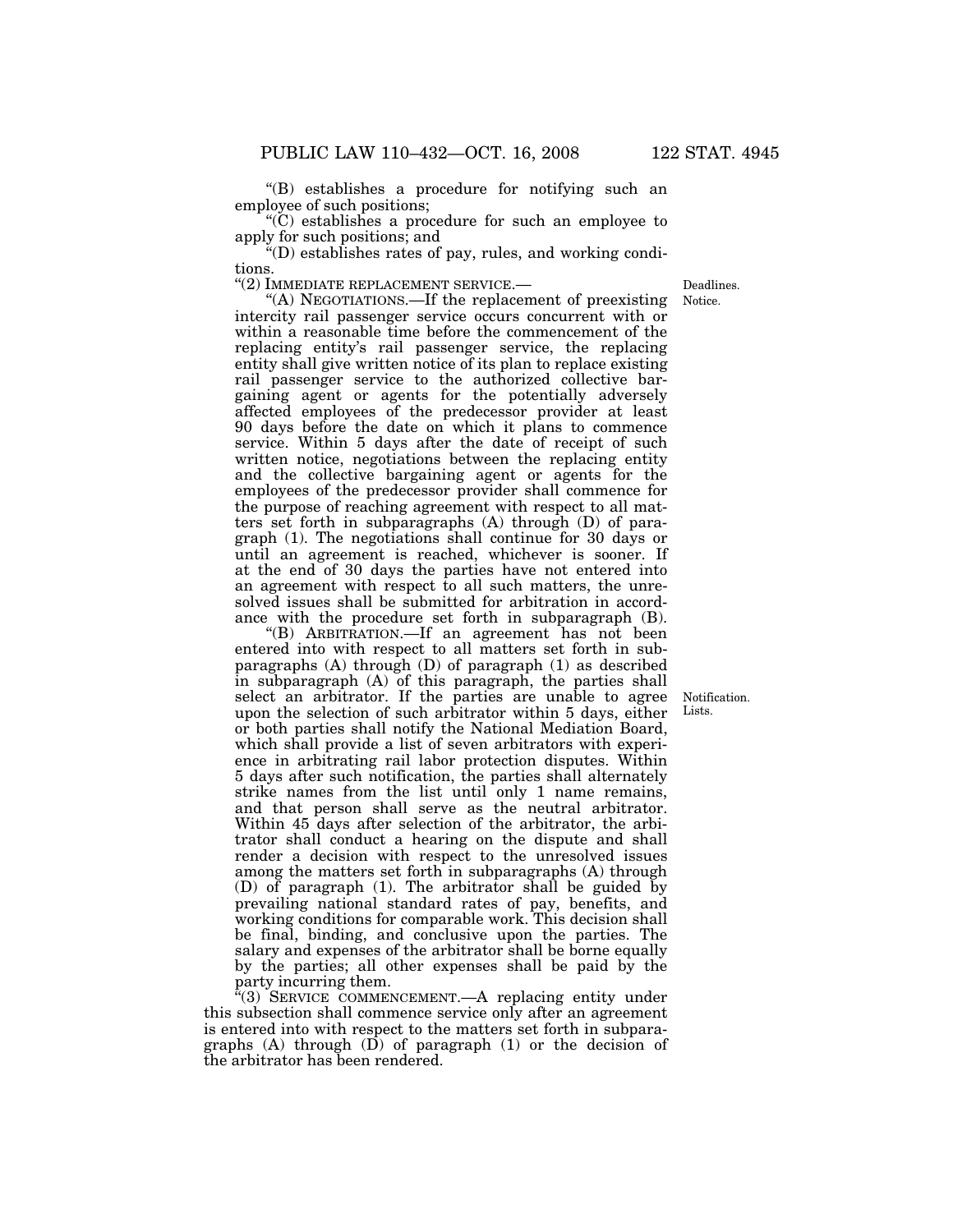Contracts.

Deadlines.

"(4) SUBSEQUENT REPLACEMENT OF SERVICE.—If the replacement of existing rail passenger service takes place within 3 years after the replacing entity commences intercity passenger rail service, the replacing entity and the collective bargaining agent or agents for the adversely affected employees of the predecessor provider shall enter into an agreement with respect to the matters set forth in subparagraphs (A) through (D) of paragraph (1). If the parties have not entered into an agreement with respect to all such matters within 60 days after the date on which the replacing entity replaces the predecessor provider, the parties shall select an arbitrator using the procedures set forth in paragraph  $(2)(B)$ , who shall, within 20 days after the commencement of the arbitration, conduct a hearing and decide all unresolved issues. This decision shall be final, binding, and conclusive upon the parties.

''(e) INAPPLICABILITY TO CERTAIN RAIL OPERATIONS.—Nothing in this section applies to—

"(1) commuter rail passenger transportation (as defined in section 24102(4) of this title) operations of a State or local government authority (as those terms are defined in section 5302(11) and (6), respectively, of this title) eligible to receive financial assistance under section 5307 of this title, or to its contractor performing services in connection with commuter rail passenger operations (as so defined);

''(2) the Alaska Railroad or its contractors; or

"(3) Amtrak's access rights to railroad rights of way and facilities under current law.

''(f) LIMITATION.—No grants shall be provided under this chapter for commuter rail passenger transportation, as defined in section 24102(4) of this title.

## **''§ 24406. Authorization of appropriations**

''There are authorized to be appropriated to the Secretary of Transportation for capital grants under this chapter the following amounts:

''(1) For fiscal year 2009, \$100,000,000.

''(2) For fiscal year 2010, \$300,000,000.

"(3) For fiscal year 2011, \$400,000,000.

''(4) For fiscal year 2012, \$500,000,000.

''(5) For fiscal year 2013, \$600,000,000.''.

(b) CONFORMING AMENDMENT.—The chapter analysis for subtitle V is amended by inserting the following after the item relating to chapter 243:

"244. INTERCITY PASSENGER RAIL SERVICE CORRIDOR CAPITAL AS-

SISTANCE ................................................................................................24401''.

(c) ASSISTANCE.—In implementing section 24405(a) of title 49, United States Code, the Federal Highway Administration shall, upon request by the Federal Railroad Administration, assist the Federal Railroad Administration in developing a process for posting on its website or distributing via email notices of waiver requests received pursuant to such subsection and soliciting public comments on the intent to issue a waiver. The Federal Railroad Administration's development of such a process does not relieve the Federal Railroad Administration of the requirements under paragraph (4) of such subsection.

49 USC 24405 note.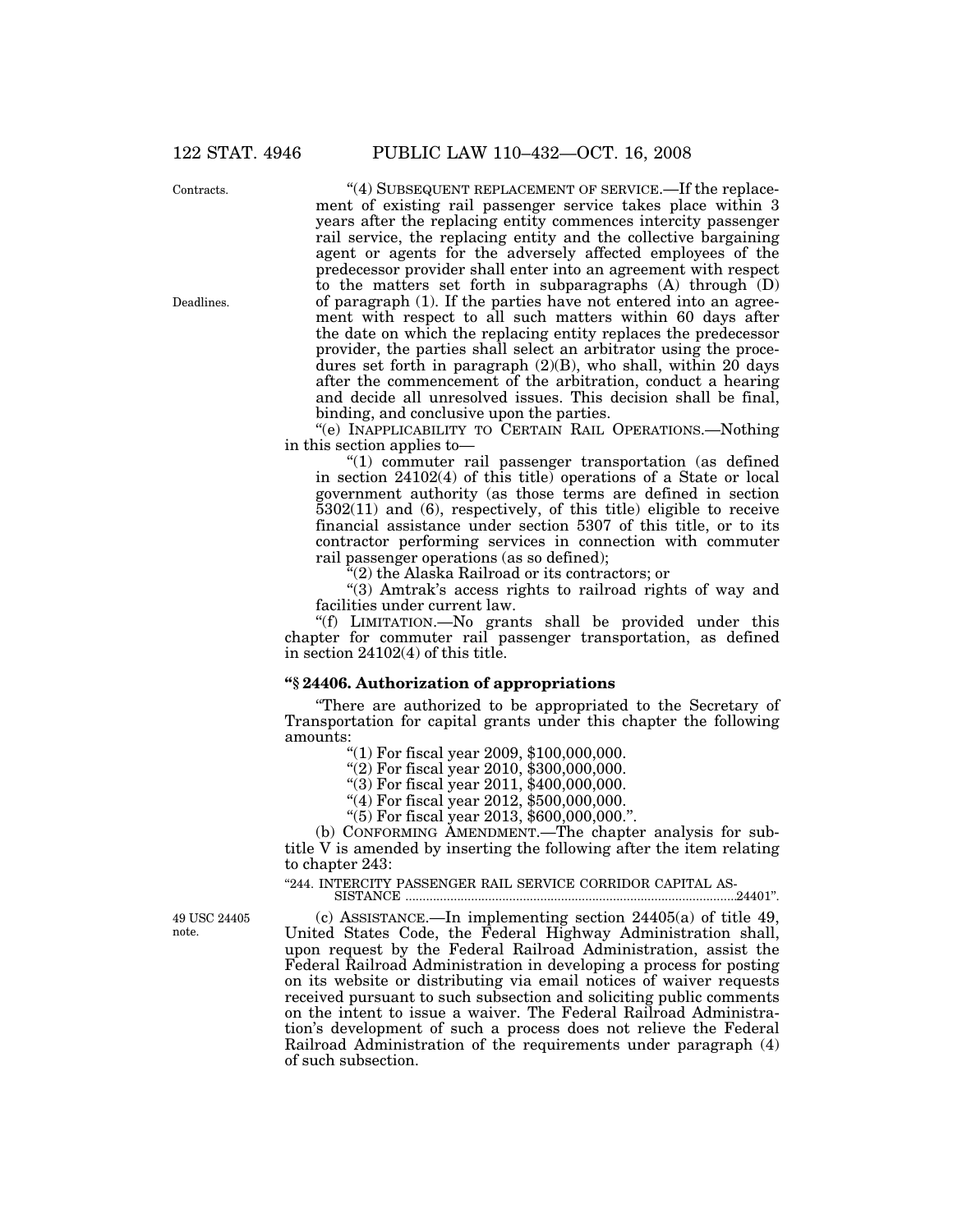#### **SEC. 302. CONGESTION GRANTS.**

(a) AMENDMENT.—Chapter 241 of title 49, United States Code, is amended by adding at the end the following new section:

## **''§ 24105. Congestion grants**

''(a) AUTHORITY.—The Secretary of Transportation may make grants to States, or to Amtrak in cooperation with States, for financing the capital costs of facilities, infrastructure, and equipment for high priority rail corridor projects necessary to reduce congestion or facilitate ridership growth in intercity rail passenger transportation.

''(b) ELIGIBLE PROJECTS.—Projects eligible for grants under this section include projects—

''(1) identified by Amtrak as necessary to reduce congestion or facilitate ridership growth in intercity rail passenger transportation along heavily traveled rail corridors;

 $\sqrt{\ }$ (2) identified by the Surface Transportation Board as necessary to improve the on time performance and reliability of intercity rail passenger transportation under section 24308(f); and

''(3) designated by the Secretary as being sufficiently advanced in development to be capable of serving the purposes described in subsection (a) on an expedited schedule.

''(c) FEDERAL SHARE.—The Federal share of the cost of a project financed under this section shall not exceed 80 percent.

''(d) GRANT CONDITIONS.—The Secretary of Transportation shall require each recipient of a grant under this section to comply with the grant requirements of section 24405 of this title.

''(e) AUTHORIZATION OF APPROPRIATIONS.—There are authorized to be appropriated, from amounts made available under section 301 of the Passenger Rail Investment and Improvement Act of 2008, to the Secretary to carry out this section—

''(1) \$50,000,000 for fiscal year 2010;

''(2) \$75,000,000 for fiscal year 2011;

''(3) \$100,000,000 for fiscal year 2012; and

''(4) \$100,000,000 for fiscal year 2013.''.

(b) TABLE OF SECTIONS AMENDMENT.—The table of sections for such chapter 241 is amended by adding at the end the following new item:

''24105. Congestion grants.''.

#### **SEC. 303. STATE RAIL PLANS.**

(a) IN GENERAL.—Part B of subtitle V is amended by adding at the end the following:

## **''CHAPTER 227—STATE RAIL PLANS**

- "Sec.<br>"22701. Definitions.<br>"22702. Authority.<br>"22703. Purposes.
- 

"22704. Transparency; coordination; review.<br>"22705. Content.

"22706. Review.

#### **''§ 22701. Definitions**

''In this subchapter: ''(1) PRIVATE BENEFIT.—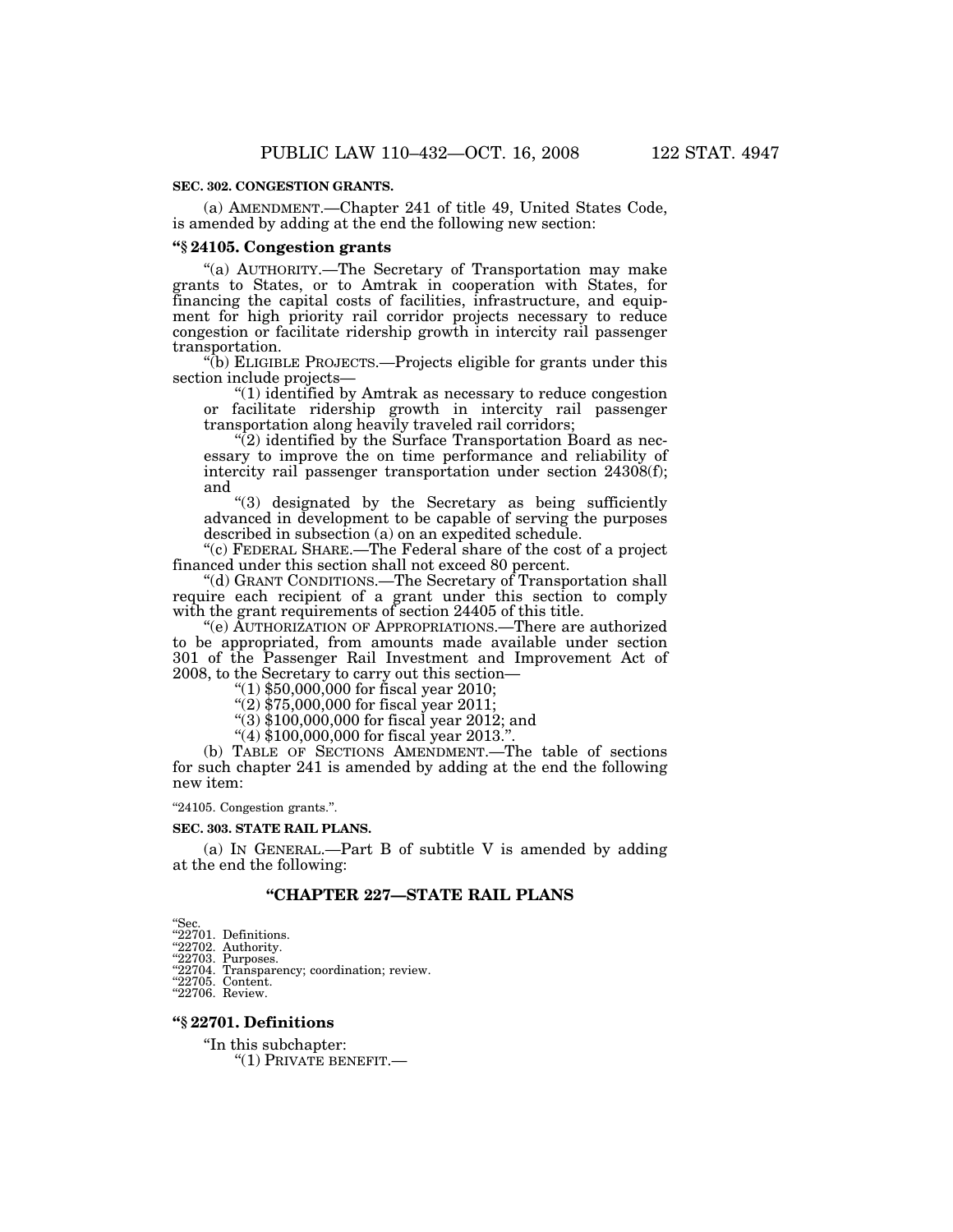''(A) IN GENERAL.—The term 'private benefit'—

''(i) means a benefit accrued to a person or private entity, other than Amtrak, that directly improves the economic and competitive condition of that person or entity through improved assets, cost reductions, service improvements, or any other means as defined by the Secretary; and

"(ii) shall be determined on a project-by-project" basis, based upon an agreement between the parties.

''(B) CONSULTATION.—The Secretary may seek the advice of the States and rail carriers in further defining this term.

''(2) PUBLIC BENEFIT.—

"(A) IN GENERAL.—The term 'public benefit'—

''(i) means a benefit accrued to the public, including Amtrak, in the form of enhanced mobility of people or goods, environmental protection or enhancement, congestion mitigation, enhanced trade and economic development, improved air quality or land use, more efficient energy use, enhanced public safety or security, reduction of public expenditures due to improved transportation efficiency or infrastructure preservation, and any other positive community effects as defined by the Secretary; and

"(ii) shall be determined on a project-by-project basis, based upon an agreement between the parties.

''(B) CONSULTATION.—The Secretary may seek the advice of the States and rail carriers in further defining this term.

''(3) STATE.—The term 'State' means any of the 50 States and the District of Columbia.

"(4) STATE RAIL TRANSPORTATION AUTHORITY.—The term 'State rail transportation authority' means the State agency or official responsible under the direction of the Governor of the State or a State law for preparation, maintenance, coordination, and administration of the State rail plan.

# **''§ 22702. Authority**

''(a) IN GENERAL.—Each State may prepare and maintain a State rail plan in accordance with the provisions of this chapter.

''(b) REQUIREMENTS.—The Secretary shall establish the minimum requirements for the preparation and periodic revision of a State rail plan, including that a State shall—

 $(1)$  establish or designate a State rail transportation authority to prepare, maintain, coordinate, and administer the plan;

"(2) establish or designate a State rail plan approval authority to approve the plan;

''(3) submit the State's approved plan to the Secretary of Transportation for review; and

" $(4)$  revise and resubmit a State-approved plan no less frequently than once every 5 years for reapproval by the Secretary.

## **''§ 22703. Purposes**

''(a) PURPOSES.—The purposes of a State rail plan are as follows: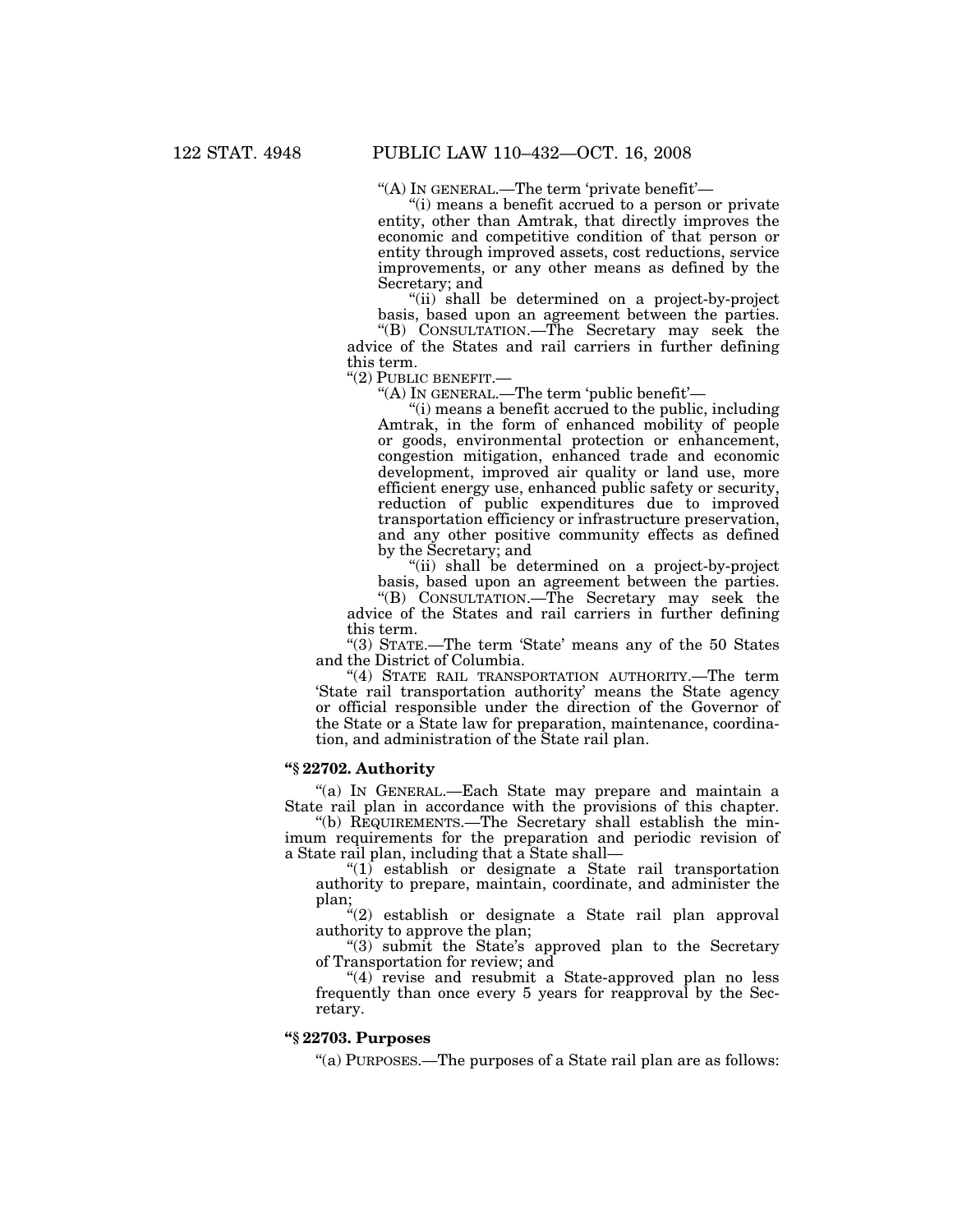"(1) To set forth State policy involving freight and passenger rail transportation, including commuter rail operations, in the State.

"(2) To establish the period covered by the State rail plan.

 $'(3)$  To present priorities and strategies to enhance rail service in the State that benefits the public.

"(4) To serve as the basis for Federal and State rail investments within the State.

''(b) COORDINATION.—A State rail plan shall be coordinated with other State transportation planning goals and programs, including the plan required under section 135 of title 23, and set forth rail transportation's role within the State transportation system.

# **''§ 22704. Transparency; coordination; review**

Notice.

''(a) PREPARATION.—A State shall provide adequate and reasonable notice and opportunity for comment and other input to the public, rail carriers, commuter and transit authorities operating in, or affected by rail operations within the State, units of local government, and other interested parties in the preparation and review of its State rail plan.

''(b) INTERGOVERNMENTAL COORDINATION.—A State shall review the freight and passenger rail service activities and initiatives by regional planning agencies, regional transportation authorities, and municipalities within the State, or in the region in which the State is located, while preparing the plan, and shall include any recommendations made by such agencies, authorities, and municipalities as deemed appropriate by the State.

# **''§ 22705. Content**

''(a) IN GENERAL.—Each State rail plan shall, at a minimum, contain the following:

''(1) An inventory of the existing overall rail transportation system and rail services and facilities within the State and an analysis of the role of rail transportation within the State's surface transportation system.

" $(2)$  A review of all rail lines within the State, including proposed high-speed rail corridors and significant rail line segments not currently in service.

"(3) A statement of the State's passenger rail service objectives, including minimum service levels, for rail transportation routes in the State.

"(4) A general analysis of rail's transportation, economic, and environmental impacts in the State, including congestion mitigation, trade and economic development, air quality, landuse, energy-use, and community impacts.

''(5) A long-range rail investment program for current and future freight and passenger infrastructure in the State that meets the requirements of subsection (b).

''(6) A statement of public financing issues for rail projects and service in the State, including a list of current and prospective public capital and operating funding resources, public subsidies, State taxation, and other financial policies relating to rail infrastructure development.

" $(7)$  An identification of rail infrastructure issues within the State that reflects consultation with all relevant stakeholders.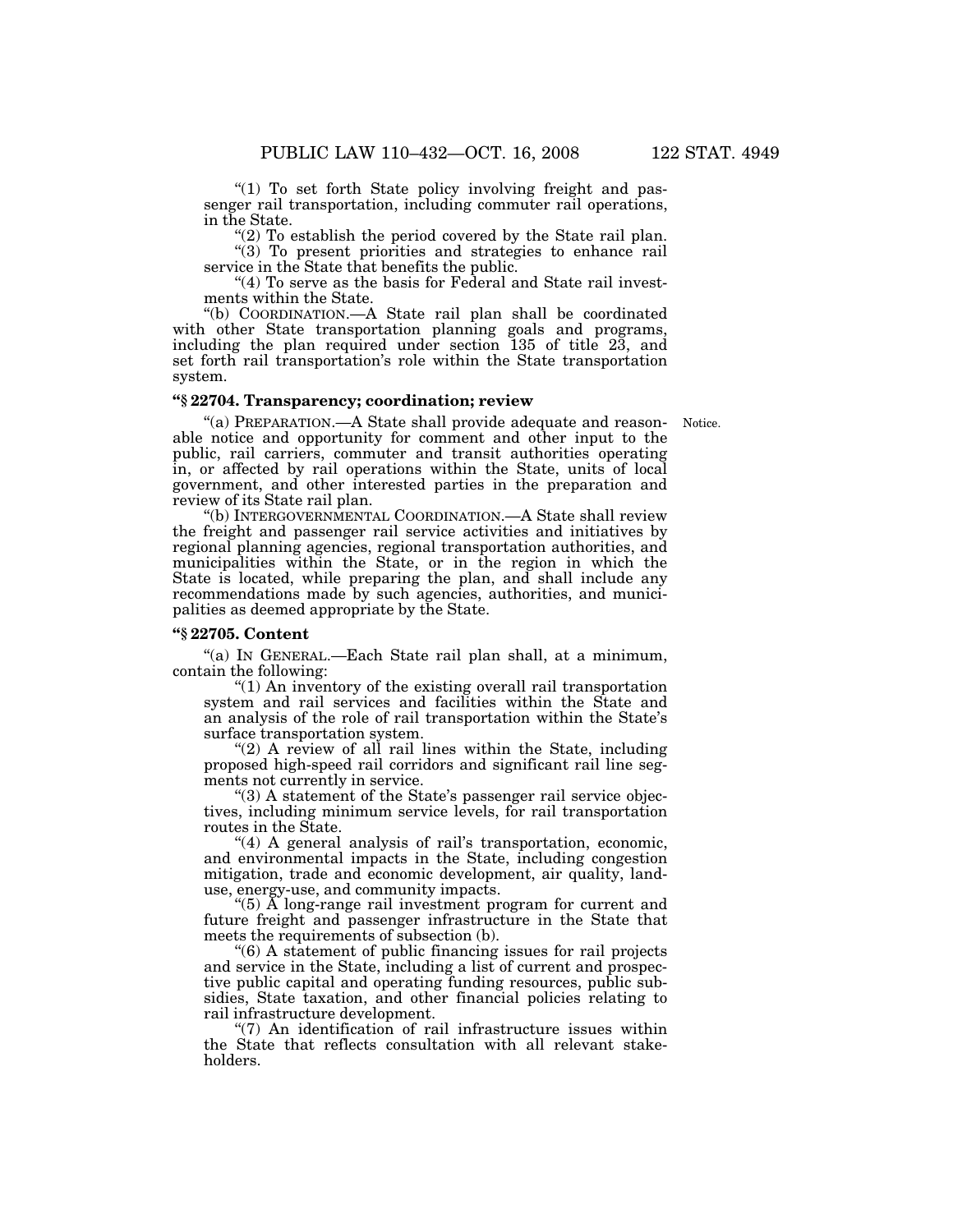"(8) A review of major passenger and freight intermodal rail connections and facilities within the State, including seaports, and prioritized options to maximize service integration and efficiency between rail and other modes of transportation within the State.

''(9) A review of publicly funded projects within the State to improve rail transportation safety and security, including all major projects funded under section 130 of title 23.

" $(10)$  A performance evaluation of passenger rail services operating in the State, including possible improvements in those services, and a description of strategies to achieve those improvements.

"(11) A compilation of studies and reports on high-speed rail corridor development within the State not included in a previous plan under this subchapter, and a plan for funding any recommended development of such corridors in the State.

" $(12)$  A statement that the State is in compliance with the requirements of section 22102.

''(b) LONG-RANGE SERVICE AND INVESTMENT PROGRAM.—

''(1) PROGRAM CONTENT.—A long-range rail investment program included in a State rail plan under subsection (a)(5) shall, at a minimum, include the following matters:

"(A) A list of any rail capital projects expected to be undertaken or supported in whole or in part by the State. ''(B) A detailed funding plan for those projects.

''(2) PROJECT LIST CONTENT.—The list of rail capital projects shall contain—

''(A) a description of the anticipated public and private benefits of each such project; and

''(B) a statement of the correlation between—

''(i) public funding contributions for the projects; and

"(ii) the public benefits.

''(3) CONSIDERATIONS FOR PROJECT LIST.—In preparing the list of freight and intercity passenger rail capital projects, a State rail transportation authority should take into consideration the following matters:

''(A) Contributions made by non-Federal and non-State sources through user fees, matching funds, or other private capital involvement.

''(B) Rail capacity and congestion effects.

''(C) Effects on highway, aviation, and maritime capacity, congestion, or safety.

''(D) Regional balance.

"(E) Environmental impact.

"(F) Economic and employment impacts.

''(G) Projected ridership and other service measures for passenger rail projects.

## **''§ 22706. Review**

Procedures.

''The Secretary shall prescribe procedures for States to submit State rail plans for review under this title, including standardized format and data requirements. State rail plans completed before the date of enactment of the Passenger Rail Investment and Improvement Act of 2008 that substantially meet the requirements of this chapter, as determined by the Secretary, shall be deemed by the Secretary to have met the requirements of this chapter.''.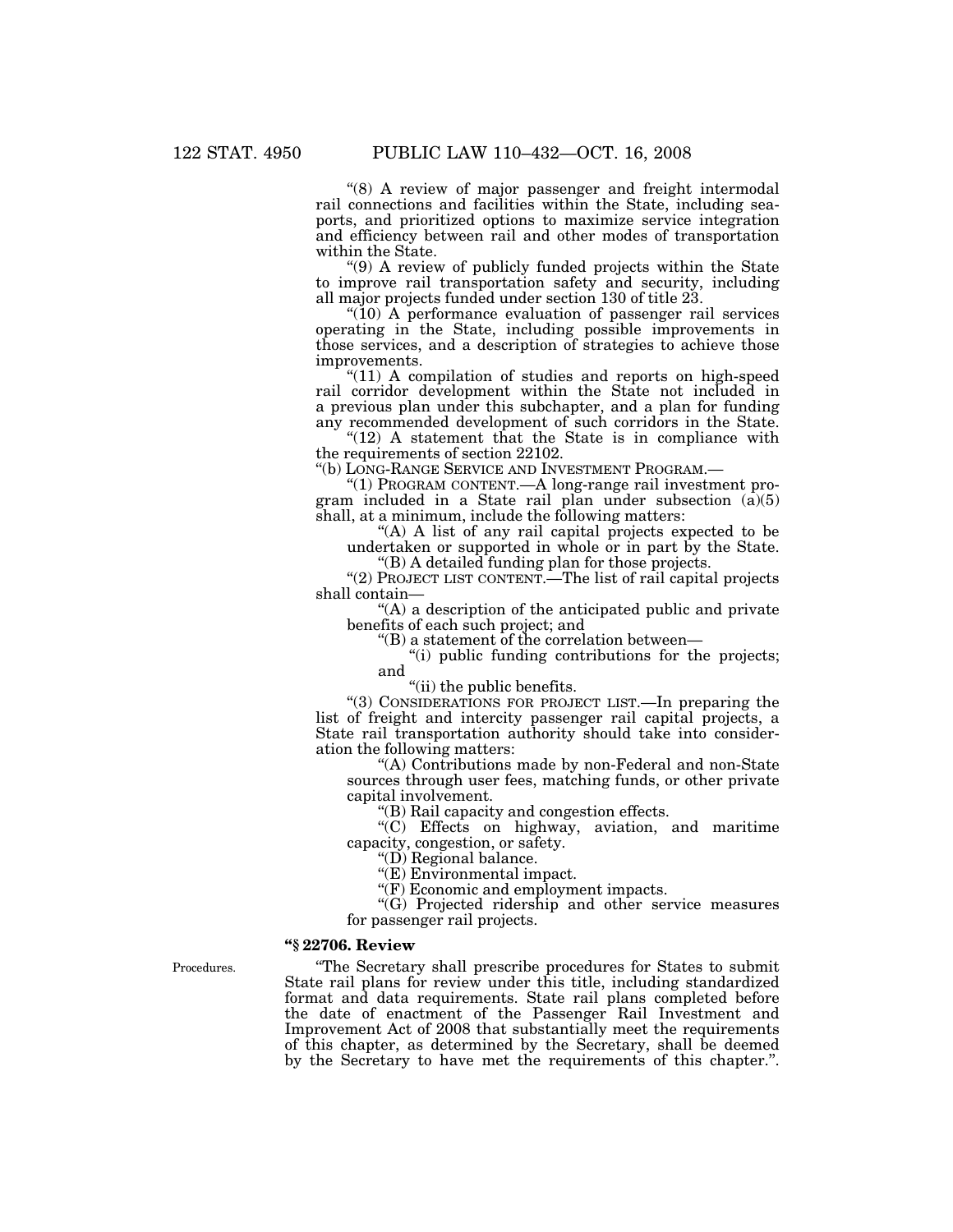(b) CONFORMING AMENDMENT.—The chapter analysis for subtitle V is amended by inserting the following after the item relating to chapter 223:

#### **''227. State rail plans** ........................................................................................**22701''.**

#### **SEC. 304. TUNNEL PROJECT.**

(a) NEW TUNNEL ALIGNMENT AND ENVIRONMENTAL REVIEW.— Not later than September 30, 2013, the Federal Railroad Administration, working with Amtrak, the Surface Transportation Board, the City of Baltimore, the State of Maryland, and rail operators described in subsection (b), as appropriate, shall—

(1) select and approve, as applicable, a new rail tunnel alignment in Baltimore that will permit an increase in train speed and service reliability; and

(2) ensure completion of the related environmental review process.

(b) AFFECTED RAIL OPERATORS.—Rail operators other than Amtrak may participate in activities described in subsection (a) to the extent that they can demonstrate the intention and ability to contribute to the construction of the new tunnel.

(c) AUTHORIZATION OF APPROPRIATIONS.—There are authorized to be appropriated to the Secretary for carrying out this section \$60,000,000 for the period encompassing fiscal years 2009 through 2013.

# **SEC. 305. NEXT GENERATION CORRIDOR TRAIN EQUIPMENT POOL.**

(a) IN GENERAL.—Within 180 days after the date of enactment of this Act, Amtrak shall establish a Next Generation Corridor Equipment Pool Committee, comprised of representatives of Amtrak, the Federal Railroad Administration, host freight railroad companies, passenger railroad equipment manufacturers, interested States, and, as appropriate, other passenger railroad operators. The purpose of the Committee shall be to design, develop specifications for, and procure standardized next-generation corridor equipment.

(b) FUNCTIONS.—The Committee may—

(1) determine the number of different types of equipment required, taking into account variations in operational needs and corridor infrastructure;

(2) establish a pool of equipment to be used on corridor routes funded by participating States; and

(3) subject to agreements between Amtrak and States, utilize services provided by Amtrak to design, maintain and remanufacture equipment.

(c) COOPERATIVE AGREEMENTS.—Amtrak and States participating in the Committee may enter into agreements for the funding, procurement, remanufacture, ownership, and management of corridor equipment, including equipment currently owned or leased by Amtrak and next-generation corridor equipment acquired as a result of the Committee's actions, and may establish a corporation, which may be owned or jointly-owned by Amtrak, participating States, or other entities, to perform these functions.

(d) FUNDING.—In addition to the authorizations provided in this section, capital projects to carry out the purposes of this section shall be eligible for grants made pursuant to chapter 244 of title 49, United States Code.

Deadline. Establishment. 49 USC 24101 note.

Deadline.

Maryland.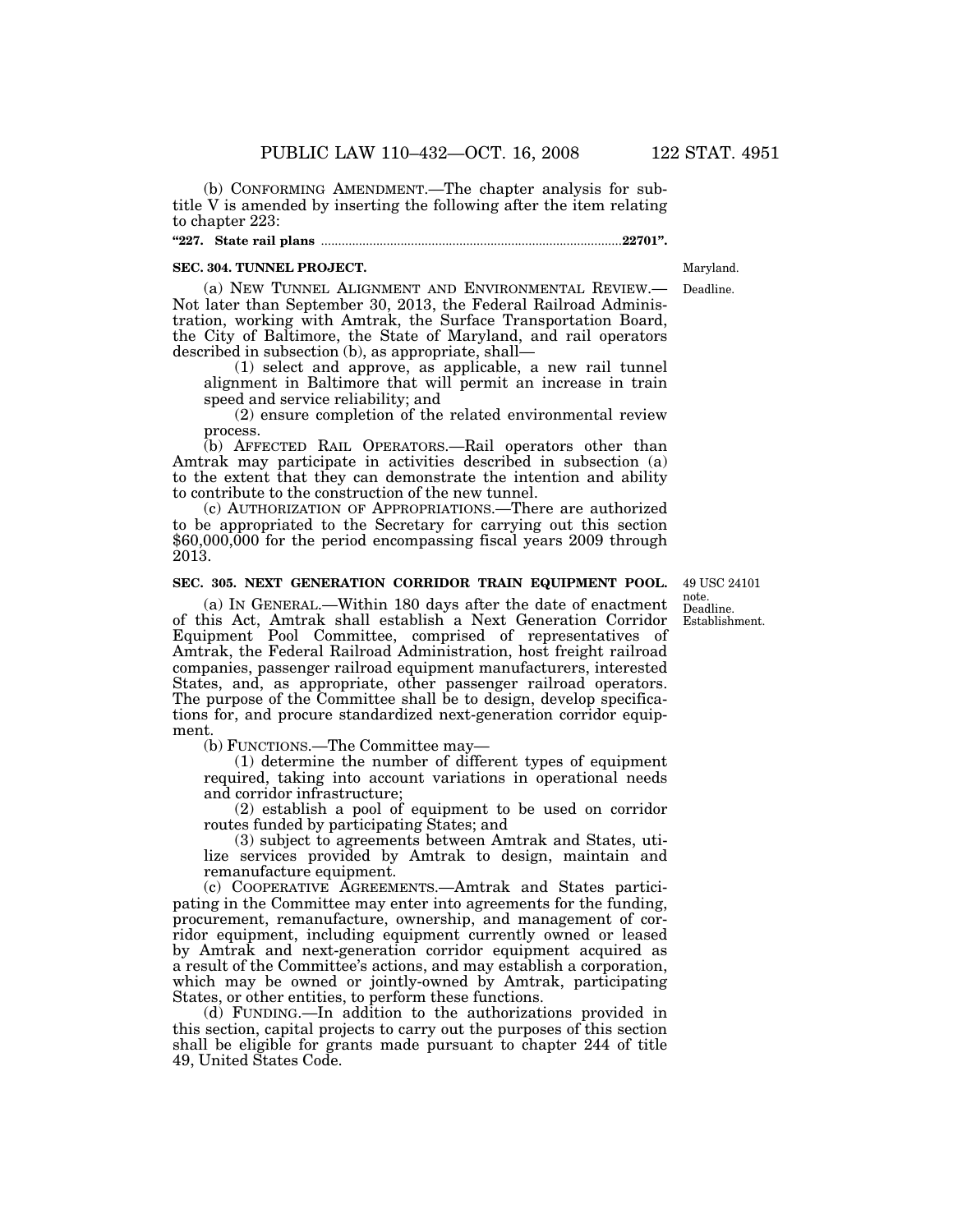(e) AUTHORIZATION OF APPROPRIATIONS.—There are authorized to be appropriated to the Secretary \$5,000,000 for fiscal year 2010, to remain available until expended, for grants to Amtrak and States participating in the Next Generation Corridor Train Equipment Pool Committee established under this section for the purpose of designing, developing specifications for, and initiating the procurement of an initial order of 1 or more types of standardized nextgeneration corridor train equipment and establishing a jointlyowned corporation to manage that equipment.

#### **SEC. 306. RAIL COOPERATIVE RESEARCH PROGRAM.**

(a) ESTABLISHMENT AND CONTENT.—Chapter 249 is amended by adding at the end the following:

## **''§ 24910. Rail cooperative research program**

"(a) IN GENERAL.—The Secretary shall establish and carry out a rail cooperative research program. The program shall—

 $\cdot$ <sup> $\cdot$ </sup>(1) address, among other matters, intercity rail passenger and freight rail services, including existing rail passenger and freight technologies and speeds, incrementally enhanced rail systems and infrastructure, and new high-speed wheel-on-rail systems;

 $''(2)$  address ways to expand the transportation of international trade traffic by rail, enhance the efficiency of intermodal interchange at ports and other intermodal terminals, and increase capacity and availability of rail service for seasonal freight needs;

''(3) consider research on the interconnectedness of commuter rail, passenger rail, freight rail, and other rail networks; and

"(4) give consideration to regional concerns regarding rail passenger and freight transportation, including meeting research needs common to designated high-speed corridors, long-distance rail services, and regional intercity rail corridors, projects, and entities.

 $f(b)$  CONTENT.—The program to be carried out under this section shall include research designed—

 $''(1)$  to identify the unique aspects and attributes of rail passenger and freight service;

" $(2)$  to develop more accurate models for evaluating the impact of rail passenger and freight service, including the effects on highway and airport and airway congestion, environmental quality, and energy consumption;

''(3) to develop a better understanding of modal choice as it affects rail passenger and freight transportation, including development of better models to predict utilization;

''(4) to recommend priorities for technology demonstration and development;

''(5) to meet additional priorities as determined by the advisory board established under subsection (c), including any recommendations made by the National Research Council;

''(6) to explore improvements in management, financing, and institutional structures;

" $(7)$  to address rail capacity constraints that affect passenger and freight rail service through a wide variety of options,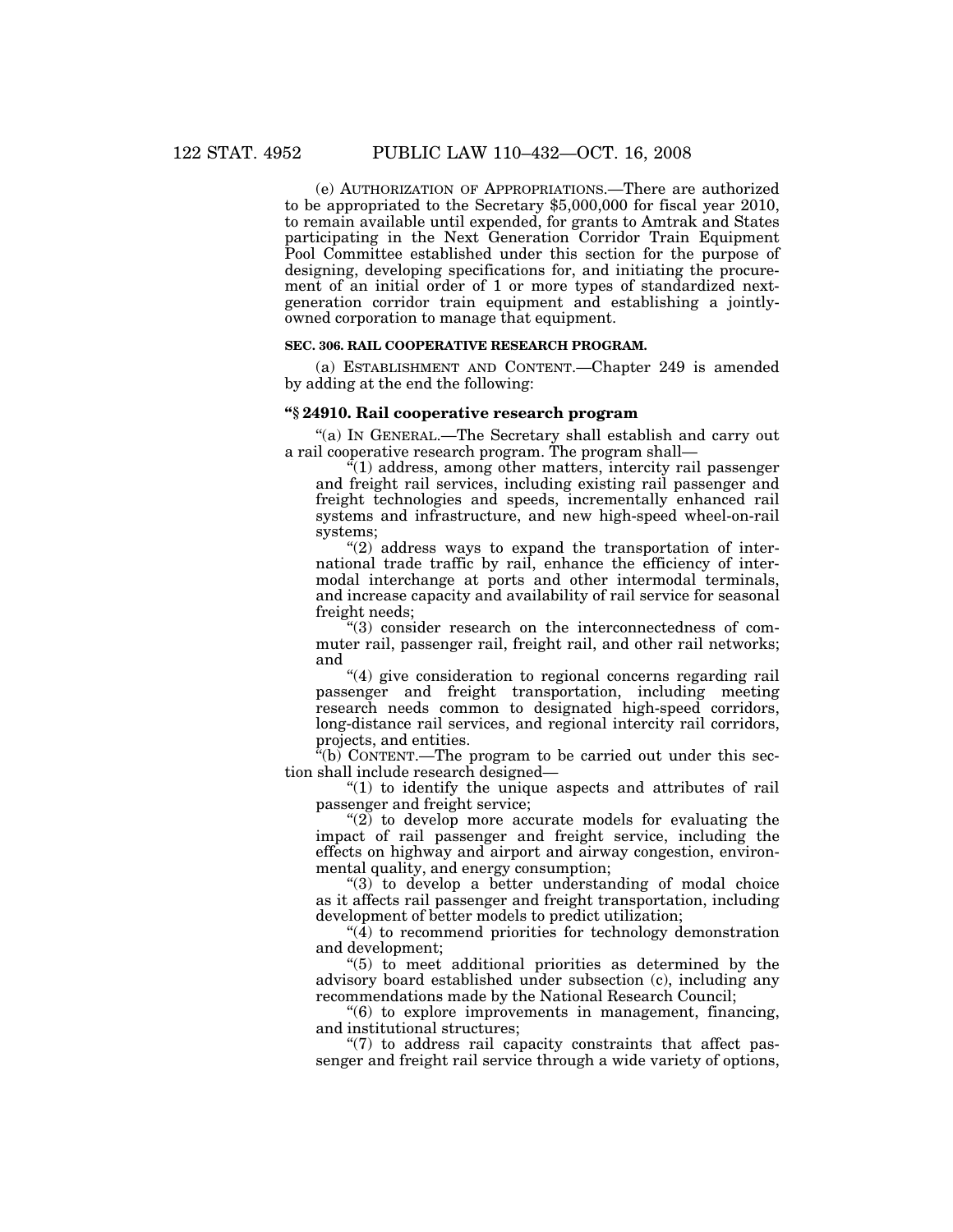ranging from operating improvements to dedicated new infrastructure, taking into account the impact of such options on operations;

 $\degree$ (8) to improve maintenance, operations, customer service, or other aspects of intercity rail passenger and freight service;

''(9) to recommend objective methodologies for determining intercity passenger rail routes and services, including the establishment of new routes, the elimination of existing routes, and the contraction or expansion of services or frequencies over such routes;

 $"(10)$  to review the impact of equipment and operational safety standards on the further development of high-speed passenger rail operations connected to or integrated with nonhigh-speed freight or passenger rail operations;

 $!(11)$  to recommend any legislative or regulatory changes necessary to foster further development and implementation of high-speed passenger rail operations while ensuring the safety of such operations that are connected to or integrated with non-high-speed freight or passenger rail operations;

 $"$ (12) to review rail crossing safety improvements, including improvements using new safety technology; and

"(13) to review and develop technology designed to reduce train horn noise and its effect on communities, including broadband horn technology.

''(c) ADVISORY BOARD.—

''(1) ESTABLISHMENT.—In consultation with the heads of appropriate Federal departments and agencies, the Secretary shall establish an advisory board to recommend research, technology, and technology transfer activities related to rail passenger and freight transportation.

''(2) MEMBERSHIP.—The advisory board shall include—

''(A) representatives of State transportation agencies;

''(B) transportation and environmental economists, scientists, and engineers; and

''(C) representatives of Amtrak, the Alaska Railroad, freight railroads, transit operating agencies, intercity rail passenger agencies, railway labor organizations, and environmental organizations.

''(d) NATIONAL ACADEMY OF SCIENCES.—The Secretary may make grants to, and enter into cooperative agreements with, the National Academy of Sciences to carry out such activities relating to the research, technology, and technology transfer activities described in subsection (b) as the Secretary deems appropriate.

''(e) AUTHORIZATION OF APPROPRIATIONS.—There are authorized to be appropriated to the Secretary of Transportation \$5,000,000 for each of fiscal years 2010 through 2013 for carrying out this section."

(b) CLERICAL AMENDMENT.—The chapter analysis for chapter 249 is amended by adding at the end the following:

''24910. Rail cooperative research program.''.

# **SEC. 307. FEDERAL RAIL POLICY.**

Section 103 is amended—

(1) by inserting ''IN GENERAL.—'' before ''The Federal'' in subsection (a);

(2) by striking the second and third sentences of subsection  $(a)$ :

49 USC 103.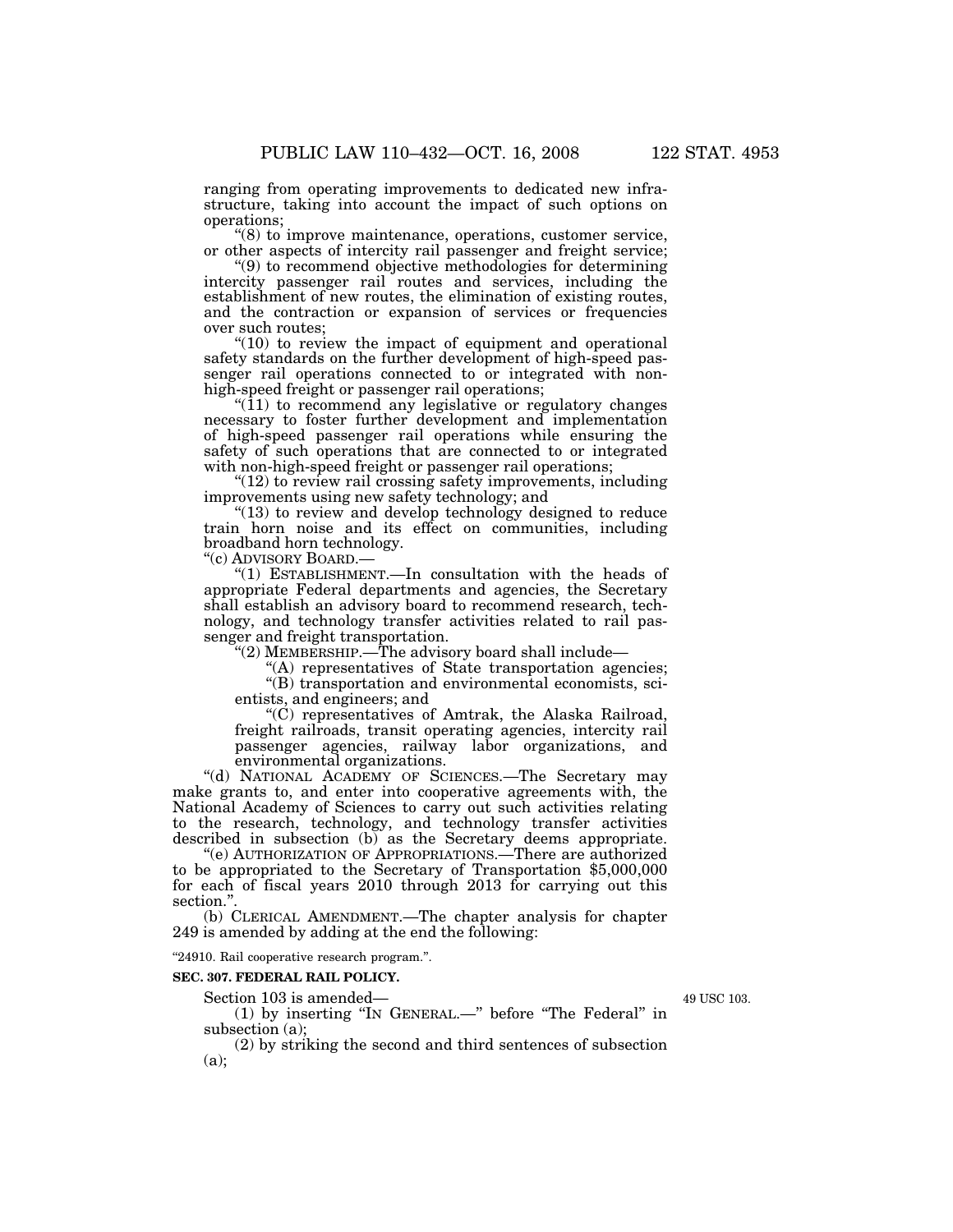(3) by inserting after subsection (a) the following:

''(b) SAFETY.—To carry out all railroad safety laws of the United States, the Administration is divided on a geographical basis into at least 8 safety offices. The Secretary of Transportation is responsible for all acts taken under those laws and for ensuring that the laws are uniformly administered and enforced among the safety offices.''; and

(4) by adding at the end the following:

''(j) ADDITIONAL DUTIES OF THE ADMINISTRATOR.—The Administrator shall—

''(1) provide assistance to States in developing State rail plans prepared under chapter 227 and review all State rail plans submitted under that section;

"(2) develop a long-range national rail plan that is consistent with approved State rail plans and the rail needs of the Nation, as determined by the Secretary in order to promote an integrated, cohesive, efficient, and optimized national rail system for the movement of goods and people;

''(3) develop a preliminary national rail plan within a year after the date of enactment of the Passenger Rail Investment and Improvement Act of 2008;

 $(4)$  develop and enhance partnerships with the freight and passenger railroad industry, States, and the public concerning rail development;

 $(5)$  support rail intermodal development and high-speed rail development, including high speed rail planning;

''(6) ensure that programs and initiatives developed under this section benefit the public and work toward achieving regional and national transportation goals; and

"(7) facilitate and coordinate efforts to assist freight and passenger rail carriers, transit agencies and authorities, municipalities, and States in passenger-freight service integration on shared rights of way by providing neutral assistance at the joint request of affected rail service providers and infrastructure owners relating to operations and capacity analysis, capital requirements, operating costs, and other research and planning related to corridors shared by passenger or commuter rail service and freight rail operations.

''(k) PERFORMANCE GOALS AND REPORTS.—

"(1) PERFORMANCE GOALS.—In conjunction with the objectives established and activities undertaken under subsection (j) of this section, the Administrator shall develop a schedule for achieving specific, measurable performance goals.

"(2) RESOURCE NEEDS.—The strategy and annual plans shall include estimates of the funds and staff resources needed to accomplish each goal and the additional duties required under subsection (j).

"(3) SUBMISSION WITH PRESIDENT'S BUDGET.—Beginning with fiscal year 2010 and each fiscal year thereafter, the Secretary shall submit to the Committee on Transportation and Infrastructure of the House of Representatives and the Committee on Commerce, Science, and Transportation of the Senate, at the same time as the President's budget submission, the Administration's performance goals and schedule developed under paragraph  $(1)$ , including an assessment of the progress of the Administration toward achieving its performance goals.''.

Effective date.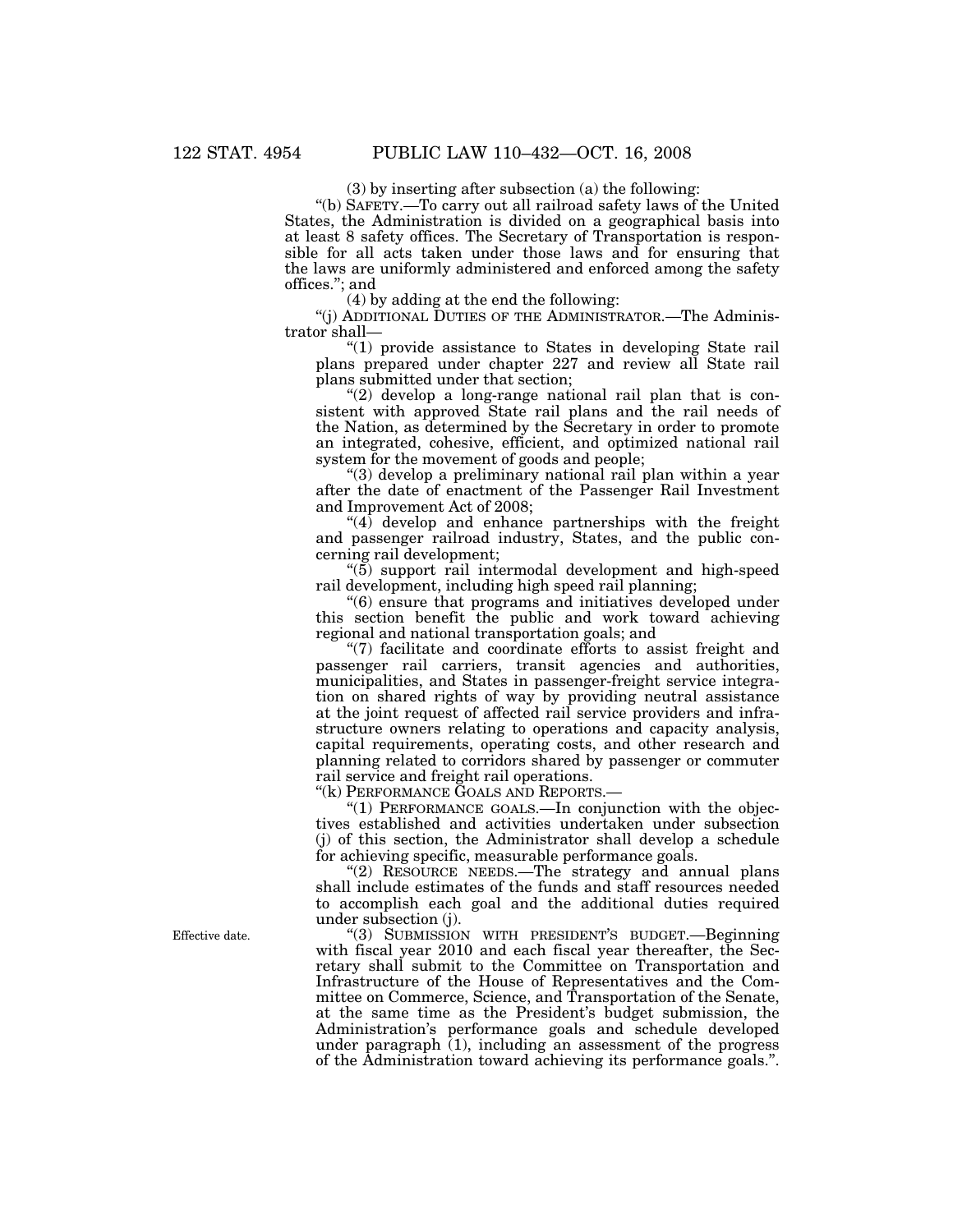## **TITLE IV—MISCELLANEOUS PROVISIONS**

#### **SEC. 401. COMMUTER RAIL MEDIATION.**

(a) AMENDMENT.—Part E of subtitle V is amended by adding at the end the following:

#### **''CHAPTER 285—COMMUTER RAIL MEDIATION**

''Sec.

''28501. Definitions

"28502. Surface Transportation Board mediation of trackage use requests.

 $\lq\lq 28503.$  Surface Transportation Board mediation of rights-of-way use requests.

''28504. Applicability of other laws.

''28505. Rules and regulations.

#### **''§ 28501. Definitions**

''In this chapter—

"(1) the term 'Board' means the Surface Transportation Board;

 $\degree$ (2) the term 'capital work' means maintenance, restoration, reconstruction, capacity enhancement, or rehabilitation work on trackage that would be treated, in accordance with generally accepted accounting principles, as a capital item rather than an expense;

 $(3)$  the term 'commuter rail passenger transportation' has the meaning given that term in section  $24102$ ;

"(4) the term 'public transportation authority' means a local governmental authority (as defined in section  $5302(a)(6)$ ) established to provide, or make a contract providing for, commuter rail passenger transportation;

" $(5)$  the term 'rail carrier' means a person, other than a governmental authority, providing common carrier railroad transportation for compensation subject to the jurisdiction of the Board under chapter 105;

'(6) the term 's egregated fixed guideway facility' means a fixed guideway facility constructed within the railroad rightof-way of a rail carrier but physically separate from trackage, including relocated trackage, within the right-of-way used by a rail carrier for freight transportation purposes; and

" $(7)$  the term 'trackage' means a railroad line of a rail carrier, including a spur, industrial, team, switching, side, yard, or station track, and a facility of a rail carrier.

#### **''§ 28502. Surface Transportation Board mediation of trackage use requests**

''If, after a reasonable period of negotiation, a public transportation authority cannot reach agreement with a rail carrier to use trackage of, and have related services provided by, the rail carrier for purposes of commuter rail passenger transportation, the public transportation authority or the rail carrier may apply to the Board for nonbinding mediation. The Board shall conduct the nonbinding mediation in accordance with the mediation process of section 1109.4 of title 49, Code of Federal Regulations, as in effect on the date of enactment of this section.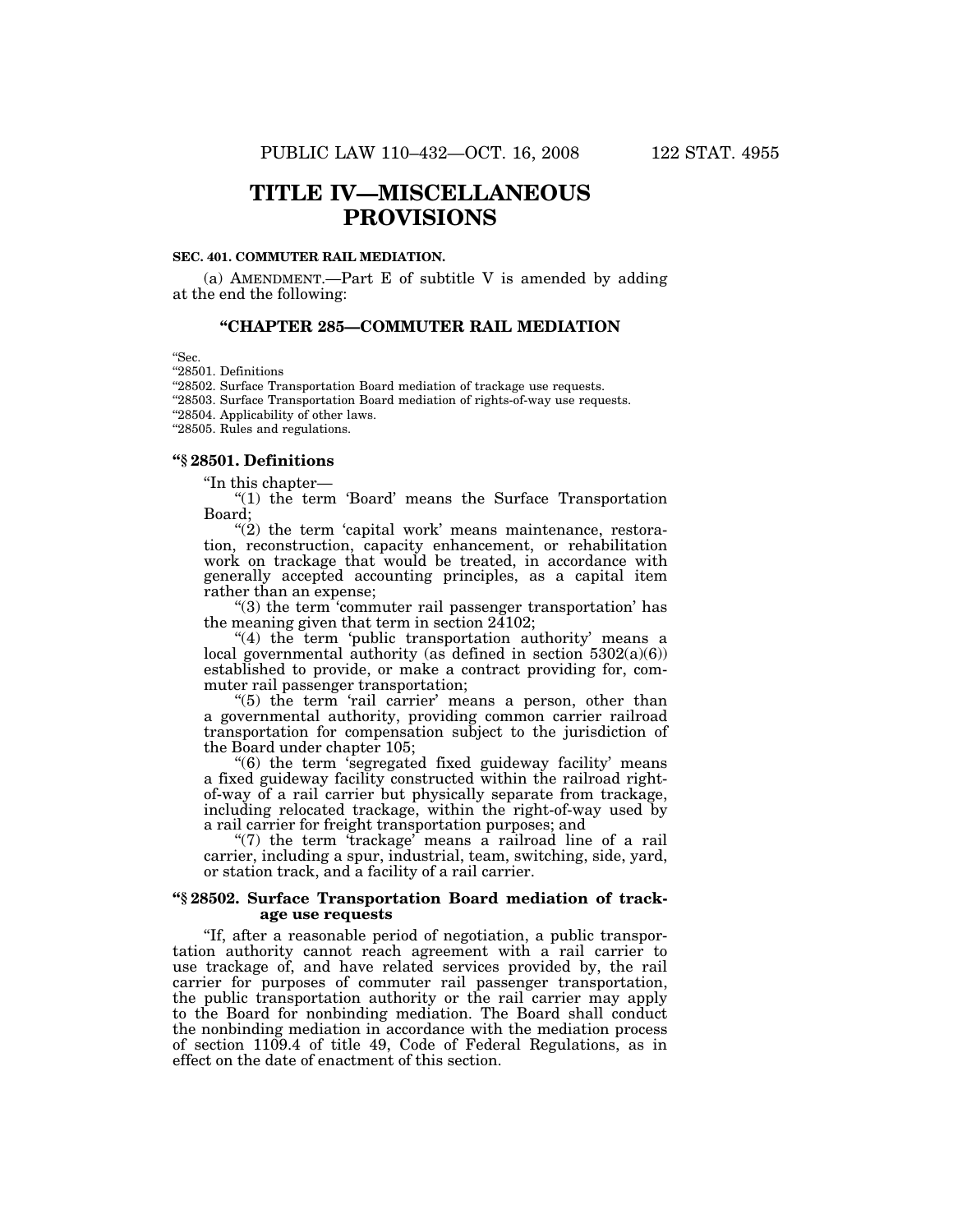#### **''§ 28503. Surface Transportation Board mediation of rightsof-way use requests**

''If, after a reasonable period of negotiation, a public transportation authority cannot reach agreement with a rail carrier to acquire an interest in a railroad right-of-way for the construction and operation of a segregated fixed guideway facility to provide commuter rail passenger transportation, the public transportation authority or the rail carrier may apply to the Board for nonbinding mediation. The Board shall conduct the nonbinding mediation in accordance with the mediation process of section 1109.4 of title 49, Code of Federal Regulations, as in effect on the date of enactment of this section.

#### **''§ 28504. Applicability of other laws**

''Nothing in this chapter shall be construed to limit a rail transportation provider's right under section 28103(b) to enter into contracts that allocate financial responsibility for claims.

#### **''§ 28505. Rules and regulations**

''Within 1 year after the date of enactment of this section, the Board shall issue such rules and regulations as may be necessary to carry out this chapter.''.

(b) CLERICAL AMENDMENT.—The table of chapters of such subtitle is amended by adding after the item relating to chapter 283 the following:

#### ''285. COMMUTER RAIL MEDIATION ...............................................................28501''.

#### **SEC. 402. ROUTING EFFICIENCY DISCUSSIONS WITH AMTRAK.**

Amtrak, commuter rail entities, regional and State public transportation authorities, and freight railroad carriers are encouraged to engage in good faith discussions with respect to the routing and timing of trains to efficiently move a maximum number of commuter, intercity, and regional rail passengers, particularly during the peak times of commuter usage.

#### **SEC. 403. SENSE OF CONGRESS REGARDING COMMUTER RAIL EXPAN-SION.**

(a) FINDINGS.—The Congress find the following:

(1) In 2006, Americans took 10.1 billion trips on public transportation for the first time since 1949.

(2) The Northeast region is one of the Nation's largest emerging transportation ''megaregions'' where infrastructure expansion and improvements are most needed.

(3) New England's road traffic has increased two to three times faster than its population since 1990.

(4) Connecticut has one of the Nation's longest average commute times according to the United States Census Bureau, and 80 percent of Connecticut commuters drive by themselves to work, demonstrating the need for expanded commuter rail access.

(5) The Connecticut Department of Transportation has pledged to modernize, repair, and strengthen the rail line infrastructure to provide for increased safety and security along a crucial transportation corridor in the Northeast.

(6) Expanded New Haven-Springfield rail service would improve access to Bradley International Airport, one the region's busiest airports, as well as to Hartford, Connecticut,

Deadline.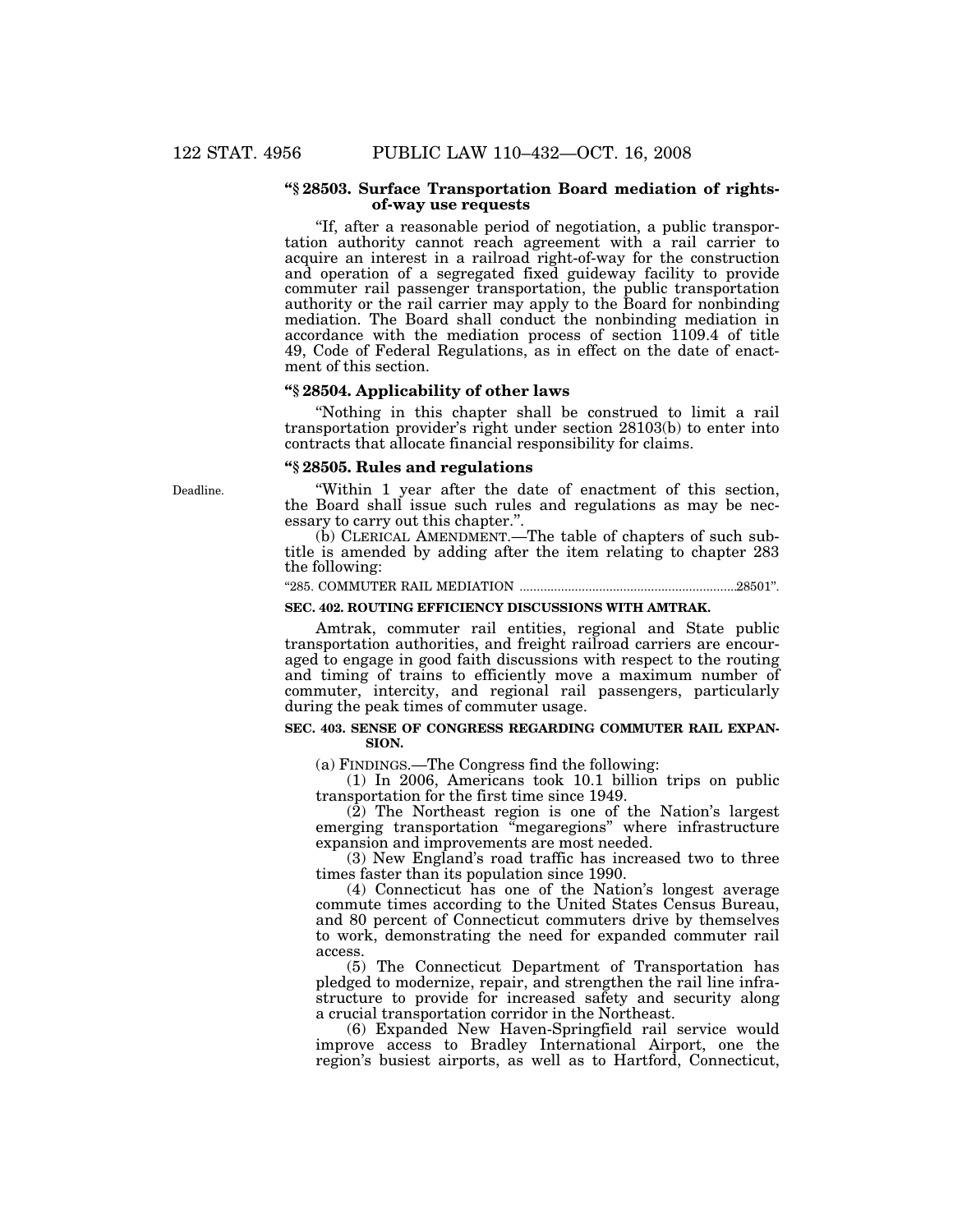and Springfield, Massachusetts, two of the region's commercial, residential, and industrial centers.

(7) Expanded commuter rail service on the New Haven-Springfield line could result in an estimated 630,000 additional trips per year and 2,215,384 passenger miles per year, helping to curb pollution and greenhouse gas emissions from road vehicle traffic.

(8) The MetroNorth New Haven Line and Shore Line East railways saw respective 3.43 percent and 4.93 percent increases in ridership over the course of 2007, demonstrating the need for expanded commuter rail service in Connecticut.

(9) Expanded New Haven-Springfield commuter rail service could provide transportation nearly 17 times more efficient in terms of average mileage versus road vehicles, alleviating road congestion and providing a significant savings to consumers during a time of high gas prices.

(b) SENSE OF CONGRESS.—It is the sense of the Congress that expanded commuter rail service on the rail line between New Haven, Connecticut, and Springfield, Massachusetts, is an important transportation priority, and Amtrak should work cooperatively with the States of Connecticut and Massachusetts to enable expanded commuter rail service on such line.

(c) INFRASTRUCTURE MAINTENANCE REPORT.—Amtrak shall submit a report to the Committee on Transportation and Infrastructure of the House of Representatives and the Committee on Commerce, Science, and Transportation of the Senate, and to the State Departments of Transportation of Connecticut and Massachusetts, on the total cost of uncompleted infrastructure maintenance on the rail line between New Haven, Connecticut, and Springfield, Massachusetts.

#### **SEC. 404. LOCOMOTIVE BIOFUEL STUDY.**

(a) IN GENERAL.—The Secretary, in consultation with the Secretary of Energy and the Administrator of the Environmental Protection Agency, shall conduct a study to determine the extent to which freight railroads, Amtrak, and other passenger rail operators could use biofuel blends to power locomotives and other vehicles that can operate on diesel fuel, as appropriate.

(b) DEFINITION.—In this section, the term ''biofuel'' has the meaning given such term by section 9001 of the Farm Security and Rural Investment Act of 2002 (7 U.S.C. 8101).

(c) FACTORS.—In conducting the study, the Secretary shall consider—

(1) the energy intensity of various biofuel blends compared to diesel fuel;

(2) environmental and energy effects of using various biofuel blends compared to diesel fuel, including emission effects;

(3) the cost of purchasing biofuel blends;

(4) whether sufficient biofuel is readily available;

(5) any public benefits derived from the use of such fuels; and

(6) the effect of biofuel use on locomotive and other vehicle performance and warranty specifications.

 $(d)$  LOCOMOTIVE TESTING.—As part of the study, the Secretary shall test locomotive engine performance and emissions using blends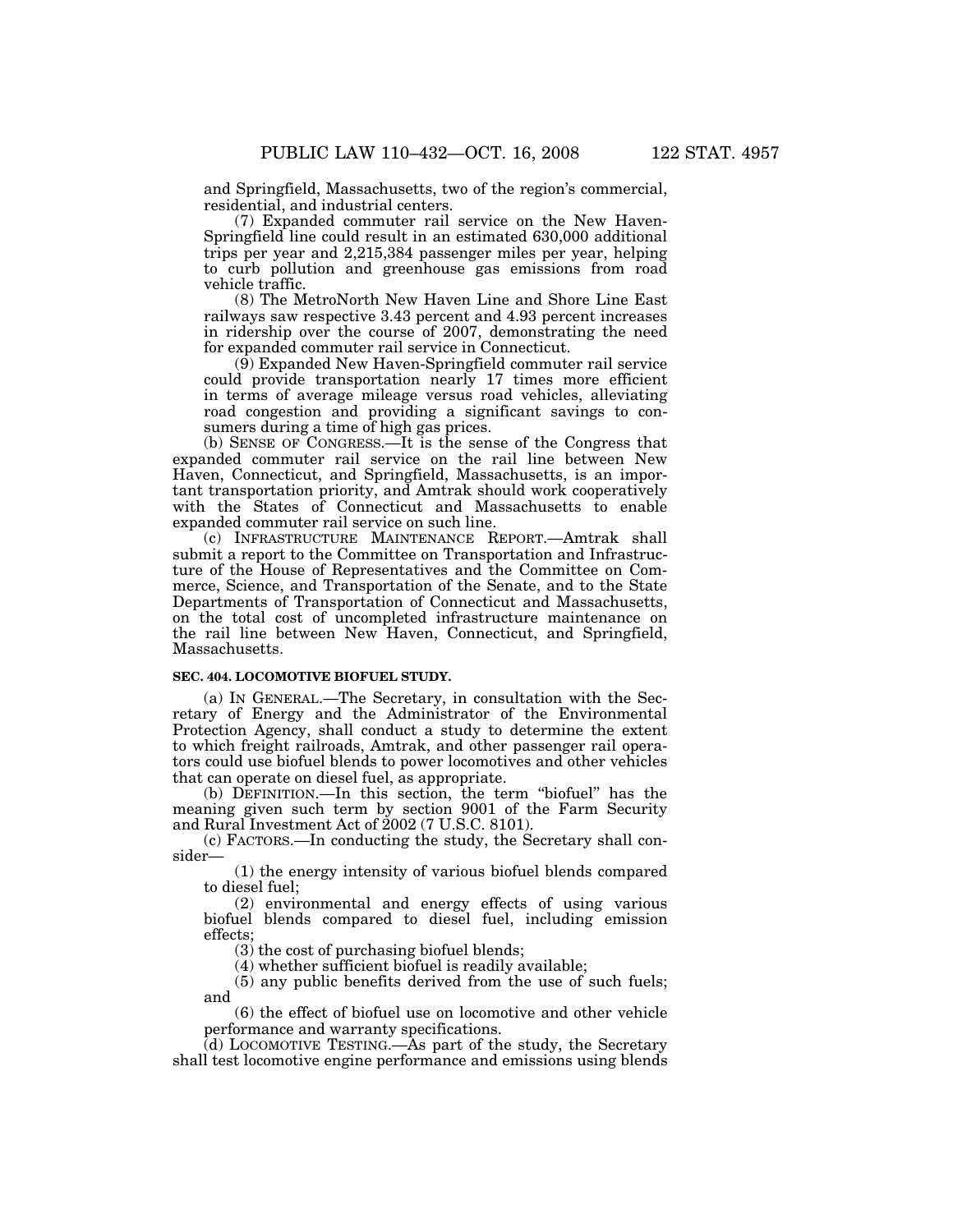of biofuel and diesel fuel in order to recommend premium locomotive biofuel blends.

(e) REPORT.—Within 1 year after the date of enactment of this Act, the Secretary shall issue the results of this study to the Committee on Transportation and Infrastructure of the House of Representatives and the Committee on Commerce, Science, and Transportation of the Senate.

#### **SEC. 405. STUDY OF THE USE OF BIOBASED TECHNOLOGIES.**

Within 1 year after the date of enactment of this Act, the Secretary shall transmit to the Committee on Transportation and Infrastructure of the House of Representatives and the Committee on Commerce, Science, and Transportation of the Senate a report containing the results of a study of the feasibility of using readily biodegradable lubricants for freight and passenger railroad locomotives, rolling stock, or other equipment. The Secretary shall work with an agricultural-based lubricant testing facility or facilities to complete this study. The study shall include—

(1) an analysis of the potential use of soy-based grease and soy-based hydraulic fluids to perform according to railroad industry standards;

(2) an analysis of the potential use of other readily biodegradable lubricants to perform according to railroad industry standards;

(3) a comparison of the health and safety of petroleumbased lubricants with biobased lubricants, which shall include an analysis of fire safety; and

(4) a comparison of the environmental impact of petroleumbased lubricants with biobased lubricants, which shall include the rate and effects of biodegradability.

#### **SEC. 406. CROSS-BORDER PASSENGER RAIL SERVICE.**

(a) PLAN.—Not later than 1 year after the date of the enactment of this Act, Amtrak shall, in consultation with the Secretary, the Secretary of Homeland Security, the Washington State Department of Transportation, and the owners of the relevant railroad infrastructure—

(1) develop a strategic plan to facilitate expanded passenger rail service across the international border between the United States and Canada during the 2010 Olympic Games on the Amtrak passenger rail route between Vancouver, British Columbia, Canada, and Eugene, Oregon (commonly known as ''Amtrak Cascades'');

(2) develop recommendations for the Department of Homeland Security to process efficiently rail passengers traveling on Amtrak Cascades across such international border during the 2010 Olympic Games; and

(3) submit to Congress a report containing the strategic plan described in paragraph (1) and the recommendations described in paragraph (2).

(b) TRAVEL FACILITATION.—Using existing authority or agreements, or upon reaching additional agreements with Canada, the Secretary and other Federal agencies, as appropriate, are authorized to establish facilities and procedures to conduct preclearance of passengers traveling on Amtrak trains from Canada to the United States. The Secretary shall seek to establish such facilities and procedures—

Deadline. Reports.

Deadline. 49 USC 24709 note.

Recommendations.

Reports.

Procedures.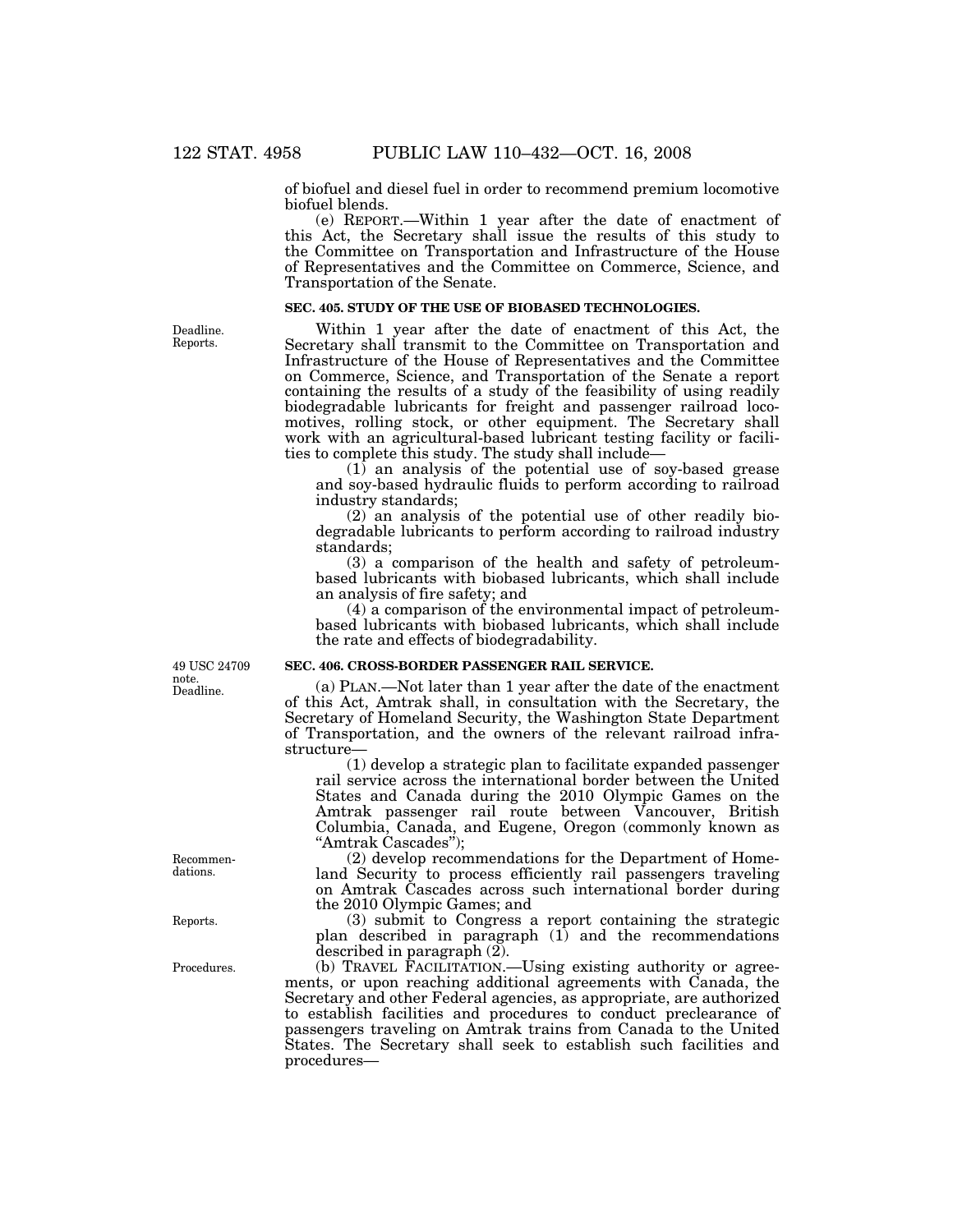(1) in Vancouver, Canada, no later than June 1, 2009; and

(2) in other areas as determined appropriate by the Secretary.

#### **SEC. 407. HISTORIC PRESERVATION OF RAILROADS.**

(a) STUDY; OTHER ACTIONS.—The Secretary of Transportation State listing. shall—

(1) conduct a study, in consultation with the Advisory Council on Historic Preservation, the National Conference of State Historic Preservation Officers, the Department of the Interior, appropriate representatives of the railroad industry, and representative stakeholders, on ways to streamline compliance with the requirements of section 303 of title 49, United States Code, and section 106 of the National Historic Preservation Act (16 U.S.C. 470f) for federally funded railroad infrastructure repair and improvement projects;

(2) take immediate action to cooperate with the Alaska Railroad, the Alaska State Historic Preservation Office, the Advisory Council on Historic Preservation, and the Department of the Interior, in expediting the decisionmaking process for safety-related projects of the railroad involving property and facilities that have disputed historic significance; and

(3) take immediate action to cooperate with the North Carolina Department of Transportation, the North Carolina State Historic Preservation Office, the Virginia State Historic Preservation Office, the Advisory Council on Historic Preservation, and the Department of the Interior, in expediting the decisionmaking process for safety-related railroad projects of the North Carolina Department of Transportation and the Southeast High Speed Rail Corridor involving property and facilities that have disputed historic significance.

(b) REPORT.—Not later than 1 year after the date of enactment of this Act, the Secretary shall submit, to the Committee on Transportation and Infrastructure of the House of Representatives and the Committee on Commerce, Science, and Transportation of the Senate, a report on the results of the study conducted under subsection  $(a)(1)$  and the actions directed under subsection  $(a)(2)$ and (3). The report shall include recommendations for any regulatory or legislative amendments that may streamline compliance with the requirements described in subsection  $(a)(1)$  in a manner consistent with railroad safety and the policies and purposes of section 106 of the National Historic Preservation Act (16 U.S.C. 470f), section 303 of title 49, United States Code, and section 8(d) of Public Law 90–543 (16 U.S.C. 1247(d)).

## **TITLE V—HIGH-SPEED RAIL**

#### **SEC. 501. HIGH-SPEED RAIL CORRIDOR PROGRAM.**

(a) CORRIDOR PLANNING.—Section 26101 is amended—

(1) in the section heading, by striking ''**Corridor development**'' and inserting ''**High-speed rail corridor planning**'';

(2) in the heading of subsection (a), by striking ''CORRIDOR DEVELOPMENT" and inserting "CORRIDOR PLANNING";

(3) by striking ''corridor development'' each place it appears and inserting "corridor planning"; and

49 USC 26101.

Canada. Deadline.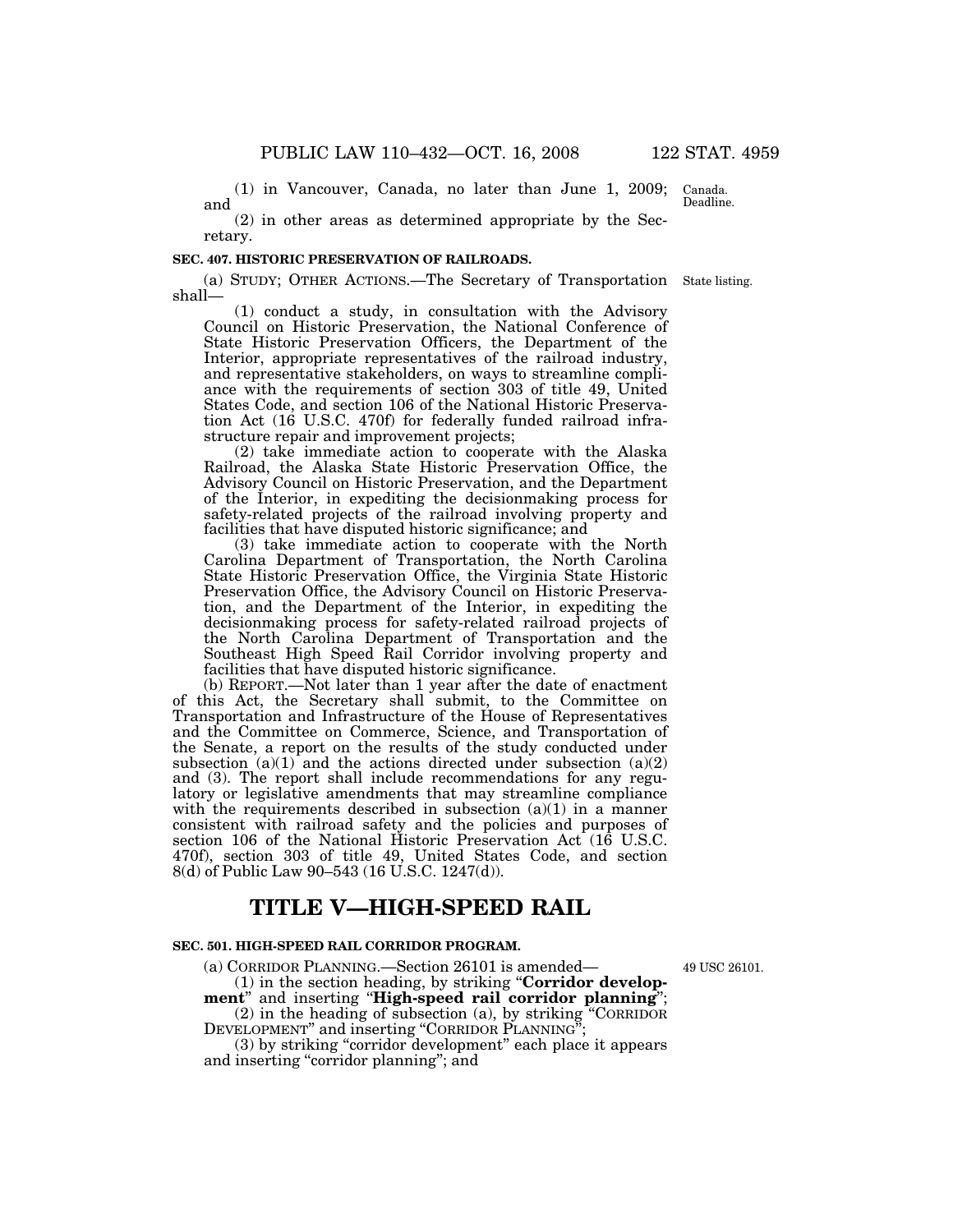(4) in subsection  $(c)(2)$ , by striking "development" and inserting ''planning''.

49 USC 26104.

(b) AUTHORIZATION OF APPROPRIATIONS.—Section 26104 is amended in paragraph (1) of subsection (a) by striking ''\$70,000,000'' and inserting ''\$30,000,000''.

(c) CONFORMING AMENDMENT.—The item relating to section 26101 in the table of sections of chapter 261 is amended by striking ''Corridor development'' and inserting ''High-speed rail corridor planning''.

(d) HIGH-SPEED RAIL CORRIDOR DEVELOPMENT.—Chapter 261 is amended by adding at the end thereof the following:

#### **''§ 26106. High-speed rail corridor development**

''(a) IN GENERAL.—The Secretary of Transportation shall establish and implement a high-speed rail corridor development program.

''(b) DEFINITIONS.—In this section, the following definitions apply:

"(1) APPLICANT.—The term 'applicant' means a State, a group of States, an Interstate Compact, a public agency established by one or more States and having responsibility for providing high-speed rail service, or Amtrak.

"(2) CORRIDOR.—The term 'corridor' means a corridor designated by the Secretary pursuant to section  $104(d)(2)$  of title 23.

"(3) CAPITAL PROJECT.—The term 'capital project' means a project or program in a State rail plan developed under chapter 227 of this title for acquiring, constructing, improving, or inspecting equipment, track, and track structures, or a facility of use in or for the primary benefit of high-speed rail service, expenses incidental to the acquisition or construction (including designing, engineering, location surveying, mapping, environmental studies, and acquiring rights-of-way), payments for the capital portions of rail trackage rights agreements, highway-rail grade crossing improvements related to high-speed rail service, mitigating environmental impacts, communication and signalization improvements, relocation assistance, acquiring replacement housing sites, and acquiring, constructing, relocating, and rehabilitating replacement housing.

"(4) HIGH-SPEED RAIL.—The term 'high-speed rail' means intercity passenger rail service that is reasonably expected to reach speeds of at least 110 miles per hour.

''(5) INTERCITY PASSENGER RAIL SERVICE.—The term 'intercity passenger rail service' has the meaning given the term 'intercity rail passenger transportation' in section 24102 of this title.

''(6) STATE.—The term 'State' means any of the 50 States or the District of Columbia.

''(c) GENERAL AUTHORITY.—The Secretary may make grants under this section to an applicant to finance capital projects in high-speed rail corridors.

''(d) APPLICATIONS.—Each applicant seeking to receive a grant under this section to develop a high-speed rail corridor shall submit to the Secretary an application in such form and in accordance with such requirements as the Secretary shall establish.

''(e) COMPETITIVE GRANT SELECTION AND CRITERIA FOR GRANTS.—

''(1) IN GENERAL.—The Secretary shall—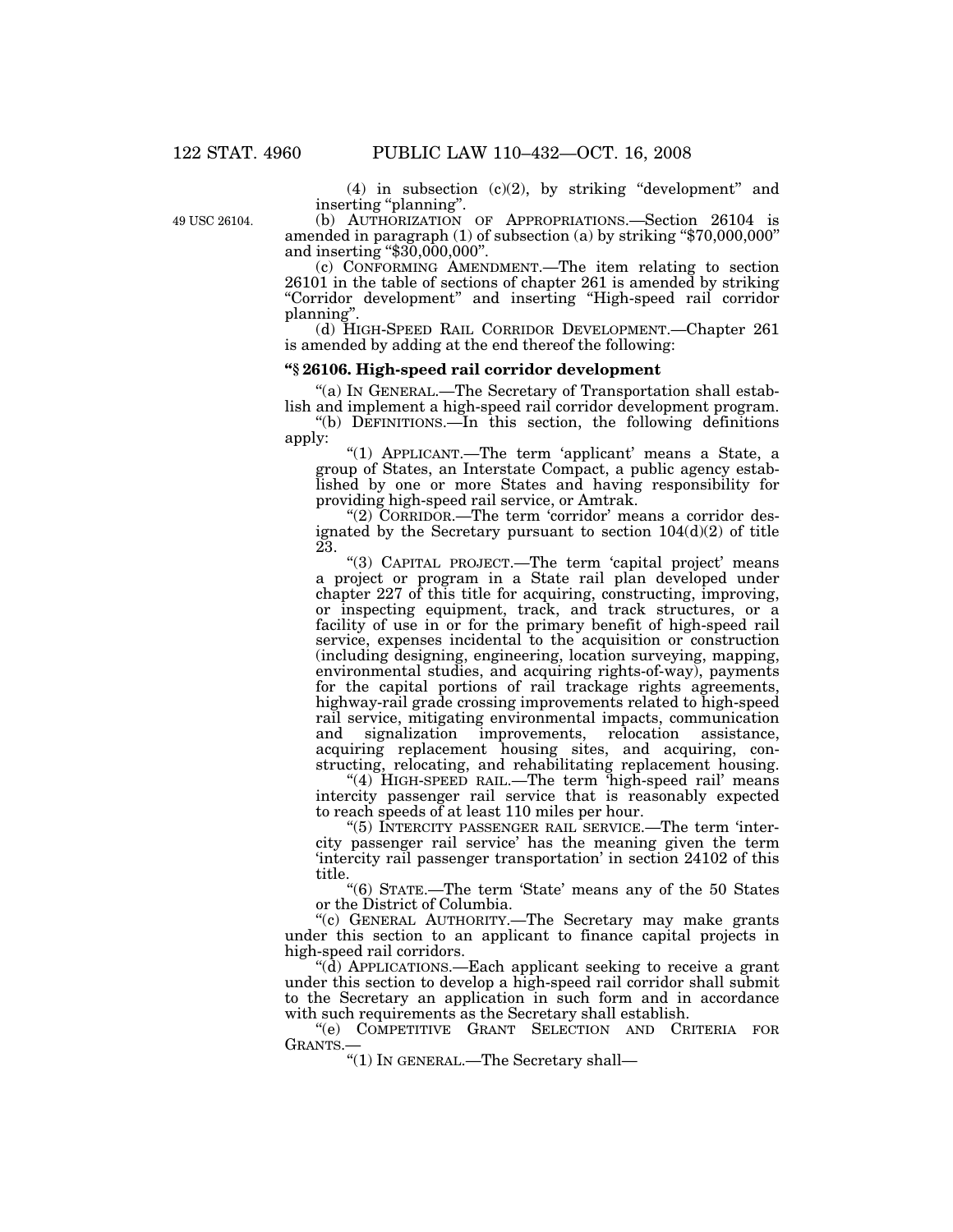''(A) establish criteria for selecting among projects that meet the criteria specified in paragraph (2);

"(B) conduct a national solicitation for applications; and

''(C) award grants on a competitive basis.

"(2) GRANT CRITERIA.—The Secretary, in selecting the recipients of high-speed rail development grants to be provided under subsection (c), shall—

"(A) require-

"(i) that the project be part of a State rail plan developed under chapter 227 of this title, or under the plan required by section 211 of the Passenger Rail Investment and Improvement Act of 2008;

"(ii) that the applicant or recipient has or will have the legal, financial, and technical capacity to carry out the project, satisfactory continuing control over the use of the equipment or facilities, and the capability and willingness to maintain the equipment or facilities;

"(iii) that the project be based on the results of preliminary engineering studies or other planning, including corridor planning activities funded under section 26101 of this title;

"(iv) that the applicant provides sufficient information upon which the Secretary can make the findings required by this subsection;

"(v) that if an applicant has selected the proposed operator of its service, that the applicant provide written justification to the Secretary showing why the proposed operator is the best, taking into account costs and other factors;

''(vi) that each proposed project meet all safety and security requirements that are applicable to the project under law; and

"(vii) that each project be compatible with, and operated in conformance with—

''(I) plans developed pursuant to the requirements of section 135 of title 23; and

"(II) the national rail plan (if it is available); ''(B) select high-speed rail projects—

''(i) that are anticipated to result in significant improvements to intercity rail passenger service, including, but not limited to, consideration of the project's—

''(I) levels of estimated ridership, increased ontime performance, reduced trip time, additional service frequency to meet anticipated or existing demand, or other significant service enhancements as measured against minimum standards developed under section 207 of the Passenger Rail Investment and Improvement Act of 2008;

''(II) anticipated favorable impact on air or highway traffic congestion, capacity, or safety; and "(ii) for which there is a high degree of confidence" that the proposed project is feasible and will result

in the anticipated benefits, as indicated by— ''(I) the project's precommencement compliance with environmental protection requirements;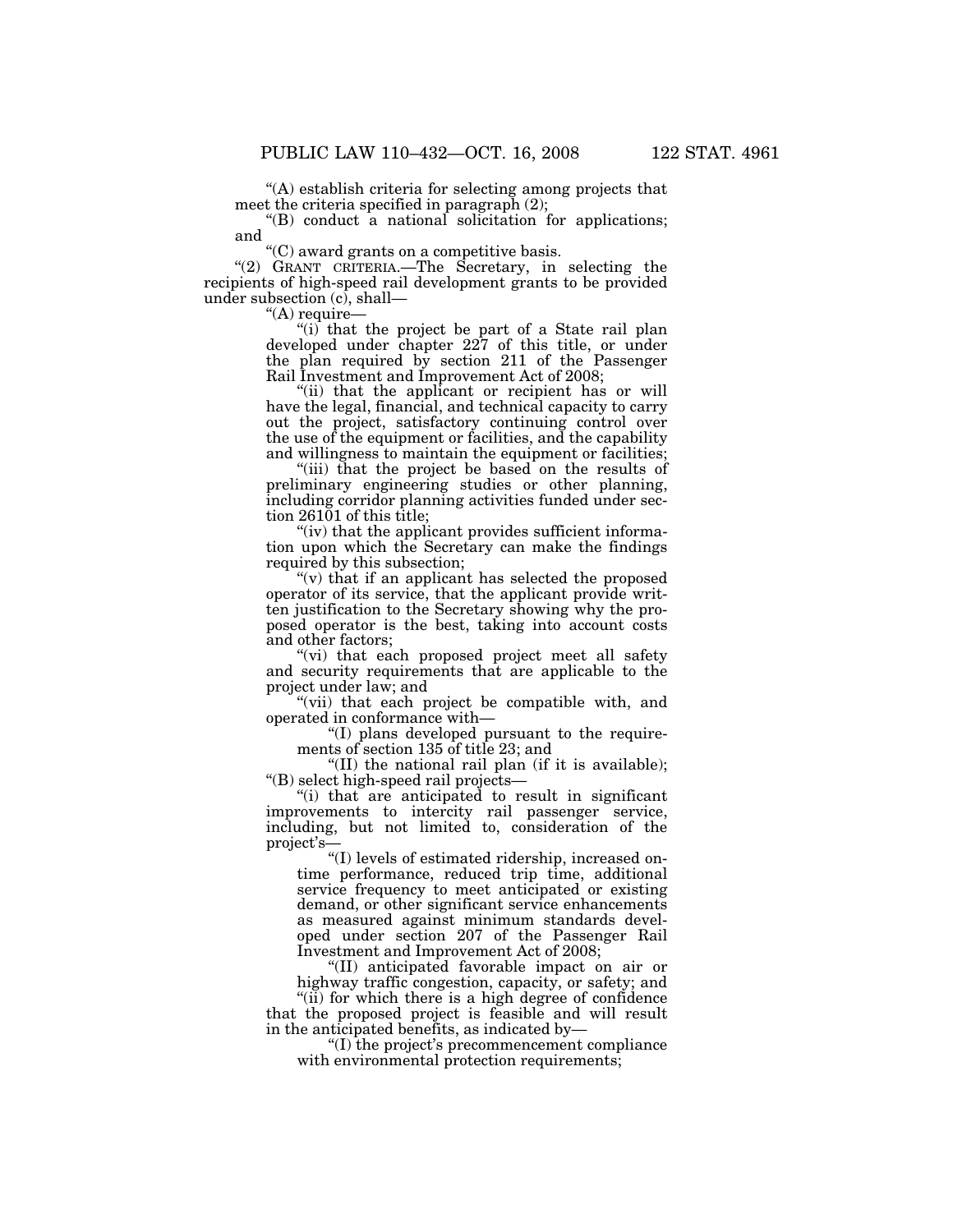''(II) the readiness of the project to be commenced;

''(III) the commitment of any affected host rail carrier to ensure the realization of the anticipated benefits; and

''(IV) other relevant factors as determined by the Secretary;

"(iii) for which the level of the anticipated benefits compares favorably to the amount of Federal funding requested under this section; and

''(C) give greater consideration to projects—

 $\tilde{f}(i)$  that are anticipated to result in benefits to other modes of transportation and to the public at large, including, but not limited to, consideration of the project's—

''(I) encouragement of intermodal connectivity through provision of direct connections between train stations, airports, bus terminals, subway stations, ferry ports, and other modes of transportation;

''(II) anticipated improvement of conventional intercity passenger, freight, or commuter rail operations;

 $\frac{1}{10}$  use of positive train control technologies;<br> $\frac{1}{10}$  environmental benefits, including

environmental benefits, including projects that involve the purchase of environmentally sensitive, fuel-efficient, and cost-effective passenger rail equipment;

 $\sqrt{\rm W}$  anticipated positive economic and employment impacts;

''(VI) encouragement of State and private contributions toward station development, energy and environmental efficiency, and economic benefits; and

''(VII) falling under the description in section  $5302(a)(1)(G)$  of this title as defined to support intercity passenger rail service; and

''(ii) that incorporate equitable financial participation in the project's financing, including, but not limited to, consideration of—

''(I) donated property interests or services;

''(II) financial contributions by intercity passenger, freight, and commuter rail carriers commensurate with the benefit expected to their operations; and

''(III) financial commitments from host railroads, non-Federal governmental entities, nongovernmental entities, and others.

"(3) GRANT CONDITIONS.—The Secretary shall require each recipient of a grant under this chapter to comply with the grant requirements of section 24405 of this title.

"(4) STATE RAIL PLANS.—State rail plans completed before the date of enactment of the Passenger Rail Investment and Improvement Act of 2008 that substantially meet the requirements of chapter 227 of this title, as determined by the Secretary pursuant to section 22506 of this title, shall be deemed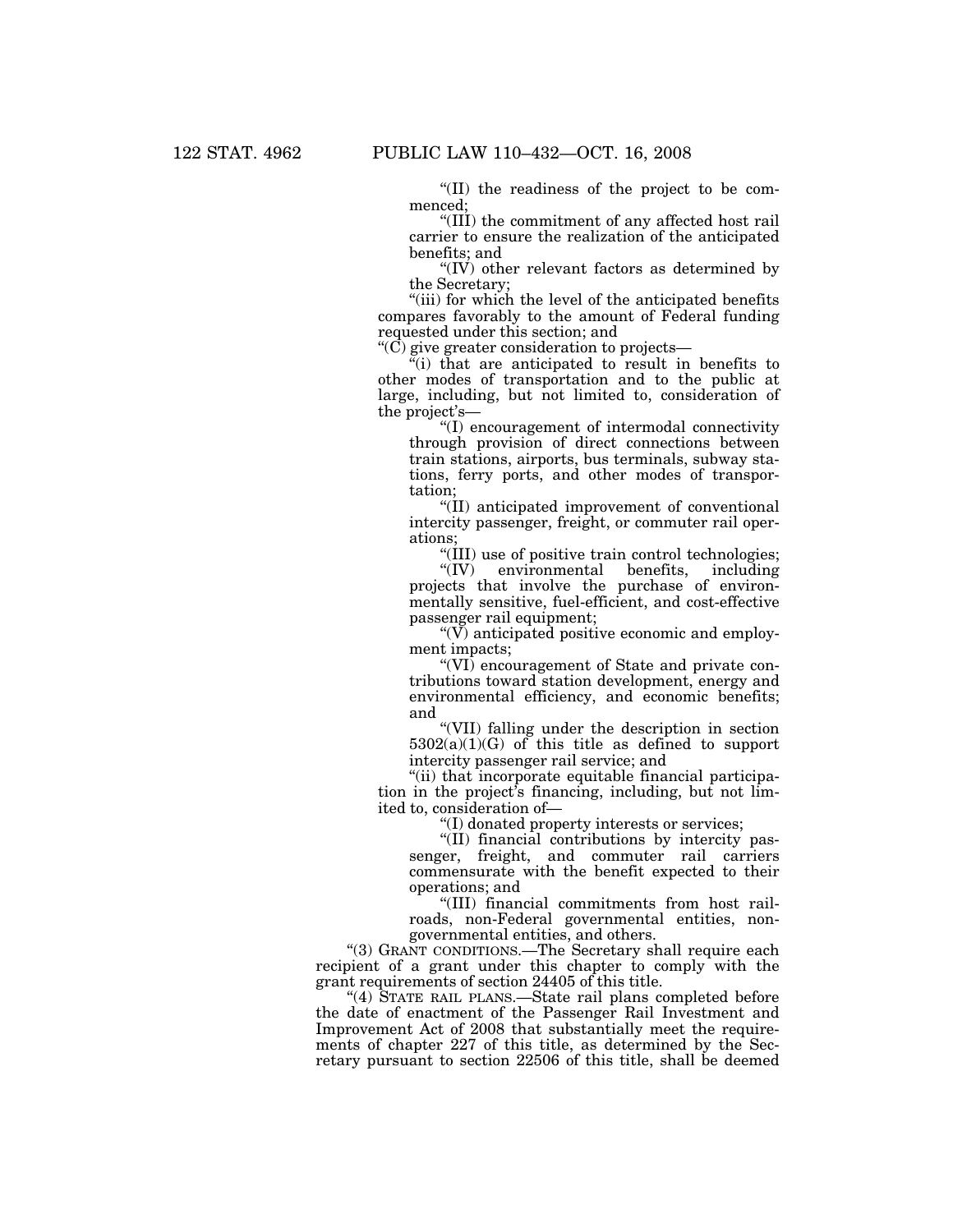by the Secretary to have met the requirements of paragraph  $(2)(A)(i)$  of this subsection.

''(f) FEDERAL SHARE.—The Federal share of the cost of a project financed under this section shall not exceed 80 percent of the project net capital cost.

"(g) ISSUANCE OF REGULATIONS.—Within 1 year after the date Deadline. of enactment of this section, the Secretary shall issue regulations to carry out this section.

''(h) AUTHORIZATION OF APPROPRIATIONS.—There are authorized to be appropriated to the Secretary to carry out this section— ''(1) \$150,000,000 for fiscal year 2009;

 $\sqrt[4]{(2)}$  \$300,000,000 for fiscal year 2010;

''(3) \$350,000,000 for fiscal year 2011;

 $(4)$ \$350,000,000 for fiscal year 2012; and

''(5) \$350,000,000 for fiscal year 2013.''.

(e) TABLE OF SECTIONS AMENDMENT.—The table of sections for chapter 261 is amended by adding after the item relating to section 26105 the following new item:

''26106. High-speed rail corridor development.''.

#### **SEC. 502. ADDITIONAL HIGH-SPEED RAIL PROJECTS.**

(a) SOLICITATION OF PROPOSALS.—

(1) IN GENERAL.—Not later than 60 days after the date of enactment of this Act, the Secretary shall issue a request for proposals for projects for the financing, design, construction, operation, and maintenance of a high-speed intercity passenger rail system operating within a high-speed rail corridor, including—

(A) the Northeast Corridor;

(B) the California Corridor;

(C) the Empire Corridor;

(D) the Pacific Northwest Corridor;

(E) the South Central Corridor;

(F) the Gulf Coast Corridor;

(G) the Chicago Hub Network;

(H) the Florida Corridor;

(I) the Keystone Corridor;

(J) the Northern New England Corridor; and

(K) the Southeast Corridor.

(2) SUBMISSION.—Proposals shall be submitted to the Sec-Deadline. retary not later than 270 days after the publication of such request for proposals under paragraph (1).

(3) PERFORMANCE STANDARD.—Proposals submitted under paragraph (2) must meet any standards established by the Secretary. For corridors with existing intercity passenger rail service, proposals shall also be designed to achieve a reduction of existing minimum intercity rail service trip times between the main corridor city pairs by a minimum of 25 percent. In the case of a proposal submitted with respect to paragraph  $(1)(A)$ , the proposal must be designed to achieve a 2-hour or less express service between Washington, District of Columbia, and New York City, New York.

(4) CONTENTS.—A proposal submitted under this subsection shall include—

(A) the names and qualifications of the persons submitting the proposal and the entities proposed to finance,

49 USC 26106 note.

Deadline.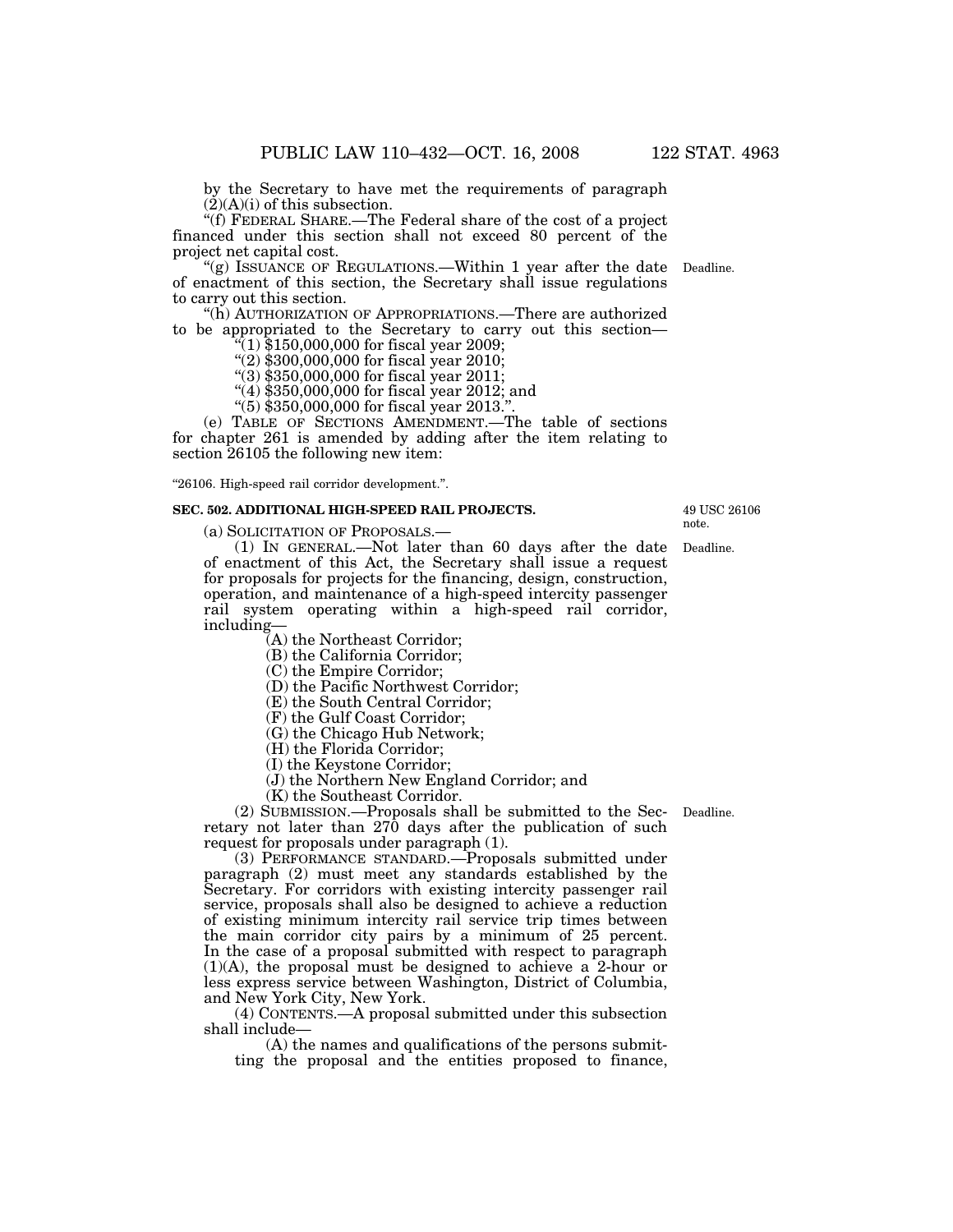design, construct, operate, and maintain the railroad, railroad equipment, and related facilities, stations, and infrastructure;

(B) a detailed description of the proposed rail service, including possible routes, required infrastructure investments and improvements, equipment needs and type, train frequencies, peak and average operating speeds, and trip times;

(C) a description of how the project would comply with Federal rail safety and security laws, orders, and regulations governing high-speed rail operations;

(D) the locations of proposed stations, which maximize the usage of existing infrastructure to the extent possible, and the populations such stations are intended to serve;

(E) the type of equipment to be used, including any technologies, to achieve trip time goals;

(F) a description of any proposed legislation needed to facilitate all aspects of the project;

(G) a financing plan identifying—

(i) projected revenue, and sources thereof;

(ii) the amount of any requested public contribution toward the project, and proposed sources;

(iii) projected annual ridership projections for the first 10 years of operations;

(iv) annual operations and capital costs;

(v) the projected levels of capital investments required both initially and in subsequent years to maintain a state-of-good-repair necessary to provide the initially proposed level of service or higher levels of service;

(vi) projected levels of private investment and sources thereof, including the identity of any person or entity that has made or is expected to make a commitment to provide or secure funding and the amount of such commitment; and

(vii) projected funding for the full fair market compensation for any asset, property right or interest, or service acquired from, owned, or held by a private person or Federal entity that would be acquired, impaired, or diminished in value as a result of a project, except as otherwise agreed to by the private person or entity;

(H) a description of how the project would contribute to the development of a national high-speed rail system and an intermodal plan describing how the system will facilitate convenient travel connections with other transportation services;

(I) a description of how the project will ensure compliance with Federal laws governing the rights and status of employees associated with the route and service, including those specified in section 24405 of title 49, United States Code;

(J) a description of how the design, construction, implementation, and operation of the project will accommodate and allow for future growth of existing and projected intercity, commuter, and freight rail service;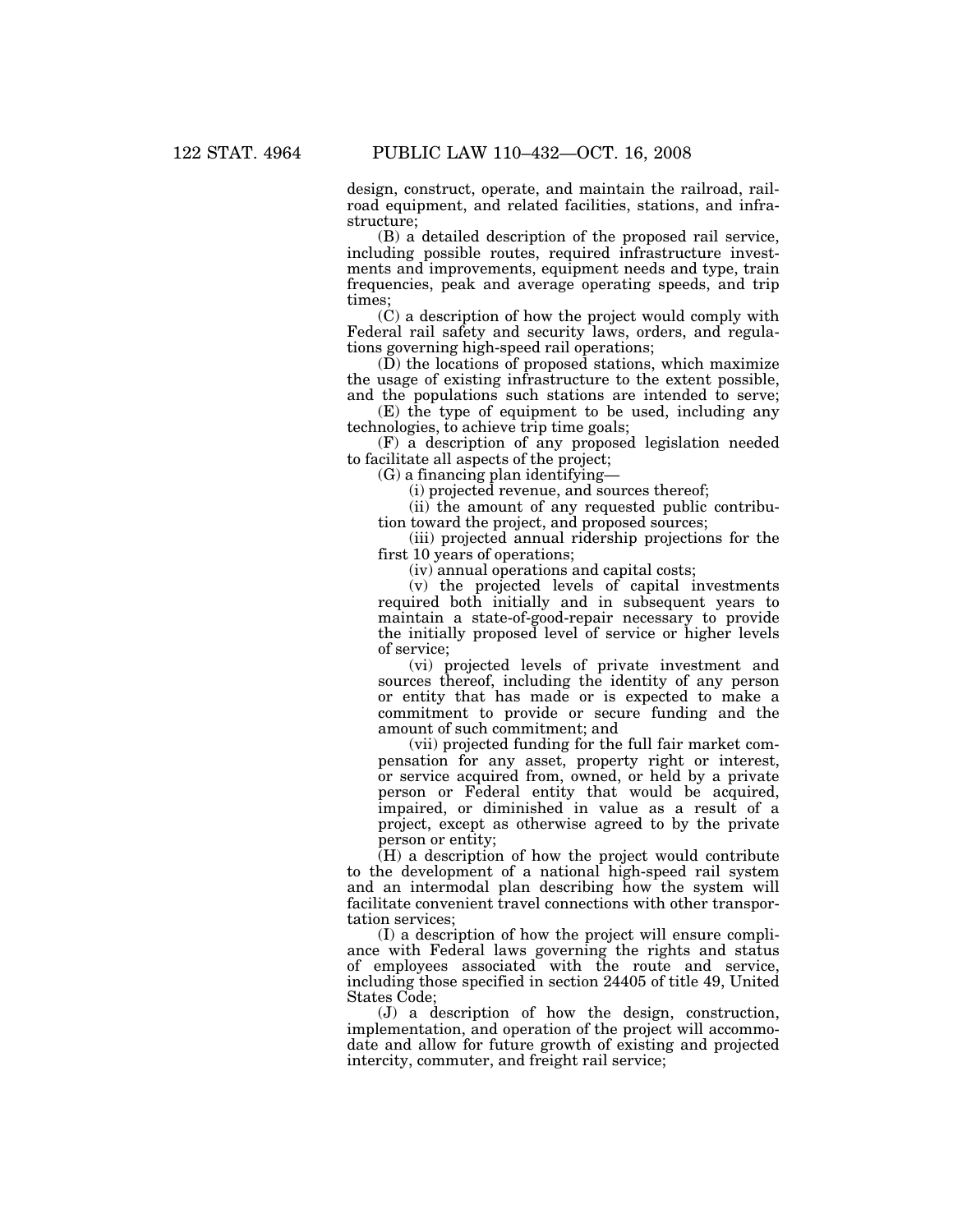(K) a description of how the project would comply with Federal and State environmental laws and regulations, of what the environmental impacts would result from the project, and how any adverse impacts would be mitigated; and

(L) a description of the project's impacts on highway and aviation congestion, energy consumption, land use, and economic development in the service area.

(b) DETERMINATION AND ESTABLISHMENT OF COMMISSIONS.— Not later than 60 days after receipt of the proposals under sub-Deadline. section (a), the Secretary shall—

(1) make a determination as to whether any such proposals—

(A) contain the information required under subsection  $(a)(3)$  and  $(4)$ ;

(B) are sufficiently credible to warrant further consideration;

(C) are likely to result in a positive impact on the Nation's transportation system; and

(D) are cost-effective and in the public interest; and (2) establish a commission under subsection (c) for each corridor with one or more proposals that the Secretary determines satisfies the requirements of paragraph (1), and forward to each commission such proposals for review and consideration. (c) COMMISSIONS.—

(1) MEMBERS.—Each commission referred to in subsection  $(b)(2)$  shall include—

(A) the governors of the affected States, or their respective designees;

(B) mayors of appropriate municipalities along the proposed corridor, or their respective designees;

(C) a representative from each freight railroad carrier using the relevant corridor, if applicable;

(D) a representative from each transit authority using the relevant corridor, if applicable;

(E) representatives of nonprofit employee labor organizations representing affected railroad employees; and (D) the President of Amtrak or his or her designee.

Consultation.

(2) APPOINTMENT AND SELECTION.—The Secretary shall appoint the members under paragraph (1). In selecting each commission's members to fulfill the requirements under paragraph  $(1)(B)$  and  $(E)$ , the Secretary shall consult with the Chairmen and Ranking Members of the Senate Committee on Commerce, Science, and Transportation and the House of Representatives Committee on Transportation and Infrastructure.

(3) CHAIRPERSON AND VICE-CHAIRPERSON SELECTION.—The Chairperson and Vice-Chairperson shall be elected from among members of each commission.

(4) QUORUM AND VACANCY.—

(A) QUORUM.—A majority of the members of each commission shall constitute a quorum.

(B) VACANCY.—Any vacancy in each commission shall not affect its powers and shall be filled in the same manner in which the original appointment was made.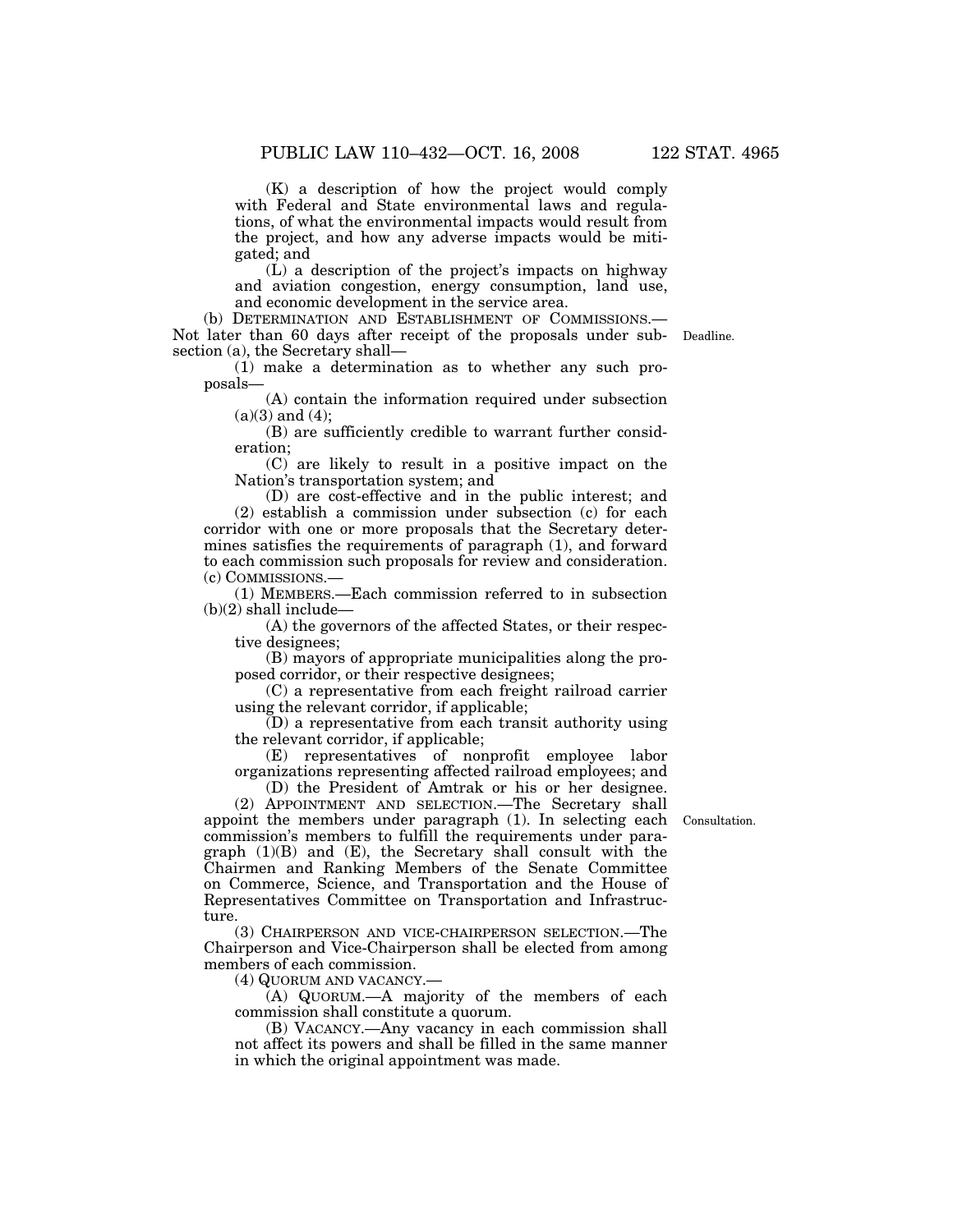(5) APPLICATION OF LAW.—Except where otherwise provided by this section, the Federal Advisory Committee Act (P.L. 92– 463) shall apply to each commission created under this section.

(d) COMMISSION CONSIDERATION.— (1) IN GENERAL.—Each commission established under subsection (b)(2) shall be responsible for reviewing the proposal or proposals forwarded to it under that subsection and not later than 90 days after the establishment of the commission, shall transmit to the Secretary a report which includes—

(A) a summary of each proposal received;

(B) services to be provided under each proposal, including projected ridership, revenues, and costs;

(C) proposed public and private contributions for each proposal;

(D) the advantages offered by the proposal over existing intercity passenger rail services;

(E) public operating subsidies or assets needed for the proposed project;

(F) possible risks to the public associated with the proposal, including risks associated with project financing, implementation, completion, safety, and security;

(G) a ranked list of the proposals recommended for further consideration under subsection (e) in accordance with each proposal's projected positive impact on the Nation's transportation system;

(H) an identification of any proposed Federal legislation that would facilitate implementation of the projects and Federal legislation that would be required to implement the projects; and

(I) any other recommendations by the commission concerning the proposed projects.

(2) VERBAL PRESENTATION.—Proposers shall be given an opportunity to make a verbal presentation to the commission to explain their proposals.

(3) AUTHORIZATION OF APPROPRIATIONS.—There are authorized to be appropriated to the Secretary for the use of each commission established under subsection (b)(2) such sums as are necessary to carry out this section.

(e) SELECTION BY SECRETARY.—

(1) Not later than 60 days after receiving the recommended proposals of the commissions established under subsection  $(b)(2)$ , the Secretary shall-

(A) review such proposals and select any proposal which provides substantial benefits to the public and the national transportation system, is cost-effective, offers significant advantages over existing services, and meets other relevant factors determined appropriate by the Secretary; and

(B) issue a report to the Committee on Transportation and Infrastructure of the House of Representatives and the Committee on Commerce, Science, and Transportation of the Senate containing any proposal with respect to subsection  $(a)(1)(A)$  that is selected by the Secretary under subparagraph (A) of this paragraph, all the information regarding the proposal provided to the Secretary under subsection (d), and any other relevant information deemed appropriate.

Deadline.

Reports.

Deadline. Reports.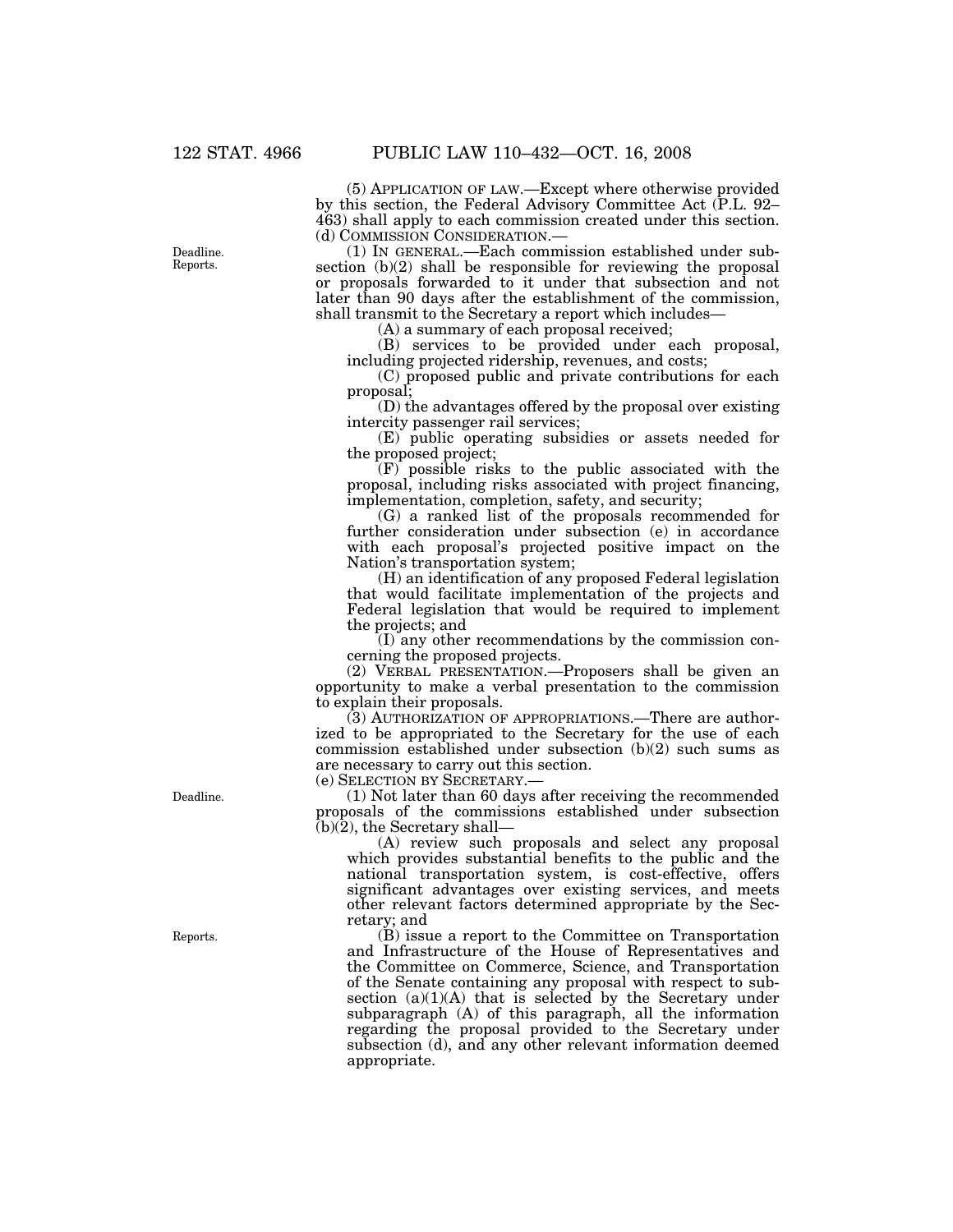(2) Following the submission of the report under paragraph Reports. (1)(B), the Secretary shall transmit to the Committee on Transportation and Infrastructure of the House of Representatives and the Committee on Commerce, Science, and Transportation of the Senate a report containing any proposal with respect to subparagraphs  $(B)$  through  $(K)$  of subsection  $(a)(1)$ that are selected by the Secretary under paragraph (1) of this subsection, all the information regarding the proposal provided to the Secretary under subsection (d), and any other relevant

information deemed appropriate. (3) The report required under paragraph (2) shall not be submitted by the Secretary until the report submitted under paragraph (1) has been considered through a hearing by the Committee on Transportation and Infrastructure of the House of Representatives and the Committee on Commerce, Science, and Transportation of the Senate on the report submitted under paragraph (1)(B).

(f) PRELIMINARY ENGINEERING.—For planning and preliminary engineering activities that meet the criteria of section 26101 of title 49, United States Code, (other than subsections (a) and (b)(2)) that are undertaken after the Secretary submits reports to the Committee on Transportation and Infrastructure of the House of Representatives and the Committee on Commerce, Science, and Transportation of the Senate as required under subsection (e), not to exceed \$5,000,000 is authorized to be appropriated from funds made available under section 26104(a) of such title. Only 1 proposal for each corridor under subsection (a) shall be eligible for such funds.

(g) NO ACTIONS WITHOUT ADDITIONAL AUTHORITY.—No Federal agency may take any action to implement, establish, facilitate, or otherwise act upon any proposal submitted under this section, other than those actions specifically authorized by this section, without explicit statutory authority enacted after the date of enactment of this Act.

(h) DEFINITIONS.—In this section, the following definitions apply:

(1) INTERCITY PASSENGER RAIL.—The term ''intercity passenger rail'' means intercity rail passenger transportation as defined in section 24102 of title 49, United States Code.

(2) STATE.—The term ''State'' means any of the 50 States or the District of Columbia.

(3) NORTHEAST CORRIDOR.—The term ''Northeast Corridor'' has the meaning given under section 24102 of title 49, United States Code.

(4) HIGH-SPEED RAIL CORRIDOR.—The terms ''high-speed rail corridor'' and ''corridor'' mean a corridor designated by the Secretary pursuant to section  $104(d)(2)$  of title 23, United States Code, and the Northeast Corridor.

Appropriation authorization.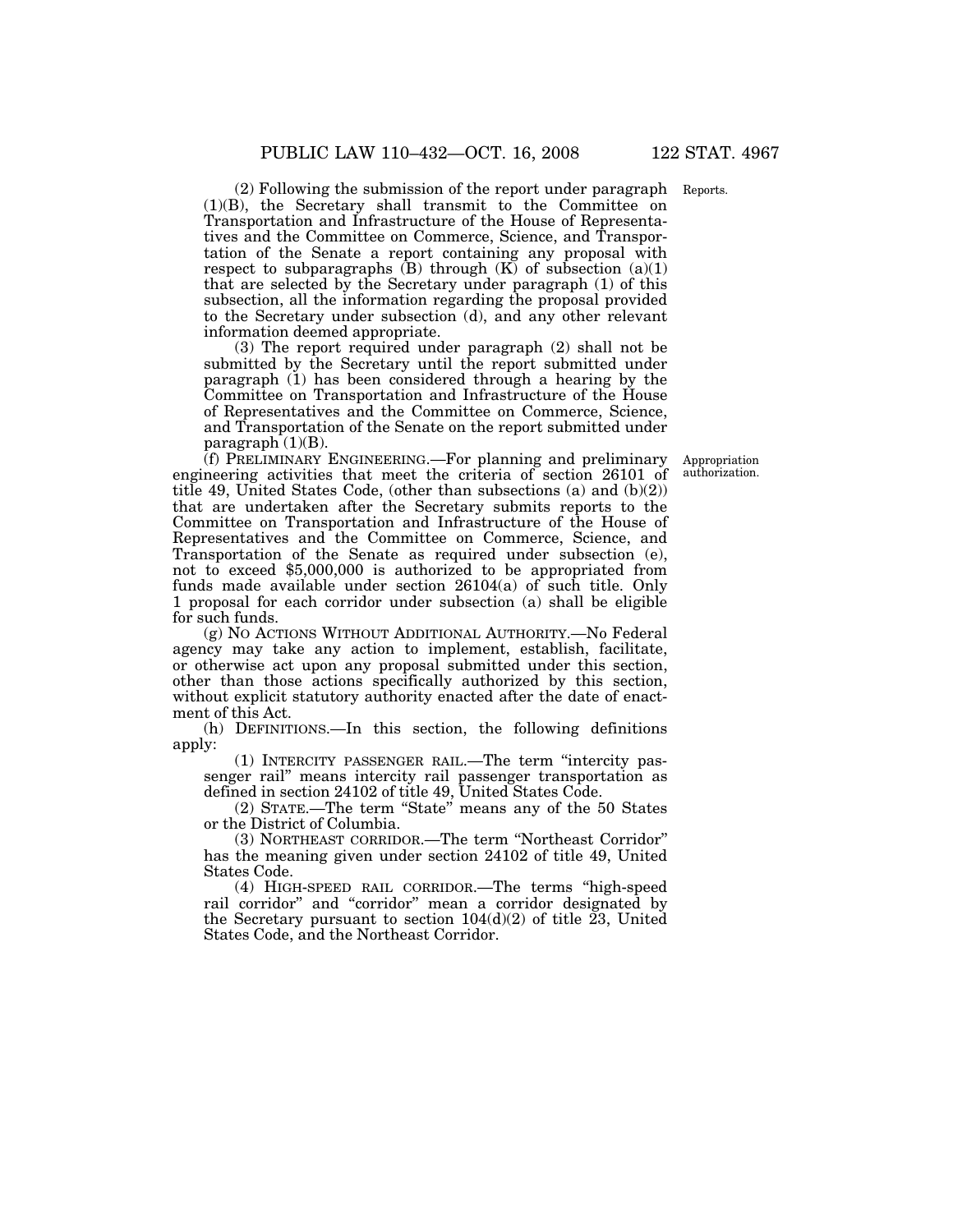# **TITLE VI—CAPITAL AND PREVENTIVE MAINTENANCE PROJECTS FOR WASH-INGTON METROPOLITAN AREA TRAN-SIT AUTHORITY**

### **SEC. 601. AUTHORIZATION FOR CAPITAL AND PREVENTIVE MAINTE-NANCE PROJECTS FOR WASHINGTON METROPOLITAN AREA TRANSIT AUTHORITY.**

Grants.

(a) AUTHORIZATION.—

(1) IN GENERAL.—Subject to the succeeding provisions of this section, the Secretary of Transportation is authorized to make grants to the Transit Authority, in addition to the contributions authorized under sections 3, 14, and 17 of the National Capital Transportation Act of 1969 (sec. 9–1101.01 et seq., D.C. Official Code), for the purpose of financing in part the capital and preventive maintenance projects included in the Capital Improvement Program approved by the Board of Directors of the Transit Authority.

(2) DEFINITIONS.—In this section—

(A) the term ''Transit Authority'' means the Washington Metropolitan Area Transit Authority established under Article III of the Compact; and

(B) the term "Compact" means the Washington Metropolitan Area Transit Authority Compact (80 Stat. 1324; Public Law 89–774).

(b) USE OF FUNDS.—The Federal grants made pursuant to the authorization under this section shall be subject to the following limitations and conditions:

(1) The work for which such Federal grants are authorized shall be subject to the provisions of the Compact (consistent with the amendments to the Compact described in subsection  $(d)$ ).

(2) Each such Federal grant shall be for 50 percent of the net project cost of the project involved, and shall be provided in cash from sources other than Federal funds or revenues from the operation of public mass transportation systems. Consistent with the terms of the amendment to the Compact described in subsection  $(d)(1)$ , any funds so provided shall be solely from undistributed cash surpluses, replacement or depreciation funds or reserves available in cash, or new capital.

(3) Such Federal grants may be used only for the maintenance and upkeep of the systems of the Transit Authority as of the date of the enactment of this Act and may not be used to increase the mileage of the rail system.

(c) APPLICABILITY OF REQUIREMENTS FOR MASS TRANSPOR-TATION CAPITAL PROJECTS RECEIVING FUNDS UNDER FEDERAL TRANSPORTATION LAW.—Except as specifically provided in this section, the use of any amounts appropriated pursuant to the authorization under this section shall be subject to the requirements applicable to capital projects for which funds are provided under chapter 53 of title 49, United States Code, except to the extent that the Secretary of Transportation determines that the requirements are inconsistent with the purposes of this section.

Grants.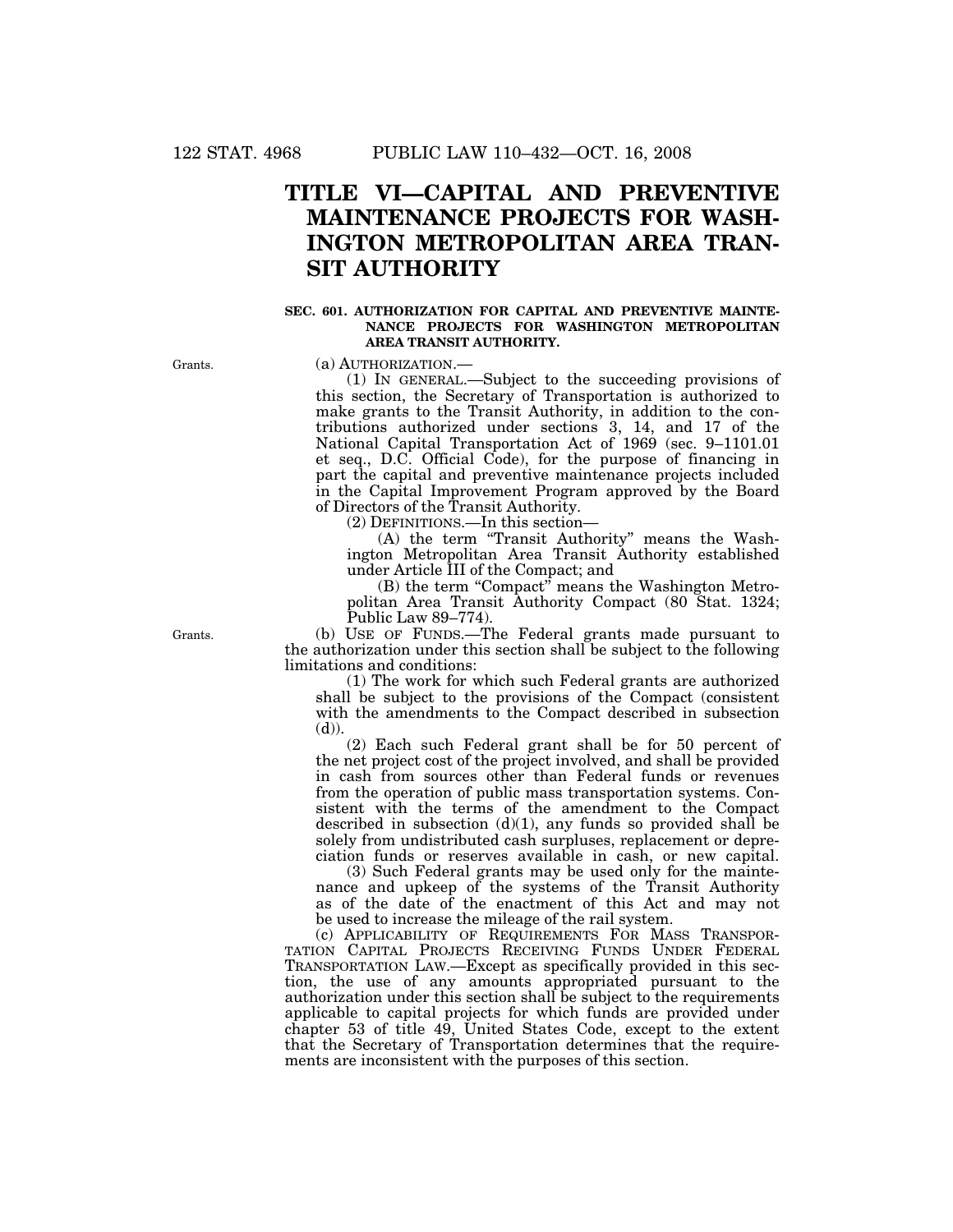(d) AMENDMENTS TO COMPACT.—No amounts may be provided Notification. to the Transit Authority pursuant to the authorization under this section until the Transit Authority notifies the Secretary of Transportation that each of the following amendments to the Compact (and any further amendments which may be required to implement such amendments) have taken effect:

(1)(A) An amendment requiring that all payments by the local signatory governments for the Transit Authority for the purpose of matching any Federal funds appropriated in any given year authorized under subsection (a) for the cost of operating and maintaining the adopted regional system are made from amounts derived from dedicated funding sources.

(B) For purposes of this paragraph, the term ''dedicated funding source'' means any source of funding which is earmarked or required under State or local law to be used to match Federal appropriations authorized under this division for payments to the Transit Authority.

(2) An amendment establishing an Office of the Inspector General of the Transit Authority.

(3) An amendment expanding the Board of Directors of the Transit Authority to include 4 additional Directors appointed by the Administrator of General Services, of whom 2 shall be nonvoting and 2 shall be voting, and requiring one of the voting members so appointed to be a regular passenger and customer of the bus or rail service of the Transit Authority.

(e) ACCESS TO WIRELESS SERVICE IN METRORAIL SYSTEM.—

(1) REQUIRING TRANSIT AUTHORITY TO PROVIDE ACCESS TO Deadlines. SERVICE.—No amounts may be provided to the Transit Authority pursuant to the authorization under this section unless the Transit Authority ensures that customers of the rail service of the Transit Authority have access within the rail system to services provided by any licensed wireless provider that notifies the Transit Authority (in accordance with such procedures as the Transit Authority may adopt) of its intent to offer service to the public, in accordance with the following timetable:

(A) Not later than 1 year after the date of the enactment of this Act, in the 20 underground rail station platforms with the highest volume of passenger traffic.

(B) Not later than 4 years after such date, throughout the rail system.

(2) ACCESS OF WIRELESS PROVIDERS TO SYSTEM FOR UPGRADES AND MAINTENANCE.—No amounts may be provided to the Transit Authority pursuant to the authorization under this section unless the Transit Authority ensures that each licensed wireless provider who provides service to the public within the rail system pursuant to paragraph (1) has access to the system on an ongoing basis (subject to such restrictions as the Transit Authority may impose to ensure that such access will not unduly impact rail operations or threaten the safety of customers or employees of the rail system) to carry out emergency repairs, routine maintenance, and upgrades to the service.

(3) PERMITTING REASONABLE AND CUSTOMARY CHARGES.— Nothing in this subsection may be construed to prohibit the Transit Authority from requiring a licensed wireless provider

Notification.